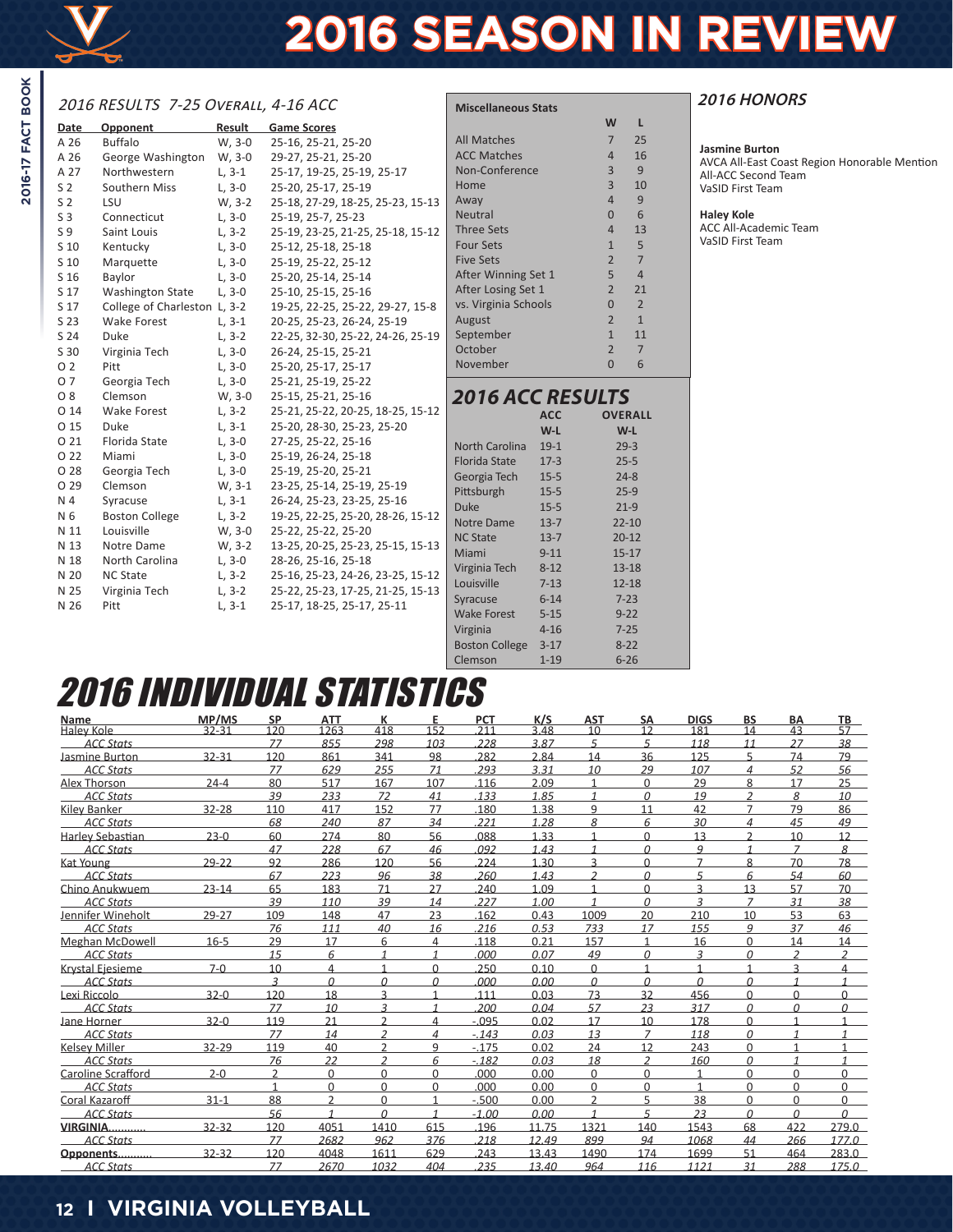# **OFFENSIVE RECORDS**

# **CAREER RECORDS 1,000 KILLS CLUB**

|                 | L.UUU NILLJ CLUD |  |
|-----------------|------------------|--|
|                 |                  |  |
| 2.5             |                  |  |
| 3.              |                  |  |
| 4.              |                  |  |
| 5.              |                  |  |
| 6.              |                  |  |
| 7.              |                  |  |
| 8.              |                  |  |
| 9.              |                  |  |
| 10.             |                  |  |
| 11.             |                  |  |
| 12 <sub>1</sub> |                  |  |
| 13.             |                  |  |
| 14.             |                  |  |
| 15.             |                  |  |
| 16.             |                  |  |
| 17.             |                  |  |
| 18.             |                  |  |
| 19.             |                  |  |
|                 |                  |  |

### **KILLS PER SET**

| 1. Sarah Kirkwood (1.924 K. 432 S) 4.45    |  |
|--------------------------------------------|--|
|                                            |  |
| 3. Whitney Casey  (807 K, 213 S) 3.79      |  |
|                                            |  |
| 5. Deanna Zwarich  (1,528 K, 455 S) 3.36   |  |
| 6. Courtney Stanton  (1,413 K, 426 S) 3.32 |  |
| 7. Jessica Parsons  (1,347 K, 413 S) 3.26  |  |
|                                            |  |
|                                            |  |
|                                            |  |
|                                            |  |

### **ATTACK ATTEMPTS**

## **ATTACK PERCENTAGE**

| 1. Beth Brockell(913 K, 253 E, 1954 A) .338      |
|--------------------------------------------------|
| 2. Greta Jansson(1456 K, 474 E, 3039 A) .326     |
| 3. Jessica O'Shoney  (970 K, 320 E, 2315 A) .281 |
| Stacey Anderson  (218 K, 71 E, 523 A) .281       |
| 5. Alexis Geocaris(1008 K, 349 E, 2368 A) .278   |
| 6. Jasmine Burton (1139 K, 368 E, 2842 A) .271   |
| 7. Mindy Martz (911 K, 341 E, 2108 A) .270       |
| 8. Sarah Kirkwood  (1924 K, 603 E, 4972 A) .266  |
|                                                  |
| Beth Gorham(775 K, 234 E, 2053 A) .264           |
| Shannon Davis(1111 K, 388 E, 2737 A) .264        |
| ASSISTS                                          |

# **ASSISTS PER SET**

| 1. Mary Frances Scott  (6,044 A, 485 S) 12.46 |      |
|-----------------------------------------------|------|
|                                               |      |
|                                               |      |
| 4. Dana Builteman (2,259 A, 236 S) 9.57       |      |
| 5. Abby Whittenburg  (1,870 A, 204 S)         | 9.17 |
| 6. Beth Wildermuth  (2,020 A, 223 S)          | 9.06 |
| 7. Lisa Flower (3,071 A, 357 S)               | 8.60 |
|                                               | 8.34 |
| 9. Jo Anne Gilman (3,040 A, 374 S)            | 8.13 |
| 10. Stacey Anderson (1,834 A, 229 S)          | 8.01 |

# **SERVICE ACES**

| SERVILE ALES |  |
|--------------|--|
|              |  |
|              |  |
|              |  |
|              |  |
|              |  |
|              |  |
|              |  |
|              |  |
|              |  |
|              |  |

# **SINGLE SEASON RECORDS**

| KILLS |                                 |  |
|-------|---------------------------------|--|
|       |                                 |  |
|       |                                 |  |
|       |                                 |  |
|       |                                 |  |
|       | 5. Anne Marie Hammers (1991)498 |  |
|       |                                 |  |
|       |                                 |  |
|       |                                 |  |
|       |                                 |  |
|       |                                 |  |
|       |                                 |  |

# **KILLS PER SET**

| 1. Greta Jansson (1991)  (460 K, 90 G) 5.11      |
|--------------------------------------------------|
| 2. Deanna Zwarich (2000)  (575 K, 114 G) 5.04    |
| 3. Sarah Kirkwood (2004) (554 K, 112 G) 4.95     |
| 4. Sarah Kirkwood (2007) (505 K, 112 G) 4.51     |
| 5. Sarah Kirkwood (2005) (531 K, 120 G) 4.43     |
| 6. Greta Jansson (1990)  (392 K, 89 G) 4.40      |
| 7. Anne Marie Hammers (1991) (498 K, 125 G) 3.98 |
| 8. Paige Davis (2003) (483 K, 123 G) 3.93        |
|                                                  |

9. Jessica Parsons (1999).......... (429 K, 111 G) 3.87 10. Whitney Casey (1995).......... (416 K, 108 G) 3.85

# **ATTACK ATTEMPTS**

| 3. Anne Marie Hammers (1991)1,348 |  |
|-----------------------------------|--|
|                                   |  |
|                                   |  |
|                                   |  |
|                                   |  |
|                                   |  |
|                                   |  |
|                                   |  |
|                                   |  |

# **ATTACK PERCENTAGE**

- 1. Beth Brockell (1988)......(320 K, 66 E, 628 A) .404
- 2. Natalie Bausback (2014) (287 K, 74 E, 579 A) .368 3. Greta Jansson (1990) ..(392 K, 110 E, 789 A) .357
- 4. Anna Walsh (2015)........(301 K, 96 E, 579 A) .354
- 5. Jessica O'Shoney (2011)....(287 K, 74 E, 613 A) .347
- 6. Greta Jansson (1989) ..(411 K, 116 E, 859 A) .343 7. Jessica O'Shoney (2010)....(250 K, 75 E, 517 A) .338
- 8. Stacey Anderson (1989) ....(139 K, 36 E, 303 A) .330
- 9. Mindy Martz (1988)......(221 K, 72 E, 454 A) .328
- 10. Beth Gorham (1986) .......(85 K, 25 E, 185 A) .324

## **ASSISTS**

- 1. Stacey Anderson (1989)..............................1,687
- 2. Mary Frances Scott (1996) ..........................1,598
- 3. Mary Frances Scott (1998) ..........................1,597
- 4. Emily Kirkwood (2005)................................1,492 5. Mary Frances Scott (1999) ..........................1,482
- 6. Emily Kirkwood (2004)................................1,465
- 7. Lauren Fuller (2013)....................................1,455
- 8. Jo Anne Gilman (1986)................................1,414
- 9. Mary Frances Scott (1997) ..........................1,367
- 10. Abby Whittenburg (2000) ...........................1,337

# **ASSISTS PER SET**

- 1. Mary Frances Scott (1999). (1,482 A, 111 S) 13.35<br>2. Fmily Kirkwood (2004) ...... (1,465 A, 112 S) 13.08 2. Emily Kirkwood (2004) ...... (1,465 A, 112 S) 13.08
- Emily Kirkwood (2006)....... (1,347 A, 103 S) 13.08
- 4. Mary Frances Scott (1996)....(1,598 A, 125 S) 12.78
- 5. Emily Kirkwood (2005) ...... (1,492 A, 118 S) 12.64
- 6. Mary Frances Scott (1998). (1,597 A, 128 S) 12.48
- 7. Stacey Anderson (1989)..... (1,687 A, 146 S) 11.55
- 8. Lauren Fuller (2013)........... (1,455 A, 128 S) 11.37 9. Jo Anne Gilman (1986)....... (1,414 A, 125 S) 11.31
- 10. Mary Frances Scott (1997). (1,367 A, 121 S) 11.30

# **SERVICE ACES**

| JLINVILL MLLJ                   |  |
|---------------------------------|--|
| 1. Sherry Bartholomew (1981)101 |  |
|                                 |  |
|                                 |  |
|                                 |  |
|                                 |  |
|                                 |  |
|                                 |  |
|                                 |  |
|                                 |  |
|                                 |  |
|                                 |  |

**MATCH RECORDS KILLS** 1. Deanna Zwarich vs. Duke-9/19/00...................40 2. Greta Jansson vs. Georgetown-10/24/90 ........36 3. Deanna Zwarich vs. Virginia Tech-10/21/00.....35 4. Deanna Zwarich vs. Wake Forest-11/17/00 .....33 5. Greta Jansson vs. NC State-11/1/91.................31 Greta Jansson vs. NC State-10/26/90...............31 7. Simone Asque vs. Valparaiso-8/27/10 .............30 Jessica Parsons vs. Florida State-10/3/00 ........30 Whitney Casey vs. UNC-10/7/95......................30 10. Eight players tied..............................................29 **ATTACK ATTEMPTS** 1. Sarah Kirkwood vs. Duke-9/26/04 ...................83 2. Simone Asque vs. Miami- 11/1/09...................82 2. Deanna Zwarich vs. Duke-9/19/00...................81 3. Sarah Kirkwood vs. Wake Forest-11/23/07......75 4. Simone Asque at Miami-9/26/10.....................73 Paige Davis vs. UNC-11/8/03............................73 Whitney Casey vs. Duke-10/13/96...................73 Greta Jansson vs. NC State-11/1/91.................73 Haley Kole vs. Duke-10/15/16..........................73 8. Sarah Kirkwood vs. Virginia Tech-10/9/07 .......72 Whitney Casey vs. UNC-10/7/95......................72 10. Katie Jones vs. Rice-9/11/99 ............................71 Whitney Casey vs. NC State-9/27/96 ...............71 Anne Marie Hammers vs. NC State-11/1/91....71 **ATTACK PERCENTAGE** 1. Amy Mitchell vs. Liberty-9/19/95 ................ .923 2. Shannon Boyle at Boise State-9/19/03 ........ .909 3. Greta Jansson vs. Georgia Tech-11/10/90.... .857 **4. Chino Anukwuem vs. Saint Louis-9/9/16 ... .833** 5. Greta Jansson vs. George Wash.-11/7/90 .... .783 6. Jessica O'Shoney vs. Georgia Tech-10/1/10. .750 Jessica Parsons vs. Col. of Charl.-11/9/96 .... .750 Stacey Anderson vs. Geo. Mason-9/22/89 .. .750 7. Natalie Bausback vs. BC-11/26/14.................733 8. Nikki Lawson vs. James Madison-11/3/95... .727 Lisa Flower vs. Pennsylvania-9/25/92.......... .727 **ASSISTS** 1. Emily Kirkwood vs. UNC-11/8/03.....................81 2. Mary Frances Scott vs. Duke-10/13/96............80 Jo Anne Gilman vs. NC State-11/22/85............80 4. Mary Frances Scott vs. Rice-9/11/99 ...............79 5. Mary Frances Scott vs. Clemson-11/7/98 ........77 6. Mary Frances Scott vs. Florida St.-10/3/99 ......75 7. Lisa Flower vs. George Mason-11/9/91 ...........74 Lisa Flower vs. NC State-11/1/91.....................74 9. Beth Wildermuth vs. Clemson-10/3/10...........73 Mary Frances Scott vs. UNC-10/24/98.............73 Mary Frances Scott vs. Illinois-8/30/97............73 Stacey Anderson vs. William & Mary-9/23/89.73 **SERVICE ACES** 1. Sarah Kirkwood vs. App. St.-9/16/05 .................9 Kayla Sears vs. Pitt-10-2-15 ................................9 2. Simone Asque vs. Virginia Tech-9/17/10 ...........7 Sarah Kirkwood vs. Texas Tech-8/24/07.............7 Sarah Kirkwood vs. Wake Forest-10/8/05..........7 Andrea Fischer vs. Wake Forest-10/25/97 .........7 Whitney Casey vs. Wright State-9/2/95.............7 Stacey Anderson vs. Ill. Chicago-11/3/89...........7 8. 19 players tied...................................................... last was Tori Janowski vs. Ball State 9/19/14 .....6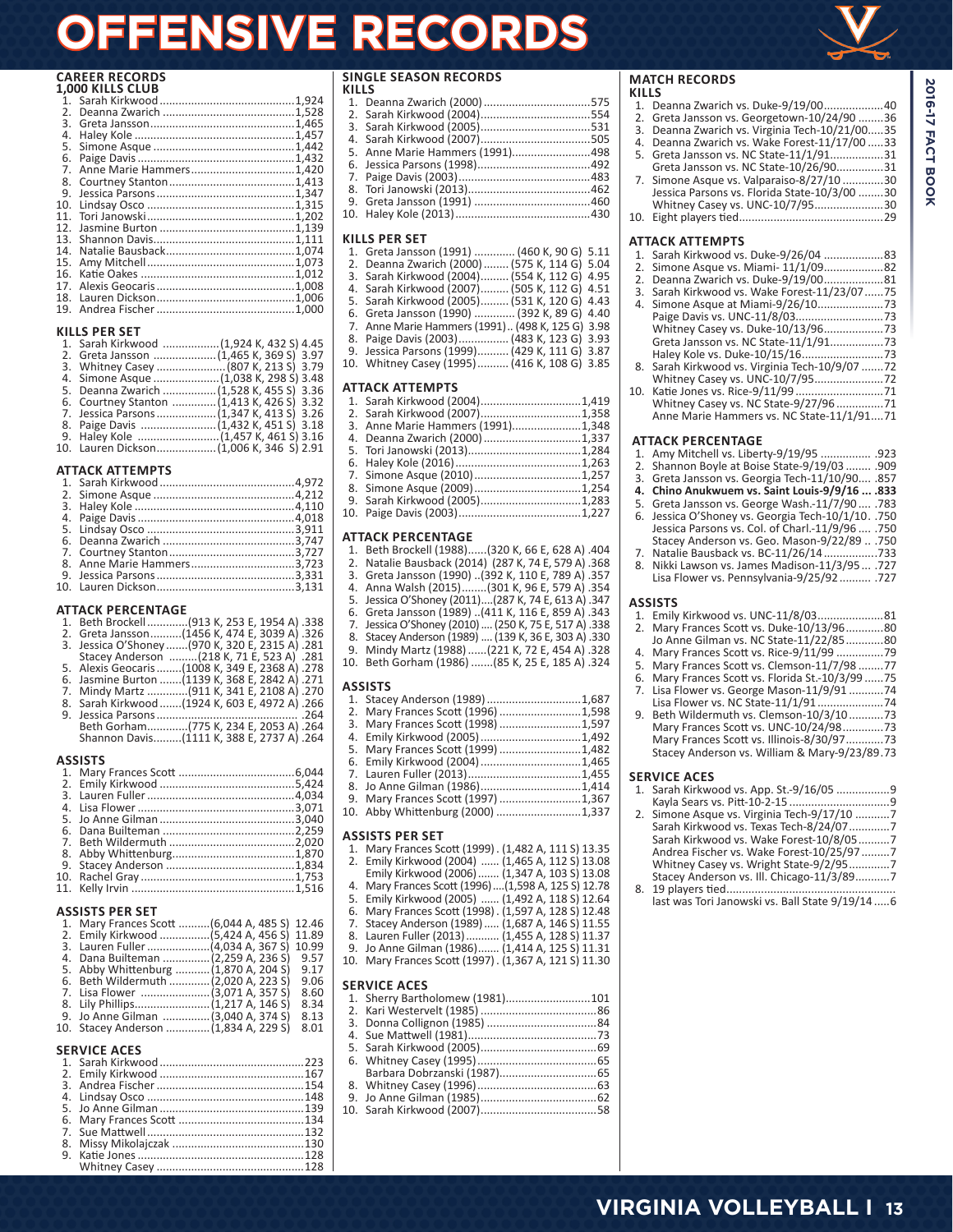# **CAREER RECORDS DIGS**

| .,             |                         |  |
|----------------|-------------------------|--|
|                |                         |  |
| 2 <sub>1</sub> | Anne Marie Hammers1,886 |  |
| 3.             |                         |  |
|                |                         |  |
| 5.             |                         |  |
| 6.             |                         |  |
| 7 <sup>1</sup> |                         |  |
| 8.             |                         |  |
| 9.             |                         |  |
| 10.            |                         |  |
|                |                         |  |
|                |                         |  |
|                |                         |  |
|                |                         |  |
|                |                         |  |
|                |                         |  |
|                |                         |  |

# **DIGS PER SET**

|  | 1. Melissa Caldwell (1,954 D, 444 S) 4.40   |
|--|---------------------------------------------|
|  | 2. Anne Marie Hammers (1,886 D, 497 S) 3.80 |
|  |                                             |
|  | Brittani Rendina (893 D, 241 S) 3.71        |
|  | 5. Whitney Ashcraft (1,603 D, 453 S) 3.54   |
|  |                                             |
|  |                                             |
|  |                                             |
|  |                                             |
|  | 10. Courtney Stanton(1.298 D. 426 S) 3.05   |

#### **BLOCK SOLOS**

# **BLOCK ASSISTS**

#### **TOTAL BLOCKS**

|  | 1. Rilla Delorier  118 BS, 440 BA 558 |  |
|--|---------------------------------------|--|
|  | 2. Mindy Martz  119 BS, 412 BA 531    |  |
|  | 3. Jessica Parsons 91 BS, 369 BA 460  |  |
|  | 4. Deanna Zwarich  75 BS, 381 BA 456  |  |
|  |                                       |  |
|  |                                       |  |
|  |                                       |  |
|  | 8. Natalie Bausback 69 BS, 340 BA 409 |  |
|  | 9. Jessica O'Shoney59 BS, 346 BA 405  |  |
|  | 10. Shannon Boyle  48 BS. 303 BA 351  |  |

## **BLOCKS PER SET**

| 5. Jessica Parsons  (460 TB, 413 S) 1.11   |  |  |
|--------------------------------------------|--|--|
|                                            |  |  |
| 7. Deanna Zwarich  (456 TB, 455 S) 1.00    |  |  |
|                                            |  |  |
| 9. Mallory Woolridge  (235 TB, 249 S) 0.94 |  |  |
| 10. Dana Spencer  (332 TB. 354 S) 0.94     |  |  |

### **SETS PLAYED**

# **SINGLE SEASON RECORDS**

# **DIGS**

| 6. Anne Marie Hammers (1991)529  |  |
|----------------------------------|--|
|                                  |  |
|                                  |  |
|                                  |  |
| 10. Missy Mikolajczak (1989) 494 |  |
|                                  |  |

# **DIGS PER SET**

| 1. Melissa Caldwell (2004)  (611 D, 112 S) 5.46  |  |
|--------------------------------------------------|--|
| 2. Anne Marie Hammers (1989) (758 D, 148 S) 5.12 |  |

- 3. Whitney Ashcraft (2003).......(627 D, 123 S) 5.10
- 4. AJ Cushman (2010) ...............(543 D, 111 S) 4.89
- 5. Melissa Caldwell (2007)........(487 D, 108 S) 4.51 6. Emily Rottman (2012) ............(490 D, 112 S) 4.38
- 7. Brittani Rendina (2008)..........516 D, 121 S) 4.26
- 8. Anne Marie Hammers (1991)..(529 D, 125 S) 4.23
- 9. Whitney Ashcraft (2002).......(499 D, 118 S) 4.23
- 10. Emily Rottman (2013) ...........(541 D, 128 S) 4.23

# **BLOCK SOLOS**

## **BLOCK ASSISTS**

# **TOTAL BLOCKS**

| 1. Kara Warner (1989)(72 BS, 116 BA)         | 188 |
|----------------------------------------------|-----|
| 2. Mindy Martz (1989) (45 BS, 141 BA)        | 186 |
| 3. Rilla Delorier (1985)  (46 BS, 132 BA)    | 178 |
| 4. Rilla Delorier (1988) (26 BS, 143 BA)     | 169 |
| 5. Katie Oakes (2006) (28 BS, 135 BA)        | 163 |
| 6. Mindy Martz (1988) (32 BS, 126 BA)        | 158 |
| 7. Alexis Geocaris (2003)(27 BS, 124 BA)     | 151 |
| Jessica Parsons (1998)(40 BS, 111 BA)        | 151 |
| 9. Alexis Geocaris (2004)(22 BS, 145 BA)     | 147 |
| 10. Natalie Bausback (2015)  (27 BS, 115 BA) | 142 |
|                                              |     |

### **BLOCKS PER SET**

| 1. Katie Oakes (2006)  (163 TB, 101 G) 1.61     |  |
|-------------------------------------------------|--|
| 2. Rilla DeLorier (1988)  (169 TB, 116 G) 1.46  |  |
| 3. Mindy Martz (1988)  (158 TB, 111 G) 1.42     |  |
| 4. Alexis Geocaris (2004) (147 TB, 112 G) 1.34  |  |
| Rilla DeLorier (1985)  (178 TB, 133 G) 1.34     |  |
| 6. Kara Warner (1989) (188 TB, 149 G) 1.26      |  |
| 7. Mindy Martz (1989)  (186 TB, 149 G) 1.25     |  |
| 8. Alexis Geocaris (2003) (151 TB, 123 G) 1.23  |  |
| 9. Deanna Zwarich (2000)  (139 TB, 114 G) 1.22  |  |
| 10. Jessica Parsons (1997) (133 TB, 112 G) 1.19 |  |

# **MATCH RECORDS**

**FENSIVE RECORDS** 

- **DIGS** 1. Whitney Ashcraft at UNC-11/8/03...................42 Whitney Ashcraft vs. Syracuse-9/13/03...........42 3. Anne Marie Hammers vs. NC State-11/1/91....41<br>4. Emily Rottman vs. Clemson - 11/3/12
- 4. Emily Rottman vs. Clemson 11/3/12..............40
- 5. Anne Marie Hammers vs. Duke-11/7/89 .........38 Brittani Rendina vs. Duke-10/17/08.................38
- 7. Melissa Caldwell vs. Duke-9/26/04..................37
- Anne Marie Hammers vs. Penn-9/15/89 .........37 9. Melissa Caldwell vs. Duke-10/20/07................36 Melissa Caldwell vs. Maryland-10/26/04.........36

#### **BLOCK SOLOS**

|  | 3. Dana Spencer vs. Virginia Tech-9/21/906 |  |
|--|--------------------------------------------|--|
|  |                                            |  |
|  |                                            |  |
|  | 6. Tamara Shulman vs. Clemson-11/2/965     |  |
|  | Greta Jansson vs. Maryland-11/22/915       |  |
|  |                                            |  |

Kara Warner vs. Temple-9/9/89.........................5

### **BLOCK ASSISTS**

- 1. Kara Warner vs. West Virginia-9/1/89 .............15
- 2. Katie Oakes vs. Florida State-9/20/07..............14
- 3. Abby Whittenburg vs. Liberty-10/10/00 ..........12
- 4. Jessica O'Shoney vs. George Wash.-9/4/10 .....11
- Deanna Zwarich vs. UNC-10/6/98....................11 6. Marlow Bruneau vs. Florida St.-11/20/07........10 Katie Oakes vs. Temple-9/1/07 ........................10 Shannon Davis vs. North Carolina-9/22/06......10 Alexis Geocaris vs. Cincinnati-9/18/04.............10 Shannon Boyle vs. Maryland-10/27/01 ...........10 Shannon Wahlers vs. Tennessee-9/1/96..........10 Mindy Martz vs. West Virginia-9/1/89.............10 Sydney Hill at Maryland-10/4/08.....................10 Shannon Davis at North Carolina-10/10/08.....10

#### **TOTAL BLOCKS**

- 1. Kara Warner vs. West Virginia-9/1/89 .............22
- 2. Katie Oakes vs. Florida State-11/20/07............14 3. Jessica O'Shoney vs. George Wash.-9/4/10 .....12
- Abby Whittenburg vs. Liberty-10/10/00 ..........12 Deanna Zwarich vs. UNC-10/6/98....................12 Tamara Shulman vs. Duke-10/26/96................12 Mindy Martz vs. West Virginia-9/1/89.............12
- 8. Katie Oakes vs. Maryland-9/30/06...................11 Alexis Geocaris vs. Cincinnati-9/18/04.............11 Shannon Boyle vs. Maryland-10/27/01 ...........11 Jessica Parsons vs. Iowa State-9/20/97............11 Natalie Bausback vs. Alabama-9/12/15 ...........11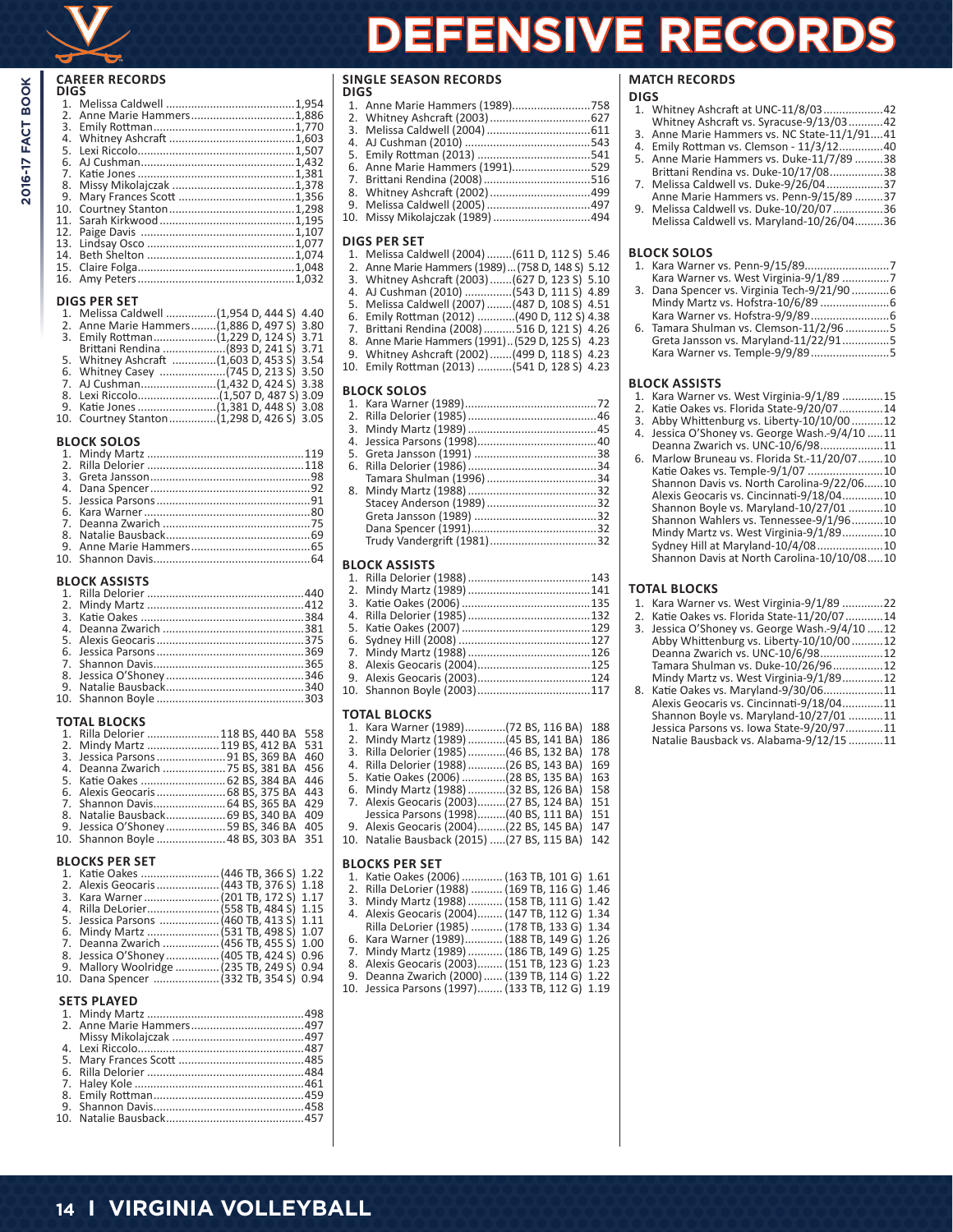# **FRESHMEN RECORDS**

# **OFFENSIVE RECORDS**

| KILLS |  |  |  |
|-------|--|--|--|
|       |  |  |  |
|       |  |  |  |
|       |  |  |  |
|       |  |  |  |
|       |  |  |  |
|       |  |  |  |
|       |  |  |  |
|       |  |  |  |
|       |  |  |  |
|       |  |  |  |
|       |  |  |  |

# **KILLS PER SET**

| 2. Courtney Stanton (1992)3.73 |  |
|--------------------------------|--|
|                                |  |
|                                |  |
|                                |  |
| 6. McKenzie Adams (2010) 3.03  |  |
|                                |  |
|                                |  |
|                                |  |
|                                |  |
|                                |  |

# **ATTACK ATTEMPTS**

| 4. Courtney Stanton (1992)1,034 |  |
|---------------------------------|--|
|                                 |  |
|                                 |  |
|                                 |  |
|                                 |  |
|                                 |  |
|                                 |  |
|                                 |  |

# **HITTING PERCENTAGE**

# **ASSISTS**

| 1. Mary Frances Scott (1996) 1598 |  |
|-----------------------------------|--|
| 2. Abby Whittenburg (2000) 1337   |  |
| 3. Emily Kirkwood (2003)1120      |  |
| 4. Dana Builteman (1993) 1105     |  |
|                                   |  |
|                                   |  |
| 7. Jennifer Wineholt (2016)  1009 |  |
|                                   |  |
|                                   |  |
|                                   |  |
|                                   |  |

# **ASSISTS PER SET**

| 1. Mary Frances Scott (1996) 12.78 |                                           |  |  |  |
|------------------------------------|-------------------------------------------|--|--|--|
| 2. Abby Whittenburg (2000) 11.24   |                                           |  |  |  |
|                                    |                                           |  |  |  |
|                                    |                                           |  |  |  |
| 5. Jennifer Wineholt (2016)  9.26  |                                           |  |  |  |
|                                    |                                           |  |  |  |
|                                    |                                           |  |  |  |
|                                    |                                           |  |  |  |
|                                    |                                           |  |  |  |
|                                    |                                           |  |  |  |
|                                    |                                           |  |  |  |
| <b>SERVICE ACES</b>                |                                           |  |  |  |
|                                    |                                           |  |  |  |
|                                    |                                           |  |  |  |
|                                    |                                           |  |  |  |
|                                    |                                           |  |  |  |
| 1400C                              | $\sim$ $\sim$ $\sim$ $\sim$ $\sim$ $\sim$ |  |  |  |

| Melissa Mikolajaczak (1987) 37 |  |
|--------------------------------|--|
|                                |  |
|                                |  |
|                                |  |
|                                |  |

# **DEFENSIVE RECORDS**

| DIGS |                                  |  |
|------|----------------------------------|--|
|      |                                  |  |
|      |                                  |  |
|      |                                  |  |
|      |                                  |  |
|      |                                  |  |
|      |                                  |  |
|      | 7. Mary Frances Scott (1996) 353 |  |
|      |                                  |  |
|      |                                  |  |
|      | 10. Whitney Ashcraft (2000)277   |  |
|      |                                  |  |

# **DIGS PER SET**

| 2. Courtney Stanton (1992)3.52    |  |
|-----------------------------------|--|
|                                   |  |
|                                   |  |
|                                   |  |
|                                   |  |
| 7. Mary Frances Scott (1996) 2.82 |  |
|                                   |  |
|                                   |  |
|                                   |  |
| <b>BLOCK SOLOS</b>                |  |
|                                   |  |
|                                   |  |
|                                   |  |

|  | 7. Anne Marie Hammers (1988)16 |  |
|--|--------------------------------|--|
|  |                                |  |
|  |                                |  |
|  | Mary Frances Scott (1996)14    |  |
|  |                                |  |
|  |                                |  |

# **BLOCK ASSISTS**

# **TOTAL BLOCKS**

# **BLOCKS PER SET**

| 3. Mallory Woolridge (2010)1.08 |  |
|---------------------------------|--|
|                                 |  |
|                                 |  |
|                                 |  |
|                                 |  |
|                                 |  |
|                                 |  |
|                                 |  |
|                                 |  |
|                                 |  |
|                                 |  |

# **MATCH RECORDS**

| <b>KILLS</b><br>1. McKenzie Adams vs. Clemson-10/3/1029             |     |
|---------------------------------------------------------------------|-----|
| <b>ATTACK ATTEMPTS</b>                                              |     |
| <b>ATTACK PERCENTAGE</b><br>1 Chino Anukwuem vs. Saint Louis-9/9/16 | 833 |

# 1. Chino Anukwuem vs. Saint Louis-9/9/16......... .833

# **ASSISTS** 1. Emily Kirkwood vs. UNC-11/8/03 ........................81

| <b>SERVICE ACES</b> |
|---------------------|
|                     |

# **DIGS**

| 1. Melissa Caldwell vs. Duke-9/26/04 37 |
|-----------------------------------------|
|                                         |

# **BLOCK SOLOS**

1. Kara Warner vs. Penn-9/15/89..............................7

# **BLOCK ASSISTS**

|  |  | 1. Kara Warner vs. West Virginia-9/1/8915 |  |  |
|--|--|-------------------------------------------|--|--|
|  |  |                                           |  |  |

# **TOTAL BLOCKS**

|  |  |  | 1. Kara Warner vs. West Virginia-9/1/8922 |  |
|--|--|--|-------------------------------------------|--|
|  |  |  |                                           |  |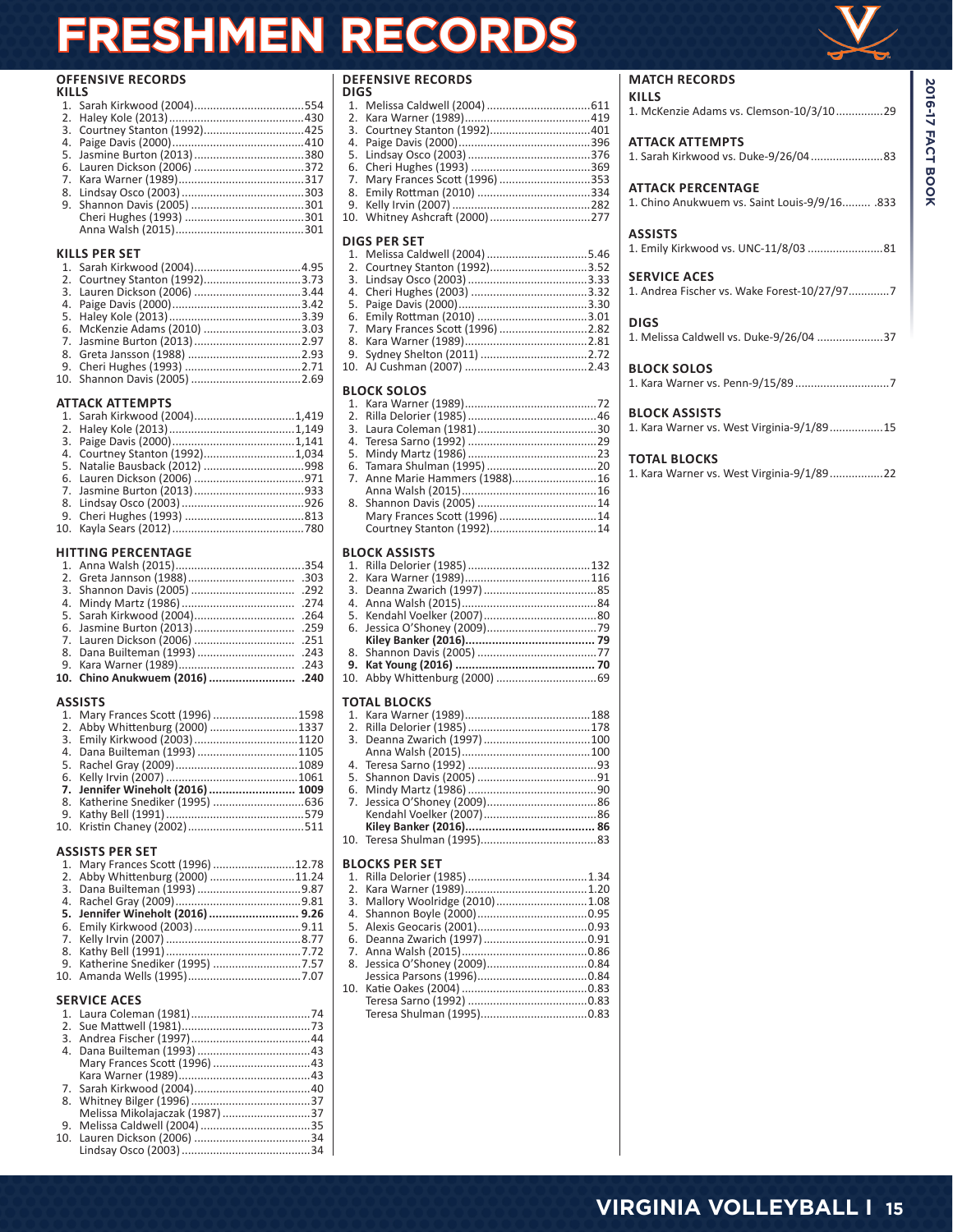

2016-17 FACT BOOK

# **TEAM MATCH RECORDS BY SET**

**ATTACK ATTEMPTS**

**ATTACK PERCENTAGE**

**KILLS**

**ASSISTS**

**SERVICE ACES\***

**TOTAL BLOCKS\***

**BLOCK SOLOS\***

**BLOCK ASSISTS\***

**DIGS**

**4-SET MATCH TEAM RECORDS**

1. at Duke-10/13/96..................... 95

1. at Duke-10/13/96................... 274

1. George Mason-9/22/90 ........ .459

1. at Duke-10/13/96..................... 91

1. at Duke-10/13/96................... 134

1. NC State-10/11/03................... 15 East Carolina-9/2/06 ................ 15

1. Drexel-9/6/96........................... 23 Florida State-9/20/07............... 23

1. Drexel-9/6/96............................. 9

1. vs. Cincinnati 9/18/04.............. 36 \*records incomplete prior to 1994

| <b>SINGLE MATCH TEAM RECORDS</b><br><b>KILLS</b>                                                                                                                                                                | <b>ALL-TIME TEAM MATO</b>                                                                                                                                      |
|-----------------------------------------------------------------------------------------------------------------------------------------------------------------------------------------------------------------|----------------------------------------------------------------------------------------------------------------------------------------------------------------|
| at William & Mary-11/1/95 94<br>2.<br>at George Mason-11/9/91  92<br>3.<br>5. James Madison-9/23/89  90                                                                                                         | <b>3-SET MATCH TEAM RECORDS</b><br><b>KILLS</b><br>1. Florida State-10/14/06 60<br>North Carolina-10/14/07  60<br>Duke-10/22/04 60                             |
| <b>ATTEMPTS</b><br>1. at Duke-10/13/96 274<br>at UNC-11/8/03 269<br>2.<br>3. vs. Rice-9/19/99 267<br>4. Alabama-9/4/99 263<br>5. at Wake Forest-11/17/00  259                                                   | <b>ATTACK ATTEMPTS</b><br>1. Clemson-11/2/07 169<br><b>ATTACK PERCENTAGE</b><br>1. vs. Gardner-Webb-9/20/03 .489<br><b>ASSISTS</b>                             |
| <b>ATTACK PERCENTAGE</b><br>1. vs. Gardner-Webb-9/20/03 .489<br>at Liberty-9/19/95 .487<br>2.<br>3. G. Washington-11/7/90  .476<br>4. George Mason-9/18/10  .473<br>5. Georgia Tech-11/10/90  .466              | <b>DIGS</b><br>1. at North Carolina-11/9/07  83<br><b>SERVICE ACES*</b><br>1. West Virginia-10/27/96 17<br><b>TOTAL BLOCKS*</b><br>1. vs. Maryland-9/30/06  19 |
| <b>ASSISTS</b><br>at Clemson-11/7/98 91<br>3. at Clemson-11/7/98 85<br>4.<br>vs. George Mason-11/1/91  83                                                                                                       | <b>BLOCK SOLOS*</b><br>1. vs. George Washington-11/7/908<br><b>BLOCK ASSISTS*</b><br>1.<br>*records incomplete prior to 1994                                   |
| <b>DIGS</b><br>1. NC State-11/1/91 152<br>at UNC-11/8/03 141<br>2.<br>3. at Duke-10/13/96 134<br>4. at San Diego-10/16/89 133<br>5. at UNC-11/11/94 126<br><b>SERVICE ACES*</b><br>1. West Virginia-10/27/96 17 | <b>TOP-THREE TEAM MAT</b><br><b>3-SET MATCH TEAM RECORDS</b><br><b>KILLS</b><br>1. Florida State-10/14/06 60<br>North Carolina-10/14/07  60                    |
| 2. vs. Missouri-9/16/95 16<br>3. Seven times  15                                                                                                                                                                | <b>ATTACK ATTEMPTS</b><br>1. Clemson-11/2/07 169<br>2. at Boston College-11/5/05 159<br>3 at North Carolina-11/9/07 157                                        |

# **TOTAL BLOCKS\***

|  | Florida State-9/20/07 23     |    |
|--|------------------------------|----|
|  | vs. Maryland-9/30/06  23     |    |
|  | 4. vs. Cincinnati-9/18/04 21 |    |
|  | 5. Florida State-11/5/04 20  |    |
|  |                              |    |
|  | $h/20/2$ hacknell to         | າດ |

# 8. at Wake Forest-11/17/00......... 19

# **BLOCK SOLOS\***

2. Maryland-11/22/91 ................. 11 3. Drexel-9/6/96............................. 9 4. vs. American-12/2/99 ................ 8 at Clemson-11/2/96................... 8 G. Washington-11/7/90 ............. 8

# **BLOCK ASSISTS\***

- 1. vs. Cincinnati 9/18/04.............. 36
- 3. at Liberty-10/10/00.................. 32 DePaul-10/14/88...................... 32
- 5. Four times................................ 30

# **ALL-TIME TEAM MATCH RECORDS**

# **3-SET MATCH TEAM RECORDS**

- **KILLS** 1. Florida State-10/14/06............. 60 North Carolina-10/14/07 ......... 60 Duke-10/22/04......................... 60
- **TACK ATTEMPTS** Clemson-11/2/07..................... 169
- **TACK PERCENTAGE** vs. Gardner-Webb-9/20/03... .489
- **ASSISTS** 1. Duke-10/22/04......................... 59 **DIGS** at North Carolina-11/9/07 ....... 83
- **SERVICE ACES\*** West Virginia-10/27/96............ 17 **TOTAL BLOCKS\***
- vs. Maryland-9/30/06 .............. 19
- **BLOCK SOLOS\*** vs. George Washington-11/7/90....8

at North Carolina-11/9/07 ..... 157

1. vs. Gardner-Webb-9/20/03... .489 2. George Mason-9/18/10 ........ .473 3. at Boston College-11/26/14.. .453

1. Duke-10/22/04......................... 59 2. Florida State-10/14/06............. 58 3. Georgia Tech-11/25/06............ 57

1. at North Carolina-11/9/07 ....... 83 2. at Duke-10/21/03..................... 71 3. at North Carolina-10/23/10 ..... 69 Clemson-11/2/07..................... 69

1. Maryland-11/3/06 ................... 15 William & Mary-9/7/02............ 15 3. vs. Centenary-8/26/06 ............. 14 Miami-11/12/05......................... 14 Appalachian State-9/16/05...... 14

at Maryland-9/30/06 ............... 19 2. #10 Stanford-8/31/01 .............. 13 William & Mary-9/7/02............ 13 vs. Marquette-9/9/06 .............. 13

**ATTACK PERCENTAGE**

**ASSISTS**

**DIGS**

**SERVICE ACES**

**TOTAL BLOCKS**

- 3. Seven times ............................. 15
- 
- at Maryland-9/30/06 ............... 20
- Iowa State-9/20/97.................. 19 Duke-10/26/96 ........................ 19 at Hofstra-9/6/91 .................... 19
- 
- 1. Virginia Tech-9/21/90 .............. 15
	-

- 2. at Florida State 11/5/04........... 34
	-
	-

**16 I VIRGINIA VOLLEYBALL**

# \*records incomplete prior to 1994

- 1. at Duke-11/19/05....................... 225<br>2. at Duke-9/26/04...................... 223
- 3. vs. #12 North Carolina-11/22/02...217
- at North Carolina-10/1/04 ..... 217

# **ATTACK PERCENTAGE**

- 1. at Notre Dame-10/27/13 ...... .363
- 2. Liberty-9/17/05..................... .362

# **ASSISTS**

- 1. Duke-10/7/05........................... 76
- 2. at Miami-11/11/06 .................. 71
- 

# **DIGS**

- -
	- 3. at North Carolina-10/1/04 ..... 105

# **SERVICE ACES**

1. NC State-10/11/03................... 15 East Carolina-9/2/06 ................ 15 Pittsburgh-10/2/15 .................. 15

# **TOTAL BLOCKS**

- 
- 3. North Carolina-9/22/06 ........... 18

# **ATTACK PERCENTAGE** 1. Clemson-11/25/05................ .351 **ASSISTS** 1. at Clemson-11/7/98................. 91 **DIGS** 1. NC State-11/1/91................... 152 **SERVICE ACES\*** 1. vs. Missouri-9/16/95................ 16 **TOTAL BLOCKS\*** 1. Duke-10/26/96......................... 19 **BLOCK SOLOS\*** 1. Virginia Tech-9/21/90 .............. 15 **BLOCK ASSISTS\*** 1. at Florida State 11/5/04........... 34

**5-SET MATCH TEAM RECORDS**

**ATTACK ATTEMPTS**

1. at William & Mary-11/1/95...... 94

1. Alabama-9/4/99..................... 263

**KILLS**

\*records incomplete prior to 1994

# **TOP-THREE TEAM MATCH RECORDS AFTER RALLY SCORING (2001)**

# **4-SET MATCH TEAM RECORDS**

# **KILLS** 1. Duke-10/7/05........................... 79 2. Davidson-9/7/01 ...................... 77

3. at Miami-11/11/06 .................. 75

# **ATTACK ATTEMPTS**

- 2. at Duke-9/26/04.........
- 
- 

- 
- 3. at Miami-11/11/06 ............... .357

- 
- 3. Florida State-10/9/04............... 70

- 1. vs. North Carolina-11/22/02.. 110
- 2. at Duke-11/19/05................... 107
	-

- 1. Florida State-9/20/07............... 23
- 2. vs. Cincinnati-9/18/04.............. 21

**KILLS** 1. at North Carolina-11/8/03 ....... 88 2. Clemson-11/25/05................... 87 3. Georgia Tech-10/21/06............ 85

**5-SET MATCH TEAM RECORDS**

# **ATTACK ATTEMPTS**

1. at North Carolina-11/8/03 ..... 269 at North Carolina-10/27/06 ... 251 3. at Virginia Tech-10/9/07 ........ 241

# **ATTACK PERCENTAGE**

- 1. Clemson-11/25/05................ .351 2. Georgia Tech-10/21/06......... .291
- 3. Clemson-10/3/10.................. .279

# **ASSISTS**

1. at North Carolina-11/8/03 ....... 86 2. Clemson-11/25/05................... 82

# Georgia Tech-10/21/06............ 82

- **DIGS** 1. at North Carolina-11/8/03 ..... 141 2. Duke-10/17/08....................... 126
- 3. at North Carolina-10/27/06 ... 121

2. UAlbany-9/17/05 ..................... 14 3. at James Madison-11/21/01.... 13 Wake Forest-10/23/04 ............. 13

1. Florida State-11/5/04............... 20 2. at Virginia Tech-10/9/07 .......... 18 at North Carolina-10/10/08 ..... 18

#### **SERVICE ACES** 1. Florida State-11/11/05............. 15

**TOTAL BLOCKS**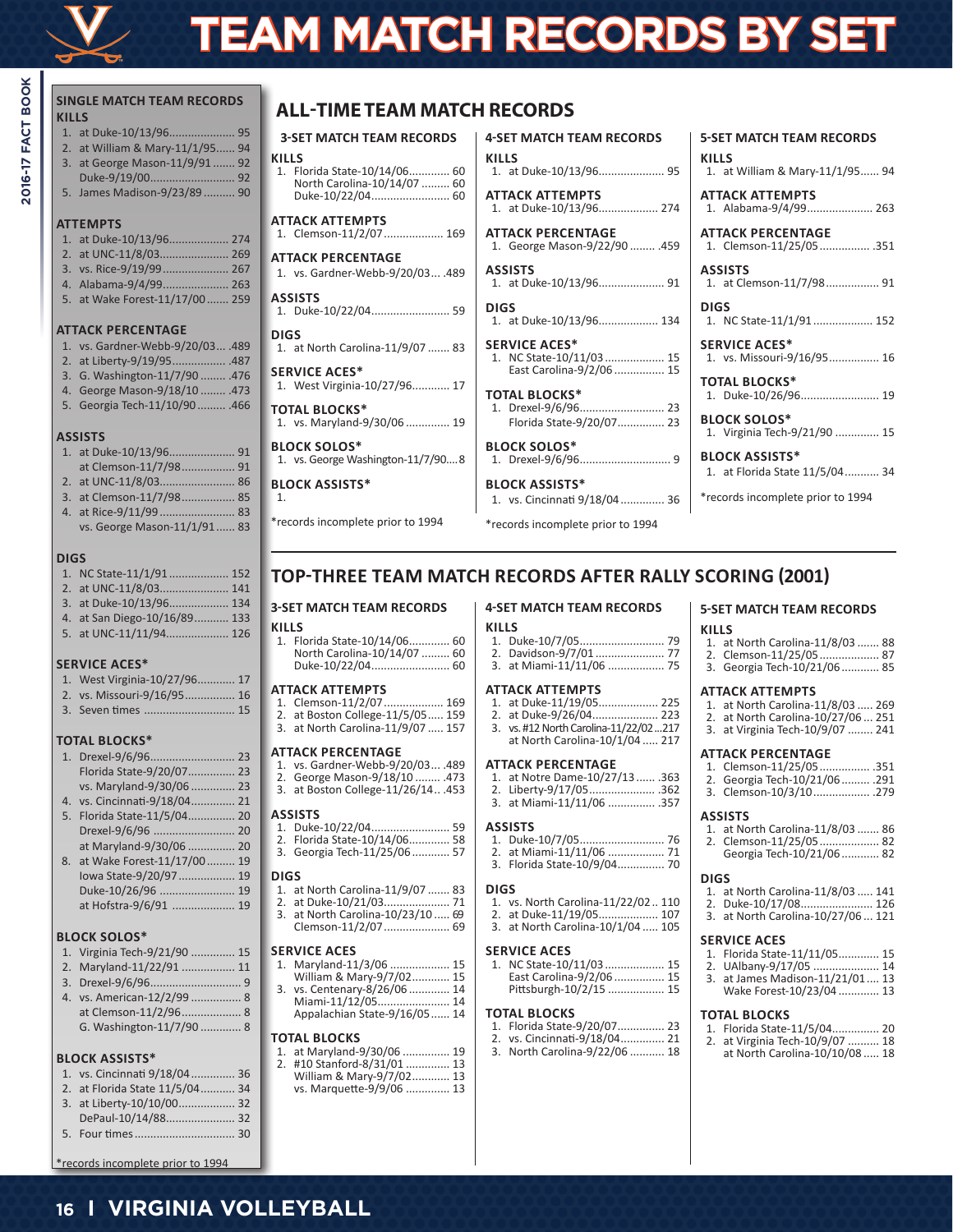# **INDIVIDUAL MATCH RECORDS BY SET**

# **ALL-TIME INDIVIDUAL MATCH RECORDS**

# **3-SET MATCH RECORDS**

| KILLS                                                   | KII       |
|---------------------------------------------------------|-----------|
| 1. Sarah Kirkwood; Maryland-10/6/07 25                  | 1.        |
| ATTACK ATTEMPTS                                         | AT        |
| 1. Simone Asque at Maryland-10/23/09 49                 | 1.        |
| ATTACK PERCENTAGE                                       | AT        |
| 1. Amy Mitchell at Liberty-9/19/95 .923                 | 1.        |
| ASSISTS<br>1. Stacey Anderson; William & Mary-9/23/8973 |           |
| <b>SERVICE ACES</b>                                     | AS        |
|                                                         | 1.        |
| <b>DIGS</b>                                             | <b>SE</b> |
| 1. Melissa Caldwell; Clemson-11/12/04 27                | 1         |
| <b>BLOCK SOLOS</b>                                      | DI        |
|                                                         | 1.        |
| <b>BLOCK ASSISTS</b>                                    | ΒL        |
| 1.                                                      | 1.        |
| <b>TOTAL BLOCKS</b>                                     | ΒL        |
| 1. Katie Oakes at Maryland-9/30/0611                    | 1.        |

| <b>4-SET MATCH RECORDS</b>                                                                                                                                                |
|---------------------------------------------------------------------------------------------------------------------------------------------------------------------------|
| <b>KILLS</b><br>1. Deanna Zwarich at Virginia Tech-10/21/0035                                                                                                             |
| <b>ATTACK ATTEMPTS</b><br>1. Sarah Kirkwood vs. Duke-9/26/04 83                                                                                                           |
| <b>ATTACK PERCENTAGE</b><br>1. Stacey Anderson; George Mason-9/22/89 .750<br>Jessica Parsons; Col. of Charleston- 11/9/96 .750<br>Jessica O'Shoney; Ga Tech-10/1/10  .750 |
| <b>ASSISTS</b><br>1. Emily Kirkwood; Duke-11/7/05 69                                                                                                                      |
| <b>SERVICE ACES</b>                                                                                                                                                       |
| <b>DIGS</b><br>1. Whitney Ashcraft vs. Syracuse-9/13/0342                                                                                                                 |
| <b>BLOCK SOLOS</b>                                                                                                                                                        |
| <b>BLOCK ASSISTS</b><br>1. Kara Warner; West Virginia-9/1/8915                                                                                                            |
| <b>TOTAL BLOCKS</b><br>1. Kara Warner; West Virginia-9/1/8922                                                                                                             |

# **5-SETMATCH RECORDS**

**KILLS** 1. Deanna Zwarich; Duke-9/19/00.......................40

**ATTACK ATTEMPTS** 1. Simone Asque; Miami-11/1/09........................82

**ATTACK PERCENTAGE** 1. Stacey Anderson; James Madison-9/23/89 ...... .714

**ASSISTS** 1. Emily Kirkwood at North Carolina-11/8/03 .....81

**SERVICE ACES** 1. Simone Asque; Virginia Tech-9/17/10................7

1. Whitney Ashcraft at North Carolina-11/8/03...42 **BLOCK SOLOS**

1. Kara Warner; Penn-9/15/89...............................7

**BLOCK ASSISTS** 1. Abby Whittenburg at Liberty-10/10/00 ...........12

### **TOTAL BLOCKS**

**DIGS**

1. Abby Whittenburg at Liberty-10/10/00 ...........12 Jessica O'Shoney; George Wash.-9/4/10 .........12

# **TOP-THREE INDIVIDUAL MATCH RECORDS SINCE RALLY SCORING (2001)**

# **3-SET MATCH RECORDS**

#### **KILLS**

- 1. Sarah Kirkwood; Maryland-10/6/07 ................25
- 2. Sarah Kirkwood; William &Mary-9/1/04..........22
- 3. Sarah Kirkwood; Norfolk St.-9/1/07.................22

# **ATTACK ATTEMPTS**

- 1. Simone Asque at Maryland-10/23/09 ..............49<br>2. Lauren Dickenson at UNLV-8/25/07 ..................48
- 2. Lauren Dickenson at UNLV-8/25/07.................48
- 3. Sarah Kirkwood at Michagan-9/8/06...............48

### **ATTACK PERCENTAGE**

- 1. Shannon Boyle vs. Boise St.-9/19/03..(10-0-11) .909
- 2. Natalie Bausback vs. BC-11/26/14......(11-0-15) .733 3. Sarah Kirkwood vs. Centenary-8/26/06..(12-0-17) .706
- Shannon Boyle vs. UAB-8/29/03 ........(12-0-17) .706

#### **ASSISTS**

- 1. Emily Kirkwood; Clemson-11/12/04 ................52
- Emily Kirkwood at Georgia Tech-11/25/06 ......52 3. Emily Kirkwood; Florida State-10/14/06..........51
- Emily Kirkwood; Duke-10/22/04......................51

#### **SERVICE ACES**

1. Sarah Kirkwood; App. St.-9/16/05 .....................9 2. Paige Davis at James Madison-9/2/03 ...............6 Sarah Kirkwood; Centenary-8/26/06 .................6 Sarah Kirkwood; NC State-10/12/07..................6 Sarah Kirkwood; NC State-10/28/06..................6

#### **DIGS**

- 1. Melissa Caldwell; Clemson-11/12/04 ..............27
- 2. Melissa Caldwell; Clemson-11/2/07 .................24<br>3. Emily Rottman: East Carolina-9/2/11
- 3. Emily Rottman; East Carolina-9/2/11...............23

# **TOTAL BLOCKS**

- 1. Katie Oakes at Maryland-9/30/06....................11
- 2. Emily Perilli; Boston College-9/30/05 ..............10
- 3. Alexis Geocaris at LSU-8/29/03..........................9 Katie Oakes vs. Miami-8/26/06..........................9 Katie Oakes; Miami-11/12/05............................9 Simona Kuipers; #10 Stanford-8/31/01..............9

# **4-SET MATCH RECORDS**

# **KILLS**

- 1. Simone Asque vs. Valparaiso-8/27/10 ..............30<br>29 Sarah Kirkwood: Duke-10/7/05
- 2. Sarah Kirkwood; Duke-10/7/05........................29
- 3. Simone Asque; Wake Forest-10/17/10 ............28 Sarah Kirkwood at #20 Louisville-9/3/04 .........28

#### **ATTACK ATTEMPTS**

- 1. Sarah Kirkwood at Duke-9/26/04.....................83
- 2. Simone Asque at Miami-9/26/10.....................73
- 3. Simone Asque vs. Valparaiso-9/27/10 .............69

# **ATTACK PERCENTAGE**

- 1. Jessica O'Shoney; Ga Tech-10/1/10........(19-1-24) .750
- 2. Jessica O'Shoney vs. Delaware-9/28/10. (14-1-21) .619<br>3. Katie Oakes vs. Miss. St. -9/10/05. (14-0-23). 609
- 3. Katie Oakes vs. Miss. St.-9/10/05 .......(14-0-23) .609

# **ASSISTS**

- 1. Emily Kirkwood; Duke-11/7/05........................69
- 2. Emily Kirkwood at Virginia Tech-11/1/05..........65<br>3. Emily Kirkwood; Florida State-10/9/04............63
- 3. Emily Kirkwood; Florida State-10/9/04............63 Emily Kirkwood; Virginia Tech-10/30/04..........63

# **SERVICE ACES**<br>1. Kavla Sears: I

1. Kayla Sears; Pittsburgh-10/2/15........<br>1. Kayla Sears; Pittsburgh-10/2/15....... 2. Sarah Kirkwood vs. Texas Tech-8/24/07.............7 Sarah Kirkwood; Wake Forest-10/8/05 ..............7

# **DIGS**

- 1. Whitney Ashcraft vs. Syracuse-9/13/03...........42
- 2. Emily Rottman; Clemson 11/3/12..................40 3. Melissa Caldwell at Duke-9/26/04...................37
- 

# **TOTAL BLOCKS**<br>1. Kara Warner:

- 1. Kara Warner; West Virginia-9/1/89..................22
- 2. Katie Oakes; Florida State-9/20/07..................14
	- 3. Alexis Geocaris vs. Cincinnati-9/18/04.............11

# **5-SET MATCH RECORDS**

| <b>KILLS</b> |                                      |  |
|--------------|--------------------------------------|--|
|              | 1. McKenzie Adams: Clemson-10/3/1029 |  |
|              |                                      |  |

3. Paige Davis at North Carolina-11/8/03 ............28

# **ATTACK ATTEMPTS**

- 1. Simone Asque; Miami-11/1/09........................82
- 2. Sarah Kirkwood; Wake Forest-11/23/07 ..........75 Simone Asque at Boston College-10/24/09.....75

# **ATTACK PERCENTAGE**

- 1. Jess O'Shoney; FSU-10/31/10.............(14-1-20) .650
- 2. Natalie Bausback vs. Youngstown St...(18-2-30) .533
- 3. Alexis Geocaris; Clemson-11/10/01 ...(13-1-23) .522

# **ASSISTS**

- 1. Emily Kirkwood at North Carolina-11/8/03 .....81
- 2. Beth Wildermuth; Clemson-10/3/10 ...............73
- 3. Emily Kirkwood; Clemson-11/25/05 ................72

# **SERVICE ACES**

- 1. Simone Asque; Virginia Tech-9/17/10................7
- 2. Sarah Kirkwood; UAlbany-9/17/05 ....................6
- 3. Paige Davis at James Madison-11/21/01 ...........5 Emily Kirkwood; Wake Forest-10/23/04 ............5 Jenny Harmon at James Madison-11/21/01......5 Sarah Kirkwood at Florida State-11/10/06.........5

#### **DIGS**

- 1. Whitney Ashcraft at North Carolina-11/8/03...42
- 2. Brittani Rendina; Duke-10/17/08.....................38
- 3. Melissa Caldwell at Duke-10/20/07.................36 Melissa Caldwell at Maryland-10/26/04..........36

# **TOTAL BLOCKS**

- 1. Jessica O'Shoney; George Wash.-9/4/10 .........12
- 2. Shannon Boyle; Maryland-10/27/01 ...............11
- 3. Alexis Geocaris at Florida State-11/5/04..........10 Shannon Davis at Virginia Tech-10/9/07..........10 Shannon Davis at North Carolina-10/10/08.....10 Sydney Hill vs. Iowa-9/6/08 .............................10

# **2016-17 FACT BOOK 2016-17 FACT BOOK**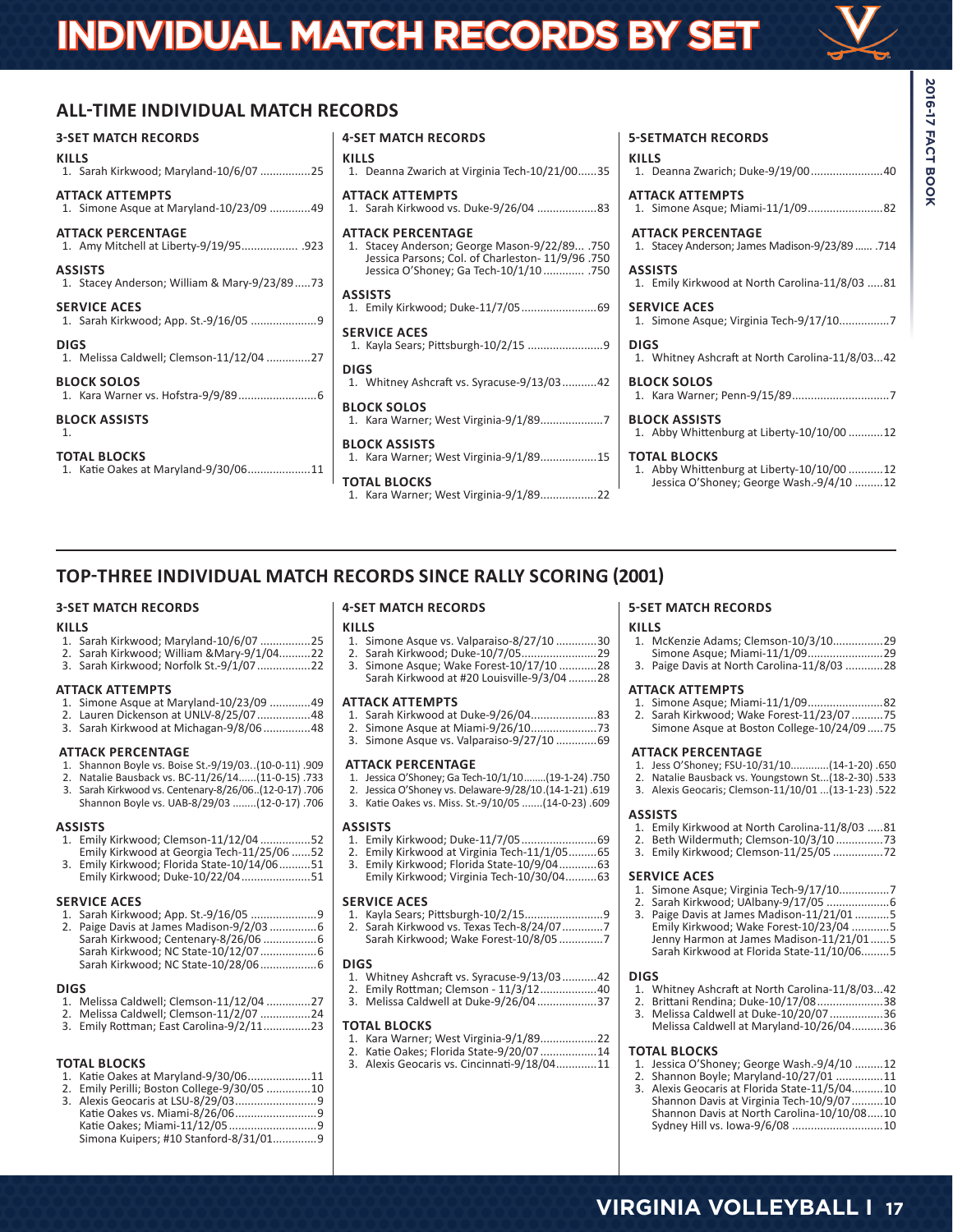

2016-17 FACT BOOK

| vs. VA Opponents  170-102 (.625)                   |  |
|----------------------------------------------------|--|
| Home vs. VA Opponents  109-47 (.699)               |  |
|                                                    |  |
|                                                    |  |
|                                                    |  |
|                                                    |  |
|                                                    |  |
|                                                    |  |
| Longest Winning Streak  16 (8/29/03 - 9/20/03)     |  |
| Longest Losing Streak  17 (9/18/80 - 10/19/80)     |  |
| Longest Home Winning Streak 12 (11/14/97-10/27/98) |  |
|                                                    |  |

# **MEMORIAL GYM RECORDS**

| Non-Conference Record  166-53 (.758)              |                            |
|---------------------------------------------------|----------------------------|
|                                                   |                            |
| Longest Winning Streak  12 (11/14/97 - 10/27/98)  |                            |
| First Match  Oct. 4, 1979 - James Madison W, 3-0  |                            |
| First UVa Win Oct. 4, 1979 - James Madison W, 3-0 |                            |
| First UVa Loss Nov. 1, 1979 - VCU L, 0-2          |                            |
| First ACC Match  Oct. 24, 1982 - Clemson L, 2-3   |                            |
| First ACC Win Oct. 6, 1983 - Wake Forest W, 3-2   |                            |
| First Win Over Ranked Team  Oct. 5, 1996          |                            |
|                                                   | No. 22 Georgia Tech W, 3-1 |
|                                                   |                            |

# **MEM GYM RECORDS SINCE RENOVATIONS (2003)** Largest Attendance 1084 (North Carolin

| Largest Attendance1084 (North Carolina, 11/21/15)  |
|----------------------------------------------------|
|                                                    |
|                                                    |
| Non-Conference Record  40-7 (.851)                 |
|                                                    |
| First Match  Sept. 5, 2003 - Liberty W, 3-0        |
| First UVa Win Sept. 5, 2003 - Liberty W, 3-0       |
| First UVa Loss Sept. 26, 2003 - Wake Forest L, 1-3 |
| First ACC Win Sept. 9, 2003 - Virginia Tech W, 3-0 |
|                                                    |

# **MILESTONE WINS**

| First | Oct. 2, 1979, at Virginia State     |
|-------|-------------------------------------|
| 25th  | Oct. 20, 1981, William & Mary       |
| 50th  | Sept. 21, 1983, at Lynchburg        |
| 75th  | Sept. 22, 1984, Mansfield State     |
| 100th | Oct. 9, 1985, at Virginia Tech      |
| 150th | Oct. 21, 1988. Clemson              |
| 200th | Nov. 10, 1990, Georgia Tech         |
| 250th | Sept. 21, 1994, Liberty             |
| 300th | Oct. 7, 1997, Virginia Commonwealth |
| 350th | Nov. 19, 1999. Duke                 |
| 400th | Sept. 20, 2003, at Davidson         |
| 450th | Aug. 26, 2006, vs. Miami (Ohio)     |
| 500th | Oct. 4, 2008, at Maryland           |
| 550th | Oct. 20. 2012. Wake Forest          |
|       |                                     |

| <b>TRIPLE DOUBLES</b>     |                   |                   |          |
|---------------------------|-------------------|-------------------|----------|
| Natalie Bausback          | 14 K, 12 D, 11 B  | vs. Alabama       | 9/12/15  |
| Tori Janowski             | 12 K. 12 D. 16 A  | vs. Maryland      | 9/30/12  |
| Tori Janowski             | 22 K, 10 D, 17 A  | vs. VCU           | 9/7/12   |
| Jenny Harmon              | 11 K, 12 D, 10 B  | vs. Liberty       | 10/10/00 |
| Deanna Zwarich            | 16 K, 12 D, 10 B  | vs. James Madison | 11/12/99 |
| Deanna Zwarich            | 11 K, 12 D, 10 B  | vs. Duke          | 11/19/99 |
| <b>Mary Frances Scott</b> | 10 K, 14 D, 65 A  | vs. NC State      | 10/9/99  |
| Kathy Bell                | 10 K, 17 D, 26 A  | vs. George Mason  | 10/10/92 |
| Dana Builteman            | 17 K, 15 D, 58 A  | vs. UNC           | 11/11/94 |
| Dana Builteman            | 13 K. 13 D. 47 A  | vs. NC State      | 10/21/94 |
| Dana Builteman            | 12 K, 12, D, 33 A | vs. Virginia Tech | 10/11/94 |
| Dana Builteman            | 12 K, 12 D, 43 A  | vs. NC State      | 10/1/94  |
| Dana Builteman            | 11 K, 14 D, 42 A  | vs. Clemson       | 9/24/94  |
| Dana Builteman            | 11 K, 12 D, 46 A  | vs. Loyola        | 9/10/93  |
| <b>Stacey Anderson</b>    | 12 K, 12 D, 42 A  | vs. James Madison | 9/23/89  |
| Kara Warner               | 14 K, 13 D, 11 B  | vs. Pennsylvania  | 9/15/89  |

# **SINGLE SEASON TEAM RECORDS**

| Kills               |                     |  |  |
|---------------------|---------------------|--|--|
|                     | <b>Attempts</b>     |  |  |
|                     |                     |  |  |
|                     | Attack Pct.         |  |  |
|                     |                     |  |  |
|                     | <b>Assists</b>      |  |  |
|                     |                     |  |  |
| <b>Digs</b>         |                     |  |  |
|                     |                     |  |  |
|                     | <b>Service Aces</b> |  |  |
|                     |                     |  |  |
|                     |                     |  |  |
| <b>Total Blocks</b> |                     |  |  |
|                     |                     |  |  |
|                     |                     |  |  |
|                     | <b>Block Solos</b>  |  |  |
|                     | 1 22 $(1000)$       |  |  |

# **Block Assists**

# YEAR-BY-YEAR TEAM RECORD **Overall ACC Year Record Record Head Coach MISC RECORDS**

| Year |           |           | <b>Record Record Head Coach</b> |
|------|-----------|-----------|---------------------------------|
| 1979 | $8 - 16$  |           | <b>Carol Davis</b>              |
| 1980 | $3 - 27$  |           | Jane Foley Bell                 |
| 1981 | $21 - 19$ |           | Jane Foley Bell                 |
| 1982 | $15 - 22$ | $0 - 6$   | Jane Foley Bell                 |
| 1983 | $22 - 22$ | $2 - 5$   | Jane Foley Bell                 |
| 1984 | 19-16     | $4 - 3$   | Jane Foley Bell                 |
| 1985 | 18-20     | $3 - 4$   | Jane Foley Bell                 |
| 1986 | $16 - 20$ | $2 - 5$   | Deb Tyson                       |
| 1987 | $12 - 22$ | $4 - 2$   | Deb Tyson                       |
| 1988 | $21 - 15$ | $2 - 4$   | Deb Tyson                       |
| 1989 | $29-10$   | $4 - 2$   | Deb Tyson                       |
| 1990 | $17 - 14$ | $2 - 4$   | <b>Karen Uhler</b>              |
| 1991 | $20 - 14$ | $2 - 5$   | Karen Uhler                     |
| 1992 | $12 - 20$ | $1 - 6$   | <b>Karen Uhler</b>              |
| 1993 | $12 - 20$ | $3 - 11$  | <b>Karen Uhler</b>              |
| 1994 | $10 - 24$ | $1 - 13$  | <b>Karen Uhler</b>              |
| 1995 | $9 - 22$  | $1 - 13$  | Melissa Aldrich                 |
| 1996 | $24 - 11$ | $7-9$     | <b>Melissa Aldrich Shelton</b>  |
| 1997 | 18-16     | $6 - 10$  | <b>Melissa Aldrich Shelton</b>  |
| 1998 | $26 - 8$  | $12 - 4$  | <b>Melissa Aldrich Shelton</b>  |
| 1999 | $19 - 12$ | $9 - 7$   | Melissa Aldrich Shelton         |
| 2000 | $16 - 15$ | $8 - 8$   | <b>Melissa Aldrich Shelton</b>  |
| 2001 | $9 - 18$  | $3 - 13$  | <b>Melissa Aldrich Shelton</b>  |
| 2002 | $9 - 25$  | $2 - 14$  | <b>Melissa Aldrich Shelton</b>  |
| 2003 | $25-9$    | $8 - 8$   | <b>Melissa Aldrich Shelton</b>  |
| 2004 | 19-11     | $8 - 8$   | <b>Melissa Aldrich Shelton</b>  |
| 2005 | $20 - 11$ | $15 - 7$  | Melissa Aldrich Shelton         |
| 2006 | $23 - 8$  | $16-6$    | <b>Melissa Aldrich Shelton</b>  |
| 2007 | 18-13     | $13-9$    | <b>Melissa Aldrich Shelton</b>  |
| 2008 | $17 - 15$ | $9 - 11$  | Lee Maes                        |
| 2009 | $12 - 19$ | $7 - 13$  | Lee Maes                        |
| 2010 | 14-16     | $8 - 12$  | Lee Maes                        |
| 2011 | $10 - 20$ | $4 - 16$  | Lee Maes                        |
| 2012 | $9 - 22$  | $3-17$    | Dennis Hohenshelt               |
| 2013 | 18-14     | $11-9$    | Dennis Hohenshelt               |
| 2014 | $17 - 14$ | $10-8$    | Dennis Hohenshelt               |
| 2015 | 18-13     | $10 - 10$ | Dennis Hohenshelt               |
| 2016 | $7 - 25$  | $4 - 16$  | Dennis Hohenshelt               |
|      |           |           |                                 |

38 yrs.612-638 204-298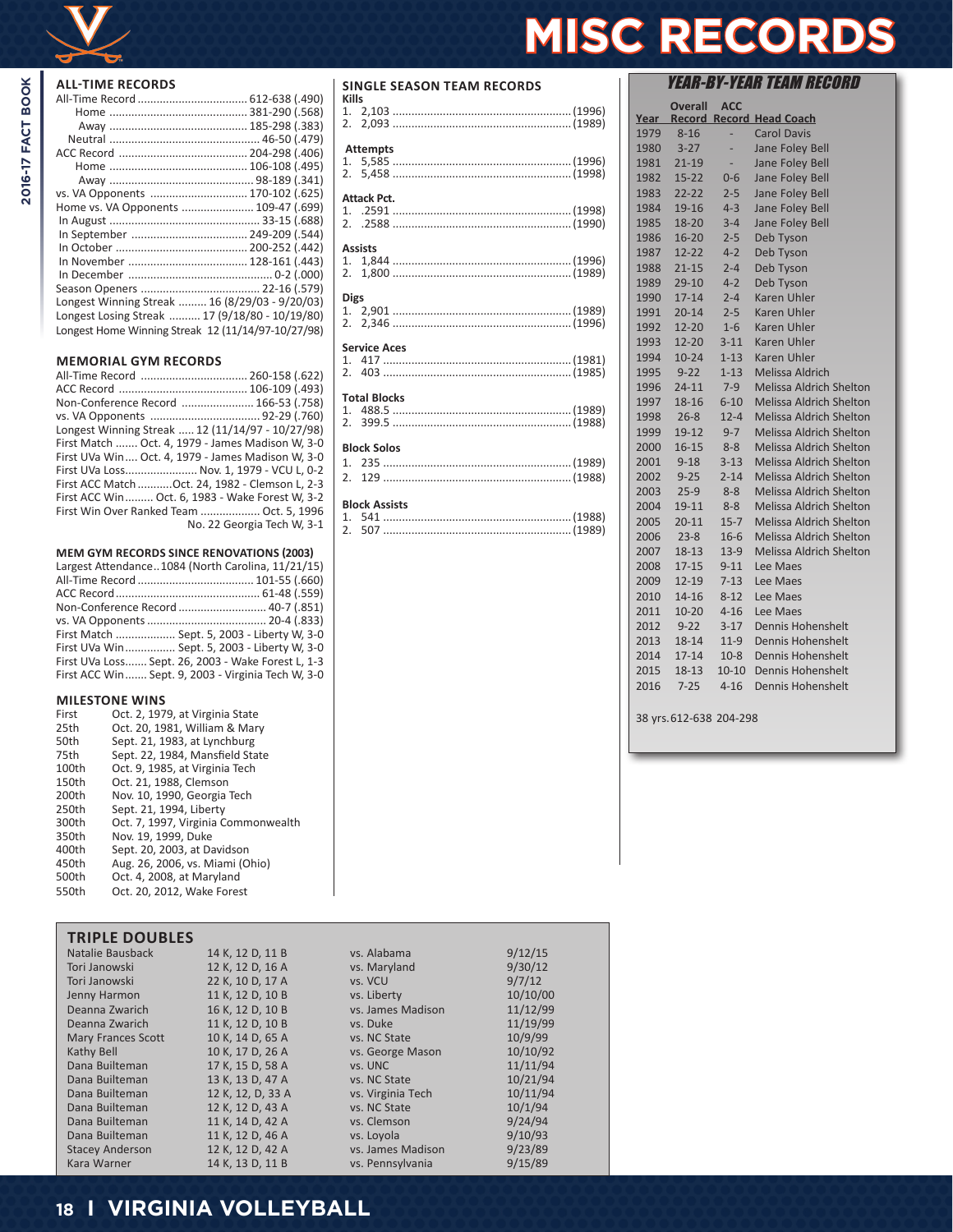# **ACC AWARDS AND HONORS**

# **ALL-ATLANTIC COAST CONFERENCE TEAM**

| Year | Player                    | <b>Team</b> | <b>Position</b>       |
|------|---------------------------|-------------|-----------------------|
| 1984 | Sue Mattwell              | First       | Setter                |
|      | Suzanne Greene            | First       | Middle Hitter         |
| 1985 | Jo Anne Gilman            | First       | Setter                |
|      | Michelle Meisel           | Second      | <b>Outside Hitter</b> |
| 1986 | Jo Anne Gilman            | Second      | Setter                |
| 1987 | <b>Beth Brockell</b>      | First       | Middle Hitter         |
| 1988 | <b>Beth Brockell</b>      | First       | Middle Hitter         |
|      | Christy Oehlstrom         | Second      | Setter                |
| 1989 | <b>Beth Brockell</b>      | First       | Middle Hitter         |
|      | <b>Stacey Anderson</b>    | Second      | Setter                |
|      | Kara Warner               | Second      | Middle Hitter         |
| 1990 | Greta Jansson             | Second      | <b>Outside Hitter</b> |
|      | Anne M. Hammers           | Second      | <b>Outside Hitter</b> |
| 1991 | Greta Jansson             | First       | <b>Outside Hitter</b> |
|      | Anne M. Hammers           | Second      | <b>Outside Hitter</b> |
| 1993 | <b>Courtney Stanton</b>   | Second      | <b>Outside Hitter</b> |
| 1998 | Jessica Parsons           | First       | Middle Hitter         |
|      | Claire Folga              | Second      | <b>Outside Hitter</b> |
|      | Amanda Wells              | Second      | Def. Specialist       |
| 1999 | <b>Mary Frances Scott</b> | First       | Setter                |
|      | Jessica Parsons           | Second      | Middle Hitter         |
| 2000 | Deanna Zwarich            | First       | Middle Hitter         |
| 2002 | <b>Whitney Ashcraft</b>   | First       | Libero                |
| 2003 | <b>Whitney Ashcraft</b>   | First       | Libero                |
|      | Paige Davis               | Second      | <b>Outside Hitter</b> |
| 2004 | Sarah Kirkwood            | Second      | <b>Outside Hitter</b> |
| 2005 | Sarah Kirkwood            | First       | <b>Outside Hitter</b> |
| 2006 | Emily Kirkwood            | First       | Setter                |
|      | Sarah Kirkwood            | Second      | <b>Outside Hitter</b> |
|      | Katie Oakes               | Second      | Middle                |
| 2007 | Sarah Kirkwood            | First       | <b>Outside Hitter</b> |
| 2009 | Simone Asque              | First       | <b>Outside Hitter</b> |
| 2013 | Lauren Fuller             | Second      | Setter                |
|      | Jasmine Burton            | Third       | <b>RS Hitter</b>      |
|      | Tori Janowski             | Third       | <b>Outside Hitter</b> |
| 2014 | Lauren Fuller             | Second      | Setter                |
|      | Jasmine Burton            | Second      | <b>RS Hitter</b>      |
| 2015 | Lauren Fuller             | First       | Setter                |
|      | Natalie Bausback          | Second      | Middle                |
| 2016 | Jasmine Burton            | Second      | <b>RS Hitter</b>      |
|      |                           |             |                       |

## **ACC FRESHMAN OF THE YEAR**

| Year | Player                |
|------|-----------------------|
| 2004 | Sarah Kirkwood        |
| 2010 | <b>McKenzie Adams</b> |
| 2013 | Jasmine Burton        |

# **ALL-ACC FRESHMAN TEAM**

| Year | Player                    | Position              |
|------|---------------------------|-----------------------|
| 1992 | Courtney Stanton          | <b>Outside Hitter</b> |
| 1993 | Dana Builteman            | Setter                |
|      | Cheri Huges               | <b>Outside Hitter</b> |
| 1996 | <b>Mary Frances Scott</b> | Setter                |
| 1997 | Andrea Fischer            | <b>Outside Hitter</b> |
|      | Deanna Zwarich            | Middle Hitter         |
| 2000 | Paige Davis               | <b>Outside Hitter</b> |
| 2001 | Lily Phillips             | Setter                |
| 2002 | Kristen Chaney            | Setter/DS             |
| 2003 | Lindsay Osco              | <b>Outside Hitter</b> |
| 2004 | Sarah Kirkwood            | <b>Outside Hitter</b> |
| 2005 | <b>Shannon Davis</b>      | Middle                |
| 2006 | Lauren Dickson            | <b>Outside Hitter</b> |
| 2007 | Kendahl Voelker           | <b>Right Side</b>     |
| 2008 | Simone Asque              | <b>Outside Hitter</b> |
| 2010 | McKenzie Adams            | Outside Hitter        |
| 2012 | Natalie Bausback          | Outside Hitter        |
| 2013 | Jasmine Burton            | <b>RS Hitter</b>      |
|      | Haley Kole                | Outside Hitter        |
| 2015 | Anna Walsh                | Middle                |

# **ACC PLAYER OF THE WEEK**

| Year | Player             | Date           |
|------|--------------------|----------------|
| 1990 | Greta Jansson      | Nov. 12        |
| 1996 | Mary Frances Scott | Sept. 3        |
|      | Mary Frances Scott | Ort.8          |
|      | Mary Frances Scott | Oct. 15        |
| 1997 | Mary Frances Scott | Nov. 17        |
| 1998 | Claire Folga       | Oct.5          |
|      | Jessica Parsons    | Nov. 16        |
| 1999 | Mary Frances Scott | Oct. 25        |
|      | Mary Frances Scott | <b>Nov. 15</b> |
| 2000 | Deanna Zwarich     | Oct. 23        |
|      | Deanna Zawrich     | Nov. 6         |
| 2004 | Sarah Kirkwood     | Sept. 6        |
| 2005 | Sarah Kirkwood     | Oct. 10        |
| 2006 | Sarah Kirkwood     | Sept. 11       |
|      | Katie Oakes        | Oct. $2$       |
| 2007 | Sarah Kirkwood     | Oct. 9         |
| 2008 | Lauren Dickson     | Oct. 6         |
| 2009 | Simone Asque       | Oct. 26        |
|      | Simone Asque       | <b>Nov. 2</b>  |
| 2013 | Tori Janowski      | Sept. 3        |

# **ACC FRESHMAN OF THE WEEK**

| Year | Player               | Date     |
|------|----------------------|----------|
| 2010 | <b>Emily Rottman</b> | Aug. 30  |
|      | McKenzie Adams       | Oct. 11  |
|      | McKenzie Adams       | Nov. 1   |
| 2013 | Jasmine Burton       | Sept. 3  |
|      | Haley Kole           | Sept. 9  |
|      | Jasmine Burton       | Nov. 11  |
|      | Haley Kole           | Nov. 25  |
| 2015 | Anna Walsh           | Aug. 31  |
|      | Anna Walsh           | Sept. 21 |
|      | Anna Walsh           | Sept. 28 |
|      | Anna Walsh           | Oct. 5   |

# **ALL-ACC ACADEMIC TEAM**

| Year | Player                 |
|------|------------------------|
| 2005 | Emily Kirkwood         |
|      | Sarah Kirkwood         |
|      | Linsday Osco           |
| 2006 | Lauren Dickson         |
|      | Emily Kirkwood         |
|      | Sarah Kirkwood         |
|      | Lindsay Osco           |
| 2007 | Melissa Caldwell       |
|      | Sarah Kirkwood         |
| 2008 | Marlow Bruneau         |
|      | Lauren Dickson         |
|      | Sydney Hill            |
|      | Brittani Rendina       |
| 2009 | AI Cushman             |
|      | Lauren Dickson         |
|      | Sydney Hill            |
| 2010 | AI Cushman             |
| 2011 | Simone Asque           |
|      | <b>Beth Widlermuth</b> |
| 2013 | Haley Kole             |
| 2015 | Haley Kole             |
| 2016 | Haley Kole             |
|      |                        |

# **ACC 50TH ANNIVERSARY TEAM**

*On August 1, 2002, the Atlantic Coast Conference announced its 50th Anniversary Volleyball Team. The 53-player squad included four Cavalier greats.* Beth Brockell (1986-89) Anne Marie Hammers (1988-91) Mary Frances Scott (1996-99) Deanna Zwarich (1997-2000)

# **ACC ACADEMIC HONOR ROLL**

| Whitney Bilger '96, '97, '98, '99                                 |     |
|-------------------------------------------------------------------|-----|
|                                                                   |     |
|                                                                   |     |
|                                                                   |     |
|                                                                   |     |
|                                                                   |     |
| Melissa Caldwell '04, '05, '06, '07                               |     |
|                                                                   |     |
|                                                                   |     |
|                                                                   |     |
|                                                                   |     |
|                                                                   |     |
| Lauren Dickson  '06, '07, '08, '09                                |     |
|                                                                   |     |
|                                                                   |     |
|                                                                   |     |
|                                                                   |     |
|                                                                   |     |
| Jennifer Harmon '98, '99, '00, '01                                |     |
|                                                                   |     |
|                                                                   |     |
|                                                                   |     |
| Constance Hylton  '01, '02, '03, '04                              |     |
|                                                                   |     |
| Katherine Jones  '97, '98, '99, '00<br>Kiersten Kaufman  '00, '02 |     |
|                                                                   |     |
| Sarah Kirkwood  '04, '05, '06, '07                                |     |
|                                                                   |     |
|                                                                   |     |
|                                                                   |     |
|                                                                   |     |
|                                                                   |     |
| Meghan McDowell  '13, 14, '15, '16                                |     |
|                                                                   |     |
| Amy Mitchell  '94, '95, '96, '97                                  |     |
|                                                                   |     |
|                                                                   |     |
|                                                                   |     |
|                                                                   |     |
|                                                                   |     |
|                                                                   |     |
|                                                                   |     |
|                                                                   |     |
|                                                                   |     |
|                                                                   |     |
|                                                                   |     |
|                                                                   |     |
|                                                                   |     |
|                                                                   |     |
|                                                                   |     |
|                                                                   |     |
|                                                                   |     |
|                                                                   |     |
|                                                                   |     |
| Kathleen Synan '00, '01, '02, '03                                 |     |
|                                                                   |     |
|                                                                   |     |
| Shannon Wahlers  '95, '96, '97                                    |     |
|                                                                   | '14 |
|                                                                   |     |
|                                                                   |     |
|                                                                   |     |
|                                                                   |     |
|                                                                   |     |
| Mallory Woolridge '10, '11, '12                                   |     |
|                                                                   |     |
|                                                                   |     |
|                                                                   |     |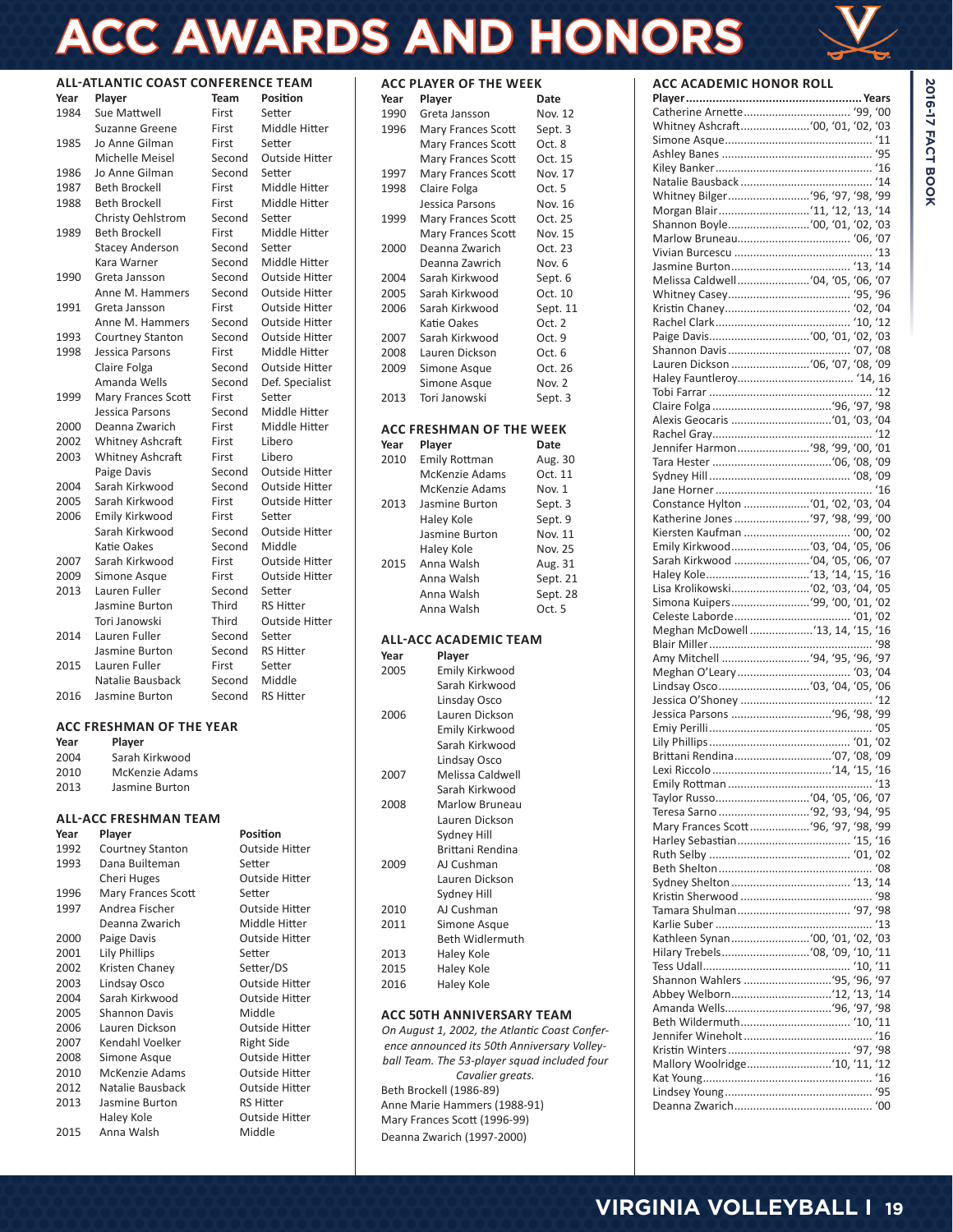

**2016-17 FACT BOOK** 

# **AWARDS AND HONORS**

|              | AVCA ALL-AMERICANS                                                              |                                        |      | <b>VaSID ALL-STATE TEAM</b>            |                      |
|--------------|---------------------------------------------------------------------------------|----------------------------------------|------|----------------------------------------|----------------------|
| Year         | Player                                                                          | Team                                   | Year | Player                                 | Team                 |
| 2003         | Whitney Ashcraft                                                                | Honorable Mention                      | 1998 | Jessica Parsons                        | 1st Team             |
|              | Paige Davis                                                                     | Honorable Mention                      |      | Jessica Parsons                        | 1st Team             |
| 2005<br>2006 | Sarah Kirkwood<br>Emily Kirkwood                                                | Honorable Mention<br>Honorable Mention |      | Mary Frances Scott                     | 1st Team             |
|              | Katie Oakes                                                                     | Honorable Mention                      | 1999 | Mary Frances Scott                     | 1st Team             |
| 2007         | Sarah Kirkwood                                                                  | Honorable Mention                      |      | Jessica Parsons                        | 1st Team             |
| 2015         | Lauren Fuller                                                                   | Honorable Mention                      | 2000 | Deanna Zwarich                         | 1st Team             |
|              |                                                                                 |                                        |      | Deanna Zwarich                         | 1st Team             |
|              | <b>AVCA ALL-REGION</b>                                                          |                                        |      | Paige Davis                            | 2nd Team             |
| Year         | Player                                                                          | Team                                   |      | Abby Whittenbug                        | 2nd Team             |
| 1988<br>1989 | Beth Brockell<br>Beth Brockell                                                  | First<br>Second                        | 2002 | Whitney Ashcraft                       | 1st Team             |
|              | <b>Stacy Anderson</b>                                                           | Second                                 | 2003 | <b>Whitney Ashcraft</b>                | 1st Team             |
| 1998         | Jessica Parsons                                                                 | First (All-District 3)                 |      | Paige Davis                            | 1st Team             |
|              | Claire Folga                                                                    | First (All-District 3)                 |      | Alexis Geocaris Jr.                    | 2nd Team             |
| 1999         | Mary Frances Scott                                                              | First (All-District 3)                 | 2004 | Alexis Geocaris Jr.                    | 1st Team             |
| 2000         | Deanna Zwarich                                                                  | First                                  |      | Sarah Kirkwood                         | 1st Team             |
| 2002<br>2003 | Whitney Ashcraft                                                                | Honorable Mention<br>First             |      | Emily Kirkwood                         | 1st Team             |
|              | Whitney Ashcraft<br>Paige Davis                                                 | First                                  |      | Sarah Kirkwood                         | 1st Team             |
| 2004         | Sarah Kirkwood                                                                  | Honorable Mention                      |      | Melissa Caldwell                       | 2nd Team             |
| 2005         | Sarah Kirkwood                                                                  | First                                  | 2005 | Sarah Kirkwood                         | 1st Team             |
| 2006         | Emily Kirkwood                                                                  | First                                  |      | Emily Kirkwood                         | 1st Team             |
|              | Katie Oakes                                                                     | First                                  |      | Sarah Kirkwood                         | 1st Team             |
|              | Sarah Kirkwood                                                                  | Second                                 |      | Melissa Caldwell                       | 2nd Team             |
| 2007<br>2010 | Sarah Kirkwood<br>Jessica O'Shoney                                              | First<br>Honorable Mention             | 2006 | Katie Oakes                            | 2nd Team             |
| 2013         | Lauren Fuller                                                                   | Honorable Mention                      |      | Emily Kirkwood                         | 1st Team             |
|              | Tori Janowski                                                                   | Honorable Mention                      |      | Emily Kirkwood                         | 1st Team             |
| 2015         | Lauren Fuller                                                                   | First                                  | 2007 | Sarah Kirkwood<br>Sarah Kirkwood       | 2nd Team             |
| 2016         | Jasmine Burton                                                                  | Honorable Mention                      |      | Sarah Kirkwood                         | 1st Team<br>1st Team |
|              |                                                                                 |                                        |      | Melissa Caldwell                       | 2nd Team             |
|              | * Players from 2013-present are All-East Coast Region                           |                                        | 2008 | Lauren Dickinson                       | 1st Team             |
|              | Players from 2000-12 are All-East Region                                        |                                        |      | <b>Shannon Davis</b>                   | 2nd Team             |
|              | In 1988 it was All-East Central Region<br>The 1989 honors were All-South Region |                                        | 2009 | Simone Asque                           | 1st Team             |
|              |                                                                                 |                                        | 2010 | Simone Asque                           | 1st Team             |
|              | <b>EAST COAST REGION FRESHMAN OF THE</b>                                        |                                        |      | Jessica O'Shoney                       | 1st Team             |
| <b>YEAR</b>  |                                                                                 |                                        |      | AJ Cushman                             | 2nd Team             |
| Year         | Player                                                                          |                                        | 2011 | Simone Asque                           | 1st Team             |
| 2015         | Anna Walsh                                                                      |                                        |      | Jessica O'Shoney                       | 2nd Team             |
|              | EAST REGION FRESHMAN OF THE YEAR                                                |                                        |      | Beth Wildermuth                        | 2nd Team             |
| Year         | Player                                                                          |                                        | 2012 | Emily Rottman                          | 2nd Team             |
| 2010         | McKenzie Adams                                                                  |                                        | 2013 | Lauren Fuller                          | 1st Team             |
|              |                                                                                 |                                        |      | <b>Jasmine Burton</b>                  | 2nd Team             |
|              | <b>COSIDA ACADEMIC ALL-AMERICANS</b>                                            |                                        |      | Tori Janowski                          | 2nd Team             |
| Year         | Plaver                                                                          | Team                                   | 2014 | Lauren Fuller                          | 1st Team             |
| 2005<br>2006 | Sarah Kirkwood<br>Sarah Kirkwood                                                | Second<br>First                        |      | Jasmine Burton                         | 2nd Team             |
| 2007         | Sarah Kirkwood                                                                  | Second                                 | 2015 | Lauren Fuller                          | 1st Team             |
|              |                                                                                 |                                        |      | Natalie Bausback                       | 1st Team             |
|              | UVA VOLLEYBALL MVPS                                                             |                                        |      | Anna Walsh                             | 1st Team             |
| Year         | Player                                                                          |                                        | 2016 | Jasmine Burton                         | 1st Team             |
| 1979         | Marcie Smith                                                                    |                                        |      | Haley Kole                             | 1st Team             |
| 1980<br>1981 | <b>Sherry Bartholomew</b><br>Trudy Vandergrift                                  |                                        |      |                                        |                      |
| 1982         | Donna Rogall                                                                    |                                        |      | VaSID ALL-STATE COACH OF THE YEAR      |                      |
| 1983         | Suzanne Greene                                                                  |                                        | Year | Coach                                  |                      |
| 1984         | Susan Mattwell                                                                  |                                        | 1998 | Melissa Aldrich Shelton                |                      |
| 1985         | Jo Anne Gilman                                                                  |                                        | 2003 | Melissa Aldrich Shelton                |                      |
| 1986         | Jo Anne Gilman                                                                  |                                        | 2004 | <b>Melissa Aldrich Shelton</b>         |                      |
| 1987         | <b>Beth Brockell</b><br>Beth Brockell                                           |                                        |      |                                        |                      |
| 1988<br>1989 | Greta Jannson                                                                   |                                        |      | VaSID ALL-STATE PLAYER OF THE YEAR     |                      |
| 1990         | <b>Anne Marie Hammers</b>                                                       |                                        | Year | Player                                 |                      |
| 1991         | Anne Marie Hammers                                                              |                                        | 1998 | Jessica Parsons                        |                      |
|              | Greta Jansson                                                                   |                                        | 2000 | Deanna Zwarich (co-Player of the Year) |                      |
| 1992         | Lisa Flower                                                                     |                                        | 2004 | Sarah Kirkwood                         |                      |
| 1993         | Courtney Stanton                                                                |                                        | 2005 | Sarah Kirkwood                         |                      |
| 1994         | Courtney Stanton                                                                |                                        | 2006 | Emily Kirkwood                         |                      |
| 1995<br>1996 | <b>Whitney Casey</b><br>Amy Mitchell                                            |                                        | 2007 | Sarah Kirkwood                         |                      |
| 1997         | Amy Mitchell                                                                    |                                        |      |                                        |                      |
| 1998         | Jessica Parsons                                                                 |                                        |      | VaSID ALL-STATE PLAYER OF THE YEAR     |                      |
| 1999         | Mary Frances Scott                                                              |                                        | Year | Player                                 |                      |
| 2000         | Deanna Zwarich                                                                  |                                        | 2010 | <b>McKenzie Adams</b>                  |                      |
| 2001         | Andrea Fischer                                                                  |                                        |      | VaSID ALL-STATE ROOKIE OF THE YEAR     |                      |
| 2002<br>2003 | <b>Whitney Ashcraft</b><br>Whitney Ashcraft                                     |                                        | Year | Player                                 |                      |
|              | Paige Davis                                                                     |                                        | 2013 | <b>Jasmine Burton</b>                  |                      |
| 2004         | Lindsay Osco                                                                    |                                        | 2015 | Anna Walsh                             |                      |
| 2005         | Sarah Kirkwood                                                                  |                                        |      |                                        |                      |
| 2006         | Emily Kirkwood                                                                  |                                        |      |                                        |                      |

#### 2007 Melissa Caldwell  $\overline{\phantom{a}}$ Shannon Davis 2009 Brittani Rendina **20 I VIRGINIA VOLLEYBALL**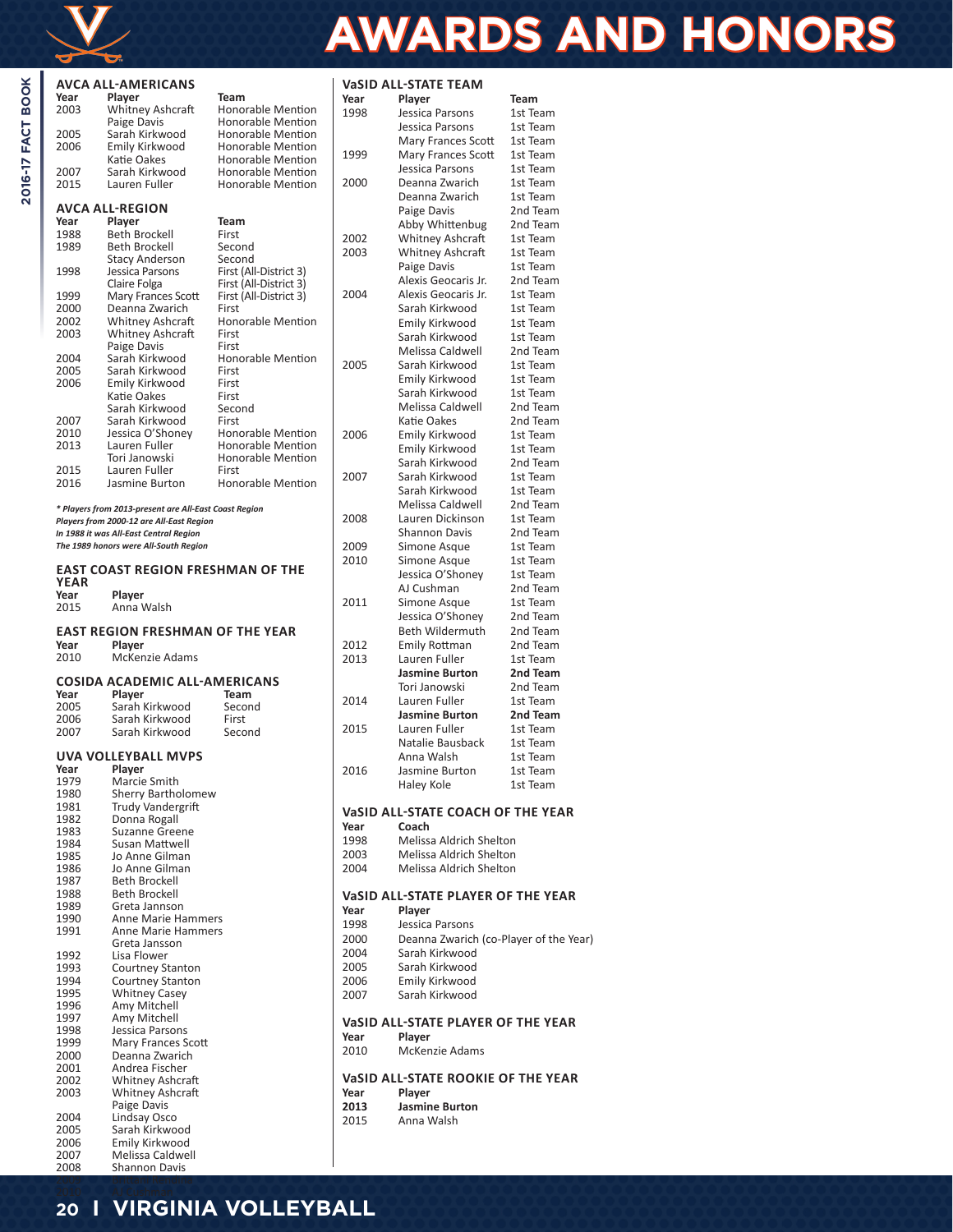# **ALL-TIME RESULTS**

|                         | 1979 (8-16)                                        |                      |                                               |
|-------------------------|----------------------------------------------------|----------------------|-----------------------------------------------|
|                         | Home: 2-3, Away/Neutral: 6-13                      |                      |                                               |
|                         | Head Coach: Carol Davis                            |                      |                                               |
| S 26<br>01              | at William & Mary<br>at Mary Washington            | $L, 1-2$<br>$L, 0-2$ | 7-15, 13-15, 15-13<br>4-15, 5-15              |
| 01                      | vs. Radford                                        | $L, 1-2$             | 15-10, 11-15, 10-15                           |
| O 2                     | at James Madison                                   | $L, 0-2$             | $3-15, 4-15$                                  |
| 02                      | vs. George Mason                                   | $L, 1-2$             | 5-15, 16-14, 14-16                            |
| 02                      | at Virginia State                                  | W, 1-0               | Forfeit                                       |
| O 9                     | <b>James Madison</b><br>at Virginia Tech           | W, 3-0<br>$L, 0-3$   | 15-11, 15-4, 15-7<br>11-15, 4-15, 11-5        |
| 0 1 2                   | at Liberty Baptist                                 | $L, 0-3$             | 9-15, 6-15, 4-15                              |
| 017                     | at Eastern Mennonite                               | W, 2-0               | 15-9, 15-1                                    |
| 0 17                    | vs. Randolph-Macon                                 | W, 2-0               | 15-9, 15-12                                   |
| O 23                    | at Va. Commonwealth                                | $L, 0-2$             | $4-15, 5-15$                                  |
| O 23<br>O 26            | vs. Christopher Newport                            | $W, 2-1$             | 15-17, 15-10, 15-9                            |
| O 26                    | at Mary Washington<br>vs. Ferrum                   | $L, 0-2$<br>W, 2-0   | 7-15, 7-15<br>15-13, 15-8                     |
| O 30                    | at Lynchburg                                       | W, 2-0               | 15-12, 15-12                                  |
| O 30                    | vs. Longwood                                       | $L, 1-2$             | 15-13, 6-15, 12-15                            |
| N 1                     | Va. Commonwealth                                   | $L, 0-2$             | $1-15, 1-15$                                  |
| N 1                     | <b>Liberty Baptist</b>                             | $L, 0-2$             | 9-15, 7-15                                    |
|                         | at Guilford<br>at Virginia Tech                    | $L, 1-2$<br>L, 0-2   | 6-15, 15-8, 10-15<br>13-15, 3-15              |
|                         | at George Mason                                    | $L, 0-2$             | 11-15, 8-15                                   |
| N 5                     | at Mary Washington                                 | W, 3-0               | 15-11, 15-10, 15-11                           |
| N 8                     | Virginia Tech                                      | $L, 0-3$             | 3-15, 6-15, 9-15                              |
|                         |                                                    |                      |                                               |
| 1980                    | $(3-27)$                                           |                      |                                               |
|                         | Home: 3-2, Away/Neutral: 0-25                      |                      |                                               |
|                         | Head Coach: Jane Foley Bell<br>at Va. Commonwealth |                      |                                               |
| S 18<br>S 23            | William & Mary                                     | $L, 0-2$<br>$L, 1-2$ | 2-15, 13-15<br>1-15, 15-12, 12-15             |
| S 25                    | at William & Mary                                  | $L, 3-2$             | 9-15, 15-9, 15-12, 9-15, 15-17                |
| S 25                    | at Mary Washington                                 | $L, 1-3$             | 15-9, 7-15, 6-15, 8-15                        |
| 01                      | Virginia Tech                                      | $L, 0-3$             | 13-15, 2-15, 13-15                            |
| O 3                     | at East Tennessee State                            | $L, 0-2$             | 3-15, 16-18                                   |
| O 3<br>04               | vs. Marshall<br>vs. Guilford                       | $L, 0-2$<br>$L, 1-2$ | $2-15, 6-15$<br>15-9, 3-15, 10-15             |
| 04                      | vs. Tennessee-Chatt.                               | $L, 1-2$             | 15-9, 11-5, 12-15                             |
| 04                      | at James Madison                                   | $L, 0-2$             | 4-15, 13-15                                   |
| 0 1 1                   | at William & Mary                                  | $L, 0-2$             | $9-15, 6-15$                                  |
| 011                     | at George Mason                                    | $L, 1-2$             | 9-15, 15-13, 6-15                             |
| 0 17                    | vs. Wake Forest                                    | $L, 1-2$             | 2-15, 15-9, 3-15                              |
| 017<br>0 17             | at East Carolina<br>vs. East Tennessee State       | $L, 0-2$<br>$L, 0-2$ | 2-15, 13-15<br>$6-15, 6-15$                   |
| 018                     | vs. Winthrop                                       | $L, 0-2$             | 12-15, 13-15                                  |
| O 19                    | vs. Virginia Tech                                  | $L, 0-2$             | $7-15, 1-15$                                  |
| 0 21                    | <b>Mary Washington</b>                             | W, 2-0               | 15-9, 15-6                                    |
| 0 21                    | <b>Liberty Baptist</b>                             | W, 2-0               | 15-9, 15-5                                    |
| O 24                    | vs. Pittsburgh                                     | $L, 0-2$             | $9-15, 5-15$                                  |
| O 24<br>O <sub>24</sub> | vs. Catholic<br>vs. Delaware                       | $L, 0-2$<br>$L, 0-2$ | 7-15, 10-15<br>$9-15, 7-15$                   |
| O <sub>24</sub>         | vs. North Carolina                                 | $L, 0-2$             | 12-15, 8-15                                   |
| O <sub>25</sub>         | vs. East Carolina                                  | $L, 0-2$             | 13-15, 3-15                                   |
| 031                     | vs. North Carolina%                                | $L, 0-2$             | 4-15, 3-15                                    |
| O 31                    | vs. Maryland%                                      | $L, 0-2$             | $3-15, 4-15$                                  |
| N 1<br>N 4              | vs. Wake Forest%<br>Va. Commonwealth               | $L, 0-2$<br>W, 3-2   | 12-15, 1-15<br>15-13, 5-15, 15-8, 10-15, 15-9 |
| N 5                     | at James Madison                                   | $L, 0-3$             | 5-15, 5-15, 8-15                              |
| N 15                    | at Virginia Tech                                   | $L, 0-3$             | 7-15, 5-15, 1-15                              |
|                         |                                                    |                      |                                               |
| 1981                    | $(21-19)$                                          |                      |                                               |
|                         | Home: 6-1, Away: 6-5, Neutral: 9-13                |                      |                                               |
|                         | Head Coach: Jane Foley Bell                        |                      |                                               |
| S 16                    | S 16 Va. Commonwealth<br>Lynchburg                 | $W, 2-1$<br>W, 2-0   | 15-11, 10-15, 15-10<br>15-11, 15-3            |
|                         | S 22 Mary Washington                               | W, 2-0               | 15-5, 15-8                                    |
|                         | S 22 James Madison                                 | $L, 1-2$             | 4-15, 15-13, 7-15                             |
| S 29                    | at Liberty Baptist                                 | W, 2-0               | 15-8, 15-6                                    |
| S 29                    | at Longwood                                        | W, 2-0               | 15-8, 15-13                                   |
| O 3-                    | Villanova                                          | L, 0-3               | 10-15, 15-8, 9-15                             |
| 04                      | Navy<br>Delaware                                   | $L, 0-2$<br>$L, 0-2$ | 11-15, 7-15<br>9-15, 14-16                    |
|                         | Catonsville C.C.                                   | $L, 0-2$             | $7-15, 1-15$                                  |
|                         | Morgan State                                       | W, 1-0               | Forfeit                                       |
|                         | Bucknell                                           | W, 2-0               | 15-12, 15-7                                   |
| 07                      | at Virginia Tech                                   | L, 2-3               | 15-13, 12-15, 15-13, 0-15, 11-15              |
| O 9-                    | High Point                                         | W, 2-1               | 15-10, 10-15, 15-11                           |
| 010                     | at East Carolina<br>UNC-Wilmington                 | $L, 0-2$<br>W, 2-0   | $5-15, 5-15$<br>15-12, 15-6                   |
|                         | Elon                                               | W, 3-1               | 15-11, 12-15, 15-9, 15-1                      |
|                         | North Carolina A&T                                 | W, 3-1               | 0-15, 15-11, 16-14, 15-11                     |
| O 13                    | at Va. Commonwealth                                | W, 2-0               | 15-12, 16-14                                  |
| 0 1 3                   | at Towson State                                    | $W, 1-2$             | 13-15, 15-9, 18-16                            |
| O 20                    | William & Mary<br>O 23- Princeton                  | W, 3-1<br>$L, 0-2$   | 15-9, 3-15, 15-4, 15-11<br>5-15, 12-15        |
| O 24                    | Delaware                                           | $L, 0-2$             | 5-15, 14-16                                   |
|                         | North Carolina                                     | $L, 0-2$             | $10-15, 5-15$                                 |
|                         | George Washington                                  | L, 0-2               | 13-15, 5-15                                   |
|                         | Rhode Island                                       | $L, 0-2$             | 11-15, 6-15                                   |
| O 30<br>O 31            | vs. Clemson<br>at North Carolina State%            | $L, 1-2$<br>$L, 0-2$ | 15-7, 12-15, 12-15                            |
|                         |                                                    |                      | 4-15, 15-17                                   |

|                 | vs. Wake Forest%                                   | L, 0-2               | 12-15, 7-15                                           |
|-----------------|----------------------------------------------------|----------------------|-------------------------------------------------------|
| N 4             | <b>Liberty Baptist</b>                             | W, 2-0               | 15-8, 16-14                                           |
| N 4             | <b>Eastern Mennonite</b>                           | W, 2-0               | 15-10, 15-12                                          |
| N 6             | at James Madison                                   | $L, 0-2$             | 13-15, 8-15                                           |
| N 6             | at William & Mary                                  | $L, 0-2$             | 13-15, 10-15                                          |
| N 7             | at George Mason                                    | W, 2-1               | 15-13, 14-16, 15-6                                    |
| N 14-           | George Mason                                       | W, 2-0               | 15-7, 15-10                                           |
| N 15            | James Madison                                      | $L, 0-2$             | 3-15, 9-15                                            |
|                 | Liberty Baptist                                    | W, 2-0               | 15-8, 15-11                                           |
|                 | at Va. Commonwealth                                | W, 2-0               | 15-8, 15-11                                           |
|                 | William & Mary<br>James Madison                    | W, 2-0               | $15-1, 15-4$                                          |
|                 |                                                    | $L, 0-2$             | 13-15, 7-15                                           |
|                 |                                                    |                      |                                                       |
|                 | 1982 15-22 (0-6 ACC)                               |                      |                                                       |
|                 | Home: 4-5, Away: 2-9, Neutral: 9-8                 |                      |                                                       |
|                 | Head Coach: Jane Foley Bell                        |                      |                                                       |
| S 14            | at Mary Washington                                 | L, 1-3               | 16-14, 6-15, 12-15, 5-15                              |
| S 16            | at Va. Commonwealth                                | $L, 1-2$             | 8-15, 15-8, 11-15                                     |
| S 16            | at Lynchburg                                       | W, 2-0               | 15-7, 15-3                                            |
| S 21            | William & Mary                                     | W, 3-1               | 15-7, 15-10, 10-15, 15-11                             |
|                 | S 23 at Liberty Baptist                            | W, 3-1               | 15-13, 11-15, 15-6, 15-6                              |
| S 26            | S 25- Va. Commonwealth<br>District of Columbia, U. | $L, 0-2$<br>W, 2-0   | 11-15, 0-15<br>$15-5, 15-7$                           |
|                 | Catonsville C.C.                                   | W, 2-0               | 15-4, 15-4                                            |
|                 | Maryland-Eastern Shore                             | W, 2-0               | $15-2, 15-7$                                          |
|                 | at George Mason                                    | W, 2-1               | 15-3, 11-15, 15-12                                    |
|                 | Virginia Tech                                      | W, 2-0               | 15-10, 16-14                                          |
|                 | Mansfield State                                    | $L, 1-2$             | 10-15, 17-15, 1-15                                    |
| S 30            | at Maryland*                                       | L, 0-3               | 1-15, 6-15, 15-17                                     |
| O <sub>1</sub>  | Western Maryland                                   | L, 0-2               | 5-15, 12-15                                           |
| 02              | Bucknell                                           | W, 2-1               | 12-15, 15-9, 15-8                                     |
|                 | Delaware                                           | $L, 0-2$             | $10-15, 8-15$                                         |
|                 | Charles County C.C.                                | W, 1-0               | Forfeit                                               |
|                 | Lehigh                                             | W, 2-0               | 15-3, 15-10                                           |
|                 | Villanova                                          | W, 2-1               | 7-15, 15-3, 15-4                                      |
| 05              | at James Madison                                   | $L, 0-3$             | 11-15, 12-15, 7-15                                    |
| O 15            | at North Carolina State*                           | $L, 0-3$             | 9-15, 5-15, 10-15                                     |
| O 16            | at Wake Forest*                                    | L, 1-3               | 16-14, 10-15, 12-15, 4-15                             |
| O 19            | <b>Liberty Baptist</b>                             | W, 2-1               | 6-15, 15-12, 15-4                                     |
| O 19            | <b>George Mason</b>                                | W, 2-1               | 15-10, 13-15, 16-14                                   |
| O 22-           | Penn State                                         | $L, 0-2$             | 11-15, 0-15                                           |
| O 23            | Princeton                                          | L, 0-2               | 7-15, 9-15                                            |
|                 | Providence                                         | $L, 0-2$             | 10-15, 14-16                                          |
|                 | George Washington                                  | $L, 0-2$             | $9-15, 1-15$                                          |
| O <sub>24</sub> | Clemson*                                           | L, 2-3               | 14-16, 15-9, 15-8, 7-15, 12-15                        |
| O 27            | Virginia Tech                                      | L, 0-3               | 5-15, 11-15, 8-15                                     |
| N 1             | Va. Commonwealth                                   | $L, 0-2$             | 14-16, 9-15                                           |
| N 1             | <b>James Madison</b>                               | W, 2-0               | 15-12, 15-11                                          |
| N 5             | at Duke*                                           | L, 0-3               | 8-15, 7-15, 13-15                                     |
| N 6             | at East Carolina                                   | $L, 1-2$             | 4-15, 15-11, 3-15                                     |
| N 6             | at Georgia<br>North Carolina*                      | $L, 1-2$             | 5-15, 16-14, 5-15                                     |
| N 12<br>N 17    | North Carolina State%                              | L, 0-3<br>L, 0-3     | 3-15, 5-15, 4-15<br>13-15, 11-15, 5-15                |
|                 |                                                    |                      |                                                       |
| 1983            | 22-22 (2-5 ACC)                                    |                      |                                                       |
|                 | Home: 5-3, Away: 7-7, Neutral: 10-12               |                      |                                                       |
|                 | Head Coach: Jane Foley Bell                        |                      |                                                       |
|                 | S 13 Mary Washington                               | W, 2-0               | $15-7, 15-1$                                          |
| S 13            | Liberty Baptist                                    | W, 2-1               | 15-9, 13-15, 15-2                                     |
| S 15            | at Va. Commonwealth                                | $L, 1-3$             | 4-15, 7-15, 15-8, 4-15                                |
| S 21            | at Lynchburg                                       | W, 3-0               | 15-2, 15-0, 15-7                                      |
| $S$ 24-         | <b>UMBC</b>                                        | W, 2-1               | 15-13, 11-15, 15-13                                   |
| S 25            | Virginia Tech                                      | $L, 0-2$             | 14-16, 8-15                                           |
|                 | Howard                                             | W, 2-1               | 15-5, 8-15, 15-13                                     |
|                 | at George Mason                                    | W, 2-0               | 15-12, 15-13                                          |
|                 | Navy                                               | W, 2-0               | 15-8, 19-17                                           |
|                 | Mansfield State                                    | $L, 1-2$             | 15-6, 7-15, 13-15                                     |
| S 28            | Delaware<br>at William & Mary                      | W, 2-1<br>$L, 2-3$   | 15-0, 14-16, 15-13<br>5-15, 15-11, 6-15, 16-14, 14-16 |
| $S$ 30-         |                                                    |                      |                                                       |
| O 1             | James Madison<br>Drexel                            | L, 0-2<br>$W, 2-1$   | $0-15, 7-15$<br>15-6, 8-15, 15-2                      |
|                 | Catholic                                           | W, 2-1               | 12-15, 15-7, 15-11                                    |
|                 | at Towson                                          | W, 2-0               | 15-12, 15-6                                           |
|                 | Delaware                                           | W, 2-1               | 9-15, 15-3, 15-9                                      |
|                 | George Mason                                       | W, 2-1               | 15-7, 11-15, 15-8                                     |
|                 | Va. Commonwealth                                   | $L, 0-2$             | $6-15, 8-15$                                          |
| 04              | at Virginia Tech                                   | L, 1-3               | 7-15, 15-8, 7-15, 12-15                               |
| O 6             | Wake Forest*                                       | W, 3-2               | 15-13, 15-10, 11-15, 13-15, 15-13                     |
| 0 11            | at North Carolina*                                 | L, 1-3               | 6-15, 8-15, 15-4, 5-15                                |
|                 | 0 14 Duke*                                         | L, 1-3               | 15-2, 2-15, 13-15, 0-15                               |
| O 15            | <b>East Carolina</b>                               | W, 2-1               | 8-15, 15-12, 15-4                                     |
| O 15            | <b>East Tennessee State</b>                        | W, 2-1               | 16-14, 10-15, 16-14                                   |
| O 17            | North Carolina State*                              | $L, 0-3$             | 13-15, 6-15, 11-15                                    |
| O 22            | O 21- West Virginia                                | $L, 0-2$             | 6-15, 8-15                                            |
|                 | at Maryland<br>Princeton                           | $L, 0-2$<br>$L, 1-2$ | 13-15, 5-15<br>15-12, 7-15, 9-15                      |
|                 | Providence                                         | W, 2-1               | 16-14, 5-15, 15-4                                     |
|                 | Temple                                             | $L, 0-2$             | $11-15, 5-15$                                         |
| O 25            | at George Mason                                    | W, 3-1               | 15-5, 12-15                                           |
| O 27            | Maryland*                                          | $L, 1-3$             | 16-14, 5-15, 7-15, 5-15                               |
| N <sub>1</sub>  | at James Madison                                   | W, 2-1               | 15-12, 7-15, 17-15                                    |
|                 |                                                    |                      |                                                       |
| N 4             | at Clemson*                                        | L, 2-3               | 14-16, 15-5, 10-15, 15-10, 12-15                      |
| N 5             | South Carolina                                     | $L, 0-2$             | 3-15, 10-15                                           |

|                         |                 |                                         |                    | سے                                                      |
|-------------------------|-----------------|-----------------------------------------|--------------------|---------------------------------------------------------|
| 5                       | N 6             | at Western Carolina                     | L, 0-3             | 13-15, 7-15, 13-15                                      |
| 4                       | N 9             | at Liberty Baptist                      | W, 3-1             | 5-15, 15-10, 15-11, 15-9                                |
| 2                       | N 12            | William & Mary                          | $L, 0-2$           | 6-15, 7-15                                              |
| 5                       | N 13            | James Madison                           | $L, 1-2$           | 10-15, 15-6, 10-15                                      |
| 5                       |                 | Virginia Tech                           | $L, 1-2$           | 5-15, 15-12, 8-15                                       |
| 6                       |                 | at George Mason                         | W, 2-0             | 15-9, 15-8                                              |
| 0                       | N 18            | Maryland%                               | $L, 3-1$           | 4-15, 8-15, 15-10, 5-15                                 |
| 5                       |                 |                                         |                    |                                                         |
| 1                       |                 | 1984 19-16 (4-3 ACC)                    |                    |                                                         |
| 1                       |                 | Home: 7-1, Away: 3-9, Neutral: 9-6      |                    |                                                         |
| 4                       |                 | Head Coach: Jane Foley Bell             |                    |                                                         |
| 5                       | S 11            | Va. Commonwealth                        | W, 3-0             | 15-6, 15-5, 15-10                                       |
|                         | S 13            | at George Washington                    | L, 0-3             | 11-15, 4-15, 7-15                                       |
|                         | S 18            | North Carolina*                         | W, 3-0             | 17-15, 15-9, 15-9                                       |
|                         | S 21-           | Loyola                                  | W, 1-0             | Forfeit                                                 |
|                         | S 22            | Catonsville                             | W, 2-0             | 15-9, 15-12                                             |
| 5                       |                 | William & Mary                          | W, 2-0             | 15-8, 16-14                                             |
| 5                       |                 | Mansfield State                         | W, 2-0             | 18-16, 15-11                                            |
| 3                       |                 | Va. Commonwealth                        | $L, 1-2$           | 15-10, 10-15, 8-15                                      |
| 1                       | S 28-           | Loyola                                  | $L, 0-2$           | 11-15, 13-15                                            |
| 6                       | S 29            | at Pennsylvania                         | L, 0-3             | 12-15, 11-15, 10-15                                     |
| 5                       |                 | Temple                                  | W, 3-0             | 15-15, 15-13, 15-10                                     |
| 7                       |                 | Rutgers                                 | W, 3-0             | 15-8, 15-5, 15-10                                       |
| 4                       |                 | Hofstra                                 | L, 1-3             | 11-15, 5-15, 15-13, 13-15                               |
| 7                       | 05              | Clemson*                                | W, 3-1             | 15-9, 14-16, 15-9, 15-1                                 |
| 2                       | O 6             | <b>Liberty Baptist</b>                  | W, 3-0             | 15-5, 17-15, 15-12                                      |
| 4                       | O 6             | <b>UNC-Charlotte</b>                    | W, 3-0             | 15-7, 15-9, 16-14                                       |
| 5                       | O 9             | at Maryland*                            | $L, 1-3$           | 11-15, 0-15, 15-13, 0-15                                |
| 7                       | O <sub>12</sub> | William & Mary                          | W, 3-0             | 15-6, 15-12, 15-8                                       |
| 5                       | O 17            | Virginia Tech                           | W, 3-0             | 15-8, 15-11, 15-5                                       |
| 8                       | $019 -$         | West Virginia                           | $L, 0-3$           | 12-15, 13-15, 11-15                                     |
| 5                       | O 20            | at Maryland                             | L, 0-3             | 11-15, 14-16, 5-15                                      |
| it                      |                 | Georgetown                              | W, 3-2             | 15-5, 15-17, 15-9, 3-15, 15-3                           |
| 0                       |                 | Hofstra                                 | $L, 0-3$           | 4-15, 8-15, 10-15                                       |
| 4                       | O 26            | at Duke*                                | $L, 0-3$           | 4-15, 2-15, 8-15                                        |
| 5                       | O 27            | at Eastern Kentucky                     | $L, 1-3$           | 15-12, 9-15, 11-15, 7-15                                |
| 5                       | O 27            | at Georgetown                           | W, 3-1             | 3-15, 15-7, 16-14, 16-14                                |
| 5                       | O 30            | <b>James Madison</b>                    | L, 2-3             | 15-4, 9-15, 15-10, 12-15, 13-15                         |
| 4                       | N 2             | at Wake Forest*                         | W, 3-1             | 15-10, 15-5, 10-15, 15-8                                |
| 4                       | N 3             | at Georgia Tech*                        | W, 3-1             | 15-1, 15-8, 13-15, 15-10                                |
| 5                       | N 3             | at North Carolina State*                | $L, 1-3$           | 15-11, 6-15, 13-15, 12-15                               |
| 5                       | N 9-            | Princeton                               | L, 2-3             | 15-10, 15-10, 1-15, 9-15, 6-15                          |
| 6<br>5                  | N 10            | Youngstown State<br>Virginia Tech       | W, 3-0             | 15-6, 15-7, 15-13                                       |
| 5                       |                 | at West Virginia                        | W, 3-1<br>L, 0-3   | 15-9, 15-10, 8-15, 15-4<br>9-15, 3-15, 12-15            |
| 5                       | N 16            | at Maryland%                            | L, 0-3             | 12-15, 11-15, 10-15                                     |
| 5                       |                 |                                         |                    |                                                         |
| 1                       |                 | 18-20 (3-4 ACC)                         |                    |                                                         |
| 5                       | 1985            |                                         |                    |                                                         |
| 5                       |                 | Home: 6-9, Away: 5-3, Neutral: 7-8      |                    |                                                         |
| 5                       |                 | <b>Head Coach: Jane Foley Bell</b>      |                    |                                                         |
| 5                       | S 10            | <b>George Washington</b>                | $L, 1-3$           | 16-14, 11-15, 5-15, 12-15                               |
| 5                       | S 13            | at Hofstra                              | $L, 0-3$           | 7-15, 14-16, 4-15                                       |
|                         | S 14            | Connecticut                             | W, 3-1             | 10-15, 15-12, 15-11, 15-9                               |
|                         | S 14            | at Bucknell                             | W, 3-0             | 15-7, 15-7, 15-13                                       |
|                         | S 17            | Duke*                                   | $L, 0-3$           | 11-15, 12-15, 7-15                                      |
|                         |                 | S 20- William & Mary<br>Mansfield State | $L, 1-2$           | 8-15, 15-11, 14-16                                      |
| $\mathbf{1}$            | S 21            | New York Tech                           | W, 2-0<br>W, 2-1   | 16-14, 15-8<br>8-15. 15-8. 15-5                         |
| $\overline{\mathbf{2}}$ |                 | Catonsville                             | W, 2-0             | 15-9, 16-14                                             |
| 5                       |                 | William & Mary                          | W, 2-1             | 16-14, 6-15, 15-4                                       |
| 7                       |                 | Va. Commonwealth                        | $L, 1-2$           | 6-15, 15-9, 4-15                                        |
| З                       | S 24            | Va. Commonwealth                        | L, 0-3             | 9-15, 10-15, 4-15                                       |
| 5                       | S 27-           | Colgate                                 | W, 3-0             | 15-9, 15-11, 15-11                                      |
| 3                       | S 28            | Georgetown                              | $L, 1-3$           | 16-14, 5-15, 11-15, 2-15                                |
| 3                       |                 | Rutgers                                 | W, 3-0             | 16-14, 15-2, 15-6                                       |
| 7                       |                 | at Pennsylvania                         | W, 3-0             | 15-11, 15-8, 15-10                                      |
| 5                       | 01              | at William & Mary                       | L, 1-3             | 7-15, 12-15, 15-6, 8-15                                 |
| 3                       | 04              | North Carolina State*                   | W, 3-1             | 15-9, 11-15, 15-12, 15-2                                |
| 6                       | 05              | Georgetown                              | L, 0-3             | 14-16, 2-15, 0-15                                       |
| 5                       | 05              | <b>Kent State</b>                       | W, 3-1             | 15-7, 15-8, 6-15, 15-6                                  |
| $\overline{2}$          | O 9             | at Virginia Tech                        | W, 3-2             | 15-12, 7-15, 15-4, 5-15, 15-3                           |
| 1                       | O 18            | at Clemson*                             | L, 2-3             | 14-16, 16-14, 13-15, 15-11, 4-15                        |
| 6                       | O 19            | at Georgia Tech*                        | W, 3-0             | 15-3, 15-10, 15-5                                       |
| 9                       | O 19            | Alabama-Birmingham                      | L, 1-3             | 7-15, 2-15, 15-13, 9-15                                 |
| 8                       | O 24            | at Liberty                              | W, 3-0             | 15-5, 15-10, 15-8                                       |
| 5                       | O 25            | Wake Forest*                            | W, 3-0             | 15-0, 15-6, 15-13                                       |
| 5                       | O 26            | Princeton                               | L, 2-3             | 15-11, 5-15, 15-13, 5-15, 2-15                          |
| 3                       | O 29            | at James Madison                        | L, 2-3             | 15-12, 5-15, 8-15, 18-16, 7-15                          |
| 5<br>5                  | N 1             | Maryland*                               | L, 1-3             | 15-4, 14-16, 9-15, 8-15                                 |
| 4                       | N 2             | <b>UNC-Charlotte</b>                    | W, 3-2             | 7-15, 15-3, 15-7, 7-15, 15-9                            |
| 4                       | N 2             | <b>James Madison</b>                    | W, 3-1             | 13-15, 15-10, 15-7, 15-2                                |
| 5                       | N 5<br>N 8      | <b>George Mason</b>                     | W, 3-2<br>$L, 1-3$ | 9-15, 8-15, 15-9, 15-7, 15-3                            |
| 5                       | N 9             | Virginia Tech<br><b>West Virginia</b>   | L, 1-3             | 15-12, 12-15, 13-15, 10-15<br>7-15, 10-15, 15-10, 14-16 |
| 5                       | N 9             | Va. Commonwealth                        | L, 2-3             | 4-15, 15-12, 15-7, 9-15, 7-15                           |
| 5                       | N 15            | at North Carolina*                      | L, 1-3             | 15-13, 6-15, 10-15, 7-15                                |
| 4                       | N 16            | South Carolina                          | L, 0-3             | 4-15, 12-15, 8-15                                       |
| 5                       | N 22            | North Carolina State%                   | L, 2-3             | 15-12, 15-11, 17-19, 12-15, 7-15                        |
|                         |                 |                                         |                    |                                                         |
| 5                       |                 |                                         |                    |                                                         |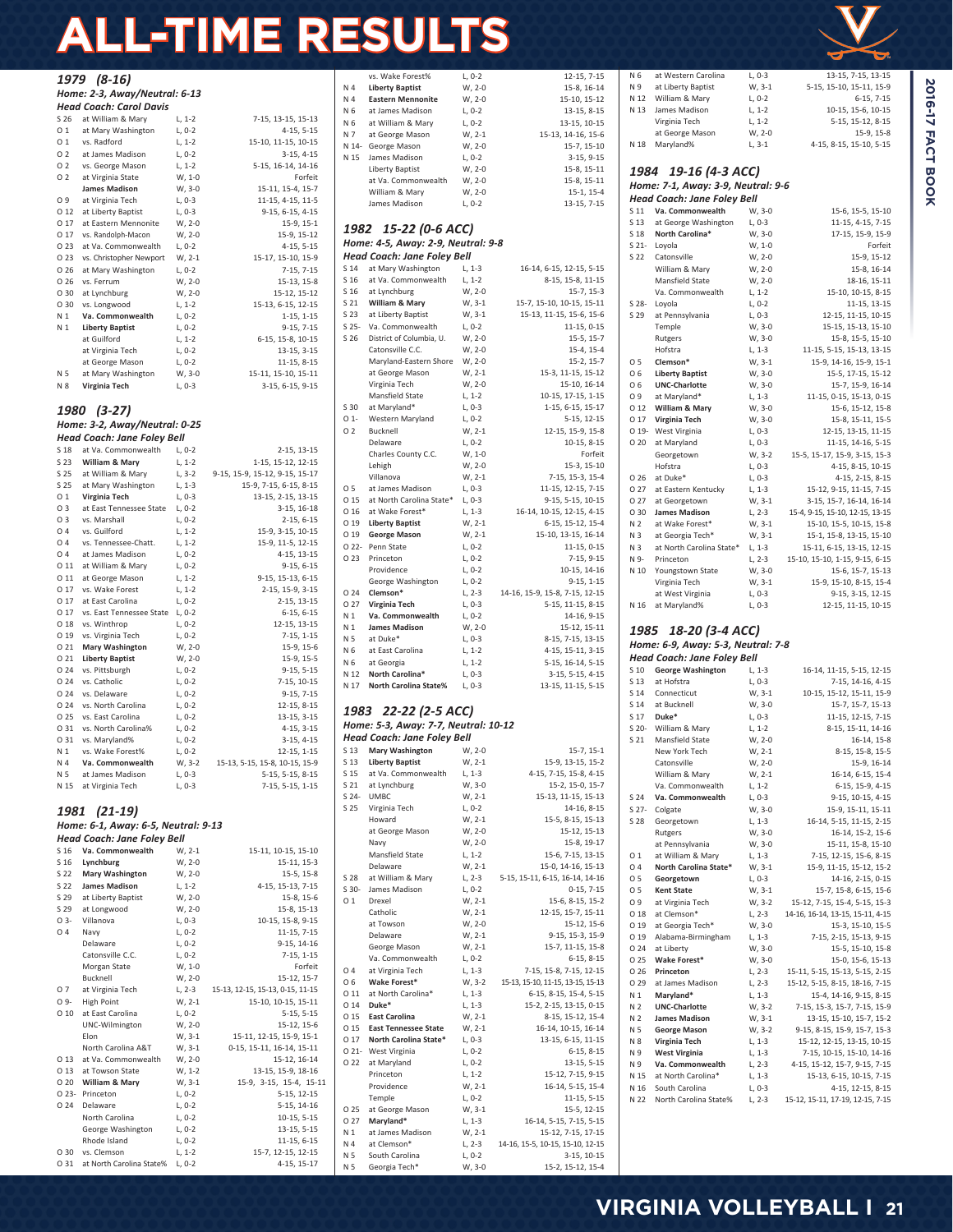

2016-17 FACT BOOK

|                 | 1986 16-20 (2-5 ACC)                   |                      |                                                             |
|-----------------|----------------------------------------|----------------------|-------------------------------------------------------------|
|                 | Home: 8-5, Away: 2-10, Neutral: 6-5    |                      |                                                             |
|                 | Head Coach: Deb Tyson                  |                      |                                                             |
| S 9             | at George Washington                   | $L, 0-3$             | 3-15, 11-15, 12-15                                          |
| $S$ 12-         | <b>Ohio University</b>                 | $L, 2-3$             | 15-7, 15-7, 11-15, 15-17, 11-15                             |
| S 13            | Liberty                                | W, 3-0               | 15-7, 15-10, 15-4                                           |
| S 16            | Va. Commonwealth                       | W, 3-0               | 15-5, 15-7, 15-12                                           |
| S 19-           | at Penn State                          | $L, 0-3$             | 9-15, 6-15, 6-15                                            |
| S 20            | Juniata                                | W, 3-2               | 15-12, 14-16, 15-11, 10-15, 15-10                           |
|                 | William & Mary                         | $L, 0-3$             | 10-15, 8-15, 11-15                                          |
|                 | Wisconsin                              | $L, 0-3$             | 6-15, 12-15, 10-15<br>4-15, 14-16, 5-15                     |
| S 26-<br>S 27   | Eastern Michigan<br>Rutgers            | $L, 0-3$<br>W, 3-1   | 13-15, 15-5, 15-5, 15-8                                     |
|                 | Georgetown                             | $L, 0-3$             | 4-15, 8-15, 9-15                                            |
|                 | at Pennsylvania                        | W, 3-2               | 9-15, 15-11, 15-0, 9-15, 15-11                              |
| O 3             | at North Carolina State*               | $L, 0-3$             | 12-15, 6-15, 5-15                                           |
| 04              | at Wake Forest*                        | W, 3-0               | 15-5, 15-7, 15-10                                           |
| 07              | Liberty                                | W, 3-0               | 15-3, 15-3, 15-8                                            |
| $O$ 10          | North Carolina*                        | L, 2-3               | 8-15, 15-9, 16-14, 8-15, 11-15                              |
| O 11            | American                               | W, 3-0               | 15-1, 15-0, 15-2                                            |
| O 14            | at Maryland*<br>O 17- at Lewis         | L, 0-3               | 9-15, 2-15, 10-15                                           |
| O <sub>18</sub> | Rosary                                 | L, 0-3<br>W, 3-0     | 9-15, 13-15, 1-15<br>15-4, 15-6, 15-11                      |
|                 | DePaul                                 | W, 1-0               | Forfeit                                                     |
| O 19            | at Northern Illinois                   | $L, 1-3$             | 15-2, 11-15, 10-15, 7-15                                    |
| O <sub>20</sub> | at Loyola                              | L, 2-3               | 3-15, 15-17, 15-13, 15-9, 13-15                             |
| O 23            | Villanova                              | L, 2-3               | 9-15, 15-5, 15-11, 10-15, 12-15                             |
| O 25            | <b>Notre Dame</b>                      | $L, 0-3$             | 11-15, 7-15, 1-15                                           |
| O 29            | Virginia Tech                          | W, 3-1               | 15-10, 17-15, 8-15, 15-13                                   |
| O 31            | Clemson*                               | $L, 1-3$             | 15-10, 4-15, 11-15, 9-15                                    |
| N 1             | William & Mary                         | W, 3-1               | 9-15, 15-8, 15-10, 15-3                                     |
| N 4             | at Duke*                               | L, 0-3               | 9-15, 2-15, 8-15                                            |
| N 7-            | at Virginia Tech                       | L, 1-3               | 15-7, 13-15, 10-15, 10-15                                   |
| N 8             | UNC-Wilmington<br>Liberty              | W, 3-0<br>W, 3-0     | 15-10, 15-4, 19-17<br>15-13, 15-1, 15-4                     |
| N 11            | at George Mason                        | $L, 1-3$             | 12-15, 15-9, 12-15, 14-16                                   |
| N 14            | Georgia Tech*                          | W, 3-0               | 15-9, 15-8, 15-7                                            |
| N 15            | Radford                                | W, 3-1               | 4-15, 15-12, 15-4, 15-4                                     |
| N 20            | Duke%                                  | $L, 0-3$             | 11-15, 6-15, 3-15                                           |
|                 |                                        |                      |                                                             |
|                 | 1987 12-22 (4-2 ACC)                   |                      |                                                             |
|                 | Home: 7-2, Away: 5-11, Neutral: 0-9    |                      |                                                             |
|                 | Head Coach: Deb Tyson                  |                      |                                                             |
| S <sub>4</sub>  | at Rice                                | $L, 0-3$             | 10-15, 9-15, 6-15                                           |
| S 4             | South Carolina                         | $L, 0-3$             | 7-15, 12-15, 8-15                                           |
| S <sub>5</sub>  | San Diego                              | $L, 0-3$             | 13-15, 12-15, 8-15                                          |
| S <sub>5</sub>  | Tulane                                 | $L, 0-3$             | 8-15, 8-15, 7-15                                            |
| S 9             | George Washington                      | W, 3-1               | 5-15, 15-12, 15-9, 15-4                                     |
| S 12            | Georgetown                             | W, 3-0               | 15-4, 16-14, 15-10                                          |
| S 15            | at Va. Commonwealth                    | W, 3-1               | 15-9, 11-15, 15-8, 15-8                                     |
| S 18-<br>S 19   | at #19 Penn State<br>vs. Villanova     | $L, 0-3$             | 12-15, 14-16, 10-15<br>13-15, 13-15, 12-15                  |
| S 22            | at Virginia Tech                       | L, 0-3<br>W, 3-1     | 13-15, 15-13, 15-9, 15-5                                    |
| S 29            | at North Carolina*                     | L, 0-3               | 8-15, 5-15, 0-15                                            |
| O 4             | Pittsburgh                             | $L, 0-3$             | 11-15, 8-15, 9-15                                           |
| 04              | at Georgetown                          | L, 0-3               | 0-15, 11-15, 11-15                                          |
| O 6             | at William & Mary                      | L, 1-3               | 5-15, 14-16, 15-9, 14-16                                    |
| O 9             | at Auburn                              | $L, 2-3$             | 5-15, 3-15, 15-6, 15-11, 3-15                               |
| 010             | at Georgia Tech*                       | W, 3-0               | 15-7, 15-10, 17-15                                          |
| O <sub>11</sub> | at Clemson*                            | $L, 0-3$             | 12-15, 4-15, 14-16                                          |
|                 | O 16- at South Florida                 | $L, 1-3$             | 5-15, 13-15, 15-11, 8-15                                    |
| O 17            | Southwest Texas State<br>Florida State | $L, 0-3$<br>$L, 0-3$ | 7-15, 6-15, 3-15<br>12-15, 6-15, 10-15                      |
|                 | Tulane                                 | $L, 1-3$             | 15-9, 12-15, 7-15, 8-15                                     |
| O 19            | at Florida                             | $L, 0-3$             | 14-16, 8-15, 11-5                                           |
| O <sub>23</sub> | North Carolina State*                  | W, 3-2               | 15-9, 15-12, 11-15, 3-15, 15-6                              |
| O 28            | at James Madison                       | L, 0-3               | 11-15, 6-15, 2-15                                           |
| N 3             | Maryland*                              | W, 3-0               | 15-13, 15-7, 15-3                                           |
| N 5             | Duke*                                  | W, 3-2               | 10-15, 15-5, 15-12, 12-15, 15-8                             |
| N 6-            | <b>James Madison</b>                   | $L, 1-3$             | 6-15, 15-10, 4-15, 6-15                                     |
| N 7             | Radford                                | W, 3-0               | 15-12, 15-7, 15-12                                          |
|                 | Virginia Tech                          | $L, 0-3$             | 11-15, 14-16, 10-15                                         |
| N 10            | <b>George Mason</b><br>at Radford      | W, 3-1<br>W, 3-2     | 15-9, 15-12, 11-15, 15-7<br>15-6, 16-14, 13-15, 10-15, 15-3 |
| N 14            | at George Washington                   | $L, 1-3$             | 9-15, 12-15, 15-12, 8-15                                    |
|                 | N 21- at Clemson%                      | W, 3-0               | 15-5, 15-5, 15-10                                           |
| N 22            | North Carolina State%                  | $L, 0-3$             | 12-15, 12-15, 10-15                                         |
|                 |                                        |                      |                                                             |
| 1988            | 21-15 (2-4 ACC)                        |                      |                                                             |
|                 | Home: 9-3, Away: 7-6, Neutral: 5-6     |                      |                                                             |
|                 | Head Coach: Deb Tyson                  |                      |                                                             |
| S <sub>2</sub>  | Rhode Island                           | $L, 0-3$             | 3-15, 9-15, 10-15                                           |
| S <sub>3</sub>  | West Virginia                          | $L, 0-3$             | 6-15, 7-15, 5-15                                            |
|                 | Auburn                                 | $L, 2-3$             | 8-15, 7-15, 15-6, 15-13, 8-15                               |
|                 | Auburn                                 | L, 2-3               | 17-15, 7-15, 10-15, 16-14, 5-15                             |
|                 | Va. Commonwealth                       | W, 3-0               | 15-12, 15-8, 15-6                                           |
|                 | at Georgetown                          | W, 3-2               | 10-15, 8-15, 15-12, 15-8, 15-9                              |
| S6              | Loyola                                 | W, 3-0               | 15-5, 15-0, 16-14                                           |
| S <sub>9</sub>  | <b>Boston College</b>                  | W, 3-1               | 15-6, 15-2, 0-15, 15-1                                      |
| S 10            | at Hofstra                             | L, 0-3               | 12-15, 5-15, 11-15                                          |

| $S$ 23-                          | Va. Commonwealth                       | W, 3-1             | 14-16, 15-10, 15-12, 15-12                           |
|----------------------------------|----------------------------------------|--------------------|------------------------------------------------------|
| S 24                             | <b>George Mason</b>                    | W, 3-0             | 15-11, 15-9, 15-9                                    |
|                                  | Liberty                                | W, 3-1             | 15-5, 9-15, 15-5, 15-9                               |
| S 21                             | at Maryland*                           | L, 2-3             | 15-9, 15-9, 10-15, 11-15, 14-16                      |
| O <sub>1</sub>                   | Florida State*                         | L, 0-3             | 15-17, 12-15, 11-15                                  |
| 04                               | William & Mary                         | $L, 1-3$           | 9-15, 16-14, 15-17, 7-15                             |
| 07                               | Georgia Tech*                          | W, 3-0             | 15-7, 15-7, 15-9                                     |
| O 8                              | Liberty                                | W, 3-0             | 15-12, 15-6, 15-10                                   |
| 0 1 1                            | at Va. Commonwealth                    | W, 3-0             | 15-4, 15-5, 15-1                                     |
| $014 -$                          | DePaul                                 | W, 3-2             | 15-2, 14-16, 15-9, 5-15, 15-13                       |
| O 15                             | at Illinois-Chicago                    | W, 3-1             | 12-15, 15-8, 15-2, 15-6                              |
| O <sub>16</sub>                  | at Loyola                              | W, 3-1             | 15-12, 10-15, 15-10, 15-10                           |
| O 17                             | at Eastern Illinois                    | W, 3-2             | 10-15, 15-9, 16-14, 10-15, 15-1                      |
| O <sub>21</sub>                  | Clemson*                               | W, 3-2             | 8-15, 16-14, 5-15, 15-11, 16-14                      |
| O 25                             | at Virginia Tech                       | W, 3-2             | 11-15, 12-15, 15-5, 15-5, 15-9                       |
| 0 29                             | at Duke*                               | $L, 0-3$           | 9-15, 3-15, 14-16                                    |
| N <sub>1</sub>                   | Radford                                | W, 3-0             | 15-5, 15-4, 15-5                                     |
| N 4-                             | Providence                             | W, 3-2             | 15-6, 12-15, 15-11, 4-15, 15-11                      |
| N 5                              | at George Washington                   | W, 3-2             | 15-9, 14-16, 7-15, 15-12, 16-14                      |
| N 8                              | at North Carolina State*               | $L, 1-3$           | 6-15, 15-11, 12-15, 10-15                            |
| N 11-                            | <b>Wright State</b>                    | W, 3-1             | 15-9, 9-15, 15-8, 15-5                               |
| N 12                             | Georgetown                             | L, 2-3             | 15-8, 10-15, 17-15, 14-16, 7-15                      |
| N 19                             | vs. Clemson%                           | L, 2-3             | 15-3, 12-15, 16-14, 9-15, 3-15                       |
|                                  |                                        |                    |                                                      |
| 1989                             | 29-10 (4-2 ACC)                        |                    |                                                      |
|                                  |                                        |                    |                                                      |
|                                  | Home: 12-2, Away: 10-5, Neutral: 7-3   |                    |                                                      |
|                                  | Head Coach: Deb Tyson                  |                    |                                                      |
| S <sub>1</sub>                   | <b>West Virginia</b>                   | W, 3-1             | 15-12, 11-15, 15-5, 15-10                            |
| S <sub>2</sub>                   | Auburn                                 | W, 3-1             | 15-11, 15-3, 13-15, 15-7                             |
| S <sub>2</sub>                   | Michigan                               | $L, 1-3$           | 1-15, 15-12, 14-16, 14-16                            |
| S <sub>5</sub>                   | at William & Mary                      | $L, 2-3$           | 15-12, 9-15, 11-15, 15-11, 14-16                     |
| S 8                              | Northeastern                           | W, 3-1             | 15-11, 9-15, 16-14, 15-11                            |
| $S_8$                            | James Madison                          | W, 3-0             | 15-4, 15-5, 16-14                                    |
| S 9                              | at Temple                              | W, 3-1             | 8-15, 15-8, 15-9, 15-5                               |
| S 9                              | Hofstra                                | $L, 0-3$           | 6-15, 7-15, 12-15                                    |
| S 12                             | at Va. Commonwealth                    | W, 3-0             | 15-0, 15-4, 15-7                                     |
| S 15                             | Pennsylvania                           | W, 3-2             | 15-4, 8-15, 15-1, 13-15, 15-7                        |
| S 16                             | LaSalle                                | W, 3-0             | 15-2, 15-4, 15-1                                     |
| S 16                             | <b>East Tennessee State</b>            | W, 3-0             | 15-4, 15-6, 15-2                                     |
| S 19                             | at Liberty                             | W, 3-0             | 15-5, 15-13, 15-11                                   |
| S 22                             | <b>George Mason</b>                    | W, 3-1             | 11-15, 15-5, 15-4, 15-7                              |
| S 22                             | William & Mary                         | W, 3-2             | 15-12, 9-15, 15-6, 9-15, 15-6                        |
| S 23<br>S 23                     | <b>James Madison</b><br>William & Mary | W, 3-2             | 13-15, 13-15, 15-9, 15-5, 15-10<br>5-15, 9-15, 12-15 |
| S 26                             | at George Mason                        | $L, 0-3$<br>W, 3-0 | 15-4, 17-15, 15-5                                    |
| 03                               | Maryland                               | W, 3-1             | 15-8, 13-15, 15-13, 15-13                            |
| O 6                              | Hofstra                                | $L, 2-3$           | 12-15, 5-15, 15-11, 15-5, 11-15                      |
| 07                               | Brown                                  | W, 3-0             | 15-9, 15-4, 15-12                                    |
| 07                               |                                        | W, 3-1             |                                                      |
| 010                              | at Georgetown<br>at North Carolina*    | L, 1-3             | 5-15, 15-8, 15-11, 15-8<br>9-15, 16-14, 10-15, 2-15  |
| 0 14                             | at California-Irvine                   | $L, 0-3$           | 3-15, 11-15, 12-15                                   |
| 0 15                             | at U.S. International                  | W, 3-2             | 15-5, 15-11, 6-15, 13-15, 15-6                       |
| 016                              | at San Diego                           | W, 3-2             | 14-16, 15-10, 16-14, 11-15, 15-13                    |
| O 20                             | at Georgia Tech*                       | W, 3-1             | 15-8, 15-5, 11-15, 5-15                              |
| 021                              | at Georgia                             | L, 0-3             | 7-15, 2-15, 5-15                                     |
| O 22                             | at Clemson*                            | $L, 1-3$           | 13-15, 17-15, 11-15, 9-15                            |
| O <sub>24</sub>                  | North Carolina State*                  | W, 3-0             | 15-1, 16-14, 15-7                                    |
| O 27                             | UNC-Wilmington                         | W, 3-0             | 16-14, 15-12, 15-9                                   |
| O 28                             | Maryland*                              | W, 3-1             | 14-16, 15-11, 15-3, 15-7                             |
| U 31                             | at virginia Tecn                       | W, 3-1             | 15-9, 10-15, 15-7, 16-14                             |
| N 3                              | Illinois-Chicago                       | W, 3-1             | 15-8, 10-15, 15-6, 15-6                              |
| N 4                              | at George Washington                   | W, 3-1             | 15-9, 9-15, 15-9, 15-8                               |
| N 7                              | Duke*                                  | W, 3-2             | 12-15, 15-4, 2-15, 15-10, 15-13                      |
| N 10                             | Virginia Tech                          | W, 3-0             | 15-10, 15-8, 15-7                                    |
| N 18                             | vs. North Carolina State% W, 3-1       |                    | 14-16, 15-9, 15-7, 18-16                             |
| N 19                             | vs. Duke%                              | L, 0-3             | 10-15, 13-15, 10-15                                  |
|                                  |                                        |                    |                                                      |
|                                  | 1990 17-14 (2-4 ACC)                   |                    |                                                      |
|                                  | Home: 8-2, Away: 4-7, Neutral: 4-4     |                    |                                                      |
|                                  | Head Coach: Karen Uhler                |                    |                                                      |
|                                  |                                        |                    |                                                      |
| S <sub>1</sub><br>S <sub>2</sub> | Alabama<br>at Georgetown               | L, 0-3             | 9-15, 14-16, 4-15<br>15-7, 15-12, 4-15, 3-15, 15-12  |
|                                  |                                        | W, 3-2             |                                                      |
| S <sub>2</sub><br>S 7            | Connecticut<br>at Wright State         | W, 3-0<br>L, 0-3   | 15-0, 16-14, 15-6<br>12-15, 10-15, 13-15             |
| S 8                              |                                        |                    | 11-15, 13-15, 8-15                                   |
| S 8                              | Cincinnati<br>Eastern Michigan         | L, 0-3<br>$L, 0-3$ | 12-15, 15-17, 6-15                                   |
| S 15                             | at #10 Penn State                      | L, 0-3             | 5-15, 3-15, 5-15                                     |
| S 18                             |                                        |                    |                                                      |
|                                  |                                        |                    |                                                      |
| S 21                             | Liberty                                | W, 3-0             | 15-11, 15-5, 15-4                                    |
|                                  | Virginia Tech                          | W, 3-2             | 15-9, 15-13, 15-7                                    |
| S 22                             | <b>George Mason</b>                    | W, 3-1             | 8-15, 15-3, 15-4, 15-4                               |
| S 26                             | at Virginia Tech                       | W, 3-0             | 15-9, 15-13, 15-7                                    |
| 03                               | North Carolina*                        | L, 0-3             | 14-16, 7-15, 10-15                                   |
| 05                               | William & Mary                         | L, 2-3             | 15-12, 15-12, 4-15, 14-16, 14-16                     |
| O 6                              | Tennessee                              | W, 3-0             | 18-16, 15-8, 15-13                                   |
| O 9                              | at James Madison                       | W, 3-0             | 15-13, 15-12, 15-7                                   |
| O 12                             | St. Louis                              | L, 1-3             | 16-14, 12-15, 8-15, 10-15                            |
| O 13                             | Wichita State                          | W, 3-1             | 15-11, 15-17, 16-14, 15-10                           |
| O 13                             | at Southwest Missouri                  | L, 1-3             | 2-15, 11-15, 17-16, 7-15                             |
| O 19                             | at George Mason                        | W, 3-2             | 13-15, 15-8, 13-15, 15-2, 15-5                       |
| O 20<br>O 24                     | at Maryland*<br>Georgetown             | L, 1-3<br>W, 3-2   | 11-15, 4-15, 15-8, 15-17                             |
| O 26                             | at North Carolina State*               | L, 2-3             | 15-9, 13-15, 15-9, 12-15, 15-13                      |
|                                  |                                        |                    | 16-14, 9-15, 7-15, 15-5, 14-16                       |
|                                  |                                        |                    |                                                      |

S 20 at Tennessee L, 0-3 12-15, 9-15, 4-15

| 0.27           | at Duke*                  | $L. 0-3$ | 12-15, 9-15, 11-15             |
|----------------|---------------------------|----------|--------------------------------|
| N <sub>2</sub> | West Virginia             | W, 3-0   | 15-12, 15-10, 15-12            |
| N <sub>3</sub> | Rhode Island              | W, 3-1   | 15-6, 12-15, 15-6, 15-4        |
| N <sub>3</sub> | at Syracuse               | $L, 0-3$ | 11-15, 9-15, 7-15              |
| N 7            | <b>George Washington</b>  | W. 3-0   | 15-10, 15-7, 15-6              |
| N9             | Clemson*                  | W. 3-0   | 15-11, 16-14, 15-6             |
| N 10           | Georgia Tech*             | W.3-0    | 15-2, 15-4, 15-9               |
| N 13           | at Va. Commonwealth       | $W. 3-1$ | 15-6, 12-15, 15-3, 15-9        |
| N 16           | vs. North Carolina State% | $L. 2-3$ | 15-4, 8-15, 12-15, 15-3, 13-15 |
|                |                           |          |                                |
|                |                           |          |                                |
|                |                           | 1991     | 20-14 (2-5 ACC)                |

*1991 20-14 (2-5 ACC) Home: 7-5, Away: 9-6, Neutral: 4-3*

|                | Head Coach: Karen Uhler            |          |                                  |
|----------------|------------------------------------|----------|----------------------------------|
| A 31           | William & Mary                     | L, 2-3   | 15-3, 8-15, 10-15, 15-8, 13-15   |
| S <sub>6</sub> | at Hofstra                         | L, 1-3   | 7-15, 11-15, 15-12, 12-15        |
| S 7            | Southwest Missouri                 | W, 3-1   | 16-14, 15-6, 2-15, 15-6          |
| S 7            | Syracuse                           | L, 0-3   | 0-15, 4-15, 9-15                 |
| S 13           | at #16 Illinois                    | L, 0-3   | 4-15, 2-15, 11-15                |
| S 14           | <b>Bowling Green</b>               | L, 0-3   | 3-15, 16-17, 11-15               |
| S 15           | at Eastern Illinois                | W, 3-1   | 12-15, 15-12, 15-5, 15-13        |
| S 20           | Duke*                              | $L, 0-3$ | 2-15, 10-15, 12-15               |
| S 21           | Liberty                            | W, 3-0   | 15-4, 15-10, 15-0                |
| S 21           | Villanova                          | W, 3-0   | 16-14, 15-2, 15-7                |
| S 22           | Virginia Tech                      | W, 3-1   | 15-5, 13-15, 15-11, 15-10        |
| S 22           | <b>George Mason</b>                | W, 3-1   | 15-3, 15-17, 15-6, 15-13         |
| S 26           | at Florida State*                  | $L, 1-3$ | 13-15, 15-6, 10-15, 6-15         |
| S 27           | Rice                               | W, 3-2   | 13-15, 15-6, 15-8, 9-15, 18-16   |
| S 28           | at #17 Florida                     | L, 0-3   | 7-15, 10-15, 11-15               |
| 02             | at North Carolina*                 | W, 3-0   | 15-11, 15-8, 16-14               |
| O 5            | Akron                              | W, 3-0   | 15-11, 15-8, 15-5                |
| 05             | at Virginia Tech                   | W, 3-1   | 15-7, 14-16, 15-4, 15-7          |
| O 9            | <b>James Madison</b>               | W, 3-0   | 15-4, 15-2, 15-10                |
| 012            | at Pittsburgh                      | $L, 0-3$ | 14-16, 10-15, 6-15               |
| 0 13           | Rutgers                            | W, 3-0   | 15-8, 15-5, 15-0                 |
| 0 13           | at Temple                          | W, 3-2   | 15-12, 11-15, 15-6, 13-15, 15-10 |
| 026            | at Clemson*                        | W, 3-1   | 10-15, 15-10, 15-11, 15-6        |
| 0 27           | at Georgia Tech*                   | L, 1-3   | 12-15, 15-12, 8-15, 10-15        |
| O 30           | Maryland*                          | L, 1-3   | 0-15, 15-8, 5-15, 12-15          |
| N 1            | North Carolina State*              | $L, 2-3$ | 13-15, 15-6, 15-11, 10-15, 10-15 |
| N 3            | at George Washington               | W, 3-0   | 15-11, 15-13, 15-12              |
| N 5            | at Liberty                         | W, 3-0   | 15-6, 15-3, 15-5                 |
| N 9            | at George Mason                    | W, 3-2   | 14-16, 15-8, 15-12, 12-15, 19-17 |
| N 16           | Houston                            | $L, 1-3$ | 11-15, 9-15, 15-5, 10-15         |
| N 16           | at William & Mary                  | W, 3-1   | 15-13, 15-9, 10-15, 15-10        |
| N 22           | Maryland%                          | W, 3-2   | 15-10, 15-8, 6-15, 8-15, 15-13   |
| N 23           | <b>Florida State%</b>              | W, 3-1   | 15-11, 15-9, 14-16, 15-6         |
| N 24           | Duke%                              | L, 0-3   | 12-15, 5-15, 5-15                |
|                | 1992 12-20 (1-6 ACC)               |          |                                  |
|                | Home: 4-7, Away: 5-9, Neutral: 3-4 |          |                                  |
|                | Head Coach: Karen Uhler            |          |                                  |
| S <sub>1</sub> | Virginia Tech                      | L, 0-3   | 18-20, 10-15, 14-16              |
| S <sub>4</sub> | Northern Iowa                      | W, 3-2   | 9-15, 11-15, 15-6, 15-6, 15-10   |
| S <sub>5</sub> | at Syracuse                        | W, 3-1   | 15-11, 15-13, 12, 15, 15-2       |
| S 5            | Michigan                           | L, 0-3   | 7-15, 6-15, 12-15                |
| S 11           | Rhode Island                       | W, 3-1   | 8-15, 15-10, 15-12, 15-7         |
| S 12           | at Georgetown                      | W, 3-1   | 15-6, 7-15, 15-7, 15-11          |
| S 12           | #19 Washington State               | $L, 1-3$ | 15-11, 15-10, 15-11, 5-15        |
| S 18           | <b>Temple</b>                      | W, 3-0   | 15-2, 15-7, 15-1                 |
| S 19           | William & Mary                     | L, 0-3   | 13-15, 9-15, 13-15               |
| S 19           | Syracuse                           | W, 3-0   | 15-8, 15-12, 15-5                |
|                |                                    |          |                                  |

| S <sub>1</sub>  | Virginia Tech            | $L, 0-3$ | 18-20, 10-15, 14-16              |
|-----------------|--------------------------|----------|----------------------------------|
| S <sub>4</sub>  | Northern Iowa            | W, 3-2   | 9-15, 11-15, 15-6, 15-6, 15-10   |
| S <sub>5</sub>  | at Syracuse              | W, 3-1   | 15-11, 15-13, 12, 15, 15-2       |
| S <sub>5</sub>  | Michigan                 | $L, 0-3$ | 7-15, 6-15, 12-15                |
| S 11            | Rhode Island             | W, 3-1   | 8-15, 15-10, 15-12, 15-7         |
| S 12            | at Georgetown            | W, 3-1   | 15-6, 7-15, 15-7, 15-11          |
| S 12            | #19 Washington State     | $L, 1-3$ | 15-11, 15-10, 15-11, 5-15        |
| S 18            | Temple                   | W, 3-0   | 15-2, 15-7, 15-1                 |
| S 19            | William & Mary           | $L, 0-3$ | 13-15, 9-15, 13-15               |
| S 19            | Syracuse                 | W, 3-0   | 15-8, 15-12, 15-5                |
| S 22            | at Liberty               | W, 3-1   | 15-8, 12-15, 15-11, 15-12        |
| S 25            | Pennsylvania             | W, 3-1   | 15-2, 13-15, 15-7, 15-6          |
| S 26            | Pittsburgh               | $L, 2-3$ | 15-13, 15-9, 7-15, 3-15, 11-15   |
| S 29            | at James Madison         | W, 3-2   | 15-10, 10-15, 11-15, 15-11, 15-9 |
| O <sub>2</sub>  | at Georgia Tech*         | $L, 0-3$ | 10-15, 5-15, 13-15               |
| O 3             | at Clemson*              | $L, 0-3$ | 10-15, 10-15, 13-15              |
| O <sub>8</sub>  | at Virginia Tech         | $L, 1-3$ | 3-15, 15-8, 12-15, 12-15         |
| O <sub>10</sub> | at George Mason          | $L, 1-3$ | 15-9, 4-15, 12-15, 13-15         |
| 011             | at George Washington     | $L, 0-3$ | 6-15, 9-15, 7-15                 |
| O <sub>16</sub> | at DePaul                | $L, 0-3$ | 9-15, 4-15, 11-15                |
| 0 17            | Kansas                   | $L, 2-3$ | 3-15, 15-13, 6-15, 16-14, 12-15  |
| 0 17            | Hofstra                  | W. 3-0   | 15-8, 15-12, 15-9                |
| O 18            | at Loyola                | $L, 0-3$ | 16-14, 15-4, 15-9                |
| O 23            | North Carolina*          | $L, 1-3$ | 13-15, 16-14, 9-15, 6-15         |
| O <sub>24</sub> | Duke*                    | $L, 1-3$ | 13-15, 4-15, 15-9, 8-15          |
| O <sub>28</sub> | <b>James Madison</b>     | W, 3-2   | 15-2, 15-7, 9-15, 11-15, 15-13   |
| 0 31            | at North Carolina State* | W, 3-0   | 15-3, 15-4, 15-11                |
| N 6             | <b>George Mason</b>      | $L, 0-3$ | 13-15, 9-15, 2-15                |
| N 7             | Florida State*           | $L, 0-3$ | 9-15, 7-15, 3-15                 |
| N 14            | at Maryland*             | $L, 0-3$ | 2-15, 7-15, 3-15                 |
| N 15            | at Georgetown            | $L, 2-3$ | 15-12, 15-6, 12-15, 11-15, 3-15  |
| N 20            | Florida State%           | $L, 0-3$ | 7-15, 3-15, 4-15                 |
|                 |                          |          |                                  |
|                 |                          |          |                                  |

## *1993 12-20 (3-11 ACC) Home: 7-7, Away: 4-8, Neutral: 1-5*

|                | Head Coach: Karen Uhler          |           |                                  |
|----------------|----------------------------------|-----------|----------------------------------|
| S 1            | <b>George Washington</b>         | $L. 2-3$  | 13-15, 15-13, 16-14, 12-15, 6-15 |
| S3             | vs. James Madison                | W.3-0     | 15-1, 15-7, 15-6                 |
| S <sub>3</sub> | at William & Mary                | W.3-0     | 15-13, 15-9, 15-12               |
| $S_4$          | vs. North Carolina State         | $1.1 - 3$ | 16-14. 14-16. 6-15. 8-15         |
| S 4            | vs. Southwest Texas State L. 1-3 |           | 15-12, 3-15, 5-15, 9-15          |

S 13 **North Carolina** L, 0-3 4-15, 11-15, 10-15

 $S 17$  at William & Mary L, 0-3<br> $S 17$  Villanova W, 3-0

9-15, 11-15, 2-15<br>16-14, 15-12, 15-11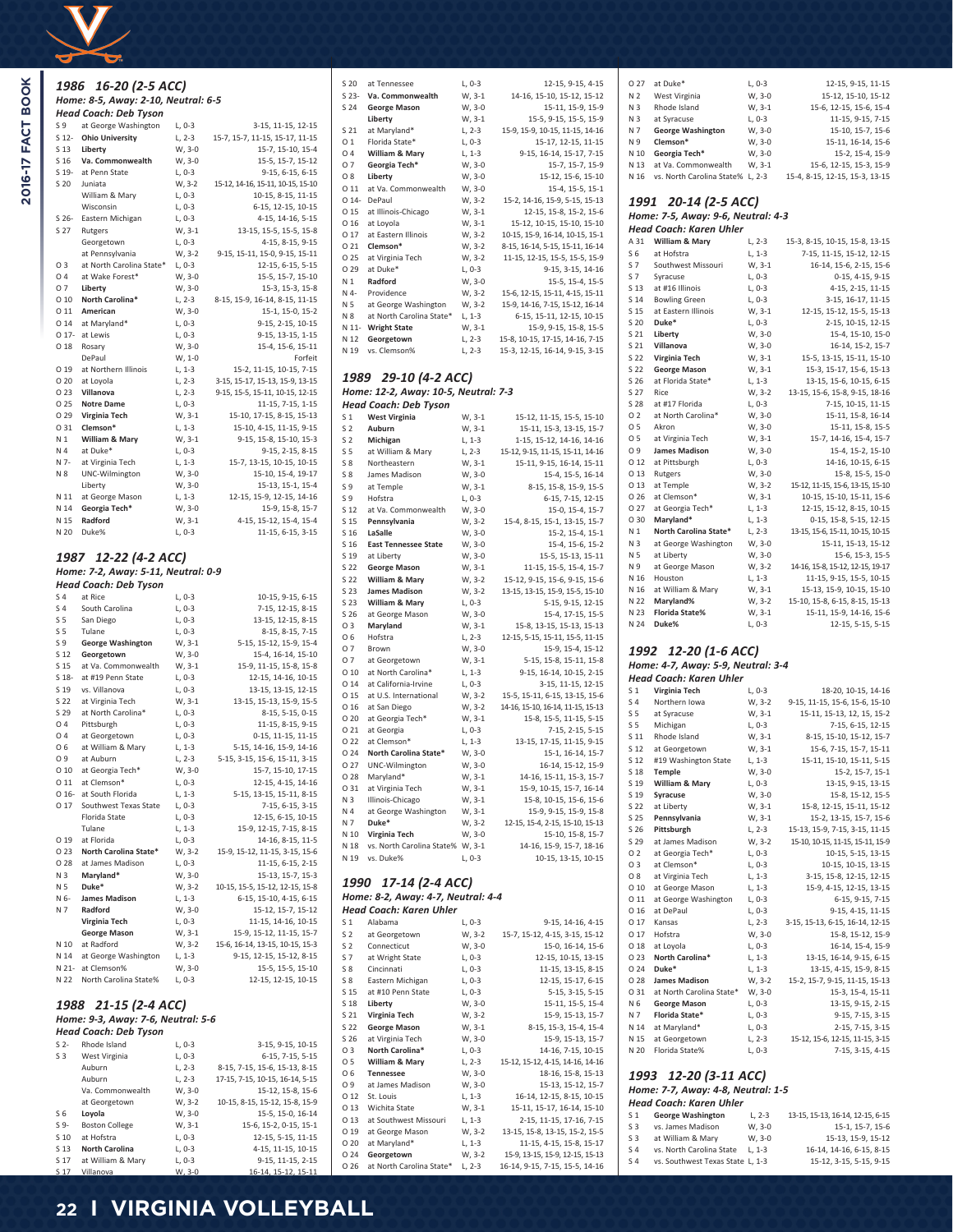

| $S_8$           | Virginia Tech                              | W, 3-1   | 15-3, 8-15, 15-9, 15-1            |
|-----------------|--------------------------------------------|----------|-----------------------------------|
| S 10            | vs. Loyola                                 | $L, 1-3$ | 14-16, 13-15, 15-9, 8-15          |
| S 11            | vs. Iowa State                             | L, 0-3   | 10-15, 12-15, 8-15                |
| S 11            | at Wisconsin                               | $L, 0-3$ | 11-15, 0-15, 4-15                 |
| S 17            | <b>West Point</b>                          | W, 3-1   | 15-11, 15-8, 15-9                 |
| S 18            | Radford                                    | W, 3-0   | 8-15, 15-6, 15-9, 15-1            |
| S 18            | Georgetown                                 | W, 3-0   | 15-3, 15-6, 15-12                 |
| S 22            | Liberty                                    | W, 3-0   | 15-2, 15-10, 15-3                 |
| S 24            | at North Carolina State*                   | L, 0-3   | 6-15, 12-15, 5-15                 |
| S 26            | Maryland*                                  | L, 1-3   | 5-15, 15-11, 13-15, 10-15         |
| 01              | #25 Duke*                                  | L, 0-3   | 0-15, 11-15, 3-15                 |
| 02              | North Carolina*                            | W, 3-1   | 15-13, 15-13, 6-15, 15-12         |
| O 8             | at Georgia Tech*                           | L, 0-3   | 8-15, 6-15, 6-15                  |
| O 9             | at Clemson*                                | L, 1-3   | 11-15, 9-15, 16-14, 14-16         |
| $O$ 10          | at Furman                                  | W, 3-1   | 15-7, 15-10, 11-15, 15-9          |
| O 12            | at Virginia Tech                           | L, 0-3   | 7-15, 13-15, 9-15                 |
| O 15            | #17 Florida State*                         | $L, 0-3$ | 9-15, 5-15, 10-15                 |
| O 16            | North Carolina State*                      | W, 3-0   | 15-11, 15-13, 15-6                |
| O 22            | at Maryland*                               | $L, 1-3$ | 17-15, 4-15, 14-16, 3-15          |
| O 29            | at #23 Florida State*                      | L, 0-3   | 4-15, 8-15, 12-15                 |
| O 30            | at Florida A&M                             | W, 3-0   | 15-6, 15-6, 15-7                  |
| N 6             | at North Carolina*                         | W, 3-1   |                                   |
| N 7             | at #22 Duke*                               |          | 15-13, 15-13, 12-15, 15-11        |
|                 |                                            | L, 0-3   | 2-15, 11-15, 7-15                 |
| N 12            | Clemson*                                   | L, 0-3   | 7-15, 3-15, 4-15                  |
| N 13            | Georgia Tech*                              | $L, 1-3$ | 10-15, 10-15, 15-11, 14-16        |
| N 14            | <b>George Mason</b>                        | L, 1-3   | 15-12, 10-15, 14-16, 12-15        |
| N 20            | vs. Clemson%                               | L, 0-3   | 12-15, 12-15, 11-15               |
|                 |                                            |          |                                   |
|                 | 1994 10-24 (1-13 ACC)                      |          |                                   |
|                 | Home: 7-8, Away: 2-9, Neutral: 1-7         |          |                                   |
|                 | Head Coach: Karen Uhler                    |          |                                   |
| S <sub>2</sub>  | Va. Commonwealth                           | W, 3-1   | 13-15, 15-10, 15-7, 16-14         |
| S <sub>3</sub>  | Towson                                     | W, 3-1   | 15-7, 10-15, 15-8, 15-13          |
| S <sub>3</sub>  | Kent                                       | W, 3-0   | 15-11, 16-14, 18-16               |
| S <sub>6</sub>  | Georgetown                                 | W, 3-0   | 15-10, 15-12, 15-10               |
| S 9             | Pittsburgh                                 | $L, 2-3$ | 15-8, 15-11, 2-15, 10-15, 5-15    |
| S 10            |                                            |          | 9-15, 15-7, 10-15, 2-15           |
| S 10            | at Michigan                                | L, 1-3   |                                   |
| S 16            | Michigan State                             | $L, 0-3$ | 11-15, 5-15, 9-15                 |
|                 | at Cal Poly S.L.O.                         | L, 0-3   | 7-15, 6-15, 4-15                  |
| S 16            | #21 San Diego                              | L, 0-3   | 5-15, 11-15, 10-15                |
| S 17            | Idaho                                      | L, 0-3   | 4-15, 8-15, 5-15                  |
| S 21            | Liberty                                    | W, 3-1   | 15-6, 15-4, 10-15, 15-12          |
| S 23            | Georgia Tech*                              | $L, 0-3$ | 7-15, 12-15, 6-15                 |
| S 24            | Clemson*                                   | $L, 1-3$ | 3-15, 9-15, 15-13, 6-15           |
| S 27            | Maryland*                                  | $L, 2-3$ | 9-15, 15-10, 15-13, 7-15, 9-15    |
| S 29            | William & Mary                             | $L, 2-3$ | 3-15, 15-11, 15-11, 9-15, 8-15    |
| 01              | at North Carolina State*                   | $L, 1-3$ | 10-15, 11-15, 15-1, 12-15         |
| 05              | at George Washington                       | $L, 1-3$ | 5-15, 15-11, 7-15, 12-15          |
| 07              | North Carolina*                            | $L, 1-3$ | 8-15, 15-11, 8-15, 7-15           |
| O 8             | #21 Duke*                                  | $L, 0-3$ | 6-15, 5-15, 10-15                 |
| O 11            | Virginia Tech                              | W, 3-0   | 15-5, 15-10, 15-9                 |
| O 14            | at Georgia Tech*                           | L, 1-3   | 8-15, 5-15, 15-11, 3-15           |
| O 15            | at Clemson*                                | $L, 0-3$ | 8-15, 8-15, 3-15                  |
| O <sub>21</sub> | North Carolina State*                      | L, 2-3   | 13-15, 15-11, 15-17, 15-3, 11-15  |
| 0 2 2           | Florida State*                             | $L, 0-3$ | 6-15, 6-15, 9-15                  |
| 025             | at Virginia Tech                           | L, 0-3   | 14-15, 11-15, 5-15                |
| O <sub>28</sub> | at Maryland*                               | $L, 1-3$ | 5-15, 14-16, 16-14, 4-15          |
| 0 2 9           | Drexel                                     | W, 3-1   | 15-11, 13-15, 15-2, 15-8          |
| 0 2 9           | George Mason                               | L, 1-3   | 15-12, 4-15, 9-15, 7-15           |
| N 5             | at Florida A & M                           | W, 3-1   | 15-5, 15-7, 13-15, 15-0           |
| N 5             | at Florida State*                          | L, 2-3   | 8-15, 12-15, 15-4, 16-14, 18-20   |
| N 9             | <b>James Madison</b>                       | W, 3-0   | 16-14, 15-8, 15-10                |
| N 11            | at North Carolina*                         | W, 3-2   | 15-8, 15-12, 10-15, 4-15, 15-10   |
| N 12            | at #21 Duke*                               | L, 2-3   | 16-14, 15-9, 11-15, 6-15, 3-15    |
| N 18            | vs. #21 Duke%                              | L, 0-3   | 6-15, 9-15, 8-15                  |
|                 |                                            |          |                                   |
| 1995            | 9-22 (1-13 ACC)                            |          |                                   |
|                 |                                            |          |                                   |
|                 | Home: 4-7, Away: 3-11, Neutral: 2-4        |          |                                   |
|                 | <b>Head Coach: Melissa Aldrich Shelton</b> |          |                                   |
| S <sub>1</sub>  | Radford                                    | W, 3-0   | 15-6, 15-6, 15-6                  |
| S <sub>2</sub>  | Furman                                     | W, 3-0   | 15-7, 15-6, 15-9                  |
| S <sub>2</sub>  | <b>Wright State</b>                        | L, 0-3   | 10-15, 9-15, 13-15                |
| S <sub>5</sub>  | at Georgetown                              | W, 3-2   | 13-15, 4-15, 15-6, 15-11, 15-11   |
| S 8             | at Virginia Tech                           | $L, 0-3$ | 11-15, 7-15, 11-15                |
| S 8             | vs. Northwestern                           | L, 2-3   | 12-15, 15-10, 11-15, 16-14, 11-15 |
| S 9             | vs. Appalachian State                      | W, 3-1   | 15-9, 8-15, 15-11, 15-8           |
| S 15            | vs. Louisville                             | L, 0-3   | 2-15, 12-15, 14-16                |
| S 16            | vs. Missouri                               | W, 3-2   | 10-15, 15-17, 15-13, 15-9, 15-10  |
| S 19            | at Liberty                                 | W, 3-0   | 15-7, 15-6, 15-7                  |
| S 22            | at North Carolina State*                   | L, 0-3   | 7-15, 10-15, 14-16                |
| S 23            | at Duke*                                   | $L, 2-3$ | 15-11, 7-15, 3-15, 15-7, 8-15     |
| S 29            | Clemson*                                   | L, 0-3   | 13-15, 10-15, 10-15               |
| S 30            | #22 Georgia Tech*                          | L, 0-3   | 10-15, 7-15, 11-15                |
| 04              | at Maryland*                               | $L, 1-3$ | 6-15, 15-13, 8-15, 7-15           |
| 07              | at North Carolina*                         | L, 2-3   | 15-12, 11-15, 13-15, 15-11, 7-15  |
| 0 13            | Duke*                                      | $L, 1-3$ | 15-11, 13-15, 15-17, 6-15         |
| O 14            | North Carolina State*                      | L, 0-3   | 12-15, 6-15, 5-15                 |
| O 18            | at George Mason                            | $L, 1-3$ | 8-15, 17-15, 9-15, 9-15           |
| O 20            | at Clemson*                                | L, 1-3   | 10-15, 7-15, 15-12, 4-15          |
| 0 21            | at #22 Georgia Tech*                       | L, 0-3   | 4-15, 3-15, 12-15                 |
| O 25            | Virginia Tech                              | W, 3-0   | 15-11, 15-8, 15-5                 |
| 0 27            | Florida State*                             | $L, 1-4$ | 15-13, 8-15, 10-15, 13-15         |

O 27 **Florida State\*** L, 1-4 15-13, 8-15, 10-15, 13-15

O 28 **North Carolina\*** 

| N 1             | at William & Mary                              | $L, 2-3$           | 17-15, 13-15, 9-15, 15-12, 14-16                               |
|-----------------|------------------------------------------------|--------------------|----------------------------------------------------------------|
| N <sub>3</sub>  | at James Madison                               | W, 3-0             | 15-7, 15-9, 15-5                                               |
| N 4             | Maryland*                                      | L, 0-3             | 5-15, 10-15, 4-15                                              |
| N 10            | at Florida State*                              | $L, 0-3$           | 9-15, 11-15, 12-15                                             |
| N 17            | vs. #20 Georgia Tech%                          | $L, 0-3$           | 9-15, 3-15, 4-15                                               |
| N 24<br>N 25    | at #4 Florida<br>vs. Louisiana State           | $L, 0-3$<br>L, 1-3 | 4-15, 8-15, 6-15<br>15-6, 6-15, 4-15, 3-15                     |
|                 |                                                |                    |                                                                |
| 1996            | 24-11 (7-9 ACC)                                |                    |                                                                |
|                 | Home: 11-4, Away: 7-6, Neutral: 6-1            |                    |                                                                |
|                 | Head Coach: Melissa Aldrich Shelton            |                    |                                                                |
| A 31            | vs. Bowling Green                              | W, 3-0             | 16-14, 15-4, 15-10                                             |
| A 31            | at Pittsburgh                                  | W, 3-1             | 15-12, 16-14, 11-15, 15-8                                      |
| S <sub>1</sub>  | vs. Montana                                    | W, 3-1             | 15-7, 15-10, 15-17, 15-9                                       |
| S <sub>1</sub>  | vs. Tennessee                                  | W, 3-1             | 15-11, 12-15, 16-14, 15-6                                      |
| S <sub>6</sub>  | Drexel                                         | W, 3-1             | 3-15, 15-6, 15-3, 15-8                                         |
| S <sub>6</sub>  | <b>UNC-Greensboro</b>                          | W, 3-0             | 15-10, 15-0, 15-7                                              |
| S 7             | Va. Commonwealth                               | W, 3-0             | 15-4, 15-3, 15-4                                               |
| S 7<br>S13      | Marshall<br>vs. North Texas                    | W, 3-0<br>W, 3-0   | 15-6, 17-15, 15-9<br>15-8, 15-11, 15-9                         |
| S14             | vs. UNLV                                       | W, 3-1             | 15-9, 15-1, 13-15, 15-10                                       |
| S 14            | at Texas Tech                                  | L, 0-3             | 10-15, 14-16, 9-15                                             |
| S 20            | at Maryland*                                   | $L, 0-3$           | 7-15, 9-15, 8-15                                               |
| S 22            | Florida State*                                 | W, 3-1             | 13-15, 15-13, 15-9, 15-5                                       |
| S 27            | at North Carolina State*                       | $L, 2-3$           | 14-16, 15-5, 15-3, 5-15, 13-15                                 |
| S 28            | at North Carolina*                             | L, 2-3             | 15-12, 15-8, 5-15, 12-15, 9-15                                 |
| 01<br>04        | William & Mary<br>Clemson*                     | W, 3-1<br>L, 2-3   | 16-14, 15-17, 15-12, 15-11<br>12-15, 10-15, 15-13, 15-7, 15-17 |
| O 5             | #22 Georgia Tech*                              | W, 3-1             | 13-15, 15-10, 15-9, 15-5                                       |
| 08              | <b>James Madison</b>                           | W, 3-0             | 15-11, 16-14, 15-8                                             |
| O <sub>12</sub> | at Wake Forest*                                | W, 3-1             | 15-4, 15-11, 11-15, 15-6                                       |
| O 13            | at Duke*                                       | W, 3-1             | 12-15, 15-13, 15-13, 15-10                                     |
| 0 15            | Maryland*                                      | L, 0-3             | 9-15, 8-15, 6-15                                               |
| O <sub>20</sub> | at Georgetown                                  | W, 3-0             | 15-4, 15-10, 15-10                                             |
| O 22            | at Virginia Tech                               | W, 3-0             | 15-10, 15-2, 15-6                                              |
| 025<br>O 26     | Wake Forest*<br>Duke*                          | W, 3-0<br>L, 2-3   | 15-11, 15-5, 15-9<br>13-15, 12-15, 15-11, 15-11, 11-15         |
| O 27            | <b>West Virginia</b>                           | W, 3-0             | 15-1, 15-5, 15-7                                               |
| N 1             | at Georgia Tech*                               | $L, 1-3$           | 5-15, 10-15, 15-5, 9-15                                        |
| N 2             | at Clemson*                                    | L, 1-3             | 15-12, 13-15, 4-15, 10-15                                      |
| N 8             | at Florida State*                              | W, 3-1             | 7-15, 15-11, 15-5, 15-10                                       |
| N 9             | vs. College of Charleston                      | W, 3-0             | 15-5, 15-6, 15-4                                               |
| N 9<br>N 15     | at Jacksonville<br>North Carolina*             | W, 3-0<br>$L, 1-3$ | 15-12, 16-4, 15-8                                              |
| N 16            | North Carolina State*                          | W, 3-2             | 3-15, 11-15, 15-10, 6-15<br>9-15, 13-15, 15-10, 15-3, 15-9     |
| N 22            | vs. Duke%                                      | L, 0-3             | 14-16, 13-15, 13-15                                            |
|                 |                                                |                    |                                                                |
|                 |                                                |                    |                                                                |
|                 |                                                |                    |                                                                |
|                 | 1997 18-16 (6-10 ACC)                          |                    |                                                                |
|                 | Home: 10-6, Away: 7-6, Neutral: 1-4            |                    |                                                                |
|                 | Head Coach: Melissa Aldrich Shelton            |                    |                                                                |
| A 29<br>A 29    | Delaware<br>Liberty                            | W, 3-0<br>W, 3-0   | 15-4, 15-4, 15-3<br>15-2, 15-9, 15-13                          |
| A 30            | <b>Coastal Carolina</b>                        | W, 3-1             | 7-15, 15-3, 15-6, 15-9                                         |
| A 30            | Illinois                                       | L, 2-3             | 7-15, 15-7, 15-5, 13-15, 10-15                                 |
| S <sub>2</sub>  | at James Madison                               | W, 3-1             | 15-10, 15-11, 14-16, 15-13                                     |
| S 5             | vs. Pepperdine                                 | $L, 1-3$           | 4-15, 11-15, 15-12, 5-15                                       |
| S <sub>6</sub>  | at New Mexico                                  | $L, 1-3$           | 0-15, 17-15, 8-15, 13-15                                       |
| S <sub>6</sub>  | Idaho State                                    | L, 1-3             | 15-11, 13-15, 8-15, 13-15                                      |
| S 12<br>S 13    | at Marshall<br>vs. Indiana                     | W, 3-0<br>L, 0-3   | 15-7, 15-9, 15-4<br>16-18, 7-15, 8-15                          |
| S 13            | vs. Cincinnati                                 | W, 3-1             | 15-10, 15-5, 13-15, 15-4                                       |
| S 16            | at William & Mary                              | W, 3-0             | 15-9, 15-8, 15-6                                               |
| S 19            | Villanova                                      | W, 3-2             | 15-8, 15-10, 9-15, 8-15, 15-12                                 |
| S 20            | Northeastern                                   | W, 3-1             | 16-14, 15-2, 12-15, 15-4                                       |
| S 20            | <b>Iowa State</b>                              | W, 3-1             | 15-11, 15-17, 15-4, 15-12                                      |
| S 26<br>S 28    | at North Carolina State*<br>at North Carolina* | W, 3-0<br>L, 0-3   | 15-9, 15-11, 15-8<br>13-15, 4-15, 14-16                        |
| O 3             | #19 Maryland*                                  | $L, 0-3$           | 8-15, 5-15, 14-16                                              |
| 07              | at Va. Commonwealth                            | W, 3-0             | 15-9, 15-12, 15-6                                              |
| 010             | Florida State*                                 | $L, 1-3$           | 8-15, 15-6, 6-15, 9-15                                         |
| O 11            | Wake Forest*                                   | W, 3-0             | 15-4, 15-5, 15-4                                               |
| O 12            | Duke*                                          | L, 0-3             | 8-15, 13-15, 3-15                                              |
| O 17            | at Clemson*                                    | L, 0-3             | 12-15, 10-15, 6-15                                             |
| O 18<br>O 24    | at Georgia Tech*<br>at Duke*                   | W, 3-2             | 15-7, 15-10, 2-15, 7-15, 15-11                                 |
| O 25            | at Wake Forest*                                | L, 0-3<br>W, 3-0   | 6-15, 15-17, 4-15<br>15-13, 15-6, 15-9                         |
| O 28            | Virginia Tech                                  | W, 3-0             | 15-11, 17-15, 15-6                                             |
| O 31            | Georgia Tech*                                  | $L, 0-3$           | 11-15, 8-15, 11-15                                             |
| N 1             | Clemson*                                       | $L, 0-3$           | 11-15, 9-15, 10-15                                             |
| N 4             | at #16 Maryland*                               | L, 0-3             | 5-15, 4-15, 10-15                                              |
| N 8             | at Florida State*                              | $L, 0-3$           | 0-15, 6-15, 6-15                                               |
| N 14<br>N 15    | North Carolina*<br>North Carolina State*       | W, 3-1<br>W, 3-1   | 8-15, 15-3, 15-9, 15-12<br>15-12, 15-10, 6-15, 15-12           |
| N 21            | vs. Florida State%                             | L, 2-3             | 9-15, 15-9, 15-17, 15-13, 8-15                                 |
|                 |                                                |                    |                                                                |
| 1998            | 26-8 (12-4 ACC)                                |                    |                                                                |
|                 | Home: 13-1, Away: 8-4, Neutral: 5-3            |                    |                                                                |
|                 | Head Coach: Melissa Aldrich Shelton            |                    |                                                                |
|                 | <b>NCAA Participants</b>                       |                    |                                                                |
| S <sub>1</sub>  | William & Mary                                 | W, 3-0             | 15-10, 15-13, 15-6                                             |
| S 4<br>S 4      | vs. Buffalo<br>vs. Minnesota                   | W, 3-0<br>$L, 2-3$ | 15-5, 15-6, 15-8<br>15-5, 4-15, 15-10, 12-15, 15-17            |

| 16        | S 5            | Loyola                                     | W, 3-0   | 15-6, 15-4, 15-8                 |
|-----------|----------------|--------------------------------------------|----------|----------------------------------|
| -5        | S 8            | at Virginia Tech                           | W, 3-1   | 5-15, 17-15, 15-2, 15-6          |
| 15        | S 11           | at Pepperdine                              | W, 3-2   | 13-15, 15-13, 15-9, 13-15, 15-8  |
| L5        | S 12           | vs. Akron                                  | W, 3-1   | 13-15, 15-7, 17-15, 15-9         |
| L5        | S 12           | vs. UC Irvine                              | W, 3-1   | 15-8, 15-10, 12-15, 15-9         |
| L5        | S 18           | Va. Commonwealth                           | W, 3-0   | 15-5, 15-8, 18-16                |
| 15        | S 18           | Cornell                                    | W, 3-0   | 15-2, 15-4, 15-4                 |
|           | S 19           | Georgetown                                 | W, 3-1   | 13-15, 16-14, 15-9, 15-11        |
|           | S 25           | at Wake Forest*                            | L, 0-3   | 3-15, 12-15, 3-15                |
|           | S 27           | at Duke*                                   | W, 3-0   | 15-13, 15-7, 16-14               |
|           | O 2            | Clemson*                                   | W, 3-0   | 15-1, 15-8, 15-8                 |
|           | 03             | Georgia Tech*                              | W, 3-1   | 15-8, 8-15, 15-5, 15-4           |
| LO        |                |                                            |          |                                  |
| $-8$      | O 6            | at North Carolina*                         | L, 2-3   | 15-13, 13-15, 15-12, 9-15, 13-15 |
| -9        | 0 11           | at N.C. State*<br>Maryland*                | W, 3-0   | 15-11, 15-7, 15-5                |
| -6        | O 13           |                                            | W, 3-0   | 15-6, 15-12, 15-12               |
| -8        | O 16           | at Florida State*                          | L, 0-3   | 1-15, 12-15, 5-15                |
| -7        | O 17           | at Jacksonville                            | W, 3-0   | 15-11, 15-4, 16-14               |
| -4        | O 23           | North Carolina State*                      | W, 3-1   | 15-6, 15-5, 13-15, 15-1          |
| -9        | O 24           | North Carolina*                            | W, 3-2   | 8-15, 15-7, 11-15, 15-12, 15-13  |
| -9        | O 27           | Liberty                                    | W, 3-2   | 13-15, 15-9, 15-7, 13-15, 15-9   |
| LO        | O 30           | at Maryland*                               | W, 3-0   | 15-3, 15-6, 15-8                 |
| L5        | N 3            | <b>James Madison</b>                       | L, 2-3   | 15-9, 15-9, 15-17, 13-15, 7-15   |
| L5        | N 6            | at Georgia Tech*                           | W, 3-2   | 2-15, 15-9, 15-13, 12-15, 15-11  |
| -5        | N 7            | at Clemson*                                | L, 2-3   | 9-15, 11-15, 15-4, 15-8, 13-15   |
| 15        | N 11           | Duke*                                      | W, 3-0   | 15-9, 15-6, 15-9                 |
| 15        |                | N 14 Florida State*                        | W, 3-2   | 15-7, 2-15, 11-15, 15-1, 21-19   |
| 11        | N 15           | Wake Forest*                               | W, 3-2   | 15-9, 11-15, 13-15, 15-9, 15-13  |
| 17        |                | N 20 vs. Maryland%                         | W, 3-2   | 11-15, 15-8, 15-13, 6-15, 15-7   |
| -5        | N 21           | vs. Florida State%                         | L, 0-3   | 10-15, 12-15, 9-15               |
| -8        | D 5            | vs. #15 UCLA\$                             | L, 1-3   | 7-15, 6-15, 16-14, 5-15          |
| -6        |                |                                            |          |                                  |
|           |                | 1999 19-12 (9-7 ACC)                       |          |                                  |
| LO.<br>15 |                | Home: 9-3, Away: 7-6, Neutral: 3-3         |          |                                  |
|           |                |                                            |          |                                  |
| LO.       |                | Head Coach: Melissa Aldrich Shelton        |          |                                  |
| -6        |                | <b>NCAA Participants</b>                   |          |                                  |
| -9        | S <sub>1</sub> | Virginia Tech                              | W, 3-0   | 15-10, 15-8, 15-10               |
| 15        | S <sub>3</sub> | Ohio                                       | W, 3-0   | 15-13, 15-8, 15-9                |
| -7        | S 4            | Furman                                     | W, 3-0   | 15-8, 15-8, 15-2                 |
| 15        | S 4            | Alabama                                    | W, 3-2   | 12-15, 15-6, 15-7, 18-20, 15-9   |
| 15        | S 10           | at William & Mary                          | W, 3-0   | 15-11, 15-6, 15-13               |
| LO        | S 11           | Dartmouth                                  | W, 3-0   | 15-1, 15-10, 15-9                |
| -4        | S 11           | Rice                                       | W, 3-2   | 15-10, 8-15, 14-16, 15-12, 17-15 |
| -8        | S 14           | at Georgetown                              | $L, 2-3$ | 14-16, 15-8, 6-15, 15-11, 10-15  |
| 15        | S 18           | vs. #21 Michigan                           | L, 0-3   | 9-15, 13-15, 5-15                |
| -9        | S 19           | at South Carolina                          | L, 0-3   | 13-15, 6-15, 11-15               |
| 15        | S 24           | North Carolina*                            | L, 0-3   | 10-15, 8-15, 7-15                |
|           | S 25           | North Carolina State*                      | W, 3-1   | 15-4, 15-6, 12-15, 15-12         |
|           | S 28           | at Maryland*                               | W, 3-0   | 15-13, 15-2, 15-7                |
|           | 03             | at Florida State*                          | W, 3-2   | 9-15, 11-15, 16-14, 15-12, 15-10 |
|           | 08             | at Duke*                                   | W, 3-0   | 15-9, 16-14, 15-11               |
|           | O 9            | at Wake Forest*                            | $L, 1-3$ | 12-15, 16-14, 6-15, 13-15        |
| -3        | O 15           | Georgia Tech*                              | W, 3-1   | 15-7, 13-15, 15-10, 15-8         |
| L3        | O 16           | #15 Clemson*                               | $L, 0-3$ | 5-15, 6-15, 13-15                |
| -9        | O 19           | Wake Forest*                               | W, 3-0   | 15-12, 15-7, 15-7                |
| 15        |                | O 22 Florida State*                        | $W, 3-0$ | 15-8, 15-13, 15-5                |
| L3        | O 23           | Duke*                                      | W, 3-0   | 19-17, 15-10, 15-12              |
| 15        | O 29           | at #14 Clemson*                            | L, 0-3   | 11-15, 10-15, 8-15               |
| 15        | O 30           | at Georgia Tech*                           | L, 1-3   | 5-15, 14-16, 16-14, 14-16        |
| L5        | N 5            | Maryland*                                  | L, 2-3   | 7-15, 15-12, 15-13, 13-15, 16-18 |
| -4        | N 9            | at North Carolina State*                   | W, 3-1   | 15-7, 5-15, 15-6, 15-9           |
| L5        | N 12           | at James Madison                           | W, 3-2   | 18-20, 10-15, 15-11, 15-11, 15-9 |
| -4        | N 13           | at #25 North Carolina*                     | L, 0-3   | 11-15, 12-15, 13-15              |
| -6        | N 19           | vs. Duke%                                  | W, 3-1   | 15-5, 6-15, 15-3, 15-5           |
| 12        | N 20           | vs. #16 Clemson%                           | $L, 0-3$ | 13-15, 9-15, 8-15                |
| -4        | N 27           | at American                                | W, 3-0   | 15-10, 16-14, 15-9               |
| L2        | D <sub>2</sub> | vs. #18 Arizona\$                          | $L, 0-3$ | 8-15, 4-15, 12-15                |
| -8        |                |                                            |          |                                  |
| L6        |                |                                            |          |                                  |
| L6        | 2000           | 16-15 (8-8 ACC)                            |          |                                  |
| -6        |                | Home: 9-3, Away: 5-8, Neutral: 2-4         |          |                                  |
| 15        |                | <b>Head Coach: Melissa Aldrich Shelton</b> |          |                                  |
| -4        | S <sub>1</sub> | William & Mary                             | W, 3-1   | 16-14, 15-5, 10-15, 15-6         |
| 15        | S <sub>1</sub> | Georgetown                                 | $L, 0-3$ | 5-15, 9-15, 11-15                |
| 15        | S <sub>2</sub> | Kentucky                                   | W, 3-1   | 15-13, 15-8, 15-17, 15-7         |
| 11        | S 5            | <b>James Madison</b>                       | W, 3-0   | 15-13, 15-7, 15-10               |
| 15        | S 8            | vs. Western Michigan                       | $L, 1-3$ | 6-15, 16-14, 7-15, 4-15          |
| -9        | S 9            | vs. Middle Tennessee St.                   | W, 3-1   | 7-15, 15-10, 15-10, 15-3         |
| -6        | S 9            | at Xavier                                  | $L, 0-3$ | 14-16, 9-15, 12-15               |
| 15        | S 15           | at Arkansas                                | L, 0-3   | 9-15, 9-15, 4-15                 |
| 15        | S 16           | vs. #23 Michigan                           | L, 0-3   | 1-15, 4-15, 6-15                 |
| 15        | S 16           | vs. Houston                                | $L, 1-3$ | 4-15, 15-7, 4-15, 14-16          |
| L5        | S 19           | Duke*                                      | W, 3-2   | 15-7, 7-15, 13-15, 15-12, 15-13  |
| L2        | S 22           | Wake Forest*                               | $L, 0-3$ | 12-15, 10-15, 14-16              |
|           |                |                                            |          |                                  |

| S <sub>1</sub>  | Virginia Tech            | W, 3-0   | 15-10, 15-8, 15-10               |
|-----------------|--------------------------|----------|----------------------------------|
| S <sub>3</sub>  | Ohio                     | W, 3-0   | 15-13, 15-8, 15-9                |
| S <sub>4</sub>  | Furman                   | W, 3-0   | 15-8, 15-8, 15-2                 |
| 54              | Alabama                  | W, 3-2   | 12-15, 15-6, 15-7, 18-20, 15-9   |
| S <sub>10</sub> | at William & Mary        | W, 3-0   | 15-11, 15-6, 15-13               |
| S <sub>11</sub> | Dartmouth                | W, 3-0   | 15-1, 15-10, 15-9                |
| S <sub>11</sub> | Rice                     | W. 3-2   | 15-10, 8-15, 14-16, 15-12, 17-15 |
| S 14            | at Georgetown            | $L, 2-3$ | 14-16, 15-8, 6-15, 15-11, 10-15  |
| S 18            | vs. #21 Michigan         | $L, 0-3$ | 9-15, 13-15, 5-15                |
| S 19            | at South Carolina        | $L, 0-3$ | 13-15, 6-15, 11-15               |
| S 24            | North Carolina*          | $L, 0-3$ | 10-15, 8-15, 7-15                |
| S 25            | North Carolina State*    | W, 3-1   | 15-4, 15-6, 12-15, 15-12         |
| S 28            | at Maryland*             | W, 3-0   | 15-13, 15-2, 15-7                |
| O 3             | at Florida State*        | W, 3-2   | 9-15, 11-15, 16-14, 15-12, 15-10 |
| O 8             | at Duke*                 | W, 3-0   | 15-9, 16-14, 15-11               |
| 09              | at Wake Forest*          | $L, 1-3$ | 12-15, 16-14, 6-15, 13-15        |
| 0 15            | Georgia Tech*            | W, 3-1   | 15-7, 13-15, 15-10, 15-8         |
| O 16            | #15 Clemson*             | $L, 0-3$ | 5-15, 6-15, 13-15                |
| O 19            | Wake Forest*             | W, 3-0   | 15-12, 15-7, 15-7                |
| 022             | Florida State*           | W, 3-0   | 15-8, 15-13, 15-5                |
| 0 23            | Duke*                    | W, 3-0   | 19-17, 15-10, 15-12              |
| O 29            | at #14 Clemson*          | $L, 0-3$ | 11-15, 10-15, 8-15               |
| O 30            | at Georgia Tech*         | $L, 1-3$ | 5-15, 14-16, 16-14, 14-16        |
| N 5             | Maryland*                | $L, 2-3$ | 7-15, 15-12, 15-13, 13-15, 16-18 |
| N 9             | at North Carolina State* | W, 3-1   | 15-7, 5-15, 15-6, 15-9           |
| N 12            | at James Madison         | W, 3-2   | 18-20, 10-15, 15-11, 15-11, 15-9 |
| N 13            | at #25 North Carolina*   | $L, 0-3$ | 11-15, 12-15, 13-15              |
| N 19            | vs. Duke%                | W. 3-1   | 15-5, 6-15, 15-3, 15-5           |
| N 20            | vs. #16 Clemson%         | $L, 0-3$ | 13-15, 9-15, 8-15                |
| N 27            | at American              | W, 3-0   | 15-10, 16-14, 15-9               |
| D <sub>2</sub>  | vs. #18 Arizona\$        | $L, 0-3$ | 8-15, 4-15, 12-15                |
|                 |                          |          |                                  |

|                 | Head Loach: Melissa Alarich Sheiton |           |                                 |
|-----------------|-------------------------------------|-----------|---------------------------------|
| S <sub>1</sub>  | William & Mary                      | W, 3-1    | 16-14, 15-5, 10-15, 15-6        |
| S <sub>1</sub>  | Georgetown                          | $L, 0-3$  | 5-15, 9-15, 11-15               |
| S <sub>2</sub>  | Kentucky                            | W, 3-1    | 15-13, 15-8, 15-17, 15-7        |
| S <sub>5</sub>  | <b>James Madison</b>                | W, 3-0    | 15-13, 15-7, 15-10              |
| S8              | vs. Western Michigan                | $L, 1-3$  | 6-15, 16-14, 7-15, 4-15         |
| S 9             | vs. Middle Tennessee St.            | W, 3-1    | 7-15, 15-10, 15-10, 15-3        |
| S 9             | at Xavier                           | $L, 0-3$  | 14-16, 9-15, 12-15              |
| S 15            | at Arkansas                         | $L, 0-3$  | 9-15, 9-15, 4-15                |
| S 16            | vs. #23 Michigan                    | $L, 0-3$  | 1-15, 4-15, 6-15                |
| S 16            | vs. Houston                         | $L, 1-3$  | 4-15, 15-7, 4-15, 14-16         |
| S 19            | Duke*                               | W, 3-2    | 15-7, 7-15, 13-15, 15-12, 15-13 |
| S 22            | Wake Forest*                        | $L, 0-3$  | 12-15, 10-15, 14-16             |
| S 23            | Florida State*                      | W, 3-1    | 15-9, 14-16, 15-8, 15-6         |
| S 29            | at Georgia Tech*                    | $L, 1-3$  | 6-15, 15-13, 5-15, 8-15         |
| S 30            | at Clemson*                         | W, 3-1    | 4-15, 15-7, 15-9-15-13          |
| O 6             | North Carolina State*               | W, 3-1    | 15-8, 15-9, 14-16, 15-4         |
| 07              | North Carolina*                     | $L$ , 2-3 | 15-4, 17-15, 6-15, 12-15, 11-15 |
| 010             | at Liberty                          | W, 3-2    | 15-12, 10-15, 8-15, 15-8, 15-10 |
| O 13            | at Maryland*                        | $L, 1-3$  | 3-15, 15-17, 16-14, 12-15       |
| 0 17            | at North Carolina*                  | L, 0-3    | 7-15, 13-15, 16-18              |
| O 20            | at North Carolina State*            | W, 3-2    | 7-15, 15-17, 15-11, 15-8, 16-14 |
| O 21            | at Virginia Tech                    | W, 3-1    | 8-15, 15-7, 15-4, 15-12         |
| O <sub>24</sub> | Maryland*                           | W. 3-0    | 15-11, 15-12, 15-8              |

# **2016-17 FACT BOOK 2016-17 FACT BOOK**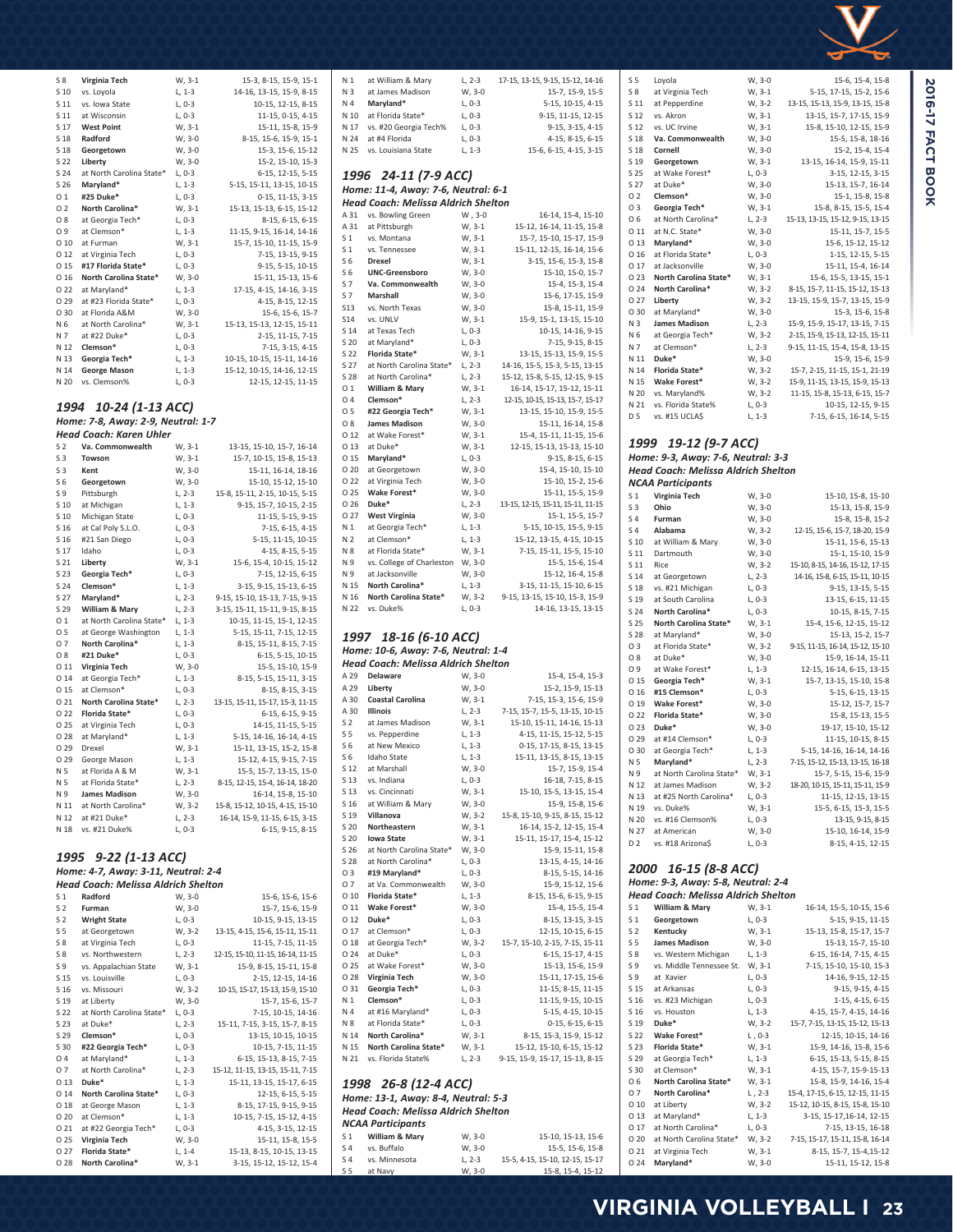| O 27           | at Florida State*                                    | L, 2-3           | 4-15, 15-13, 14-16, 15-7, 13-15                   |
|----------------|------------------------------------------------------|------------------|---------------------------------------------------|
| O 28           | vs. Florida A&M                                      | W, 3-1           | 15-6, 11-15, 15-7, 15-3                           |
| N 3            | Clemson*                                             | W, 3-0           | 15-7, 16-14, 15-5                                 |
| N 4            | Georgia Tech*                                        | W, 3-2           | 10-15, 8-15, 15-2, 15-10, 15-12                   |
| N 10           | at Wake Forest*                                      | L, 2-3           | 15-11, 15-5, 5-15, 4-15, 14-16                    |
| N 11           | at Duke*                                             | L, 0-3           | 4-15, 14-16, 14-16                                |
| N 17           | at Wake Forest%                                      | W, 3-1           | 15-13, 13-15, 15-8, 15-8                          |
| N 18           | vs. North Carolina%                                  | $L, 0-3$         |                                                   |
|                |                                                      |                  | 6-15, 10-15, 10-15                                |
|                | 2001 9-18 (3-13 ACC)                                 |                  |                                                   |
|                | Home: 4-8, Away: 2-9, Neutral: 3-1                   |                  |                                                   |
|                | Head Coach: Melissa Aldrich Shelton                  |                  |                                                   |
| A 31           | Radford                                              | W, 3-0           | 30-25, 30-26, 30-28                               |
| A 31           | #10 Stanford                                         | $L, 0-3$         | 22-30, 20-30, 26-30                               |
| S <sub>1</sub> | #15 Minnesota                                        | $L, 0-3$         | 15-30, 19-30, 25-30                               |
| S <sub>4</sub> | Virginia Tech                                        | W, 3-1           | 28-30, 30-27, 30-28, 30-27                        |
| S 7            | Davidson                                             | W, 3-1           | 30-28, 25-30, 30-28, 30-25                        |
| S8             | Columbia                                             | W, 3-0           | 30-19, 30-27, 30-14                               |
| S 8            | at William & Mary                                    | $L, 0-3$         | 28-30, 21-30, 20-30                               |
| S 20           | at North Carolina*                                   | $L, 0-3$         | 18-30, 21-30, 17-30                               |
| S 21           | at North Carolina State*                             | W, 3-1           | 26-30, 30-19, 30-18, 30-21                        |
| S 25           | at Maryland*                                         | $L, 2-3$         | 22-30, 30-28, 30-20, 21-30, 14-16                 |
| S 30           | at Florida State*                                    | $L, 0-3$         | 21-30, 26-30, 15-30                               |
| 05             | Wake Forest*                                         | $L, 0-3$         | 28-30, 21-30, 20-30                               |
| O 6            | Duke*                                                | $L, 0-3$         | 19-30, 18-30, 24-30                               |
| 012            | at Clemson*                                          | $L, 0-3$         | 24-30, 25-30, 21-30                               |
| O 13           | at Georgia Tech*                                     | $L, 0-3$         | 23-30, 19-30, 19-30                               |
| O 16           | #25 North Carolina*                                  | $L, 1-3$         | 31-29, 18-30, 32-34, 23-30                        |
| O 19           | Florida State*                                       | L, 1-3           | 30-26, 20-30, 26-30, 21-30                        |
| O 21           | North Carolina State*                                | W, 3-1           | 27-30, 30-22, 33-31, 30-20                        |
| O 23           | at Georgetown                                        | L, 0-3           | 27-30, 25-30, 22-30                               |
| O 27           | Maryland*                                            | W, 3-2           | 30-27, 30-27, 18-30, 24-30, 15-9                  |
| O 30           | at Duke*                                             | L, 2-3           | 29-31, 30-27, 30-26, 24-30, 11-15                 |
| N 4            | at Wake Forest*                                      | $L, 0-3$         | 27-30, 15-30, 21-30                               |
| N 9            | Georgia Tech*                                        | L, 0-3           | 30-32, 23-30, 22-30                               |
| N 10           | Clemson*                                             | L, 2-3           | 27-30, 30-20, 25-30, 30-27, 8-15                  |
| N 15           | vs. North Carolina State% W, 3-0                     |                  | 30-24, 30-19, 30-28                               |
| N 16           | vs. Duke%                                            | L, 1-3           | 21-30, 26-30, 30-25, 28-30                        |
| N 21           | at James Madison                                     | W, 3-2           | 25-30, 21-30, 30-21, 30-24, 20-18                 |
|                |                                                      |                  |                                                   |
|                |                                                      |                  |                                                   |
|                |                                                      |                  |                                                   |
|                | 2002 9-25 (2-14 ACC)                                 |                  |                                                   |
|                | Home: 3-9, Away: 2-12, Neutral: 4-4                  |                  |                                                   |
|                | Head Coach: Melissa Aldrich Shelton                  |                  |                                                   |
| A 30           | vs. San Diego                                        | $L, 0-3$         | 20-30, 21-30, 25-30                               |
| A 30           | at Texas                                             | $L, 0-3$         | 23-30, 20-30, 20-30                               |
| A 31           | vs, Texas-Pan American                               | W, 3-0           | 30-18, 30-11, 30-17                               |
| S <sub>3</sub> | <b>James Madison</b>                                 | W, 3-1           | 24-30, 31-29, 30-25, 30-28                        |
| S <sub>6</sub> | <b>College of Charleston</b>                         | L, 2-3           | 30-26, 30-26, 25-30, 20-30, 11-15                 |
| S 7            | William & Mary                                       | W, 3-0           | 30-27, 30-25, 30-22                               |
| S 7            | Georgetown                                           | $L, 1-3$         | 30-32, 30-26, 27-30, 28-30                        |
| S 10           |                                                      |                  |                                                   |
| S 13           | at Virginia Tech<br>at Tennessee                     | L, 0-3           | 22-30, 18-30, 28-30<br>15-30, 19-30, 30-28, 24-30 |
| S 14           | vs. Rice                                             | L, 1-3<br>L, 0-3 | 25-30, 22-30, 28-30                               |
| S 14           | vs. East Carolina                                    |                  |                                                   |
|                |                                                      | W, 3-0           | 30-20, 30-19, 30-16                               |
| S 17<br>S 20   | at Va. Commonwealth                                  | W, 3-1           | 30-28, 24-30, 30-17, 30-27                        |
| S 21           | at Dayton                                            | L, 1-3           | 30-25, 19-30, 27-30, 29-31                        |
| S 21           | vs. Western Kentucky<br>vs. IUPUI                    | $L, 1-3$         | 27-30, 30-17, 22-30, 28-30                        |
|                |                                                      | W, 3-1           | 27-30, 31-29, 30-23, 30-21                        |
| S 27           | Clemson*                                             | $L, 1-3$         | 31-33, 30-27, 21-30, 28-30                        |
| S 28           | #25 Georgia Tech*                                    | L, 0-3           | 19-30, 18-30, 18-30                               |
| O 3            | at Duke*                                             | L, 0-3           | 17-30, 19-30, 16-30                               |
| O 4            | at Wake Forest*                                      | $L, 1-3$         | 22-30, 30-24, 16-30, 25-30                        |
| O 8            | Maryland*                                            | L, 0-3           | 28-30, 29-31, 22-30                               |
| O 11           | at Florida State*                                    | L, 1-3           | 23-30, 30-23, 16-30, 27-30                        |
| O 12           | at Florida A&M                                       | L, 1-3           | 30-28, 23-30, 24-30, 28-30                        |
| O 18           | North Carolina State*                                | W, 3-0           | 30-27, 30-21, 30-23                               |
|                | O 19 #11 North Carolina*                             | L, 0-3           | 21-30, 19-30, 23-30                               |
| O 25           | at #24 Georgia Tech*                                 | L, 0-3           | 24-30, 19-30, 17-30                               |
| O 26           | at Clemson                                           | L, 0-3           | 25-30, 27-30, 28-30                               |
| O 29           | Duke*                                                | $L, 1-3$         | 30-28, 22-30, 25-30, 17-30                        |
| N 2            | Wake Forest*                                         | $L, 0-3$         | 24-30, 21-30, 24-30                               |
| N 3            | Florida State*                                       | L, 0-3           | 24-30, 13-30, 25-30                               |
| N 8            | at Maryland*                                         | $L, 0-3$         | 18-30, 28-30, 22-30                               |
|                | N 12 at #12 North Carolina*                          | $L, 1-3$         | 27-30, 24-30, 30-25, 24-30                        |
|                | N 16 at North Carolina State*                        | W, 3-0           | 30-25, 30-19, 30-17                               |
| N 21           | vs. North Carolina St.%                              | W, 3-0           | 30-22, 30-19, 30-27                               |
|                | N 22 vs. #12 North Carolina%                         | $L, 1-3$         | 28-30, 30-27, 24-30, 23-30                        |
|                |                                                      |                  |                                                   |
| 2003           | 25-9 (8-8 ACC)<br>Home: 8-4, Away: 9-4, Neutral: 8-1 |                  |                                                   |

|                | <b>Head Coach: Melissa Aldrich Shelton</b> |        |                                   |
|----------------|--------------------------------------------|--------|-----------------------------------|
| A 29           | vs. UAB                                    | W.3-0  | 30-24. 30-24. 31-29               |
| A 29           | at LSU                                     | W. 3-0 | 30-21, 30-23, 30-23               |
| A 30           | vs. Centenary                              | W, 3-0 | 30-20, 30-18, 30-7                |
| S <sub>2</sub> | at James Madison                           | W, 3-0 | 30-26, 30-26, 30-26               |
| S 5            | Liberty                                    | W, 3-0 | 30-26, 30-23, 30-24               |
| S <sub>6</sub> | Campbell                                   | W.3-0  | 30-15, 30-14, 30-25               |
| S <sub>6</sub> | <b>George Mason</b>                        | W, 3-2 | 30-26, 30-24, 19-30, 28-30, 15-12 |
| S 9            | Virginia Tech                              | W, 3-1 | 30-19, 30-26, 27-30, 30-25        |
| S 12           | vs. Wright State                           | W.3-0  | 30-22, 30-22, 30-28               |
| S 13           | vs. Syracuse                               | W, 3-1 | 30-19, 26-30, 30-21, 30-20        |
| S 13           | at Kentucky                                | W. 3-1 | 25-30, 30-17, 30-23, 30-27        |
| S 16           | at William & Mary                          | W, 3-0 | 30-20, 30-17, 30-25               |
| S 19           | vs. High Point                             | W. 3-0 | 30-14, 30-20, 30-23               |

| S 19           | vs. Boise State          | W, 3-0   | 30-22, 30-16, 30-21               |
|----------------|--------------------------|----------|-----------------------------------|
| S 20           | vs. Gardner-Webb         | W, 3-0   | 30-18, 30-19, 30-11               |
| S 20           | at Davidson              | W, 3-0   | 30-20, 30-25, 30-15               |
| S 26           | Wake Forest*             | L, 1-3   | 30-26, 26-30, 24-30, 28-30        |
| S 27           | Duke*                    | W, 3-2   | 26-30, 30-24, 28-30, 30-26, 15-7  |
| O 3            | at Clemson*              | L, 1-3   | 37-39, 27-30, 30-27, 17-30        |
| 04             | at #5 Georgia Tech*      | L, 0-3   | 14-30, 11-30, 16-30               |
| 07             | North Carolina*          | L, 0-3   | 22-30, 23-30, 30-32               |
| 0 10           | Florida State*           | W, 3-1   | 30-28, 29-31, 30-25, 30-28        |
| 0 11           | North Carolina State*    | W 3-1    | 30-26, 30-18, 26-30, 30-11        |
| 0 17           | Maryland*                | L, 0-3   | 26-30, 23-30, 25-30               |
| 0 21           | at Duke*                 | W, 3-0   | 30-24, 30-19, 30-23               |
| 026            | at Wake Forest*          | $L, 0-3$ | 26-30, 24-30, 29-31               |
| 0 31           | #4 Georgia Tech*         | L, 0-3   | 26-30, 8-30, 23-30                |
| N <sub>1</sub> | Clemson*                 | $W. 3-2$ | 30-26, 21-30, 24-30, 30-24, 15-8  |
| N 7            | at North Carolina State* | W, 3-0   | 30-23, 30-25, 30-22               |
| N 8            | at North Carolina*       | W, 3-2   | 25-30, 30-26, 26-30, 30-26, 18-16 |
| N 11           | at Maryland*             | W, 3-2   | 29-31, 24-30, 30-27, 30-28, 15-9  |
| N 16           | at Florida State*        | $L, 2-3$ | 20-30, 30-13, 30-20, 19-30, 12-15 |
| N 21           | vs. North Carolina%      | W, 3-2   | 26-30, 30-20, 24-30, 30-26, 15-6  |
| N 22           | vs. #6 Georgia Tech%     | L, 0-3   | 23-30, 20-30, 20-30               |

# *2004 19-11 (8-8 ACC) Home: 12-3, Away: 3-8, Neutral: 4-0*

|                 | Head Coach: Melissa Aldrich Shelton                          |                  |                                                                 |
|-----------------|--------------------------------------------------------------|------------------|-----------------------------------------------------------------|
| S <sub>1</sub>  | William & Mary                                               | W, 3-0           | 30-16, 30-17, 30-15                                             |
| S3              | at #20 Louisville                                            | $L, 1-3$         | 31-29, 20-30, 28-30, 25-30                                      |
| S <sub>4</sub>  | vs. Jacksonville State                                       | W, 3-1           | 29-31, 30-20, 30-25, 30-26                                      |
| S 4             | vs. Loyola (Md.)                                             | W, 3-0           | 30-18, 30-21, 30-24                                             |
| S8              | <b>VCU</b>                                                   | W, 3-0           | 30-17, 30-14, 30-18                                             |
| S 10            | Radford                                                      | W, 3-0           | 30-25, 30-15, 30-14                                             |
| S 10            | <b>Duquesne</b>                                              | W, 3-0           | 30-21, 30-17, 30-20                                             |
| S <sub>11</sub> | Pennsylvania                                                 | W, 3-2           | 22-30, 30-20, 24-30, 30-27, 15-9                                |
| S 14            | Towson                                                       | W, 3-1           | 30-19, 20-30, 30-28, 30-23                                      |
| S 17            | at Wisconsin                                                 | $L, 0-3$         | 20-30, 20-30, 21-30                                             |
| S 18            | vs. Cincinnati                                               | W, 3-1           | 28-30, 30-18, 30-25, 30-23                                      |
| S 18            | vs. Marshall                                                 | W, 3-1           | 30-28, 26-30, 30-27, 30-26                                      |
| S 24            | at Wake Forest*                                              | W, 3-0           | 30-26, 30-28, 30-26                                             |
| S <sub>26</sub> | at Duke*                                                     | L, 1-3           | 27-30, 30-32, 30-23, 24-30                                      |
| 01              | at North Carolina*                                           | L, 1-3           | 28-30, 30-22, 25-30, 22-30                                      |
| O 2             | at North Carolina State*                                     | W, 3-1           | 30-18, 34-36, 30-17, 30-22                                      |
| O 8             | Miami*                                                       | L, 1-3           | 27-30, 32-30, 26-30, 19-30                                      |
| O 9             | Florida State*                                               | W, 3-1           | 30-26, 30-22, 27-30, 30-26                                      |
| O 15            | at Georgia Tech*                                             | L, 1-3           | 19-30, 25-30, 31-29, 28-30                                      |
| 016             | at Clemson*                                                  | $L, 1-3$         | 23-30, 20-30, 30-22, 26-30                                      |
| O 22            | Duke*                                                        | W, 3-0           | 30-24, 20-15, 30-24                                             |
| O 23            | Wake Forest*                                                 | W, 3-2           | 30-25, 30-25, 24-30, 28-30, 15-11                               |
| 026             | at Maryland*                                                 | W, 3-2           | 19-30, 30-21, 27-30, 30-27, 15-7                                |
| O 30            | Virginia Tech*                                               | W, 3-1           | 35-33, 30-18, 24-30, 31-29                                      |
| N 5             | at Florida State*                                            | L, 2-3           | 30-25, 27-30, 30-23, 27-30, 12-15                               |
| N 7             | at Miami*                                                    | L, 0-3           | 16-30, 28-30, 16-30                                             |
| N 12            | Clemson*                                                     | W, 3-0           | 30-20, 33-31, 30-26                                             |
| N 13            | Georgia Tech*                                                | L, 0-3           | 29-31, 22-30, 22-30                                             |
| N 18            | North Carolina State%                                        | W, 3-1           | 30-18, 27-30, 30-20, 30-28                                      |
| N 19            | Duke%                                                        | L, 0-3           | 27-30, 19-30, 21-30                                             |
|                 | 2005 20-11 (15-7 ACC)<br>Home: 10-4, Away: 8-5, Neutral: 2-2 |                  |                                                                 |
|                 | Head Coach: Melissa Aldrich Shelton                          |                  |                                                                 |
| S <sub>2</sub>  | vs. Lehigh                                                   | W, 3-0           | 30-15, 30-20, 30-19                                             |
| S <sub>3</sub>  | vs. #23 Saint Mary's                                         | $L, 1-3$         | 30-26, 13-30, 16-30, 15-30                                      |
| S3              | at #16 Texas A&M                                             | L, 0-3           | 22-30, 33-35, 29-31                                             |
| S 9             | at Dayton                                                    | W, 3-2           | 30-25, 21-30, 30-27, 19-30, 15-6                                |
| S <sub>10</sub> | vs. Mississippi State                                        | L, 0-3           | 28-30, 26-30, 25-30                                             |
| S <sub>10</sub> | vs. Indiana State                                            | W, 3-0           | 30-23, 30-26, 30-27                                             |
| S 16            | <b>Appalachian State</b>                                     | W, 3-0           | 30-24, 30-15, 30-11                                             |
| S 17            | Liberty                                                      | W, 3-1           | 24-30, 30-10, 30-22, 30-21                                      |
| S 17            | Albany                                                       | L, 2-3           | 26-30, 30-28, 19-30, 30-23, 9-15                                |
| S 23            | at NC State*                                                 | W, 3-0           | 30-23, 30-18, 30-22                                             |
| S 24            | at North Carolina*                                           | L, 0-3           | 25-30, 23-30, 24-30                                             |
| S 30            | <b>Boston College*</b>                                       | W, 3-0           | 30-17, 30-24, 31-29                                             |
| 01              | Maryland*                                                    | L, 2-3           | 16-30, 30-24, 26-30, 30-26, 12-15                               |
| O 4             | Virginia Tech*<br>Duke*                                      | W, 3-0           | 30-28, 30-23, 30-19                                             |
| 07<br>O 8       | Wake Forest*                                                 | W, 3-1           | 30-20, 30-23, 25-30, 30-26                                      |
| O 14            | at Miami*                                                    | W, 3-1<br>W, 3-1 | 30-20, 25-30, 30-20, 30-18                                      |
| 0 15            | at Florida State*                                            |                  | 30-26, 33-31, 21-30, 30-28                                      |
| O 21            | at Clemson*                                                  | W, 3-1<br>W, 3-2 | 30-23, 23-30, 30-24, 30-18<br>30-22, 27-30, 30-25, 22-30, 15-11 |
| 0 22            | at Georgia Tech*                                             | L, 2-3           | 20-30, 27-30, 30-17, 30-28, 20-22                               |
| 0 28            | North Carolina*                                              | L, 2-3           | 30-28, 30-24, 28-30, 28-30, 11-15                               |
| O 29            | NC State*                                                    | W, 3-0           | 30-18, 30-25, 30-22                                             |
| N <sub>1</sub>  | at Virginia Tech*                                            | W, 3-1           | 30-22, 28-30, 32-30, 30-26                                      |
| N 4             | at #25 Maryland*                                             | $L, 1-3$         | 20-30, 32-30, 23-30, 19-30                                      |
|                 |                                                              |                  |                                                                 |

N 5 at Boston College\* W, 3-0 30-26, 30-28, 30-23 N 11 **Florida State\*** W, 3-2 30-18, 26-30, 27-30, 30-28, 15-9 Miami\* W, 3-0 30-14, 30-25, 30-25<br>
N 12 **Miami\*** W, 3-0 30-14, 30-25, 30-25<br>
N 18 at Wake Forest<sup>\*</sup> W, 3-1 22-30, 30-24, 30-23, 33-31 N 18 at Wake Forest\* W, 3-1 22-30, 30-24, 30-23, 33-31<br>
N 19 at Duke\* L, 1-3 30-28, 26-30, 17-30, 23-30<br>
N 25 **Clemson\*** W, 3-2 27-30, 27-30, 30-16, 30-28, 15-13 N 19 at Duke\* L, 1-3 30-28, 26-30, 17-30, 23-30 N 25 **Clemson\*** W, 3-2 27-30, 27-30, 30-16, 30-28, 15-13 N 26 **Georgia Tech\*** L, 1-3 24-30, 30-25, 27-30, 28-30

|              | Home: 12-2, Away: 7-6, Neutral: 4-0                                                          |                    |                                                   |
|--------------|----------------------------------------------------------------------------------------------|--------------------|---------------------------------------------------|
|              | Head Coach: Melissa Aldrich Shelton                                                          |                    |                                                   |
| A 25         | at #11 Tennessee                                                                             | $L, 1-3$           | 31-29, 15-30, 13-30, 18-30                        |
| A 26         | vs. Miami (Ohio)                                                                             | W, 3-0             | 30-24, 30-26, 30-20                               |
| A 26         | vs. Centenary                                                                                | W, 3-0             | 30-12, 30-15, 30-15                               |
| S 1          | Georgetown                                                                                   | W, 3-0             | 30-20, 30-24, 32-30                               |
| S 2<br>S 2   | <b>Wright State</b><br><b>East Carolina</b>                                                  | W, 3-0<br>W, 3-1   | 30-27, 30-22, 30-21<br>30-19, 27-30, 30-22, 30-24 |
| S 8          | vs. Pacific                                                                                  | W, 3-1             | 30-26, 24-30, 30-27, 30-27                        |
| S 8          | at Michigan                                                                                  | L, 0-3             | 26-30, 21-30, 27-30                               |
| S 9          | vs. Marquette                                                                                | W, 3-0             | 30-25, 30-26, 31-29                               |
| S 15         | at Virginia Tech*                                                                            | L, 0-3             | 28-30, 28-30, 25-30                               |
| S 22         | North Carolina*                                                                              | W, 3-1             | 37-35, 30-19, 25-30, 30-24                        |
| S 23         | NC State*                                                                                    | W, 3-1             | 30-22, 26-30, 30-19, 34-32                        |
| S 26         | Virginia Tech*                                                                               | W, 3-1             | 30-28, 29-31, 30-21, 30-24                        |
| S 28         | at Boston College*                                                                           | W, 3-1             | 28-30, 30-24, 30-21, 30-24                        |
| S 30         | at Maryland*                                                                                 | W, 3-0             | 30-27, 34-32, 30-21                               |
| O 6<br>07    | at Duke*<br>at Wake Forest*                                                                  | $L, 1-3$           | 22-30, 25-30, 30-24, 22-30                        |
| 0 13         | Miami*                                                                                       | L, 0-3<br>W, 3-0   | 18-30, 27-30, 23-30<br>31-29, 30-24, 30-15        |
| 0 14         | Florida State*                                                                               | L, 0-3             | 26-30, 27-30, 30-32                               |
| O 20         | Clemson*                                                                                     | W, 3-1             | 26-30, 30-22, 30-26, 34-32                        |
| 0 21         | Georgia Tech*                                                                                | W, 3-2             | 30-22, 24-30, 30-22. 27-30, 15-12                 |
| 0 27         | at North Carolina*                                                                           | W, 3-2             | 30-28, 30-25, 28-30, 21-30, 15-13                 |
| O 28         | at NC State*                                                                                 | W, 3-0             | 30-26, 30-27, 30-17                               |
| N 3          | Maryland*                                                                                    | W, 3-0             | 30-18, 30-25, 30-20                               |
| N 4          | <b>Boston College*</b>                                                                       | W, 3-0             | 30-20, 30-25, 30-21                               |
| N 10         | at Florida State*                                                                            | W, 3-2             | 30-28, 30-22, 23-30, 24-30, 16-14                 |
| N 11         | at Miami*                                                                                    | W, 3-1             | 26-30, 30-24, 30-20, 30-26                        |
| N 16         | Duke*                                                                                        | $L, 0-3$           | 23-30, 31-33, 23-30                               |
| N 17<br>N 24 | Wake Forest*<br>at Clemson*                                                                  | W, 3-1<br>L, 0-3   | 30-18, 25-30, 30-22, 30-19<br>22-30, 25-30, 28-30 |
| N 25         | at Georgia Tech*                                                                             | W, 3-0             | 31-29, 30-26, 30-27                               |
|              |                                                                                              |                    |                                                   |
| A 24         | Home: 10-4, Away: 5-8, Neutral: 3-1<br>Head Coach: Melissa Aldrich Shelton<br>vs. Texas Tech | W, 3-1             | 28-30, 30-26, 30-22, 30-24                        |
| A 25         | vs. Arizona State                                                                            |                    | W, 3-2 30-17, 30-25, 29-31, 24-30, 17-15          |
| A 25         | at UNLV                                                                                      | $L, 0-3$           | 17-30, 27-30, 20-30                               |
| A 31         | Arkansas                                                                                     | L, 0-3             | 27-30, 29-31, 25-30                               |
| S 1<br>S 1   | <b>Norfolk State</b><br>Temple                                                               | W, 3-0             | 30-21, 30-15, 30-19<br>27-30, 30-22, 30-28, 30-27 |
| S 7          | vs. Oklahoma                                                                                 | W, 3-1<br>$L, 0-3$ | 18-30, 25-30, 23-30                               |
| S 8          | at #18 San Diego                                                                             | L, 1-3             | 27-30, 18-30, 30-26, 19-30                        |
| S 8          | vs. UC Santa Barbara                                                                         | W, 3-1             | 30-22, 30-22, 21-30, 30-28                        |
| S 14         | Virginia Tech*                                                                               | W, 3-0             | 30-28, 32-30, 30-25                               |
| S 20         | Florida State*                                                                               | W, 3-1             | 28-30, 30-24, 30-27, 30-20                        |
| S 21         | Miami*                                                                                       | L, 2-3             | 35-33, 28-30, 28-30, 30-27, 8-15                  |
| S 28         | at Georgia Tech*                                                                             |                    | W, 3-2 16-30, 22-30, 30-25, 32-30, 15-12          |
| S 29         | at Clemson*                                                                                  | L, 0-3             | 24-30, 27-30, 21-30                               |
| O 5          | <b>Boston College*</b>                                                                       | W, 3-1             | 30-25, 27-30, 30-16, 30-23<br>30-22, 32-30, 30-22 |
| О6<br>O 9    | Maryland*<br>at Virginia Tech*                                                               | W, 3-0             | L, 2-3 32-30, 26-30, 31-33, 30-21, 12-15          |
| O 12         | NC State*                                                                                    | W, 3-0             | 30-19, 30-15, 30-27                               |
| O 14         | North Carolina*                                                                              | W, 3-0             | 30-15, 30-24, 30-27                               |
| O 19         | at Wake Forest*                                                                              | W, 3-1             | 30-28, 31-29, 19-30, 30-24                        |
| O 20         | at #17 Duke*                                                                                 |                    | L, 2-3 30-18, 19-30, 19-30, 30-26, 15-17          |
| O 26         | at Miami*                                                                                    | W, 3-1             | 30-24, 30-21, 24-30, 30-28                        |
| 0 27         | at Florida State*                                                                            | L, 2-3             | 28-30, 30-24, 24-30, 30-24, 9-15                  |
| N 2          | Clemson <sup>+</sup>                                                                         | W, 3-0             | 30-23, 32-30, 32-30                               |
| N 4          | Georgia Tech*                                                                                |                    | L, 2-3 30-15, 27-30, 30-26, 22-30, 6-15           |
| N 8          | at NC State*                                                                                 | W, 3-0<br>$L, 0-3$ | 30-22, 30-16, 30-16                               |
| N 9          | at North Carolina*<br>N 16 at Maryland*                                                      | W, 3-1             | 25-30, 12-30, 19-30<br>30-27, 14-30, 30-24, 30-25 |
|              | N 17 at Boston College*                                                                      |                    | L, 2-3 26-30, 30-19, 27-30, 30-27, 12-15          |
|              | N 21 #24 Duke*                                                                               | L, 1-3             | 20-30, 30-26, 28-30, 24-30                        |
|              | N 23 Wake Forest*                                                                            |                    | W, 3-230-23, 33-35, 30-26, 25-30, 15-12           |
|              |                                                                                              |                    |                                                   |
| 2008         | 17-15 (9-11 ACC)                                                                             |                    |                                                   |
|              |                                                                                              |                    |                                                   |
|              | Home: 9-5, Away: 4-8, Neutral: 4-2                                                           |                    |                                                   |
|              | Head Coach: Lee Maes<br>A 29 Vs. Murray State                                                | $M_{2-}0$          | 25-17 25-19 25-15                                 |

*2006 23-8 (16-6 ACC)*

|      | Head Coach: Lee Maes      |          |                                          |
|------|---------------------------|----------|------------------------------------------|
| A 29 | vs. Murray State          | W, 3-0   | 25-17, 25-19, 25-15                      |
| A 30 | vs. New Hampshire         | W. 3-0   | 26-24, 25-13, 25-12                      |
| A 30 | at James Madison          | W, 3-1   | 29-27, 21-25, 25-19, 25-16               |
| S 05 | at Denver                 | $L. 0-3$ | 23-25, 17-25, 23-25                      |
| S 06 | vs. Tennessee             |          | W, 3-2 25-23, 25-19, 19-25, 22-25, 15-6  |
| S 06 | vs. Iowa                  | $L, 2-3$ | 25-15, 25-20, 21-25, 21-25, 9-15         |
| S 12 | <b>VCU</b>                | W, 3-0   | 25-22, 25-22, 25-22                      |
| S 13 | Binghampton               | W, 3-0   | 25-18, 25-17, 25-23                      |
| S 13 | <b>Appalachian State</b>  | W.3-0    | 25-19, 25-15, 25-21 Fri,                 |
| S 19 | vs. #4 UCLA               | $L, 0-3$ | 17-25, 23-25, 17-25                      |
| S 19 | at Northwestern           |          | L, 2-3 15-25, 25-23, 25-17, 15-25, 13-15 |
| S 20 | vs. Georgetown            | W, 3-0   | 25-17, 25-17, 27-25                      |
| S 23 | at Virginia Tech *        | L, 0-3   | 25-27, 11-25, 24-26                      |
| S 26 | Georgia Tech <sup>*</sup> | L, 1-3   | 20-25, 29-27, 23-25, 21-25               |
| S 27 | Clemson <sup>*</sup>      |          | L, 2-3 27-25, 26-24, 15-25, 18-25, 15-17 |
| O 03 | at Boston College *       | W, 3-0   | 25-21, 25-18, 25-23                      |
| 004  | at Maryland *             | W. 3-1   | 26-24, 19-25, 25-16, 25-19               |
| 010  | at North Carolina *       |          | W, 3-2 29-27, 25-17, 22-25, 25-23, 15-12 |
| 0 11 | at NC State *             | L, 1-3   | 18-25, 25-23, 22-25, 22-25               |
| 0 17 | Duke *                    |          | L, 2-3 28-30, 25-22, 23-25, 28-26, 12-15 |
| O 19 | Wake Forest *             | W, 3-1   | 14-25, 25-21, 25-16, 27-25               |

# **24 I VIRGINIA VOLLEYBALL**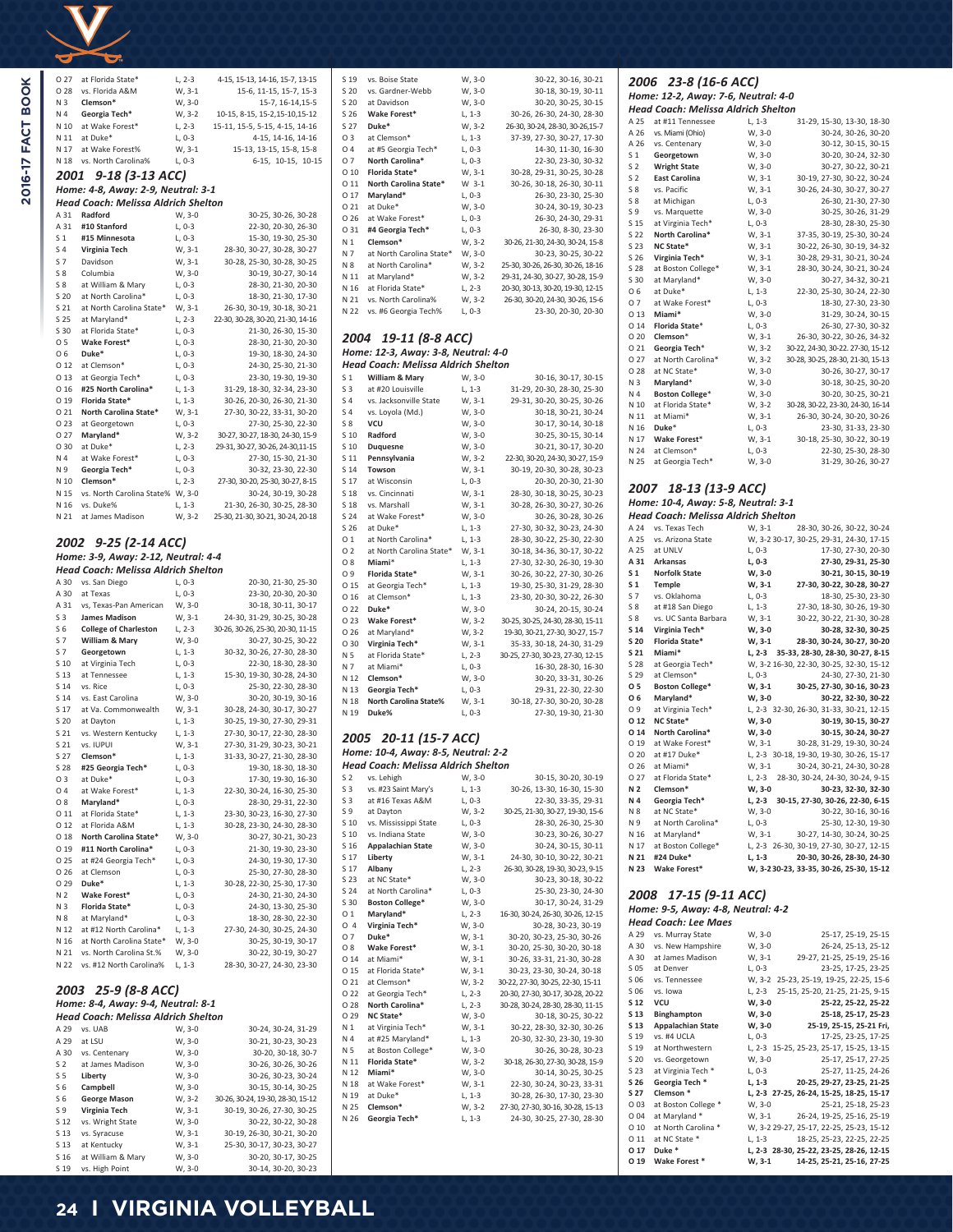

| O 24            | Miami*                              |          | W, 3-219-25, 25-27, 25-13, 25-22, 15-13  |
|-----------------|-------------------------------------|----------|------------------------------------------|
| O 25            | Florida State *                     | L, 0-3   | 22-25, 23-25, 24-26                      |
| O 31            | at Clemson *                        | L, 0-3   | 14-25, 12-25, 18-25                      |
| N 01            | at Georgia Tech *                   | $L, 0-3$ | 19-25, 22-25, 16-25                      |
| N 07            | North Carolina *                    | L, 2-3   | 23-25, 20-25, 27-25, 25-22, 7-15         |
| N 08            | NC State *                          | W, 3-0   | 25-19, 26-24, 25-18                      |
| N 14            | Maryland *                          | $W, 3-1$ | 17-25, 26-24, 25-18, 25-22               |
| N 15            | Boston College *                    | W, 3-0   | 25-14, 25-19, 25-18                      |
| N 21            | at Wake Forest *                    | L, 1-3   | 18-25, 25-20, 25-27, 19-25               |
| N 22            | at Duke *                           | $L, 0-3$ | 24-26, 15-25, 21-25                      |
| N 28            | Virginia Tech *                     |          | W, 3-2 25-21, 25-21, 20-25, 19-25, 15-12 |
|                 |                                     |          |                                          |
|                 |                                     |          |                                          |
|                 | 2009 12-19 (7-13 ACC)               |          |                                          |
|                 | Home: 7-7, Away: 3-10, Neutral: 2-2 |          |                                          |
|                 | <b>Head Coach: Lee Maes</b>         |          |                                          |
| A 28            | vs. Northern Iowa                   | $L, 0-3$ | 12-25, 14-25, 25-27                      |
| A 28            | at Texas A&M                        | $L, 0-3$ | 21-25, 14-25, 18-25                      |
| A 29            | vs. Iona                            | W, 3-0   | 25-16, 25-18, 25-16                      |
| S 04            | <b>NC Central</b>                   | W, 3-0   | 25-12, 25-13, 25-14                      |
| S 04            | vcu                                 |          | W, 3-2 24-26, 19-25, 25-20, 25-23, 15-9  |
| S 05            | Campbell                            | W, 3-0   | 26-24, 25-18, 25-17                      |
| S 10            | at #5 Nebraska                      | $L, 0-3$ | 20-25, 11-25, 16-25                      |
| S 11            | vs. #8 UCLA                         | L, 1-3   | 17-25, 25-23, 14-25, 16-25               |
| S 12            | vs. BYU                             | W, 3-1   | 25-15, 29-27, 18-25, 25-17               |
| S 18            | Virginia Tech*                      | W, 3-1   | 29-27, 25-19, 22-25, 25-11               |
| S 19            | Villanova                           | L, 1-3   | 19-25, 21-25, 25-20, 16-25               |
| S 19            | Albany                              | L, 0-3   | 21-25, 20-25, 16-25                      |
| S 25            | at Miami*                           | L, 1-3   | 22-25, 25-18, 21-25, 21-25               |
| S 27            | at #18 Florida State*               | $L, 0-3$ | 14-25, 21-25, 27-29                      |
| O <sub>02</sub> | at Duke*                            | L, 0-3   | 20-25, 20-25, 20-25                      |
| O 03            | at Wake Forest*                     | $L, 1-3$ | 25-23, 15-25, 20-25, 16-25               |
| O 09            | NC State*                           | W, 3-0   | 25-16, 25-21, 25-16                      |
| 0 11            | North Carolina*                     | L, 0-3   | 22-25, 22-25, 18-25                      |
| O 16            | Clemson*                            | L, 0-3   | 12-25, 20-25, 12-25                      |
| 0 17            | Georgia Tech*                       | L, 1-3   | 17-25, 25-20, 15-25, 21-25               |
| O 23            | at Maryland*                        | W, 3-0   | 25-19, 25-23, 25-19                      |
| O 24            | at Boston College*                  |          | W, 3-2 27-25, 25-20, 27-29, 25-27, 15-7  |
| O 30            | #17 Florida State*                  | L, 0-3   | 12-25, 24-26, 19-25                      |
| N 01            | Miami*                              |          | W, 3-225-18, 23-25, 25-22, 23-25, 15-10  |
| N 06            | at North Carolina*                  | $L, 1-3$ | 17-25, 14-25, 25-19, 16-25               |
| N 08            | at NC State*                        | W, 3-0   | 25-20, 25-20, 25-21                      |
| N 13            | Wake Forest*                        | W, 3-1   | 25-16, 21-25, 26-24, 25-17               |
| N 14            | Duke*                               | L, 1-3   | 26-24, 25-27, 15-25, 22-25               |
| N 20            | at Georgia Tech*                    | $L, 0-3$ | 18-25, 20-25, 15-25                      |
| N 21            | at Clemson*                         | $L, 1-3$ | 25-22, 18-25, 23-25, 15-25               |
| N 25            | at Virginia Tech*                   | L, 1-3   | 18-25, 15-25, 25-22, 20-25               |
|                 |                                     |          |                                          |
|                 | 2010 14-16 (8-12 ACC)               |          |                                          |
|                 | Home: 7-6, Away: 5-9, Neutral: 2-1  |          |                                          |
|                 |                                     |          |                                          |
|                 | <b>Head Coach: Lee Maes</b>         |          |                                          |

| A 27            | vs. Valpraiso            | W, 3-1   | 24-26, 25-10, 25-14, 28-26               |
|-----------------|--------------------------|----------|------------------------------------------|
| A 28            | vs. Delaware             | W. 3-1   | 25-18.20-25.26-24.25-21                  |
| A 28            | at Temple                |          | W, 3-2 19-25, 26-24, 25-19, 21-25, 15-11 |
| S 03            | <b>North Florida</b>     | W.3-0    | 25-13. 25-14. 25-13                      |
| S 03            | Liberty                  | W, 3-0   | 26-24, 25-20, 25-18                      |
| S 04            | <b>George Washington</b> | L, 2-3   | 22-25, 22-25, 25-10, 25-12, 9-5          |
| S 9             | vs. #25 Sand Diego       | $L. 0-3$ | 19-25, 20-25, 25-27                      |
| S 10            | at #8 USC                | L, 0-3   | 15-25, 16-25, 16-25                      |
| S 11            | at #23 LBSU              | $L. 0-3$ | 24-26. 16-25. 18-25                      |
| S 17            | Virginia Tech*           |          | L, 2-3 19-25, 25-14, 25-16, 20-25, 13-15 |
| S 18            | <b>George Mason</b>      | W, 3-0   | 25-18, 25-14, 25-11                      |
| S 24            | at #13 Florida State*    | $L, 0-3$ | 13-25, 19-25, 21-25                      |
| S 26            | at Miami*                | L, 1-3   | 25-22, 18-25, 20-25, 24-26               |
| 001             | Georgia Tech*            | $L. 1-3$ | 25-19. 24-26. 23-25. 17-25               |
| O 02            | Clemson*                 |          | W, 3-2 19-25, 25-16, 24-26, 25-29, 15-10 |
| O <sub>08</sub> | at Boston College*       | W, 3-1   | 25-17, 25-27, 25-21, 25-17               |
| $O$ 10          | at Maryland*             | W. 3-0   | 25-22, 25-20, 25-18                      |
| 0 15            | Duke*                    | L, 0-3   | 12-25, 16-25, 16-25                      |
| 017             | Wake Forest*             | $L. 1-3$ | 25-20, 23-25, 22-25, 23-25               |
| O <sub>22</sub> | at NC State*             | W, 3-1   | 25-18, 20-25, 25-20, 25-17               |
| O <sub>23</sub> | at North Carolina*       | L, 0-3   | 23-25, 21-25, 22-25                      |
| O 29            | Miami*                   | $W. 3-1$ | 25-21, 21-25, 25-14, 25-20               |
| 031             | #25 Florida State*       |          | W, 3-2 25-18, 25-13, 18-25, 19-15, 16-14 |
| N 05            | Maryland*                | L, 0-3   | 17-25, 13-25, 17-25                      |
| N 06            | Boston College*          | W, 3-0   | 25-17, 25-19, 25-15                      |
| N 12            | at Clemson*              | L, 1-3   | 25-23, 16-25, 27-29, 21-25               |
| N 14            | at Georgia Tech*         | $L, 0-3$ | 16-25, 23-25, 23-25                      |
| N 19            | Wake Forest*             | W, 3-0   | 25-23, 25-16, 25-18                      |
| N 20            | Duke*                    | $L, 0-3$ | 17-25, 16-25, 20-25                      |
| N 26            | at Virginia Tech*        |          | L, 2-3 25-17, 17-25, 26-24, 23-25, 11-15 |
|                 |                          |          |                                          |

# *2011 10-20 (4-16 ACC)*

#### *Home: 7-10, Away: 2-8, Neutral: 1-2*

|                 | <b>Head Coach: Lee Maes</b> |          |                            |
|-----------------|-----------------------------|----------|----------------------------|
| A 27            | vs. Valpraiso               | W. 3-1   | 24-26. 25-10. 25-14. 28-26 |
| A 26            | Western Michigan            | $L, 1-3$ | 22-25.22-25.25-23.15-25    |
| A 27            | USC-Upstate                 | W.3-0    | 25-12.25-23.25-21          |
| A 27            | <b>Western Carolina</b>     | W. 3-0   | 25-12.25-10.25-18          |
| S 02            | <b>East Carolina</b>        | W.3-0    | 25-19.25-16.25-19          |
| S 02            | #1 California               | $L.0-3$  | 29-31.14-25.11-25          |
| S 03            | Long Island                 | W, 3-0   | 25-22.26-24.25-19          |
| S 09            | vs. Marshall                | W. 3-0   | 25-18.25-20.25-18          |
| S <sub>10</sub> | vs. Louisville              | $L. 1-3$ | 16-25.25-21.23-25.18-25    |
| S 11            | at Ohio                     | W. 3-1   | 26-24.25-19.23-25.25-14    |
| S 16            | at Virginia Tech*           | $L, 1-3$ | 18-25.21-25.25-22.15-25    |
| S 17            | vs. Connecticut             | $L, 1-3$ | 25-20.17-25.25-27.17-25    |
| S 23            | Florida State*              | $L.0-3$  | 16-25.20-25.21-25          |

| S 25           |                                     |                  |                                                          |
|----------------|-------------------------------------|------------------|----------------------------------------------------------|
|                | Miami (Fla.)*                       | L, 0-3           | 20-25,14-25,22-25                                        |
| S 30           | at Maryland*                        | $L, 2-3$         | 26-24, 16-25, 25-22, 23-25, 13-15                        |
| 002            | at Boston College*                  | L, 1-3           | 18-25, 25-22, 19-25, 20-25                               |
| O 07           | Wake Forest*                        | W, 3-1           | 21-25, 25-18, 25-21, 25-20                               |
| O 08           | Duke*                               | $L, 2-3$         | 25-18,21-25,26-24,17-25,10-15                            |
| O 14           | at North Carolina*                  | L, 0-3           | 21-25,23-25,20-25                                        |
| 0 15           | at NC State*                        | W, 3-1           | 22-25,25-18,25-19,25-20                                  |
| 0 21           | Clemson*                            | L, 1-3           | 25-19,15-25,25-27,20-25                                  |
| O 22           | Georgia Tech*                       | $L, 1-3$         | 21-25, 20-25, 25-19, 17-25                               |
| O 28           | at Miami (Fla.)*                    | $L, 0-3$         | 18-25, 18-25, 16-25                                      |
|                |                                     |                  |                                                          |
| O 30           | at #19 Florida State*               | $L, 0-3$         | 18-25, 20-25, 14-25                                      |
| N 04           | at Duke*                            | $L, 1-3$         | 25-19,19-25,17-25,9-25                                   |
| N 05           | at Wake Forest*                     | L, 2-3           | 16-25, 25-18, 25-18, 17-25, 6-15                         |
| N 11           | Boston College*                     | W, 3-0           | 28-26,25-18,29-27                                        |
| N 12           | Maryland*                           | W, 3-1           | 14-25, 25-23, 25-21, 30-28                               |
| N 18           | NC State*                           | L, 1-3           | 18-25,25-20,15-25,23-25                                  |
| N 19           | North Carolina*                     | L, 1-3           | 27-29,23-25,25-19,20-25                                  |
|                |                                     |                  |                                                          |
| N 25           | Virginia Tech*                      | $L, 2-3$         | 20-25,22-25,25-21,25-19,9-15                             |
|                |                                     |                  |                                                          |
|                | 2012    9-22 (3-17 ACC)             |                  |                                                          |
|                |                                     |                  |                                                          |
|                | Home: 6-9, Away: 1-11, Neutral: 2-2 |                  |                                                          |
|                | Head Coach: Dennis Hohenshelt       |                  |                                                          |
| A 24           | at Colorado State                   |                  |                                                          |
|                |                                     | $L, 3-0$         | 18-25, 13-25, 20-25                                      |
| A 25           | vs. Rhode Island                    | W, 3-0           | 26-24, 25-10, 25-19                                      |
| A 25           | vs. Denver                          | L, 0-3           | 16-25, 22-25, 15-25                                      |
| A 31           | <b>Western Kentucky</b>             | L, 1-3           | 25-22, 15-25, 14-25, 16-25                               |
| S 1            | Lehigh                              | W, 3-0           | 25-21, 25-19, 25-14                                      |
| S <sub>1</sub> | Delaware                            | W, 3-0           | 25-15, 25-23, 25-18                                      |
|                |                                     |                  |                                                          |
| S 7            | at VCU                              | $L, 2-3$         | 20-25, 25-19, 25-19, 22-25, 13-15                        |
| S8             | vs. Georgetown                      | L, 0-3           | 19-25, 19-25, 21-25                                      |
| S 8            | vs. Appalachian State               | W, 3-0           | 25-18, 25-21, 25-20                                      |
| S 14           | Virginia Tech*                      | $L, 0-3$         | 23-25, 15-25, 17-25                                      |
| S 15           | Liberty                             |                  | W, 3-2 18-25, 23-25, 25-19, 25-23, 15-8                  |
|                | Miami*                              |                  |                                                          |
| S 21           |                                     | L, 0-3           | 22-25, 19-25, 25-27                                      |
| S 22           | Florida State*                      | L, 1-3           | 25-23, 14-25, 17-25, 12-25                               |
| S 27           | at Boston College*                  | L, 0-3           | 27-29, 15-25, 25-27                                      |
| S 30           | at Maryland*                        | L, 1-3           | 27-25, 14-25, 22-25, 19-25                               |
| O 5            | at Clemson*                         | L, 0-3           | 24-26, 14-25, 19-25                                      |
| O 6            | at Georgia Tech*                    | L, 0-3           | 27-29, 11-25, 20-25                                      |
| O 12           | North Carolina*                     |                  | 18-25, 25-21, 24-26, 25-17, 11-15                        |
|                |                                     | L, 2-3           |                                                          |
| 0 13           | NC State*                           | L, 1-3           | 27-25, 19-25, 23-25, 21-25                               |
| 0 16           | at James Madison                    | W, 3-2           | 25-22, 25-17, 21-25, 24-26, 15-11                        |
| 0 19           | Duke*                               | $L, 1-3$         | 19-25, 26-24, 25-27, 15-25                               |
| O 20           | Wake Forest*                        | W, 3-1           | 25-21, 27-25, 17-25, 25-23                               |
| O 26           | at Florida State*                   | L, 3-0           | 19-25, 11-25, 16-25                                      |
| O 28           | at Miami*                           | L, 3-0           | 20-25, 21-25, 18-25                                      |
|                |                                     |                  |                                                          |
| N 2            | Georgia Tech*                       |                  | W, 3-2 26-28, 25-21, 22-25, 25-21, 15-11                 |
| N 3            | Clemson*                            | $L, 1-3$         | 29-27, 22-25, 17-25, 22-25                               |
| N 9            | Maryland*                           | L, 0-3           | 30-32, 18-25, 17-25                                      |
|                |                                     |                  | W, 3-2 25-13, 16-25, 21-25, 25-21, 15-10                 |
| N 10           |                                     |                  |                                                          |
|                | <b>Boston College*</b>              |                  |                                                          |
| N 16           | at NC State*                        | $L, 0-3$         | 19-25, 16-25, 17-25                                      |
| N 17           | at North Carolina*                  | L, 0-3           | 18-25, 17-25, 17-25                                      |
| N 23           | at Virginia Tech*                   | $L, 0-3$         | 26-28, 14-25, 17-25                                      |
|                |                                     |                  |                                                          |
|                |                                     |                  |                                                          |
|                | 2013    18-14 (11-9 ACC)            |                  |                                                          |
|                | Home: 11-5, Away: 6-6, Neutral: 1-3 |                  |                                                          |
|                |                                     |                  |                                                          |
|                | Head Coach: Dennis Hohenshelt       |                  |                                                          |
| A 30           | Marshall                            | W, 3-0           | 25-17, 25-18, 29-27                                      |
| A 31           | <b>James Madison</b>                | W, 3-1           | 25-23, 23-25, 25-15, 26-24                               |
| A 31           | Montana                             | W, 3-0           | 25-16, 25-22, 25-23                                      |
| S6             | vs. Colorado State                  | L, 1-3           | 25-18, 17-25, 19-25, 19-25                               |
| S <sub>7</sub> | at Pepperdine                       | L, 1-3           | 21-25, 22-25, 25-23, 17-25                               |
| S 7            | vs. UC Santa Barbara                |                  |                                                          |
|                |                                     |                  | W, 3-2 25-16, 14-25, 23-25, 25-22, 15-12                 |
| S 13           | at #21 W. Kentucky                  | L, 1-3           | 23-25, 25-18, 19-25, 19-25                               |
| S 14           | vs. UNLV                            | L, 1-3           | 25-18, 19-25, 23-25, 24-26                               |
| S 14           | vs. Ohio                            |                  | L, 2-3 25-13, 25-22, 21-25, 14-25, 11-15                 |
| S 20           | <b>Seton Hall</b>                   | W, 3-1           | 19-25, 25-16, 25-21, 25-20                               |
| S 21           | Columbia                            | W, 3-1           | 25-23, 25-22, 24-26, 25-19                               |
| S 21           | William & Mary                      | W, 3-1           |                                                          |
|                |                                     |                  | 24-26, 25-22, 25-18, 25-21<br>19-25, 18-25, 17-25        |
| S 27           | at Duke*                            | L, 0-3           |                                                          |
|                | S 28 at Wake Forest*                | W, 3-0           | 27-25, 25-10, 25-20                                      |
| 04             | at Maryland*                        | $L, 1-3$         | 25-21, 21-25, 14-25, 21-25                               |
| 05             | at Pittsburgh*                      |                  | W, 3-225-22, 20-25, 17-25, 25-21, 15-11                  |
|                | O 11 Syracuse*                      | L, 1-3           | 25-15, 17-25, 20-25, 19-25                               |
|                | O 12 Boston College*                |                  | W, 3-225-15, 17-25, 25-20, 24-26, 15-10                  |
|                | O 18 #13 North Carolina*            | $L, 0-3$         | 12-25, 24-26, 19-25                                      |
|                |                                     |                  |                                                          |
|                | O 19 NC State*                      | $L, 0-3$         | 21-25, 17-25, 14-25                                      |
| O 23           | at Virginia Tech*                   | W, 3-1           | 25-15, 30-28, 27-29, 25-17                               |
|                | O 27 Notre Dame*                    | W, 3-1           | 23-25, 25-17, 25-15, 25-23                               |
| N 1            | at Georgia Tech*                    |                  | W, 3-2 25-17, 22-25, 22-25, 25-13, 15-12                 |
| N 2            | at Clemson*                         |                  | W, 3-2 18-25, 25-19, 21-25, 25-21, 15-12                 |
| N 8            | #18 Florida State*                  | $L, 1-3$         | 22-25, 29-27, 21-25, 21-25                               |
|                |                                     |                  |                                                          |
| N 9            | Miami*                              | W, 3-1           | 28-26, 25-27, 30-28, 25-15                               |
|                | N 15 at NC State*                   |                  | L, 2-3 10-25, 26-24, 25-27, 25-18, 13-15                 |
|                | N 16 at #15 North Carolina*         | L, 1-3           | 18-25, 25-22, 19-25, 24-26                               |
|                | N 22 at Notre Dame*                 | W, 3-0           | 39-37, 25-22, 25-21                                      |
|                | N 24 Virginia Tech*                 | W, 3-1           | 23-25, 25-19, 25-18, 25-19                               |
|                | N 29 Pittsburgh*                    | L, 1-3           | 23-25, 25-23, 21-25, 8-25                                |
|                |                                     |                  |                                                          |
|                | N 30 Maryland*                      | W, 3-1           | 22-25, 26-24, 25-22, 25-22                               |
|                |                                     |                  |                                                          |
|                |                                     |                  |                                                          |
|                | 17-14 (10-8 ACC)                    |                  |                                                          |
|                | Home: 9-3, Away: 5-8, Neutral: 3-3  |                  |                                                          |
| 2014           |                                     |                  |                                                          |
|                | Head Coach: Dennis Hohenshelt       |                  |                                                          |
| A 29<br>A 30   | vs. UIC<br>vs. Eastern Michigan     | W, 3-1<br>W, 3-1 | 25-20, 24-26, 25-18, 25-23<br>21-25, 25-22, 26-24, 25-22 |

| L, 0-3<br>W, 3-1     | 21-25,23-25,20-25<br>22-25,25-18,25-19,25-20                           | О3<br>O 4                          |
|----------------------|------------------------------------------------------------------------|------------------------------------|
| L, 1-3               | 25-19,15-25,25-27,20-25                                                | O 10                               |
| $L, 1-3$             | 21-25, 20-25, 25-19, 17-25                                             | O 12                               |
| L, 0-3<br>$L, 0-3$   | 18-25, 18-25, 16-25<br>18-25,20-25,14-25                               | 0 17<br>O 24                       |
| $L, 1-3$             | 25-19,19-25,17-25,9-25                                                 | O 25                               |
| L, 2-3               | 16-25, 25-18, 25-18, 17-25, 6-15                                       | O 31                               |
| W, 3-0               | 28-26,25-18,29-27                                                      | N 2                                |
| W, 3-1               | 14-25,25-23,25-21,30-28                                                | N 7                                |
| L, 1-3<br>L, 1-3     | 18-25,25-20,15-25,23-25<br>27-29,23-25,25-19,20-25                     | N 9<br>N 14                        |
| L, 2-3               | 20-25,22-25,25-21,25-19,9-15                                           | N 21                               |
|                      |                                                                        | N 23                               |
| ICC)                 |                                                                        | N 26<br>N 28                       |
| Neutral: 2-2         |                                                                        | N 30                               |
| henshelt             |                                                                        |                                    |
| $L, 3-0$             | 18-25, 13-25, 20-25                                                    | 201                                |
| W, 3-0               | 26-24, 25-10, 25-19                                                    |                                    |
| L, 0-3               | 16-25, 22-25, 15-25                                                    | Ноте                               |
| L, 1-3<br>W, 3-0     | 25-22, 15-25, 14-25, 16-25<br>25-21, 25-19, 25-14                      | Head<br>A 28                       |
| W, 3-0               | 25-15, 25-23, 25-18                                                    | A 29                               |
| L, 2-3               | 20-25, 25-19, 25-19, 22-25, 13-15                                      | S 4                                |
| L, 0-3               | 19-25, 19-25, 21-25                                                    | S 5                                |
| W, 3-0<br>L, 0-3     | 25-18, 25-21, 25-20<br>23-25, 15-25, 17-25                             | S 5                                |
| W, 3-2               | 18-25, 23-25, 25-19, 25-23, 15-8                                       | S 11                               |
| L, 0-3               | 22-25, 19-25, 25-27                                                    | S 12                               |
| $L, 1-3$             | 25-23, 14-25, 17-25, 12-25                                             | S 12                               |
| L, 0-3               | 27-29, 15-25, 25-27                                                    | S 18                               |
| L, 1-3               | 27-25, 14-25, 22-25, 19-25                                             | S 19                               |
| $L, 0-3$<br>$L, 0-3$ | 24-26, 14-25, 19-25<br>27-29, 11-25, 20-25                             | S 19                               |
| L, 2-3               | 18-25, 25-21, 24-26, 25-17, 11-15                                      | S 25                               |
| L, 1-3               | 27-25, 19-25, 23-25, 21-25                                             | S 26                               |
| W, 3-2               | 25-22, 25-17, 21-25, 24-26, 15-11                                      | 02<br>03                           |
| L, 1-3               | 19-25, 26-24, 25-27, 15-25                                             | O 9                                |
| W, 3-1<br>L, 3-0     | 25-21, 27-25, 17-25, 25-23<br>19-25, 11-25, 16-25                      | 010                                |
| $L, 3-0$             | 20-25, 21-25, 18-25                                                    | O 16                               |
|                      | W, 3-2 26-28, 25-21, 22-25, 25-21, 15-11                               | 0 18                               |
| L, 1-3               | 29-27, 22-25, 17-25, 22-25                                             | 023                                |
| L, 0-3               | 30-32, 18-25, 17-25                                                    | 0 24                               |
| $L, 0-3$             | W, 3-2 25-13, 16-25, 21-25, 25-21, 15-10<br>19-25, 16-25, 17-25        | O 30                               |
| L, 0-3               | 18-25, 17-25, 17-25                                                    | 031                                |
| $L, 0-3$             | 26-28, 14-25, 17-25                                                    | N 6                                |
|                      |                                                                        | N 8                                |
| ACC)                 |                                                                        | N 13                               |
| Neutral: 1-3         |                                                                        | N 14                               |
| henshelt             |                                                                        | N 20                               |
| W, 3-0               | 25-17, 25-18, 29-27                                                    | N 21                               |
| W, 3-1               | 25-23, 23-25, 25-15, 26-24                                             | N 27<br>N 28                       |
| W, 3-0               | 25-16, 25-22, 25-23                                                    |                                    |
| $L, 1-3$             | 25-18, 17-25, 19-25, 19-25                                             | 2016                               |
| $L, 1-3$             | 21-25, 22-25, 25-23, 17-25                                             |                                    |
|                      | W, 3-2 25-16, 14-25, 23-25, 25-22, 15-12                               | Ноте                               |
| L, 1-3<br>L, 1-3     | 23-25, 25-18, 19-25, 19-25<br>25-18, 19-25, 23-25, 24-26               | Head<br>A 26                       |
|                      | L, 2-3 25-13, 25-22, 21-25, 14-25, 11-15                               | A 26                               |
| W, 3-1               | 19-25, 25-16, 25-21, 25-20                                             | A 27                               |
| W, 3-1               | 25-23, 25-22, 24-26, 25-19                                             | S <sub>2</sub>                     |
| W, 3-1<br>L, 0-3     | 24-26, 25-22, 25-18, 25-21<br>19-25, 18-25, 17-25                      | S <sub>2</sub>                     |
| W. 3-0               | 27-25, 25-10, 25-20                                                    | S <sub>3</sub><br>ς α              |
| $L, 1-3$             | 25-21, 21-25, 14-25, 21-25                                             | S 10                               |
|                      | W, 3-225-22, 20-25, 17-25, 25-21, 15-11                                | S <sub>10</sub>                    |
| $L, 1-3$             | 25-15, 17-25, 20-25, 19-25                                             | S <sub>16</sub><br>S 17            |
|                      | W, 3-225-15, 17-25, 25-20, 24-26, 15-10                                | S 17                               |
| L, 0-3<br>$L, 0-3$   | 12-25, 24-26, 19-25<br>21-25, 17-25, 14-25                             | S 23                               |
| W, 3-1               | 25-15, 30-28, 27-29, 25-17                                             | S 24                               |
| W, 3-1               | 23-25, 25-17, 25-15, 25-23                                             | S 30<br>O <sub>2</sub>             |
|                      | W, 3-2 25-17, 22-25, 22-25, 25-13, 15-12                               | 07                                 |
| $L, 1-3$             | W, 3-2 18-25, 25-19, 21-25, 25-21, 15-12<br>22-25, 29-27, 21-25, 21-25 | O 8                                |
| W, 3-1               | 28-26, 25-27, 30-28, 25-15                                             | 014<br>015                         |
|                      | L, 2-3 10-25, 26-24, 25-27, 25-18, 13-15                               | 021                                |
| $L, 1-3$             | 18-25, 25-22, 19-25, 24-26                                             | O 22                               |
| W, 3-0               | 39-37, 25-22, 25-21                                                    | O <sub>28</sub><br>O <sub>29</sub> |
| W, 3-1               | 23-25, 25-19, 25-18, 25-19                                             | N 4                                |
| L, 1-3<br>W, 3-1     | 23-25, 25-23, 21-25, 8-25<br>22-25, 26-24, 25-22, 25-22                | N 6                                |
|                      |                                                                        | N 11<br>N 13                       |
| ACC)                 |                                                                        | N 18                               |
|                      |                                                                        |                                    |

|                | neuu Couch. Dennis Honensneit |          |                                          |
|----------------|-------------------------------|----------|------------------------------------------|
| A 29           | vs. UIC                       | $W. 3-1$ | 25-20, 24-26, 25-18, 25-23               |
| A 30           | vs. Eastern Michigan          | W. 3-1   | 21-25, 25-22, 26-24, 25-22               |
| A 30           | at Marshall                   | W. 3-0   | 27-25, 25-20, 28-26                      |
| S <sub>5</sub> | LIU Brooklyn                  | W. 3-1   | 22-25, 25-17, 25-21, 25-22               |
| S <sub>6</sub> | Navv                          | W. 3-1   | 25-16. 24-26. 25-23. 25-20               |
| S <sub>6</sub> | Alabama                       | $W. 3-1$ | 25-21. 25-23. 18-25. 25-21               |
| S 12           | vs. Loyola Chicago            |          | L, 2-3 25-21, 24-26, 20-25, 25-23, 11-15 |
| S 12           | vs. Youngstown State          |          | L. 2-3 20-25. 25-22. 25-20. 22-25. 16-18 |
| S 13           | at Northwestern               | $L, 0-3$ | 22-25, 23-25, 18-25                      |
| S 19           | vs. Ball State                | $L. 0-3$ | 23-25, 22-25, 24-26                      |

| S 20            | vs. East Tennessee State | W, 3-1   | 23-25, 25-22, 25-15, 25-22               |
|-----------------|--------------------------|----------|------------------------------------------|
| S 20            | at VCU                   |          | L, 2-3 21-25, 23-25, 26-24. 26-24, 17-19 |
| S 23            | at Liberty               |          | L, 2-3 23-25, 25-21, 25-22, 22-25, 13-15 |
| S 26            | Clemson*                 | W, 3-1   | 25-23, 25-19, 19-25, 25-22               |
| S 27            | Wake Forest*             | W, 3-1   | 19-25, 25-19, 25-18, 25-20               |
| O <sub>3</sub>  | #25 Duke*                | L, 0-3   | 23-25, 18-25, 18-25                      |
| 04              | Louisville*              | W, 3-1   | 25-23, 11-25, 25-18, 25-22               |
| O <sub>10</sub> | at #12 North Carolina*   | $L. 0-3$ | 23-25, 14-25, 16-25                      |
| 0 1 2           | at Virginia Tech*        |          | W, 3-2 12-25, 17-25, 25-22, 25-18, 18-16 |
| O 17            | at #21 Duke*             | $L. 0-3$ | 14-25, 18-25, 23-25                      |
| O 24            | NC State*                |          | W, 3-2 25-20, 24-26, 23-25, 25-12, 15-11 |
|                 | Notre Dame*              |          | W, 3-2 25-23, 22-25, 15-25, 33-31, 15-8  |
| O 25            |                          |          |                                          |
| 031             | at Clemson*              | W. 3-1   | 25-23, 25-19, 20-25, 26-24               |
| N 2             | at Louisville*           |          | W, 3-2 27-25, 13-25, 25-15, 21-25, 15-12 |
| N 7             | at Florida State*        | $L, 1-3$ | 17-25, 15-25, 25-20, 22-25               |
| N 9             | at Miami*                | L, 1-3   | 25-23, 17-25, 21-25, 19-25               |
| N 14            | Virginia Tech*           | L, 1-3   | 26-24, 18-25, 21-25, 20-25               |
| N 21            | Georgia Tech*            | $W. 3-1$ | 23-25. 25-18. 25-21. 25-21               |
| N 23            | Pittsburgh*              | L, 1-3   | 18-25, 15-25, 25-22, 14-25               |
| N 26            | at Boston College*       | W, 3-0   | 25-13, 25-20, 25-18                      |
| N 28            | at Syracuse*             | $L, 0-3$ | 22-25, 21-25, 24-26                      |

## *2015 18-13 (10-10 ACC)*

|                 | Home: 10-3, Away: 5-9, Neutral: 3-1  |            |                                          |  |  |  |
|-----------------|--------------------------------------|------------|------------------------------------------|--|--|--|
|                 | <b>Head Coach: Dennis Hohenshelt</b> |            |                                          |  |  |  |
| A 28            | Loyola Marymount                     | W, 3-1     | 24-26, 25-23, 25-22, 27-25               |  |  |  |
| A 29            | #20 UCLA                             | $L. 0-3$   | 19-25, 21-25, 16-25                      |  |  |  |
| S <sub>4</sub>  | <b>VCU</b>                           | W, 3-1     | 25-20, 25-14, 19-25, 25-23               |  |  |  |
| S <sub>5</sub>  | <b>Appalachian State</b>             |            | W, 3-2 20-25, 25-13, 15-25, 25-19, 21-19 |  |  |  |
| S <sub>5</sub>  | <b>Iowa State</b>                    |            | W, 3-2 25-22, 25-16, 18-25, 20-25, 15-9  |  |  |  |
| S 11            | vs. Saint Louis                      | $L. 2 - 3$ | 25-22, 25-14, 19-25, 18-25, 9-15         |  |  |  |
| S 12            | vs. Trov                             | W, 3-1     | 25-13, 25-20, 28-30, 25-21               |  |  |  |
| S 12            | at Alabama                           | L, 1-3     | 28-30, 25-17, 17-25, 18-25               |  |  |  |
| S 18            | vs. UMBC                             | W, 3-0     | 25-11, 25-15, 25-16                      |  |  |  |
| S 19            | vs. William & Mary                   | W, 3-0     | 25-19, 25-20, 25-22                      |  |  |  |
| S 19            | at American                          |            | W, 3-2 20-25, 22-25, 25-19, 25-23, 15-7  |  |  |  |
| S 25            | at Duke*                             | W. 3-1     | 25-17, 25-17, 21-25, 25-23               |  |  |  |
| S 26            | at Wake Forest*                      |            | L, 2-3 19-25, 23-25, 26-24, 25-18, 11-15 |  |  |  |
| 02              | Pittsburgh*                          | W, 3-1     | 25-27, 25-21, 27-25, 28-26               |  |  |  |
| 03              | Virginia Tech*                       | W, 3-1     | 21-25, 25-21, 25-13, 25-17               |  |  |  |
| O 9             | at North Carolina*                   | $L. 0-3$   | 22-25, 20-25, 19-25                      |  |  |  |
| $O$ 10          | at NC State*                         | W, 3-0     | 25-22, 25-18, 25-23                      |  |  |  |
| O <sub>16</sub> | at Boston College*                   | W, 3-0     | 25-19, 27-25, 27-25                      |  |  |  |
| O <sub>18</sub> | at Syracuse*                         |            | L, 2-3 26-24, 11-25, 18-25, 25-23, 14-16 |  |  |  |
| O 23            | Notre Dame*                          | W, 3-1     | 19-25, 25-23, 25-11, 25-16               |  |  |  |
| O 24            | #24 Louisville*                      | L, 0-3     | 22-25, 12-25, 21-25                      |  |  |  |
| O 30            | Wake Forest*                         | W, 3-0     | 25-16, 25-16, 25-20                      |  |  |  |
| 031             | Duke*                                | $L, 0-3$   | 18-25, 18-25, 14-25                      |  |  |  |
| N 6             | at Miami*                            | $L, 0-3$   | 20-25, 11-25, 17-25                      |  |  |  |
| N 8             | at #17 Florida State*                | $L, 0-3$   | 29-31, 15-25, 19-25                      |  |  |  |
| N 13            | Clemson*                             | W, 3-1     | 25-17, 24-26, 25-18, 25-16               |  |  |  |
| N 14            | Georgia Tech*                        | W, 3-0     | 25-23, 25-18, 25-22                      |  |  |  |
| N 20            | NC State*                            | W, 3-0     | 25-14, 25-22, 29-27                      |  |  |  |
| N 21            | #22 North Carolina*                  | L, 0-3     | 23-25, 22-25, 13-25                      |  |  |  |
| N 27            | at Pittsburgh*                       | $L, 0-3$   | 21-25, 17-25, 15-25                      |  |  |  |
| N 28            | at Virginia Tech*                    | $L, 2-3$   | 20-25, 26-24, 21-25, 25-23, 7-15         |  |  |  |

# *2016 7-25 (4-16 ACC)*

*Home: 3-10, Away: 4-9, Neutral: 0-6 Head Coach: Dennis Hohenshelt*

|                 | neuu couch. Dennis nonensneit |          |                                          |
|-----------------|-------------------------------|----------|------------------------------------------|
| A 26            | <b>Buffalo</b>                | W, 3-0   | 25-16, 25-21, 25-20                      |
| A 26            | George Washington             | W, 3-0   | 29-27, 25-21, 25-20                      |
| A 27            | North Western                 | $L, 3-1$ | 17-25, 25-19, 19-25, 17-25               |
| S <sub>2</sub>  | vs. Southern Miss             | $L, 3-0$ | 20-25, 17-25, 19-25                      |
| S <sub>2</sub>  | at LSU                        |          | W, 3-2 25-18, 27-29, 18-25, 25-23, 15-13 |
| S <sub>3</sub>  | vs. Connecticut               | $L, 3-0$ | 19-25, 7-25, 23-25                       |
| S 9             | vs. Saint Louis               | $L, 3-2$ | 19-25, 25-23, 25-21, 18-25, 12-15        |
| S 10            | at Kentucky                   | $L, 3-0$ | 12-25, 18-25, 18-25                      |
| S 10            | vs. Marquette                 | $L, 3-0$ | 19-25, 22-25, 12-25                      |
| S <sub>16</sub> | at Baylor                     | $L.3-0$  | 20-25, 14-25, 14-25                      |
| S 17            | vs. Washington State          | $L.3-0$  | 10-25, 15-25, 16-25                      |
| S 17            | vs. College of Charleston     | $L, 3-2$ | 25-19, 25-22, 22-25, 27-29, 8-15         |
| S 23            | Wake Forest*                  | $L, 3-1$ | 25-20, 23-25, 24-26, 19-25               |
| S 24            | Duke*                         | $L, 3-2$ | 25-22, 30-32, 22-25, 26-24, 7-15         |
| S 30            | at Virginia Tech*             | $L, 3-0$ | 24-26, 15-25, 21-25                      |
| O 2             | at Pittsburgh*                | $L, 3-0$ | 20-25, 17-25, 17-25                      |
| 07              | Georgia Tech*                 | $L, 3-0$ | 21-25, 19-25, 22-35                      |
| O 8             | Clemson*                      | W. 3-0   | 25-15, 25-21, 25-16                      |
| 0 14            | at Wake Forest*               |          | L, 3-2 21-25, 22-25, 25-20, 25-18, 12-15 |
| O <sub>15</sub> | at Duke*                      | $L, 3-1$ | 20-25, 30-28, 23-25, 20-25               |
| O 21            | Florida State*                | L, 3-0   | 25-27, 22-25, 16-25                      |
| O 22            | Miami*                        | L, 3-0   | 19-25, 24-26, 18-25                      |
| O <sub>28</sub> | at Georgia Tech*              | $L, 3-0$ | 19-25, 20-25, 21-25                      |
| O <sub>29</sub> | at Clemson*                   | W, 3-1   | 23-25, 25-14, 25-19, 25-19               |
| N 4             | Syracuse*                     | $L, 3-1$ | 24-26, 23-25, 25-23, 16-25               |
| N 6             | <b>Boston College*</b>        |          | L, 3-2 25-19, 25-22, 20-25, 26-28, 12-15 |
| N 11            | at Louisville*                | W, 3-0   | 25-22, 25-22, 25-20                      |
| N 13            | at Notre Dame*                |          | W, 3-2 13-25, 20-25, 25-23, 25-15, 15-13 |
| N 18            | at North Carolina*            | L. 3-0   | 26-28, 16-25, 18-25                      |
| N 20            | at NC State*                  |          | L, 3-2 16-25, 23-25, 26-24, 25-23, 12-15 |
| N 25            | Virginia Tech*                |          | L, 3-2 22-25, 23-25, 25-17, 25-21, 13-15 |
| N 26            | Pittsburgh*                   | L, 3-1   | 17-25, 25-18, 17-25, 11-25               |
|                 |                               |          |                                          |

\* ACC match % ACC Tournament \$ NCAA Tournament Home matches in **Bold**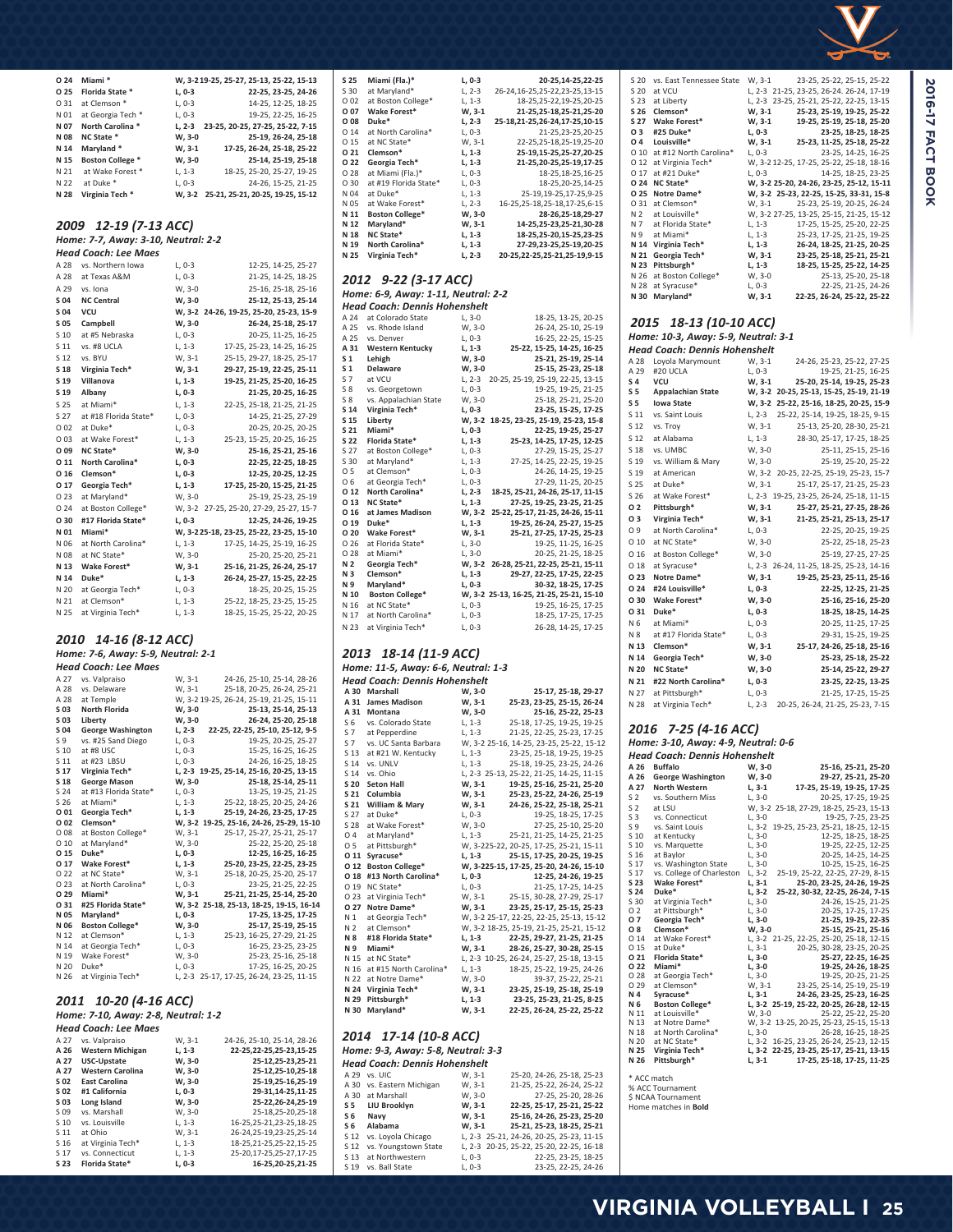

2016-17 FACT BOOK

# **ALL-TIME OPPONENTS**

30-25, 19-30, 27-30, 29-31

9/9/05 A W, 3-2 30-25, 21-30, 30-27, 19-30, 15-6

| <b>AKRON (2-0)</b>                  |    |                    |                                                              | <b>BOWLING GREEN (1-1)</b>                       |                                                              |
|-------------------------------------|----|--------------------|--------------------------------------------------------------|--------------------------------------------------|--------------------------------------------------------------|
| 10/5/91                             |    | N W.3-0            | 15-11, 15-8, 15-5                                            | 9/14/91<br>N L, 0-3                              | 3-15, 15-17, 11-15                                           |
| 9/12/98                             |    | N W, 3-1           | 13-15, 15-7, 17-15, 15-9                                     | 8/31/96<br>N W, 3-0                              | 16-14, 15-4, 15-10                                           |
|                                     |    |                    |                                                              |                                                  |                                                              |
| ALABAMA (2-2)                       |    |                    |                                                              | <b>BROWN (1-0)</b>                               |                                                              |
| 9/1/90                              |    | N L, 0-3           | 9-15, 14-16, 4-15                                            | 10/7/89<br>N W, 3-0                              | 15-9, 15-4, 15-12                                            |
| 9/4/99                              |    | H W, 3-2           | 12-15, 15-6, 15-7, 18-20, 15-9<br>25-21, 25-23, 18-25, 25-21 | <b>BUCKNELL (3-0)</b>                            |                                                              |
| 9/6/14                              |    | H W, 3-1           |                                                              | N W, 2-0<br>10/4/81                              | 15-12, 15-7                                                  |
| 9/12/15                             |    | A L, 1-3           | 28-30, 25-17, 17-25, 18-25                                   | 10/2/82<br>N W, 2-1                              | 12-15, 15-9, 15-8                                            |
| ALBANY (0-2)                        |    |                    |                                                              | 9/14/85<br>A W, 3-0                              | 15-7, 15-7, 15-13                                            |
| 9/17/05                             |    | H L, 2-3           | 26-30, 30-28, 19-30, 30-23, 9-15                             |                                                  |                                                              |
| 9/19/09                             |    | $H L, 0-3$         | 21-25, 20-25, 16-25                                          | <b>BUFFALO (2-0)</b>                             |                                                              |
|                                     |    |                    |                                                              | 9/4/98<br>N W, 3-0                               | 15-5, 15-6, 15-8                                             |
| AMERICAN (3-0)                      |    |                    |                                                              | 8/26/16<br>H W, 3-0                              | 25-16, 25-21, 25-20                                          |
| 10/11/86 H W, 3-0                   |    |                    | 15-1, 15-0, 15-2                                             |                                                  |                                                              |
| 11/27/99 A W, 3-0                   |    |                    | 15-10, 16-14, 15-9                                           | <b>BYU (1-0)</b>                                 |                                                              |
| $9/19/15$ A W, 3-2                  |    |                    | 20-25, 22-25, 25-19, 25-23, 15-7                             | 9/12/09<br>N W, 3-1                              | 25-15, 29-27, 18-25, 25-17                                   |
|                                     |    |                    |                                                              |                                                  |                                                              |
|                                     |    |                    | <b>APPALACHIAN STATE (5-0)</b>                               | <b>CALIFORNIA (0-1)</b>                          |                                                              |
| 9/9/95                              |    | N W, 3-1           | 15-9, 8-15, 15-11, 15-8                                      | 9/2/11<br>$H L, 0-3$                             | 29-31, 14-25, 11-25                                          |
| 9/16/05                             |    | H W, 3-0           | 30-24, 30-15, 30-11                                          |                                                  |                                                              |
| 9/13/08                             |    | H W, 3-0           | 25-19, 25-15, 25-21                                          | CAL POLY SLO (0-1)                               |                                                              |
| 9/8/12                              |    | N W, 3-0           | 25-18, 25-21, 25-20                                          | $9/16/94$ A L, 0-3                               | 7-15, 6-15, 4-15                                             |
| 9//5/15                             |    |                    | H W, 3-2 20-25, 25-13, 15-25, 25-19, 21-19                   |                                                  |                                                              |
|                                     |    |                    |                                                              | CAMPBELL (2-0)                                   |                                                              |
| <b>ARMY (1-0)</b>                   |    |                    |                                                              | 9/6/03<br>H W, 3-0                               | 30-15, 30-14, 30-25                                          |
| 9/17/93 H W, 3-0                    |    |                    | 15-11, 15-8, 15-9                                            | 9/5/09<br>H W, 3-0                               | 26-24, 25-18, 25-17                                          |
|                                     |    |                    |                                                              | <b>CATHOLIC (1-1)</b>                            |                                                              |
| ARIZONA (0-1)                       |    |                    |                                                              |                                                  |                                                              |
| 12/2/99 N\$ L, 0-3                  |    |                    | 8-15, 4-15, 12-15                                            | 10/24/80 N L, 0-2                                | $7-15, 10-15$                                                |
| <b>ARIZONA STATE (1-0)</b>          |    |                    |                                                              | 10/1/83<br>N W, 2-1                              | 12-15, 15-7, 15-11                                           |
|                                     |    |                    | 8/25/07 N W, 3-2 30-17, 30-25, 29-31, 24-30, 17-15           | <b>CATONSVILLE (3-1)</b>                         |                                                              |
|                                     |    |                    |                                                              | 10/4/81<br>N L, 0-2                              | $7-15, 1-15$                                                 |
| ARKANSAS (0-2)                      |    |                    |                                                              | 9/26/82<br>N W, 2-0                              | 15-4, 15-4                                                   |
| $9/15/00$ A L, 0-3                  |    |                    | 9-15, 9-15, 4-15                                             | 9/22/84<br>N W, 2-0                              | 15-9, 15-12                                                  |
| 8/31/07                             |    | $H L, 0-3$         | 27-30, 29-31, 25-30                                          | 9/21/85<br>N W, 2-0                              | 15-9, 16-14                                                  |
|                                     |    |                    |                                                              |                                                  |                                                              |
|                                     |    |                    |                                                              |                                                  |                                                              |
| <b>AUBURN (1-3)</b>                 |    |                    |                                                              | <b>CENTENARY (2-0)</b>                           |                                                              |
| 10/9/87                             |    | A L, 2-3           | 5-15, 3-15, 15-6, 15-11, 3-15                                | 8/30/03<br>N W, 3-0                              | 30-20, 30-18, 30-7                                           |
| 9/3/88                              |    | N L, 2-3           | 8-15, 7-15, 15-6, 15-13, 8-15                                | 8/26/06<br>N W, 3-0                              | 30-12, 30-15, 30-15                                          |
| 9/3/88                              |    | N L, 2-3           | 17-15, 7-15, 10-15, 16-14, 5-15                              |                                                  |                                                              |
| 9/2/89                              |    | H W, 3-1           | 15-11, 15-3, 13-15, 15-7                                     | <b>CHARLES COUNTY C.C. (1-0)</b>                 |                                                              |
|                                     |    |                    |                                                              | 10/2/82<br>N W, 1-0                              | <b>FORFEIT</b>                                               |
| <b>BALL STATE (0-1)</b>             |    |                    |                                                              |                                                  |                                                              |
| $9/19/14$ N L, 0-3                  |    |                    | 23-25, 22-25, 24-26                                          | <b>CHRISTOPHER NEWPORT (1-0)</b>                 |                                                              |
|                                     |    |                    |                                                              | 10/23/79 N W, 2-1                                | 15-17, 15-10, 15-9                                           |
| <b>BAYLOR (0-1)</b>                 |    |                    |                                                              |                                                  |                                                              |
| $9/16/16$ A L, 0-3                  |    |                    | 20-25, 14-25, 14-25                                          | CINCINNATI (2-1)                                 |                                                              |
|                                     |    |                    |                                                              | 9/8/90<br>N L, 0-3                               | 11-15, 13-15, 8-15                                           |
| <b>BINGHAMPTON (1-0)</b>            |    |                    |                                                              | 9/13/97<br>N W, 3-1                              | 15-10, 15-5, 13-15, 15-4                                     |
| 9/13/08                             |    | H W, 3-0           | 25-18, 25-17, 25-23                                          | 9/18/04<br>N W, 3-1                              | 28-30, 30-18, 30-25, 30-23                                   |
|                                     |    |                    |                                                              |                                                  |                                                              |
| <b>BOISE STATE (1-0)</b>            |    |                    |                                                              | <b>CLEMSON (21-39)</b>                           |                                                              |
| 9/19/03                             |    | N W, 3-0           | 30-22, 30-16, 30-21                                          | 10/30/81 N L, 1-2                                | 15-7, 12-15, 12-15                                           |
|                                     |    |                    |                                                              | 10/24/82 H<br>$L, 2-3$                           | 14-16, 15-9, 15-8, 7-15, 12-15                               |
|                                     |    |                    | <b>BOSTON COLLEGE (16-4)</b>                                 | A L, 2-3<br>11/4/83                              | 14-16, 15-5, 10-15, 15-10, 12-15                             |
| 9/9/88                              | N  | W, 3-1             | 15-6, 15-2, 0-15, 15-1                                       | 10/5/84<br>W, 3-1<br>H                           | 15-9, 14-16, 15-9, 15-1                                      |
| 9/30/05                             |    | H W, 3-0           | 30-17, 30-24, 31-29                                          | L, 2-3<br>10/18/85 A                             | 14-16, 16-14, 13-15, 15-11, 4-15                             |
| 11/5/05                             |    | A W, 3-0           | 30-26, 30-28, 30-23                                          | 10/31/86 H L, 1-3                                | 15-10, 4-15, 11-15, 9-15                                     |
| 9/28/06<br>11/4/06                  | H  | A W, 3-1<br>W, 3-0 | 28-30, 30-24, 30-21, 30-24<br>30-20, 30-25, 30-21            | $L, 3-0$<br>$10/11/87$ A<br>11/21/87 A<br>W, 3-0 | 12-15, 4-15, 14-16<br>15-5, 15-5, 15-10                      |
| 10/5/07                             |    | H W, 3-1           | 30-25, 27-30, 30-16, 30-23                                   | 10/21/88 H W, 3-2                                | 8-15, 16-14, 5-15, 15-11, 16-14                              |
| 11/17/07 A L, 2-3                   |    |                    | 26-30, 30-19, 27-30, 30-27, 12-15                            | 11/19/88 N% L, 2-3                               | 15-3, 12-15, 16-14, 9-15, 3-15                               |
| 10/3/08                             | Α  | W, 3-0             | 25-21, 25-18, 25-23                                          | 10/22/89 A<br>L, 1-3                             | 13-15, 17-15, 11-15, 9-15                                    |
| 11/15/08 H                          |    | W, 3-0             | 25-14, 25-19, 25-18                                          | 11/9/90<br>W, 3-0<br>H                           | 15-11, 16-14, 15-6                                           |
| $10/24/09$ A                        |    | W, 3-2             | 27-25, 25-20, 27-29, 25-27, 15-7                             | $10/26/91$ A<br>W, 3-1                           | 10-15, 15-10, 15-11, 15-6                                    |
| 10/8/10                             | Α  | W, 3-1             | 25-17, 25-27, 25-21, 25-17                                   | 10/3/92<br>A L, 0-3                              | 10-15, 10-15, 13-15                                          |
| 11/6/10                             | H. | W, 3-0             | 25-17, 25-19, 25-15                                          | 10/9/93<br>Α<br>L, 1-3                           | 11-15, 9-15, 16-14, 14-16                                    |
| 10/2/11                             | Α  | L, 1-3             | 18-25, 25-22, 19-25, 20-25                                   | $11/12/93$ H L, 0-3                              | 7-15, 3-15, 4-15                                             |
| 11/11/11 H                          |    | W, 3-0             | 28-26, 25-18, 29-27                                          | 11/20/93 N% L, 0-3                               | 12-15, 12-15, 11-15                                          |
| 9/27/12                             | Α  | L, 0-3             | 27-29, 15-25, 25-27                                          | 9/24/94<br>L, 1-3<br>H                           | 3-15, 9-15, 15-13, 6-15                                      |
|                                     |    |                    | 11/10/12 H W, 3-2 25-13, 16-25, 21-25, 25-21, 15-10          | $10/15/94$ A<br>L, $0-3$                         | 8-15, 8-15, 3-15                                             |
|                                     |    |                    | 10/12/13 H W, 3-2 25-15, 17-25, 25-20, 24-26, 15-10          | 9/29/95<br>$H L, 0-3$                            | 13-15, 10-15, 10-15                                          |
| $11/26/14$ A W, 3-0<br>$10/16/15$ A |    | W, 3-0             | 25-13, 25-20, 25-18<br>25-19, 27-25, 27-25                   | 10/20/95 A<br>L, 1-3<br>10/4/96<br>$H L, 2-3$    | 10-15, 7-15, 15-12, 4-15<br>12-15, 10-15, 15-13, 15-7, 15-17 |

|                                        |            | <b>BOWLING GREEN (1-1)</b>                                        | 11/1/97                                  | $H L, 0-3$             | 11-15, 9-15, 10-15                                                                              |
|----------------------------------------|------------|-------------------------------------------------------------------|------------------------------------------|------------------------|-------------------------------------------------------------------------------------------------|
| 9/14/91                                | $N L, 0-3$ | 3-15, 15-17, 11-15                                                | 10/2/98                                  | H W, 3-0               | 15-1, 15-8, 15-8                                                                                |
| 8/31/96                                | N W, 3-0   | 16-14, 15-4, 15-10                                                | 11/7/98<br>10/16/99 H L, 0-3             | A L, 2-3               | 9-15, 11-15, 15-4, 15-8, 13-15<br>5-15, 6-15, 13-15                                             |
| <b>BROWN (1-0)</b>                     |            |                                                                   | 10/29/99 A L, 0-3                        |                        | 11-15, 10-15, 8-15                                                                              |
| 10/7/89                                | N W, 3-0   | 15-9, 15-4, 15-12                                                 | 11/20/99 N% L, 0-3                       |                        | 13-15, 9-15, 8-15                                                                               |
|                                        |            |                                                                   | 9/30/00                                  | A W, 3-1               | 4-15, 15-7, 15-9, 15-13                                                                         |
| <b>BUCKNELL (3-0)</b>                  |            |                                                                   | 11/3/00 H W, 3-0                         |                        | 15-7, 16-14, 15-5                                                                               |
| 10/4/81                                | N W, 2-0   | 15-12, 15-7                                                       | $10/12/01$ A                             | L, 0-3                 | 24-30, 25-30, 21-30<br>27-30, 30-20, 25-30, 30-27, 8-15                                         |
| 10/2/82                                | N W, 2-1   | 12-15, 15-9, 15-8<br>15-7, 15-7, 15-13                            | 11/10/01 H<br>$9/27/02$ H L, 1-3         | L, 2-3                 | 31-33, 30-27, 21-30, 28-30                                                                      |
| 9/14/85                                | A W, 3-0   |                                                                   | 10/26/02 A L, 0-3                        |                        | 25-30, 27-30, 28-30                                                                             |
| <b>BUFFALO (2-0)</b>                   |            |                                                                   | 10/3/03                                  | A L, 1-3               | 37-39, 27-30, 30-27, 17-30                                                                      |
| 9/4/98                                 | N W, 3-0   | 15-5, 15-6, 15-8                                                  | $11/1/03$ H W, 3-2                       |                        | 30-26, 21-30, 24-30, 30-24, 15-8                                                                |
| 8/26/16                                | $H$ W, 3-0 | 25-16, 25-21, 25-20                                               | $10/16/04$ A L, 1-3                      |                        | 23-20, 20-30, 30-22, 26-30                                                                      |
|                                        |            |                                                                   | 11/12/04 H W, 3-0                        |                        | 30-20, 33-31, 30-26                                                                             |
| BYU (1-0)<br>9/12/09                   |            |                                                                   | 11/25/05 H                               |                        | 10/21/05 A W, 3-2 30-22, 27-30, 30-25, 22-30, 15-11<br>W, 3-2 27-30, 27-30, 30-16, 30-28, 15-13 |
|                                        | N W, 3-1   | 25-15, 29-27, 18-25, 25-17                                        | 10/20/06 H W, 3-1                        |                        | 26-30, 30-22, 30-26, 34-32                                                                      |
| <b>CALIFORNIA (0-1)</b>                |            |                                                                   | 11/24/06 A                               | L, 0-3                 | 22-30, 25-30, 28-30                                                                             |
| 9/2/11                                 | $H L, 0-3$ | 29-31, 14-25, 11-25                                               | $9/29/07$ A L, 0-3                       |                        | 24-30, 27-30, 21-30                                                                             |
|                                        |            |                                                                   | 11/2/07 H W, 3-0                         |                        | 30-23, 32-30, 32-30                                                                             |
| <b>CAL POLY SLO (0-1)</b>              |            |                                                                   | 9/27/08<br>10/31/08 A L, 0-3             |                        | H L, 2-3 27-25, 26-24, 15-25, 18-25, 15-17<br>14-25, 12-25, 18-25                               |
| 9/16/94 A L, 0-3                       |            | 7-15, 6-15, 4-15                                                  | 10/16/09 H L, 0-3                        |                        | 12-25, 20-25, 12-25                                                                             |
| <b>CAMPBELL (2-0)</b>                  |            |                                                                   | 11/21/09 A L, 1-3                        |                        | 25-22, 18-25, 23-25, 15-25                                                                      |
| 9/6/03                                 | H W, 3-0   | 30-15, 30-14, 30-25                                               |                                          |                        | 10/2/10 H W, 3-2 19-25, 25-16, 24-26, 25-27, 15-10                                              |
| 9/5/09                                 | $H$ W, 3-0 | 26-24, 25-18, 25-17                                               | $11/12/10$ A L, 1-3                      |                        | 25-23, 16-25, 27-29, 21-25                                                                      |
|                                        |            |                                                                   | 10/21/11 H L, 1-3                        |                        | 25-19, 15-25, 25-27, 20-25                                                                      |
| <b>CATHOLIC (1-1)</b>                  |            |                                                                   | $10/5/12$ A L, 0-3<br>$11/3/12$ H L, 1-3 |                        | 24-26, 14-25, 19-25<br>29-27, 22-25, 17-25, 22-25                                               |
| 10/24/80 N L, 0-2<br>10/1/83           | N W, 2-1   | $7-15, 10-15$<br>12-15, 15-7, 15-11                               |                                          |                        | 11/2/13 A W, 3-2 18-25, 25-19, 21-25, 25-21, 15-12                                              |
|                                        |            |                                                                   | $9/26/14$ H W, 3-1                       |                        | 25-23, 25-19, 19-25, 25-22                                                                      |
| <b>CATONSVILLE (3-1)</b>               |            |                                                                   | $10/31/14$ A W, 3-1                      |                        | 25-23, 25-19, 20-25, 26-24                                                                      |
| 10/4/81                                | N L, 0-2   | $7-15, 1-15$                                                      | $11/13/15$ H W, 3-1                      |                        | 25-17, 24-26, 25-18, 25-16                                                                      |
| 9/26/82                                | N W, 2-0   | $15-4, 15-4$                                                      | 10/8/16 H W, 3-0                         |                        | 25-15, 25-21, 25-16                                                                             |
| 9/22/84                                | N W, 2-0   | 15-9, 15-12                                                       | 10/29/16 A W, 3-1                        |                        | 23-25, 25-14, 25-19, 25-19                                                                      |
| 9/21/85                                | N W, 2-0   | 15-9, 16-14                                                       |                                          |                        | <b>COASTAL CAROLINA (1-0)</b>                                                                   |
| <b>CENTENARY (2-0)</b>                 |            |                                                                   | 8/30/97 H W, 3-1                         |                        | 7-15, 15-3, 15-6, 15-9                                                                          |
| 8/30/03                                | N W, 3-0   | 30-20, 30-18, 30-7                                                |                                          |                        |                                                                                                 |
| 8/26/06                                | N W, 3-0   | 30-12, 30-15, 30-15                                               | <b>COLGATE (1-0)</b>                     |                        |                                                                                                 |
|                                        |            |                                                                   | 9/27/85 N W, 3-0                         |                        | 15-9, 15-11, 15-11                                                                              |
| 10/2/82 N W, 1-0                       |            | <b>CHARLES COUNTY C.C. (1-0)</b><br><b>FORFEIT</b>                |                                          |                        | <b>COLLEGE OF CHARLESTON (1-2)</b>                                                              |
|                                        |            |                                                                   | 11/9/96                                  | N W, 3-0               | 15-5, 15-6, 15-4                                                                                |
|                                        |            | <b>CHRISTOPHER NEWPORT (1-0)</b>                                  | 9/6/02                                   |                        | H L, 2-3 30-26, 30-26, 25-30, 20-30, 11-15                                                      |
|                                        |            | 10/23/79 N W, 2-1 15-17, 15-10, 15-9                              | 9/17/16                                  | N L, 2-3               | 25-19, 25-22, 22-25, 27-29, 8-15                                                                |
| CINCINNATI (2-1)                       |            |                                                                   |                                          |                        | <b>COLORADO STATE (0-2)</b>                                                                     |
| 9/8/90                                 | $N L, 0-3$ | 11-15, 13-15, 8-15                                                | 8/24/12                                  | A L, 3-0               | 18-25, 13-25, 20-25                                                                             |
| 9/13/97                                | N W, 3-1   | 15-10, 15-5, 13-15, 15-4                                          | 9/6/13                                   | $N L, 1-3$             | 25-18, 17-25, 19-25, 19-25                                                                      |
| 9/18/04                                | N W, 3-1   | 28-30, 30-18, 30-25, 30-23                                        |                                          |                        |                                                                                                 |
|                                        |            |                                                                   | <b>COLUMBIA (2-0)</b>                    |                        |                                                                                                 |
| <b>CLEMSON (21-39)</b>                 |            |                                                                   | 9/8/01<br>9/21/13                        | N W, 3-0<br>$H$ W, 3-1 | 30-19, 30-27, 30-14<br>25-23, 25-22, 24-26, 25-19                                               |
| 10/30/81 N L, 1-2<br>10/24/82 H L, 2-3 |            | 15-7, 12-15, 12-15<br>14-16, 15-9, 15-8, 7-15, 12-15              |                                          |                        |                                                                                                 |
| 11/4/83                                | A L, 2-3   | 14-16, 15-5, 10-15, 15-10, 12-15                                  | <b>CONNECTICUT (2-2)</b>                 |                        |                                                                                                 |
| 10/5/84                                | $H$ W, 3-1 | 15-9, 14-16, 15-9, 15-1                                           | 9/14/85                                  | N W, 3-1               | 10-15, 15-12, 15-11, 15-9                                                                       |
| 10/18/85 A L, 2-3                      |            | 14-16, 16-14, 13-15, 15-11, 4-15                                  | 9/2/90                                   | N W, 3-0               | 15-0, 16-14, 15-6                                                                               |
| 10/31/86 H L, 1-3                      |            | 15-10, 4-15, 11-15, 9-15                                          | 9/17/11                                  | N L, 1-3               | 25-20, 17-25, 25-27, 17-25                                                                      |
| 10/11/87 A L, 3-0                      |            | 12-15, 4-15, 14-16                                                | 9/3/16                                   | A L, 0-3               | 19-25, 7-25, 23-25                                                                              |
| 11/21/87 A W, 3-0<br>10/21/88 H W, 3-2 |            | 15-5, 15-5, 15-10                                                 | <b>CORNELL (1-0)</b>                     |                        |                                                                                                 |
| 11/19/88 N% L, 2-3                     |            | 8-15, 16-14, 5-15, 15-11, 16-14<br>15-3, 12-15, 16-14, 9-15, 3-15 | 9/18/98                                  | H W, 3-0               | 15-2, 15-4, 15-4                                                                                |
| 10/22/89 A L, 1-3                      |            | 13-15, 17-15, 11-15, 9-15                                         |                                          |                        |                                                                                                 |
| 11/9/90                                | $H$ W, 3-0 | 15-11, 16-14, 15-6                                                | DARTMOUTH (1-0)                          |                        |                                                                                                 |
| 10/26/91 A                             | W, 3-1     | 10-15, 15-10, 15-11, 15-6                                         | 9/11/99                                  | N W, 3-0               | 15-1, 15-10, 15-9                                                                               |
| 10/3/92                                | A L, 0-3   | 10-15, 10-15, 13-15                                               | DAVIDSON (2-0)                           |                        |                                                                                                 |
| 10/9/93<br>11/12/93 H L, 0-3           | A L, 1-3   | 11-15, 9-15, 16-14, 14-16<br>7-15, 3-15, 4-15                     | 9/7/01                                   | N W, 3-1               | 30-28, 25-30, 30-28, 30-25                                                                      |
| 11/20/93 N% L, 0-3                     |            | 12-15, 12-15, 11-15                                               | 9/20/03                                  | A W, 3-0               | 30-20, 30-25, 30-15                                                                             |
|                                        |            |                                                                   |                                          |                        |                                                                                                 |

12-15, 10-15, 6-15

**DAYTON (1-1)**<br>9/20/02 A L, 1-3

**DELAWARE (5-4)**

10/4/81 N L, 0-2

11/2/96 A L, 1-3 15-12, 13-15, 4-15, 10-15<br>10/17/97 A L, 0-3 12-15, 10-15, 6-15

**26 I VIRGINIA VOLLEYBALL**

10/24/80 N L, 0-2 9-15, 7-15<br>10/4/81 N L, 0-2 9-15, 14-16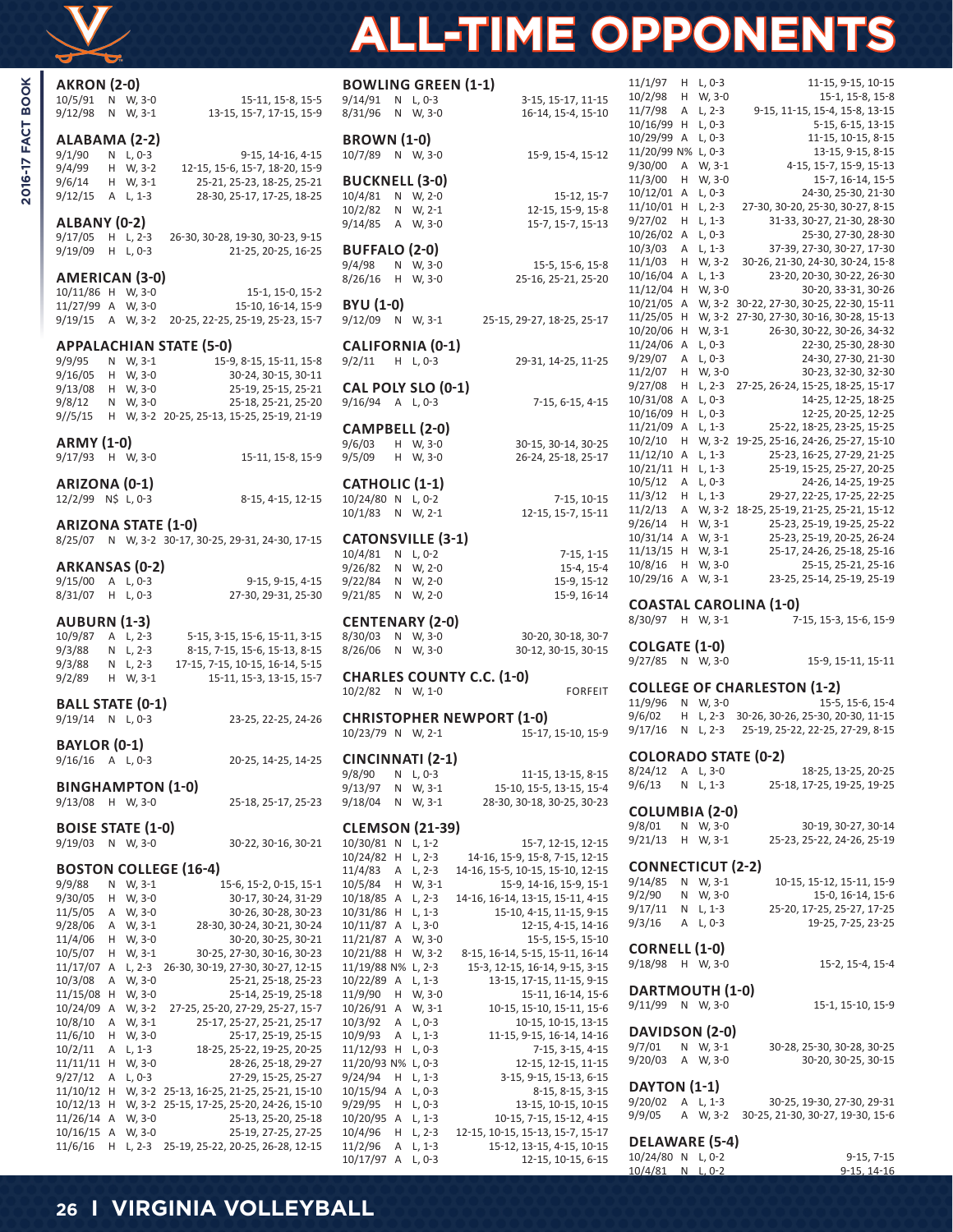

| 17-25, 16-25, 20-25                                                               |                           |   |                    |                                                     |                          |
|-----------------------------------------------------------------------------------|---------------------------|---|--------------------|-----------------------------------------------------|--------------------------|
|                                                                                   | 10/10/97 H L, 1-3         |   |                    | 8-15, 15-6, 6-15, 9-15                              |                          |
| 18, 21-25, 26-24, 17-25, 10-15                                                    | 11/8/97                   |   | A L, 0-3           | $0-15, 6-15, 6-15$                                  | <b>2016-17 FACT BOOK</b> |
| 25-19, 19-25, 17-25, 9-25                                                         | 11/21/97 N% L, 2-3        |   |                    | 9-15, 15-9, 15-17, 15-13, 8-15                      |                          |
| 19-25, 26-24, 25-27, 15-25                                                        | $10/16/98$ A L, 0-3       |   |                    | 1-15, 12-15, 5-15                                   |                          |
| 19-25, 18-25, 17-25                                                               | 11/14/98 H W, 3-2         |   |                    | 15-7, 2-15, 11-15, 15-1, 21-19                      |                          |
| 23-25, 18-25, 18-25                                                               | 11/21/98 N% L, 0-3        |   |                    | 10-15, 12-15, 9-15                                  |                          |
| 14-25, 18-25, 23-25                                                               | 10/3/99                   |   | A W, 3-2           | 9-15, 11-15, 16-14, 15-12, 15-10                    |                          |
| 25-17, 25-17, 21-25, 25-23                                                        | 10/22/99 H                |   | W, 3-0             | 15-8, 15-13, 15-5                                   |                          |
| 18-25, 18-25, 14-25                                                               | 9/23/00                   |   | $H$ W, 3-1         | 15-9, 14-16, 15-8, 15-6                             |                          |
| -22, 30-32, 22-25, 26-24, 7-15                                                    | 10/27/00 A L, 2-3         |   |                    | 4-15, 15-13, 14-16, 15-7, 13-15                     |                          |
| 20-25, 30-28, 23-25, 20-25                                                        | 9/30/01                   |   | A L, 0-3           | 21-30, 26-30, 15-30                                 |                          |
|                                                                                   | 10/19/01 H L, 1-3         |   |                    | 30-26, 20-30, 26-30, 21-30                          |                          |
|                                                                                   | 10/11/02 A L, 1-3         |   |                    | 23-30, 30-23, 16-30, 27-30                          |                          |
| 30-21, 30-17, 30-20                                                               | 11/3/02                   |   | $H L, 0-3$         | 24-30, 13-30, 25-30                                 |                          |
|                                                                                   | 10/10/03 H W, 3-1         |   |                    | 30-28, 29-31, 30-25, 30-28                          |                          |
| ⊦-4)                                                                              | 11/16/03 A L, 2-3         |   |                    | 20-30, 30-13, 30-20, 19-30, 12-15                   |                          |
| 2-15, 13-15                                                                       | 10/9/04                   |   | $H$ W, 3-1         | 30-26, 30-22, 27-30, 30-26                          |                          |
| 13-15, 3-15                                                                       | 11/5/04                   |   | A L, 2-3           | 30-25, 27-30, 30-23, 27-30, 12-15                   |                          |
| $5-15, 5-15$                                                                      | 10/15/05 A W, 3-1         |   |                    | 30-23, 23-30, 30-24, 30-18                          |                          |
| 4-15, 15-11, 3-15                                                                 | 11/11/05 H W, 3-2         |   |                    | 30-18, 26-30, 27-30, 30-28, 15-9                    |                          |
| 8-15, 15-12, 15-4                                                                 | 10/14/06 H L, 0-3         |   |                    | 26-30, 27-30, 30-32                                 |                          |
| 30-20, 30-19, 30-16                                                               |                           |   |                    | 11/10/06 A W, 3-2 30-28, 30-22, 23-30, 24-30, 16-14 |                          |
| 30-19, 27-30, 30-22, 30-24                                                        | 9/20/07                   |   | $H$ W, 3-1         | 28-30, 30-24, 30-27, 30-20                          |                          |
| 25-19, 25-16, 25-19                                                               | 10/27/07 A L, 2-3         |   |                    | 28-30, 30-24, 24-30, 30-24, 9-15                    |                          |
|                                                                                   | 10/25/08 H L, 0-3         |   |                    | 22-25, 23-25, 24-26                                 |                          |
| STATE (3-2)                                                                       | 9/27/09                   |   | A L, 0-3           | 14-25, 21-25, 27-29                                 |                          |
| $3-15, 16-18$                                                                     | 10/30/09 H L, 0-3         |   |                    | 12-25, 24-26, 19-25                                 |                          |
| $6-15, 6-15$                                                                      | 9/24/10                   |   | A L, 0-3           | 13-25, 19-25, 21-25                                 |                          |
| 16-14, 10-15, 16-14                                                               |                           |   |                    | 10/31/10 H W, 3-2 25-18, 25-13, 18-25, 19-15, 16-14 |                          |
| 15-4, 15-6, 15-2                                                                  | 9/23/11                   |   | $H L, 0-3$         | 16-25, 20-25, 21-25                                 |                          |
| 23-25, 25-22, 25-15, 25-22                                                        | $10/30/11$ A L, 0-3       |   |                    | 18-25, 20-25, 14-25                                 |                          |
|                                                                                   | 9/22/12                   |   | $H L, 1-3$         | 25-23, 14-25, 17-25, 12-25                          |                          |
| $(2-0)$                                                                           | 10/26/12 A L, 0-3         |   |                    | 19-25, 11-25, 16-25                                 |                          |
| 0-15, 15-9, 16-14, 10-15, 15-1                                                    | 11/8/13                   |   | $H L, 1-3$         | 22-25, 29-27, 21-25, 21-25                          |                          |
| 12-15, 15-12, 15-5, 15-13                                                         | 11/7/14                   |   | A L, 1-3           | 17-25, 15-25, 25-20, 22-25                          |                          |
|                                                                                   | 11/8/15                   |   | A L, 0-3           | 29-31, 15-25, 19-25                                 |                          |
| KY (0-1)                                                                          | 10/21/16 H L, 0-3         |   |                    | 25-27, 22-25, 16-25                                 |                          |
| 15-12, 9-15, 11-15, 7-15                                                          |                           |   |                    |                                                     |                          |
|                                                                                   | <b>FURMAN (3-0)</b>       |   |                    |                                                     |                          |
| NITE (2-0)                                                                        | 10/10/93 A W, 3-1         |   |                    | 15-7, 15-10, 11-15, 15-9                            |                          |
| $15-9, 15-1$                                                                      | 9/2/95                    |   | $H$ W, 3-0         | 15-7, 15-6, 15-9                                    |                          |
| 15-10, 15-12                                                                      | 9/4/99                    |   | H W, 3-0           | 15-8, 15-8, 15-2                                    |                          |
|                                                                                   |                           |   |                    |                                                     |                          |
|                                                                                   |                           |   |                    |                                                     |                          |
|                                                                                   | GARDNER-WEBB (1-0)        |   |                    |                                                     |                          |
| 4-15, 14-16, 5-15                                                                 | 9/20/03                   |   | N W, 3-0           | 30-18, 30-19, 30-11                                 |                          |
| 12-15, 15-17, 6-15                                                                |                           |   |                    |                                                     |                          |
| 21-25, 25-22, 26-24, 25-22                                                        | <b>GEORGETOWN (15-11)</b> |   |                    |                                                     |                          |
|                                                                                   | 10/20/84 N W, 3-2         |   |                    | 15-5, 15-17, 15-9, 3-15, 15-3                       |                          |
|                                                                                   | 10/27/84 A W, 3-1         |   |                    | 3-15, 15-7, 16-14, 16-14                            |                          |
| AN (1-2)<br>15-11, 12-15, 15-9, 15-1                                              | 9/28/85                   |   | $N$ L, 1-3         | 16-14, 5-15, 11-15, 2-15                            |                          |
|                                                                                   | 10/5/85 H L, 0-3          |   |                    | 14-16, 2-15, 0-15                                   |                          |
|                                                                                   | 9/27/86                   |   | $N L, 0-3$         | 4-15, 8-15, 9-15                                    |                          |
| 15-13, 15-8                                                                       | 9/12/87                   | H | W, 3-0             | 15-4, 16-14, 15-10                                  |                          |
|                                                                                   | 10/4/87                   | Α | $L, 0-3$           | 11-15, 8-15, 9-15                                   |                          |
|                                                                                   | 9/3/88                    | Α | W, 3-2             | 10-15, 8-15, 15-12, 15-8, 15-9                      |                          |
| 14-16, 8-15, 11-5                                                                 | 11/12/88                  | H | $L, 2-3$           | 15-8, 10-15, 17-15, 14-16, 7-15                     |                          |
| 7-15, 10-15, 11-15                                                                | 10/7/89                   | Α | W, 3-1             | 5-15, 15-8, 15-11, 15-8                             |                          |
| 4-15, 8-15, 6-15                                                                  | 9/2/90                    | Α | W, 3-2             | 15-7, 15-12, 4-15, 3-15, 15-12                      |                          |
|                                                                                   | 10/24/90                  | H | W, 3-2             | 15-9, 13-15, 15-9, 12-15, 15-13                     |                          |
| L)                                                                                | 9/12/92                   | Α | W, 3-1             | 15-6, 7-15, 15-7, 15-11                             |                          |
| 15-6, 15-6, 15-7                                                                  | 11/15/92                  | A | L, 2-3             | 15-12, 15-6, 12-15, 11-15, 3-15                     |                          |
| 15-5, 15-7, 13-15, 15-0                                                           | 9/18/93                   | н | W, 3-0             | 15-3, 15-6, 15-12                                   |                          |
| 15-6, 11-15, 15-7, 15-3                                                           | 9/6/94                    | H | W, 3-0             | 15-10, 15-12, 15-10                                 |                          |
| 30-28, 23-30, 24-30, 28-30                                                        | 9/5/95                    | Α | W, 3-2             | 13-15, 4-15, 15-6, 15-11, 15-11                     |                          |
|                                                                                   | 10/20/96                  | Α | W, 3-0             | 15-4, 15-10, 15-10                                  |                          |
| 1-37)                                                                             | 9/19/98                   | H | W, 3-1             | 13-15, 16-14, 15-9, 15-11                           |                          |
| 12-15, 6-15, 10-15                                                                | 9/14/99                   | Α | $L, 2-3$           | 14-16, 15-8, 6-15, 15-11, 10-15                     |                          |
| 15-17, 12-15, 11-15                                                               | 9/1/00                    | н | $L, 0-3$           | 5-15, 9-15, 11-15                                   |                          |
| 13-15, 15-6, 10-15, 6-15                                                          | 10/23/01                  | Α | $L, 0-3$           | 27-30, 25-30, 22-30                                 |                          |
| 15-11, 15-9, 14-16, 15-6                                                          | 9/7/02                    | Ν | $L, 1-3$           | 30-32, 30-26, 27-30, 28-30                          |                          |
| 9-15, 7-15, 3-15                                                                  | 9/1/06                    | H | W, 3-0             | 30-20, 30-24, 32-30                                 |                          |
| 7-15, 3-15, 4-15                                                                  | 9/20/08                   | N | W, 3-0             | 25-17, 25-17, 27-25                                 |                          |
| 9-15, 5-15, 10-15                                                                 | 9/8/12                    | Ν | $L, 0-3$           | 19-25, 19-25, 21-25                                 |                          |
| 4-15, 8-15, 12-15                                                                 |                           |   |                    |                                                     |                          |
| 6-15, 6-15, 9-15                                                                  |                           |   |                    | <b>GEORGE MASON (19-8)</b>                          |                          |
|                                                                                   | 10/2/79                   | N | $L, 1-2$           | 5-15, 16-14, 14-16                                  |                          |
| 15-13, 8-15, 10-15, 13-15                                                         | 1979                      | Α | $L, 0-2$           | $11-15, 8-15$                                       |                          |
| 3-15, 12-15, 15-4, 16-14, 18-20<br>9-15, 11-15, 12-15<br>13-15, 15-13, 15-9, 15-5 | $10/11/80$ A<br>11/7/81   | Α | $L, 1-2$<br>W, 2-1 | 9-15, 15-13, 6-15<br>15-13, 14-16, 15-6             |                          |

#### 10/24/81 N L, 0-2 5-15, 14-16 10/2/82 N L, 0-2 9/25/83 N W, 2-1 15-0, 14-16, 15-13 11/4/11 A L, 1-3 25-19, 19-25, 17-25, 9-25 10/1/83 N W, 2-1 9-15, 15-3, 15-9 8/29/97 H W, 3-0<br>8/28/10 N W, 3-1 25-18, 20-25, 26-24, 25-21<br>25-15, 25-23, 25-18  $9/1/12$  H W, 3-0 **DENVER (0-2)** 9/5/08 A L, 0-3 23-25, 17-25, 23-25 8/25/12 N L, 0-3 **DEPAUL (2-1)** 10/18/86 N W, 1-0 FORFEIT 10/14/88 N W, 3-2 15-2, 14-16, 15-9, 5-15, 15-13 10/16/92 A L, 0-3 9-15, 4-15, 11-15 **DISTRICT OF COLUMBIA, U. (1-0)**<br>9/26/82 N W. 2-0<br>15-5, 15-7 9/26/82 N W, 2-0 **DREXEL (3-0)** 10/1/83 N W, 2-1 15-6, 8-15, 15-2<br>10/29/94 N W, 3-1 15-11, 13-15, 15-2, 15-8  $15-11, 13-15, 15-2, 15-8$ 9/6/96 H W, 3-1 3-15, 15-6, 15-3, 15-8 9/2/11 H W, 3-0 25-19, 25-16, 25-19 **DUKE (13-51)** 11/5/82 A L, 0-3 8-15, 7-15, 13-15<br>10/14/83 H L, 1-3 15-2, 2-15, 13-15, 0-15 10/14/83 H L, 1-3 15-2, 2-15, 13-15, 0-15 10/26/84 A L, 0-3 4-15, 2-15, 8-15 9/17/85 H L, 0-3 11/4/86 A L, 0-3 9-15, 2-15, 8-15<br>11/20/86 N% L, 0-3 11-15, 6-15, 3-15 11/20/86 N% L, 0-3 11/5/87 H W, 3-2 10-15, 15-5, 15-12, 12-15, 15-8 **EASTERN ILLINOIS (2-0)** 10/29/88 A L, 0-3 11/7/89 H W, 3-2 12-15, 15-4, 2-15, 15-10, 15-13 11/19/89 N% L, 0-3 10-15, 13-15, 10-15 10/26/90 A L, 0-3 9/20/91 H L, 0-3 2-15, 10-15, 12-15 11/24/91 H% L, 0-3 12-15, 5-15, 5-15 10/24/92 H L, 1-3 13-15, 4-15, 15-9, 8-15<br>10/1/93 H L, 0-3 0-15, 11-15, 3-15 10/1/93 H L, 0-3 0-15, 11-15, 3-15<br>11/7/93 A L, 0-3 2-15, 11-15, 7-15  $11/7/93$  A L, 0-3 10/8/94 H L, 0-3 6-15, 5-15, 10-15<br>11/12/94 A L, 2-3 16-14, 15-9, 11-15, 6-15, 3-15 11/12/94 A L, 2-3 16-14, 15-9, 11-15, 6-15, 3-15 11/18/94 N% L, 0-3 6-15, 9-15, 8-15<br>9/23/95 A L, 2-3 15-11, 7-15, 3-15, 15-7, 8-15 9/23/95 A L, 2-3 15-11, 7-15, 3-15, 15-7, 8-15<br>10/13/95 H L, 1-3 15-11, 13-15, 15-17, 6-15 15-11, 13-15, 15-17, 6-15 10/13/96 A W, 3-1 12-15, 15-13, 15-13, 15-10 10/26/96 H L, 2-3 13-15, 12-15, 15-11, 15-11, 11-15 **ELON (1-0)** 11/22/96 N% L, 0-3 14-16, 13-15, 13-15 10/12/97 H L, 0-3 8-15, 13-15, 3-15<br>10/24/97 A L, 0-3 6-15, 15-17, 4-15 10/24/97 A L, 0-3 9/27/98 A W, 3-0 15-13, 15-7, 16-14 11/11/98 H W, 3-0 15-9, 15-6, 15-9 10/8/99 A W, 3-0 15-9, 16-14, 15-11 10/23/99 H W, 3-0 19-17, 15-10, 15-12<br>11/19/99 N% W, 3-1 15-5, 6-15, 15-3, 15-5 15-5, 6-15, 15-3, 15-5 9/19/00 H W, 3-2 15-7, 7-15, 13-15, 15-12, 15-13 11/11/00 A L, 0-3 4-15, 14-16, 14-16 10/6/01 H L, 0-3 19-30, 18-30, 24-30 10/30/01 A L, 2-3 29-31, 30-27, 30-26, 24-30, 11-15 11/16/01 N% L, 1-3 10/3/02 A L, 0-3 17-30, 19-30, 16-30<br>10/29/02 H L, 1-3 30-28, 22-30, 25-30, 17-30 10/29/02 H L, 1-3 30-28, 22-30, 25-30, 17-30 10/12/02 A L, 1-3 30-28, 23-30, 24-30, 28-30 9/27/03 H W, 3-2 26-30, 30-24, 28-30, 30-26, 15-7 10/21/03 A W, 3-0 30-24, 30-19, 30-23<br>9/26/04 A L, 1-3 27-30, 30-32, 30-23, 24-30 9/26/04 A L, 1-3 27-30, 30-32, 30-23, 24-30 10/22/04 H W, 3-0 11/19/04 H% L, 0-3 27-30, 19-30, 21-30<br>10/7/05 H W. 3-1 30-20. 30-23. 25-30. 30-26 10/7/05 H W, 3-1 30-20, 30-23, 25-30, 30-26 11/23/91 H% W, 3-1 15-11, 15-9, 14-16, 15-6 11/19/05 A L, 1-3 30-28, 26-30, 17-30, 23-30 11/7/92 H L, 0-3 9-15, 7-15, 3-15 10/6/06 A L, 1-3 22-30, 25-30, 30-24, 22-30  $11/16/06$  H L, 0-3 10/20/07 A L, 2-3 30-18, 19-30, 19-30, 30-26, 15-17 20-30, 30-26, 28-30, 24-30 10/17/08 H L, 2-3 28-30, 25-22, 23-25, 28-26, 12-15 11/22/08 A L, 0-3 10/2/09 A L, 0-3 20-25, 20-25, 20-25 11/14/09 H L, 1-3 26-24, 25-27, 15-25, 22-25<br>10/15/10 H L, 0-3 12-25, 16-25, 16-25 12-25, 16-25, 16-25 11/20/10 H L, 0-3 10-15, 8-15 10/8/11 H L, 2-3 25-10/19/12 H L, 1-3 15-4, 15-4, 15-3 9/27/13 A L, 0-3  $10/3/14$  H L, 0-3  $10/17/14$  A L, 0-3  $9/25/15$  A W, 3-1 10/31/15 H L, 0-3 9/24/16 H L, 2-3 25 10/15/16 A L, 1-3 **DUQUESNE (1-0)**  $9/10/04$  H W, 3-0 **EAST CAROLINA (4-4)** 10/17/80 A L, 0-2 10/25/80 N L, 0-2 10/10/81 A L, 0-2 11/6/82 A L, 1-2 10/15/83 H W, 2-1  $9/14/02$  N W, 3-0  $9/2/06$  H W, 3-1 **EAST TENNESSEE S** 10/3/80 A L, 0-2 10/17/80 N L, 0-2 10/15/83 H W, 2-1 11-15, 12-15, 7-15 9/16/89 H W, 3-0 9-15, 2-15, 8-15 9/20/14 N W, 3-1 9-15, 3-15, 14-16 10/17/88 A W, 3-2 9/15/91 A W, 3-1 12-15, 9-15, 11-15 **EASTERN KENTUC** 10/27/84 A L, 1-3 **EASTERN MENNOI** 10/17/79 A W, 2-0  $11/4/81$  H W, 2-0 **EASTERN MICHIGA** 9/26/86 N L, 0-3 9/8/90 N L, 0-3 8/30/14 N W, 3-1 10/10/81 N W.3-1 **FERRUM (1-0)** 10/26/79 N W, 2-0 **FLORIDA (0-3)** 10/19/87 A L, 0-3  $9/28/91$  A L, 0-3 11/24/95 A L, 0-3 **FLORIDA A&M (3-1)** 10/30/93 A W, 3-0 11/5/94 A W, 3-1 10/28/00 N W, 3-1 **FLORIDA STATE (14)** 10/17/87 N L, 0-3 30-24, 30-15, 30-24 10/1/88 N L, 0-3 9/26/91 A L, 1-3 11/20/92 N% L, 0-3 23-30, 31-33, 23-30 10/15/93 H L, 0-3 10/29/93 A L, 0-3 10/22/94 H L, 0-3 11/5/94 A L, 2-3 8 10/27/95 H L, 1-4  $11/10/95$  A L, 0-3 9/22/96 H W, 3-1<br>11/8/96 A W, 3-1 11/8/96 A W, 3-1 7-15, 15-11, 15-5, 15-10 11/14/81 N W, 2-0 15-7, 15-10

# <sup>27</sup> **VIRGINIA VOLLEYBALL I 27**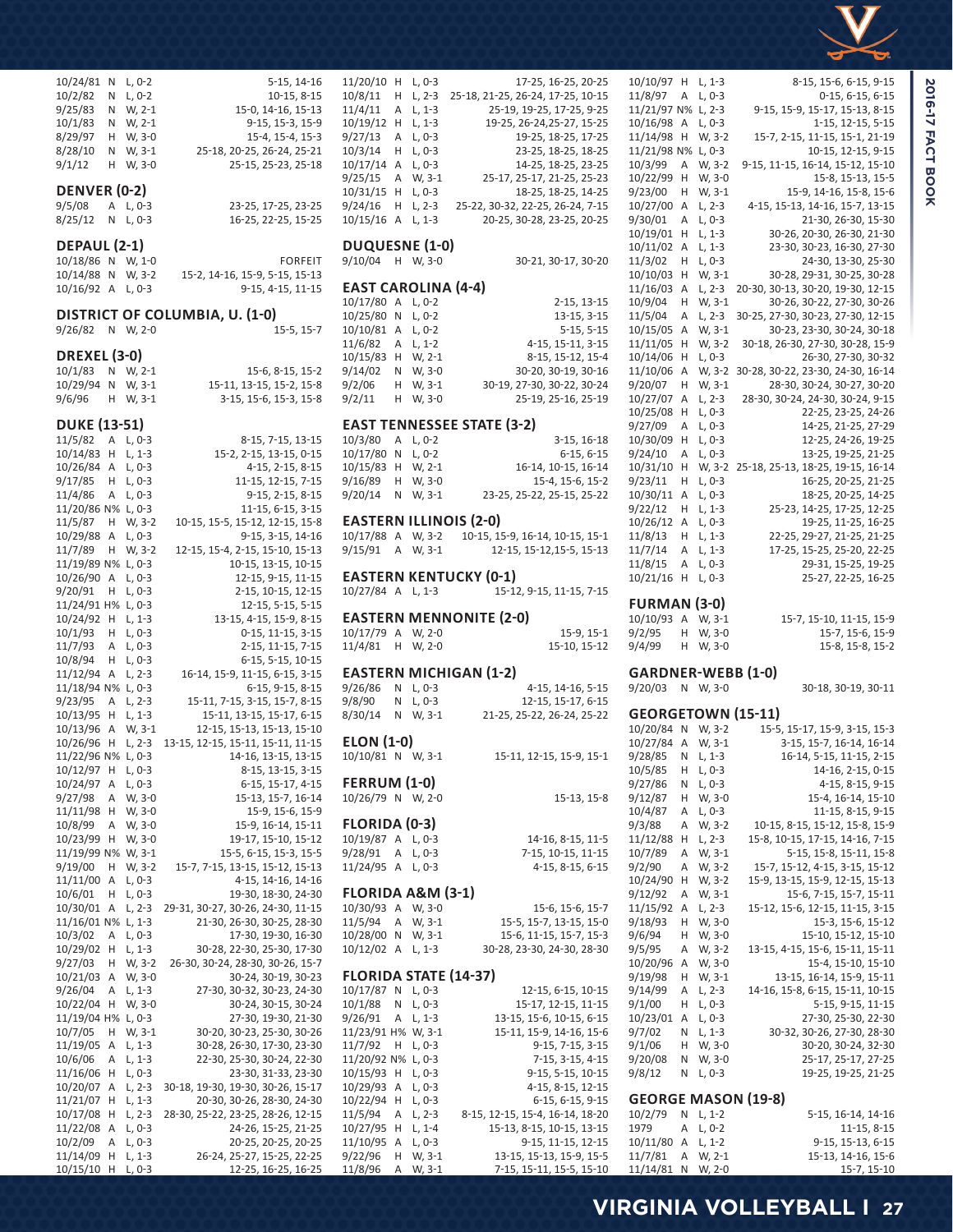

2016-17 FACT BOOK

| 9/26/82<br>Α<br>10/19/82<br>Н<br>9/25/83<br>Α<br>10/1/83<br>Ν<br>10/25/83<br>Α<br>11/13/83<br>Α<br>11/5/85<br>Н<br>11/7/87<br>Н<br>9/24/88<br>Н<br>9/22/89<br>Н<br>9/26/89<br>Α  | W, 2-1<br>W, 2-1<br>W, 2-0<br>W, 2-1<br>W, 3-1<br>W, 2-0<br>W, 3-2<br>W, 3-1<br>W, 3-0<br>W, 3-1<br>W, 3-0     | 15-3, 11-15, 15-12<br>15-10, 13-15, 16-14<br>15-12, 15-13<br>15-7, 11-15, 15-8<br>15-5, 12-15<br>15-9, 15-8<br>9-15, 8-15, 15-9, 15-7, 15-3<br>15-9, 15-12, 11-15, 15-7<br>15-11, 15-9, 15-9<br>11-15, 15-5, 15-4, 15-7<br>15-4, 17-15, 15-5                                                                              |
|----------------------------------------------------------------------------------------------------------------------------------------------------------------------------------|----------------------------------------------------------------------------------------------------------------|---------------------------------------------------------------------------------------------------------------------------------------------------------------------------------------------------------------------------------------------------------------------------------------------------------------------------|
| 9/22/90<br>Н<br>10/19/90<br>Α<br>9/22/91<br>Н<br>11/9/91<br>Α<br>10/10/92<br>Α<br>11/6/92<br>Н<br>11/14/93<br>Η<br>10/29/94<br>Ν<br>10/18/95<br>Α<br>9/6/03<br>Н<br>9/18/10<br>Н | W, 3-1<br>W, 3-2<br>W, 3-1<br>W, 3-2<br>L, 1-3<br>$L, 0-3$<br>L, 1-3<br>$L, 1-3$<br>L, 1-3<br>W, 3-2<br>W, 3-0 | 8-15, 15-3, 15-4, 15-4<br>13-15, 15-8, 13-15, 15-2, 15-5<br>15-3, 15-17, 15-6, 15-13<br>14-16, 15-8, 15-12, 12-15, 19-17<br>15-9, 4-15, 12-15, 13-15<br>13-15, 9-15, 2-15<br>15-12, 10-15, 14-16, 12-15<br>15-12, 4-15, 9-15, 7-15<br>8-15, 17-15, 9-15, 9-15<br>30-26, 30-24, 19-30, 28-30, 15-12<br>25-18, 25-14, 25-11 |
|                                                                                                                                                                                  |                                                                                                                | <b>GEORGE WASHINGTON (6-11)</b>                                                                                                                                                                                                                                                                                           |
| 10/24/81<br>Ν<br>10/23/82<br>Ν<br>9/13/84<br>Α<br>9/10/85<br>Н<br>9/9/86<br>Α<br>9/9/87<br>Н<br>11/14/87<br>Α<br>11/5/88<br>Α                                                    | L, 0-2<br>L, 0-2<br>$L, 0-3$<br>L, 1-3<br>$L, 0-3$<br>W, 3-1<br>$L, 1-3$<br>W, 3-2                             | 13-15, 5-15<br>$9-15, 1-15$<br>11-15, 4-15, 7-15<br>16-14, 11-15, 5-15, 12-15<br>3-15, 11-15, 12-15<br>5-15, 15-12, 15-9, 15-4<br>9-15, 12-15, 15-12, 8-15<br>15-9, 14-16, 7-15, 15-12, 16-14                                                                                                                             |
| 11/4/89<br>Α<br>11/7/90<br>н<br>11/3/91<br>Α<br>10/11/92<br>Α<br>9/1/93<br>Н<br>10/5/94<br>Α<br>9/04/10<br>Н                                                                     | W, 3-1<br>W, 3-0<br>W, 3-0<br>$L, 0-3$<br>$L, 2-3$<br>L, 1-3<br>$L, 2-3$                                       | 15-9, 9-15, 15-9, 15-8<br>15-10, 15-7, 15-6<br>15-11, 15-13, 15-12<br>6-15, 9-15, 7-15<br>13-15, 15-13, 16-14, 12-15, 6-15<br>5-15, 15-11, 7-15, 12-15<br>22-25, 22-25, 25-10, 25-12, 9-5                                                                                                                                 |
| 8/26/16<br>Н                                                                                                                                                                     | W, 3-0                                                                                                         | 29-27, 25-21, 25-20                                                                                                                                                                                                                                                                                                       |
| <b>GEORGIA (0-2)</b>                                                                                                                                                             |                                                                                                                |                                                                                                                                                                                                                                                                                                                           |
| 11/6/82<br>Ν<br>10/21/89<br>Α                                                                                                                                                    | $L, 1-2$<br>$L, 0-3$                                                                                           | 5-15, 16-14, 5-15<br>7-15, 2-15, 5-15                                                                                                                                                                                                                                                                                     |
|                                                                                                                                                                                  |                                                                                                                |                                                                                                                                                                                                                                                                                                                           |
| <b>GEORGIA TECH (21-35)</b><br>11/5/83<br>Ν                                                                                                                                      | W, 3-0                                                                                                         | 15-2, 15-12, 15-4                                                                                                                                                                                                                                                                                                         |
| 11/3/84<br>Α<br>10/19/85<br>Α                                                                                                                                                    | W, 3-1                                                                                                         | 15-1, 15-8, 13-15, 15-10                                                                                                                                                                                                                                                                                                  |
| 11/14/86<br>Н                                                                                                                                                                    | W, 3-0<br>W, 3-0                                                                                               | 15-3, 15-10, 15-5<br>15-9, 15-8, 15-7                                                                                                                                                                                                                                                                                     |
| 10/10/87<br>Α                                                                                                                                                                    | W, 3-0                                                                                                         | 15-7, 15-10, 17-15                                                                                                                                                                                                                                                                                                        |
| 10/7/88<br>Н<br>10/20/89<br>Α                                                                                                                                                    | W, 3-0<br>W, 3-1                                                                                               | 15-7, 15-7, 15-9<br>15-8, 15-5, 11-15, 5-15                                                                                                                                                                                                                                                                               |
| 11/10/90<br>Н                                                                                                                                                                    | W, 3-0                                                                                                         | 15-2, 15-4, 15-9                                                                                                                                                                                                                                                                                                          |
| 10/27/91<br>Α<br>10/2/92<br>Α                                                                                                                                                    | $L, 1-3$<br>L, 0-3                                                                                             | 12-15, 15-12, 8-15, 10-15<br>10-15, 5-15, 13-15                                                                                                                                                                                                                                                                           |
| 10/8/93<br>Α                                                                                                                                                                     | $L, 0-3$                                                                                                       | 8-15, 6-15, 6-15                                                                                                                                                                                                                                                                                                          |
| 11/13/93<br>Η<br>9/23/94<br>Н                                                                                                                                                    | $L, 1-3$<br>L, 0-3                                                                                             | 10-15, 10-15, 15-11, 14-16<br>7-15, 12-15, 6-15                                                                                                                                                                                                                                                                           |
| 10/14/94<br>Α                                                                                                                                                                    | $L, 1-3$                                                                                                       | 8-15, 5-15, 15-11, 3-15                                                                                                                                                                                                                                                                                                   |
| 9/30/95<br>Н<br>10/21/95<br>Α                                                                                                                                                    | $L, 0-3$<br>L, 0-3                                                                                             | 10-15, 7-15, 11-15<br>4-15, 3-15, 12-15                                                                                                                                                                                                                                                                                   |
| 11/17/95 N%                                                                                                                                                                      | L, 0-3                                                                                                         | 9-15, 3-15, 4-15                                                                                                                                                                                                                                                                                                          |
| 10/5/96<br>Н<br>11/1/96<br>Α                                                                                                                                                     | W, 3-1<br>L, 1-3                                                                                               | 13-15, 15-10, 15-9, 15-5<br>5-15, 10-15, 15-5, 9-15                                                                                                                                                                                                                                                                       |
| 10/18/97<br>Α                                                                                                                                                                    | W, 3-2                                                                                                         | 15-7, 15-10, 2-15, 7-15, 15-11                                                                                                                                                                                                                                                                                            |
| 10/31/97<br>Н<br>10/3/98<br>Н                                                                                                                                                    | $L, 0-3$<br>W, 3-1                                                                                             | 11-15, 8-15, 11-15<br>15-8, 8-15, 15-5, 15-4                                                                                                                                                                                                                                                                              |
| 11/6/98<br>Α                                                                                                                                                                     | W, 3-2                                                                                                         | 2-15, 15-9, 15-13, 12-15, 15-11                                                                                                                                                                                                                                                                                           |
| 10/15/99<br>Η<br>Α                                                                                                                                                               | W, 3-1                                                                                                         | 15-7, 13-15, 15-10, 15-8                                                                                                                                                                                                                                                                                                  |
| 10/30/99<br>9/29/00<br>Α                                                                                                                                                         | $L, 1-3$<br>$L, 1-3$                                                                                           | 5-15, 14-16, 16-14, 14-16<br>6-15, 15-13, 5-15, 8-15                                                                                                                                                                                                                                                                      |
| 11/4/00<br>Η<br>10/13/01<br>Α                                                                                                                                                    | W, 3-2                                                                                                         | 10-15, 8-15, 15-2, 15-10, 15-12                                                                                                                                                                                                                                                                                           |
| 11/9/01<br>Η                                                                                                                                                                     | $L, 0-3$<br>$L, 0-3$                                                                                           | 23-30, 19-30, 19-30<br>30-32, 23-30, 22-30                                                                                                                                                                                                                                                                                |
| 9/28/02<br>Н                                                                                                                                                                     | L, 0-3                                                                                                         | 19-30, 18-30, 18-30                                                                                                                                                                                                                                                                                                       |
| 10/25/02<br>Α<br>10/4/03<br>Α<br>10/31/03<br>Н                                                                                                                                   | $L, 0-3$<br>L, 0-3<br>L, 0-3                                                                                   | 24-30, 19-30, 17-30<br>14-30, 11-30, 16-30<br>26-30, 8-30, 23-30                                                                                                                                                                                                                                                          |

| 10/15/04                        | Α      | $L, 1-3$             | 19-30, 25-30, 31-29, 28-30                                      | π        |
|---------------------------------|--------|----------------------|-----------------------------------------------------------------|----------|
| 11/13/04                        | Η      | $L, 0-3$             | 29-31, 22-30, 22-30                                             | 9/       |
| 10/22/05                        | Α      | L, 2-3               | 20-30, 2730, 30-17, 30-28, 20-22                                |          |
| 11/26/05                        | Н      | L, 1-3               | 24-30, 30-25, 27-30, 28-30                                      | Jŀ       |
| 10/21/06<br>11/25/06            | Н<br>Α | W, 3-2<br>W, 3-0     | 30-22, 24-30, 30-22, 27-30, 15-12<br>31-29, 30-26, 30-27        | 11       |
| 9/28/07                         | Α      | W, 3-2               | 16-30, 22-30, 30-25, 32-30, 15-12                               | 10       |
| 11/4/07                         | Н      | $L, 2-3$             | 30-15, 27-30, 30-26, 22-30, 6-15                                | Jŀ       |
| 9/26/08                         | Н      | L, 1-3               | 20-25, 29-27, 23-25, 21-25                                      | 9/       |
| 11/1/08                         | А      | L, 0-3               | 19-25, 22-25, 16-25                                             |          |
| 10/17/09<br>11/20/09            | Н      | L, 1-3               | 17-25, 25-20, 15-25, 21-25                                      | Jŀ       |
| 10/1/10                         | А<br>Н | L, 0-3<br>L, 1-3     | 18-25, 20-25, 15-25<br>25-19, 24-26, 23-25, 17-25               | 10       |
| 11/14/10                        | А      | $L, 0-3$             | 16-25, 23-25, 23-25                                             | 10<br>10 |
| 10/22/11                        | Н      | L, 1-3               | 21-25, 20-25, 25-19, 17-25                                      | 11       |
| 10/6/12                         | Α      | L, 0-3               | 27-29, 11-25, 20-25                                             | 9/       |
| 11/2/12                         | н      | W, 3-2               | 26-28, 25-21, 22-25, 25-21, 15-11                               | 11       |
| 11/1/13<br>11/21/14             | Α<br>н | W, 3-2<br>W, 3-1     | 25-17, 22-25, 22-25, 25-13, 15-12<br>23-25, 25-18, 25-21, 25-21 | 11       |
| 11/14/15                        | Η      | W, 3-0               | 25-23, 25-18, 25-22                                             | 11<br>10 |
| 10/7/16                         | Н      | L, 0-3               | 21-25, 19-25, 22-25                                             | 11       |
| 10/28/16                        | Α      | L, 0-3               | 19-25, 20-25, 21-25                                             | 9/       |
|                                 |        |                      |                                                                 | 11       |
| <b>GUILFORD (0-2)</b><br>1979   | А      | L, 1-2               |                                                                 | 11       |
| 10/4/80                         | N      | $L, 1-2$             | 6-15, 15-8, 10-15<br>15-9, 3-15, 10-15                          | 10       |
|                                 |        |                      |                                                                 | 10<br>11 |
| <b>HIGH POINT (2-0)</b>         |        |                      |                                                                 | 10       |
| 10/9/81                         | Ν      | W, 2-1               | 15-10, 10-15, 15-11                                             | 11       |
| 9/19/03                         | N      | W, 3-0               | 30-14, 30-20, 30-23                                             | 9/       |
| HOFSTRA (1-7)                   |        |                      |                                                                 | 9/       |
| 9/29/84                         | Ν      | $L, 1-3$             | 11-15, 5-15, 15-13, 13-15                                       | 10<br>10 |
| 10/20/84                        | Ν      | $L, 0-3$             | 4-15, 8-15, 10-15                                               | 9/       |
| 9/13/85                         | Α      | $L, 0-3$             | 7-15, 14-16, 4-15                                               | 10       |
| 9/10/88                         | Α      | $L, 0-3$             | 12-15, 5-15, 11-15                                              | 9/       |
| 9/9/89                          | Ν      | $L, 0-3$             | 6-15, 7-15, 12-15                                               | 11       |
| 10/6/89<br>9/6/91               | N<br>Α | $L, 2-3$<br>$L, 1-3$ | 12-15, 5-15, 15-11, 15-5, 11-15<br>7-15, 11-15, 15-12, 12-15    | 11       |
| 10/17/92                        | N      | W, 3-0               | 15-8, 15-12, 15-9                                               | 10<br>9/ |
|                                 |        |                      |                                                                 | 11       |
| <b>HOUSTON (0-2)</b>            |        |                      |                                                                 | 11       |
| 11/16/91 N<br>9/16/00           |        | L, 1-3               | 11-15, 9-15, 15-5, 10-15                                        | 9/       |
|                                 | N      | $L, 1-3$             | 4-15, 15-7, 4-15, 14-16                                         | 11<br>9/ |
| <b>HOWARD (1-0)</b>             |        |                      |                                                                 | 9/       |
| 9/25/83 N W, 2-1                |        |                      | 15-5, 8-15, 15-13                                               | 8/       |
|                                 |        |                      |                                                                 | 10       |
| IDAHO (0-1)<br>9/17/94 N L, 0-3 |        |                      | 4-15, 8-15, 5-15                                                | 8/       |
|                                 |        |                      |                                                                 | Jι       |
| IDAHO STATE (0-1)               |        |                      |                                                                 | 9/       |
| 9/6/97                          |        | N L, 1-3             | 15-11, 13-15, 8-15, 13-15                                       |          |
| ILLINOIS (0-2)                  |        |                      |                                                                 | К.       |
| 9/13/91                         |        | A L, 0-3             | 4-15, 2-15, 11-15                                               | 10       |
| 8/30/97                         |        | H L, 2-3             | 7-15, 15-7, 15-5, 13-15, 10-15                                  | К        |
|                                 |        |                      |                                                                 | 10       |
|                                 |        |                      | ILLINOIS-CHICAGO (3-0)                                          | 9/       |
| 10/15/88 A W, 3-1               |        |                      | 12-15, 15-8, 15-2, 15-6                                         |          |
| 11/3/89 N W, 3-1<br>8/29/14     |        |                      | 15-8, 10-15, 15-6, 15-6                                         | K        |
|                                 |        | N W, 3-1             | 25-20, 24-26, 25-18, 25-23                                      | 9/       |
| INDIANA (0-1)                   |        |                      |                                                                 | 9/<br>9/ |
| 9/13/97 N L,0-3                 |        |                      | 16-18, 7-15, 8-15                                               |          |
|                                 |        |                      |                                                                 | Ц        |
| <b>INDIANA STATE (1-0)</b>      |        |                      |                                                                 | 9/       |
| 9/10/05 N W, 3-0                |        |                      | 30-23, 30-26, 30-27                                             |          |
| IONA (1-0)                      |        |                      |                                                                 | и<br>10  |
| 8/29/08 N W, 3-0                |        |                      | 25-16, 25-18, 25-16                                             | 9/       |
|                                 |        |                      |                                                                 | 9/       |
| IOWA (0-1)                      |        |                      |                                                                 |          |
| 9/6/08                          |        |                      | N L, 2-3 25-15, 25-20, 21-25, 21-25, 9-15                       | и        |
| IOWA STATE (2-1)                |        |                      |                                                                 | 10       |
| 9/11/93                         |        | N L, 0-3             | 10-15, 12-15, 8-15                                              | Ы        |
| 9/20/97                         | Н.     | W, 3-1               | 15-11, 15-17, 15-4, 15-12                                       | 10       |

9/5/15 H W, 3-2 25-22, 25-16, 18-25, 20-25, 15-9

| <b>IUPUI (1-0)</b><br>9/21/02             | N      | W, 3-1             | 27-30, 31-29, 30-23, 30-21                                      |
|-------------------------------------------|--------|--------------------|-----------------------------------------------------------------|
| JACKSONVILLE (2-0)                        |        |                    |                                                                 |
| 11/9/96<br>10/17/98 A                     | Α      | W, 3-0<br>W, 3-0   | 15-12, 16-14, 15-8<br>15-11, 15-4, 16-14                        |
| 9/4/04                                    |        | W, 3-1             | <b>JACKSONVILLE STATE (1-0)</b>                                 |
|                                           | Ν      |                    | 29-31, 30-20, 30-25, 30-26                                      |
| 10/2/79                                   | Α      | $L, 0-2$           | <b>JAMES MADISON (23-15)</b><br>$3-15, 4-15$                    |
| 10/4/79                                   | Н      | W, 3-0             | 15-11, 15-4, 15-7                                               |
| 10/4/80                                   | Α      | L, 0-2             | 4-15, 13-15                                                     |
| 11/5/80                                   | Α      | L, 0-3             | 5-15, 5-15, 8-15                                                |
| 9/22/81                                   | Н      | $L, 1-2$           | 4-15, 15-13, 7-15                                               |
| 11/6/81<br>11/15/81                       | Α<br>Ν | $L, 0-2$<br>L, 0-2 | 13-15, 8-15<br>$3-15, 9-15$                                     |
| 11/15/81                                  | N      | L, 0-2             | 13-15, 7-15                                                     |
| 10/5/82                                   | Α      | L, 0-3             | 11-15, 12-15, 7-15                                              |
| 11/1/82                                   | Н      | W, 2-0             | 15-12, 15-11                                                    |
| 9/30/83                                   | Ν      | $L, 0-2$           | $0-15, 7-15$                                                    |
| 11/1/83<br>11/13/83                       | Α<br>Ν | W, 2-1<br>$L, 1-2$ | 15-12, 7-15, 17-15<br>10-15, 15-6, 10-15                        |
| 10/30/84                                  | Н      | L, 2-3             | 15-4, 9-15, 15-10, 12-15, 13-15                                 |
| 10/29/85                                  | Α      | L, 2-3             | 15-12, 5-15, 8-15, 18-16, 7-15                                  |
| 11/2/85                                   | Н      | W, 3-1             | 13-15, 15-10, 15-7, 15-2                                        |
| 10/28/87                                  | Α      | L, 0-3             | 11-15, 6-15, 2-15                                               |
| 11/6/87                                   | Н      | L, 1-3             | 6-15, 15-10, 4-15, 6-15                                         |
| 9/8/89<br>9/23/89                         | Ν<br>Н | W, 3-0<br>W, 3-2   | 15-4, 15-5, 16-14<br>13-15, 13-15, 15-9, 15-5, 15-10            |
| 10/9/90                                   | Α      | W, 3-0             | 15-13, 15-12, 15-7                                              |
| 10/9/91                                   | Н      | W, 3-0             | 15-4, 15-2, 15-10                                               |
| 9/29/92                                   | Α      | W, 3-2             | 15-10, 10-15, 11-15, 15-11, 15-9                                |
| 10/28/92                                  | Н      | W, 3-2             | 15-2, 15-7, 9-15, 11-15, 15-13                                  |
| 9/3/93<br>11/9/94                         | Ν<br>Н | W, 3-0<br>W, 3-0   | 15-1, 15-7, 15-6<br>16-14, 15-8, 15-10                          |
| 11/3/95                                   | Α      | W, 3-0             | 15-7, 15-9, 15-5                                                |
| 10/8/96                                   | Н      | W, 3-0             | 15-11, 16-14, 15-8                                              |
| 9/2/97                                    | Α      | W, 3-1             | 15-10, 15-11, 14-16, 15-13                                      |
| 11/3/98                                   | Н      | L, 2-3             | 15-9, 15-9, 15-17, 13-15, 7-15                                  |
| 11/12/99<br>9/5/00                        | Α<br>Н | W, 3-2<br>W, 3-0   | 18-20, 10-15, 15-11, 15-11, 15-9<br>15-13, 15-7, 15-10          |
| 11/21/01                                  | Α      | W, 3-2             | 25-30, 21-30, 30-21, 30-24, 20-18                               |
| 9/3/02                                    | Н      | W, 3-1             | 24-30, 31-29, 30-25, 30-28                                      |
| 9/2/03                                    | Α      | W, 3-0             | 30-26, 30-26, 30-26                                             |
| 8/30/08<br>10/16/12                       | Α<br>Α | W, 3-1             | 29-27, 21-25, 25-19, 25-16<br>25-22, 25-17, 21-25, 24-26, 15-11 |
| 8/31/13                                   | Н      | W, 3-2<br>W, 3-1   | 25-23, 23-25, 25-15, 26-24                                      |
| <b>JUNIATA (1-0)</b>                      |        |                    | 9/20/86 N W, 3-2 15-12, 14-16, 15-11, 10-15, 15-10              |
| KANSAS (0-1)                              |        |                    |                                                                 |
| 10/17/92 N L, 2-3                         |        |                    | 3-15, 15-13, 6-15, 16-14, 12-15                                 |
| <b>KENT STATE (2-0)</b>                   |        | W, 3-1             |                                                                 |
| 10/5/85<br>9/3/94                         | H<br>H | W, 3-0             | 15-7, 15-8, 6-15, 15-6<br>15-11, 16-14, 18-16                   |
| <b>KENTUCKY (2-1)</b>                     |        |                    |                                                                 |
| 9/2/00 H W, 3-1                           |        |                    | 15-13, 15-8, 15-17, 15-7                                        |
| 9/13/03                                   |        | A W, 3-1           | 25-30, 30-17, 30-23, 30-27                                      |
| $9/10/16$ A L, 0-3                        |        |                    | 12-25, 18-25, 18-25                                             |
| <b>LA SALLE (1-0)</b><br>9/16/89 H W, 3-0 |        |                    | 15-2, 15-4, 15-1                                                |
| <b>LEHIGH (3-0)</b>                       |        |                    |                                                                 |
| 10/2/82 N W, 2-0                          |        |                    | 15-3, 15-10                                                     |
| $9/2/05$ N W, 3-0                         |        |                    | 30-15, 30-20, 30-19                                             |
| 9/1/12 H W, 3-0                           |        |                    | 25-21, 25-19, 25-14                                             |
| LEWIS (0-1)<br>10/17/86 A L, 0-3          |        |                    | 9-15, 13-15, 1-15                                               |
| <b>LIBERTY (30-3)</b>                     |        |                    |                                                                 |
| 10/12/79 A L, 0-3                         |        |                    | 9-15, 6-15, 4-15                                                |
| 11/1/79 H L, 0-2                          |        |                    | $9-15, 7-15$                                                    |
|                                           |        |                    |                                                                 |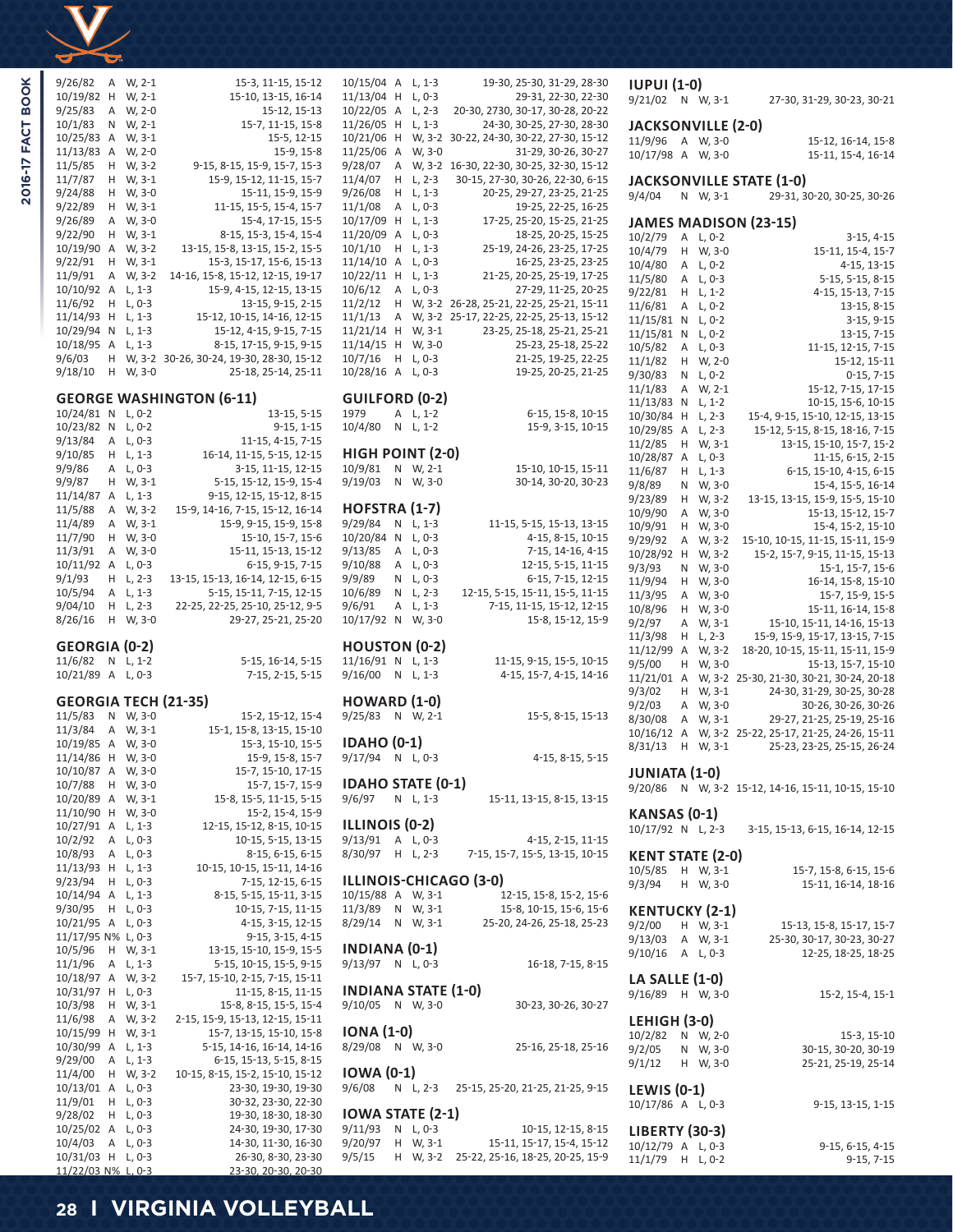| 10/21/80              | Η | W, 2-0             | 15-9, 15-5                               |
|-----------------------|---|--------------------|------------------------------------------|
| 9/29/81               | Α | W, 2-0             | 15-8, 15-6                               |
|                       |   |                    |                                          |
| 11/4/81               | Н | W, 2-0             | 15-8, 16-14                              |
| 11/15/81              | Ν | W, 2-0             | 15-8, 15-11                              |
| 9/23/82               | Α | W, 3-1             | 15-13, 11-15, 15-6, 15-6                 |
| 10/19/82              | Н | W, 2-1             | 6-15, 15-12, 15-4                        |
| 9/13/83               | Н | W, 2-1             | 15-9, 13-15, 15-2                        |
| 11/9/83               | Α | W, 3-1             | 5-15, 15-10, 15-11, 15-9                 |
| 10/6/84               | Н | W, 3-0             | 15-5, 17-15, 15-12                       |
| 10/24/85              | Α | W, 3-0             | 15-5, 15-10, 15-8                        |
|                       |   | W, 3-0             | 15-7, 15-10, 15-4                        |
| 9/13/86               | Н |                    |                                          |
| 10/7/86               | Н | W, 3-0             | 15-3, 15-3, 15-8                         |
| 11/8/86               | Ν | W, 3-0             | 15-13, 15-1, 15-4                        |
| 9/24/88               | Н | W, 3-1             | 15-9, 9-15, 15-5, 15-9                   |
| 10/8/88               | Н | W, 3-0             | 15-12, 15-6, 15-10                       |
| 9/19/89               | Α | W, 3-0             | 15-5, 15-13, 15-11                       |
| 9/18/90               | Н | W, 3-0             | 15-11, 15-5, 15-4                        |
| 9/21/91               | Н | W, 3-0             | 15-4, 15-10, 15-0                        |
| 11/5/91               | Α | W, 3-0             | 15-6, 15-3, 15-5                         |
| 9/22/92               |   | W, 3-1             | 15-8, 12-15, 15-11, 15-12                |
|                       | Α |                    |                                          |
| 9/22/93               | Н | W, 3-0             | 15-2, 15-10, 15-3                        |
| 9/21/94               | Н | W, 3-1             | 15-6, 15-4, 10-15, 15-12                 |
| 9/19/95               | Α | W, 3-0             | 15-7, 15-6, 15-7                         |
| 8/29/97               | Н | W, 3-0             | 15-2, 15-9, 15-13                        |
| 10/27/98              | Н | W, 3-2             | 13-15, 15-9, 15-7, 13-15, 15-9           |
| 10/10/00              | Α | W, 3-2             | 15-12, 10-15, 8-15, 15-8, 15-10          |
| 9/5/03                | Н | W, 3-0             | 30-26, 30-23, 30-24                      |
| 9/17/05               | Н | W, 3-1             | 24-30, 30-10, 30-22, 30-21               |
|                       |   |                    |                                          |
| 9/03/10               | Н | W, 3-0             | 26-24, 25-20, 25-18                      |
| 9/15/12               | Н | W, 3-2             | 18-25, 23-25, 25-19, 25-23, 15-8         |
| 9/23/14               | Α | $L, 2-3$           | 23-25, 25-21, 25-22, 22-25, 13-15        |
|                       |   |                    |                                          |
|                       |   |                    | LONG BEACH STATE (0-1)                   |
|                       |   |                    |                                          |
| 9/11/10               | A | $L, 0-3$           | 24-26, 16-25, 18-25                      |
|                       |   |                    |                                          |
|                       |   |                    | LOUISIANA STATE (2-1)                    |
| 11/25/95              | Ν | $L, 1-3$           | 15-6, 6-15, 4-15, 3-15                   |
|                       | Α |                    |                                          |
| 8/29/03               | A | W, 3-0             | 30-21, 30-23, 30-23                      |
| 9/2/16                |   |                    | W, 3-2 25-18, 27-29, 18-25, 25-13, 15-13 |
|                       |   |                    |                                          |
| LOUISVILLE (3-4)      |   |                    |                                          |
| 9/15/95               | Ν | $L, 0-3$           | 2-15, 12-15, 14-16                       |
| 9/3/04                | Α | $L, 1-3$           | 31-29, 20-30, 28-30, 25-30               |
| 9/10/11               | Ν | L, 1-3             | 16-25, 25-21, 23-25, 18-25               |
| 10/4/14               | н | W, 3-1             | 25-23, 11-25, 25-18, 25-22               |
| 11/2/14               | Α | W, 3-2             | 27-25, 13-25, 25-15, 21-25, 15-12        |
| 10/24/15              | н | $L, 0-3$           | 22-25, 12-25, 21-25                      |
| 11/11/16              | Α | W, 3-0             | 25-22, 25-22, 25-20                      |
|                       |   |                    |                                          |
| <b>LONGWOOD (1-1)</b> |   |                    |                                          |
|                       | N |                    |                                          |
| 10/30/79              |   | $L, 1-2$           | 15-13, 6-15, 12-15                       |
| 9/29/81               | Ν | W, 2-0             | 15-8, 15-13                              |
|                       |   |                    |                                          |
| LONG ISLAND (2-0)     |   |                    |                                          |
| 9/3/11                | Н | W, 3-0             | 25-22, 26-24, 25-19                      |
| 9/5/14                | Η | W, 3-1             | 22-25, 25-17, 25-21, 25-22               |
|                       |   |                    |                                          |
| <b>LOYOLA (5-4)</b>   |   |                    |                                          |
| 9/21/84               | Ν | W, 1-0             | <b>FORFEIT</b>                           |
| 9/28/84               | Ν | $L, 0-2$           | 11-15, 13-15                             |
| 10/20/86              | Α | $L, 2-3$           | 3-15, 15-17, 15-13, 15-9, 13-15          |
| 9/6/88                | н | W, 3-0             | 15-5, 15-0, 16-14                        |
| 10/16/88              | Α | W, 3-1             | 15-12, 10-15, 15-10, 15-10               |
| 10/18/92              | Α | L, 0-3<br>$L, 1-3$ | 16-14, 15-4, 15-9                        |

9/5/98 N W, 3-0 15-6, 15-4, 15-8 9/4/04 N W, 3-0 30-18, 30-21, 30-24

9/12/14 N L, 2-3 25-21, 24-26, 20-25, 25-23, 11-15

10/30/79 A W, 2-0 15-12, 15-12 9/16/81 H W, 2-0 15-11, 15-3<br>9/16/82 N W, 2-0 15-7, 15-3

9/21/83 A W, 3-0 15-2, 15-0, 15-7

8/28/15 A W, 3-1 24-26, 25-23, 25-22, 27-25

**LOYOLA CHICAGO (5-4)**

**LYNCHBURG (4-0)**

9/16/82 N W, 2-0

**LOYOLA MARYMOUNT (1-0)**<br>8/28/15 A W, 3-1 24-26, 25-2

| 9/7/96              | Н      | W, 3-0             | 15-6, 17-15, 15-9                                                     |
|---------------------|--------|--------------------|-----------------------------------------------------------------------|
| 9/12/97             | Α      | W, 3-0             | 15-7, 15-9, 15-4                                                      |
| 9/18/04             | Ν      | W, 3-1             | 30-28, 26-30, 30-27, 30-26                                            |
| 9/9/11              | Ν      | W, 3-0             | 25-18, 25-20, 25-18                                                   |
| 8/30/13             | Н      | W, 3-0             | 25-17, 25-18, 29-27                                                   |
| 8/30/14             | Α      | W, 3-0             | 27-25, 25-20, 28-26                                                   |
|                     |        |                    | <b>MARY WASHINGTON (4-4)</b>                                          |
| 10/1/79             | Α      | L, 0-2             | $4-15, 5-15$                                                          |
| 10/26/79            | Α      | L, 0-2             | $7-15, 7-15$                                                          |
| 11/5/79             | Α      | W, 3-0             | 15-11, 15-10, 15-11                                                   |
| 9/25/80             | Ν      | L, 1-3             | 15-9, 7-15, 6-15, 8-15                                                |
| 10/21/80            | Н      | W, 2-0             | 15-9, 15-6                                                            |
| 9/22/81             | Н      | W, 2-0             | 15-5, 15-8                                                            |
| 9/14/82             | Α      | L, 1-3             | 16-14, 6-15, 12-15, 5-15                                              |
| 9/13/83             | Н      | W, 2-0             | 15-7, 15-1                                                            |
| MARYLAND (22-37)    |        |                    |                                                                       |
| 10/31/80 N%         |        | L, 0-2             | 3-15, 4-15                                                            |
| 9/30/82             | Α      | L, 0-3             | 1-15, 6-15, 15-17                                                     |
| 10/22/83            | Α      | L, 0-2             | 13-15, 5-15                                                           |
| 10/27/83            | Н      | L, 1-3             | 16-14, 5-15, 7-15, 5-15                                               |
| 11/18/83 N%         |        | L, 3-1             | 4-15, 8-15, 15-10, 5-15                                               |
| 10/9/84             | Α      | L, 1-3             | 11-15, 0-15, 15-13, 0-15                                              |
| 10/20/84            | Α      | L, 0-3             | 11-15, 14-16, 5-15                                                    |
| 11/16/84 A%         |        | L, 0-3             | 12-15, 11-15, 10-15                                                   |
| 11/1/85             | Н      | $L, 1-3$           | 15-4, 14-16, 9-15, 8-15                                               |
| 10/14/86            | Α      | $L, 0-3$           | 9-15, 2-15, 10-15                                                     |
| 11/3/87             | Н      | W, 3-0             | 15-3, 15-7, 15-3                                                      |
| 9/27/88             | Α      | L, 2-3             | 15-9, 15-9, 10-15, 11-15, 14-16                                       |
| 10/3/89             | Н      | W, 3-1             | 15-8, 13-15, 15-13, 15-13                                             |
| 10/28/89            | Ν      | W, 3-1             | 14-16, 15-11, 15-3, 15-7                                              |
| 10/20/90            | Α      | L, 1-3             | 11-15, 4-15, 15-8, 15-17                                              |
| 10/30/91            | Н      | L, 1-3             | 0-15, 15-8, 5-15, 12-15                                               |
| 11/22/91 H%         |        | W, 3-2             | 15-10, 15-8, 6-15, 8-15, 15-13                                        |
| 11/14/92            | Α      | $L, 0-3$           | 2-15, 7-15, 3-15                                                      |
| 9/26/93             | Н      | L, 1-3             | 5-15, 15-11, 13-15, 10-15                                             |
| 10/22/93            | Α      | L, 1-3             | 17-15, 4-15, 14-16, 3-15                                              |
| 9/27/94             | Н      | L, 2-3             | 9-15, 15-10, 15-13, 7-15, 9-15                                        |
| 10/28/94            | Α      | L, 1-3             | 5-15, 14-16, 16-14, 4-15                                              |
| 10/4/95             | Α      | L, 1-3             | 6-15, 15-13, 8-15, 7-15                                               |
| 11/4/95             | Н      | L, 0-3             | 5-15, 10-15, 4-15                                                     |
| 9/20/96             | Α      | L, 0-3             | 7-15, 9-15, 8-15                                                      |
| 10/15/96            | Н      | L, 0-3             | 9-15, 8-15, 6-15                                                      |
| 10/3/97             | Н      | L, 0-3             | 8-15, 5-15, 14-16                                                     |
| 11/4/97             | Α      | $L, 0-3$           | 5-15, 4-15, 10-15                                                     |
| 10/13/98            | Н      | W, 3-0             | 15-6, 15-12, 15-12                                                    |
| 10/30/98            | Α      | W, 3-0             | 15-3, 15-6, 15-8                                                      |
| 11/20/98 N%         |        | W, 3-2             | 11-15, 15-8, 15-13, 6-15, 15-7                                        |
| 9/28/99             | Α      | W, 3-0             | 15-13, 15-2, 15-7                                                     |
| 11/5/99             | н      | $L, 2-3$           | 7-15, 15-12, 15-13, 13-15, 16-18                                      |
| 10/13/00            | Α      | L, 1-3             | 3-15, 15-17, 16-14, 12-15                                             |
| 10/24/00            | Н      | W, 3-0             | 15-11, 15-12, 15-8                                                    |
| 9/25/01             | Α      | $L, 2-3$           | 22-30, 30-28, 30-20, 21-30, 14-16<br>30-27, 30-27, 18-30, 24-30, 15-9 |
| 10/27/01<br>10/8/02 | Н      | W, 3-2<br>$L, 0-3$ |                                                                       |
| 11/8/02             | Н<br>Α | $L, 0-3$           | 28-30, 29-31, 22-30<br>18-30, 28-30, 22-30                            |
| 10/17/03            | Н      | $L, 0-3$           | 26-30, 23-30, 25-30                                                   |
| 11/11/03            | Α      | W, 3-2             | 29-31, 24-30, 30-27, 30-28, 15-9                                      |
| 10/26/04            | Α      | W, 3-2             | 19-30, 30-21, 27-30, 30-27, 15-7                                      |
| 10/1/05             | Н      | L, 2-3             | 16-30, 30-24, 26-30, 30-26, 12-15                                     |
| 11/4/05             | Α      | $L, 1-3$           | 20-30, 32-30, 23-30, 19-30                                            |
| 9/30/06             | Α      | W, 3-0             | 30-27, 34-32, 30-21                                                   |
| 11/3/06             | Н      | W, 3-0             | 30-18, 30-25, 30-20                                                   |
| 10/6/07             | Н      | W, 3-0             | 30-22, 32-30, 30-22                                                   |
| 11/16/07            | Α      | W, 3-1             | 30-27, 14-30, 30-24, 30-25                                            |
| 10/4/08             | Α      | W, 3-1             | 26-24, 19-25, 25-16, 25-19                                            |

|                                       |            | <b>MANSFIELD STATE (2-2)</b>                   | 17-25, 26-24, 25-18, 25-22<br>11/14/08 H W, 3-1                                                         |
|---------------------------------------|------------|------------------------------------------------|---------------------------------------------------------------------------------------------------------|
| 9/26/82                               | N L, 1-2   | 10-15, 17-15, 1-15                             | 25-19, 25-23, 25-19<br>$10/23/09$ A<br>W, 3-0                                                           |
| 9/25/83                               | N L, 1-2   | 15-6, 7-15, 13-15                              | $10/10/10$ A<br>W, 3-0<br>25-22, 25-20, 25-18                                                           |
| 9/22/84                               | N W, 2-0   | 18-16, 15-11                                   | 17-25, 13-25, 17-25<br>11/5/10<br>L, 0-3<br>H                                                           |
| 9/21/85                               | N W, 2-0   | 15-14, 15-8                                    | 9/30/11<br>L, 2-3 26-24, 16-25, 25-22, 23-25, 13-15<br>Α                                                |
|                                       |            |                                                | $11/12/11$ H<br>W, 3-1<br>14-25, 25-23, 25-21, 30-28                                                    |
| <b>MARQUETTE (1-1)</b>                |            |                                                | 9/30/12<br>A L, 1-3<br>27-25, 14-25, 22-25, 19-25                                                       |
| 9/9/06                                | N W, 3-0   | 30-25, 30-26, 31-29                            | 11/9/12<br>$H L, 0-3$<br>30-32, 18-25, 17-25                                                            |
| 9/10/16                               | $N L, 0-3$ | 19-25, 22-25, 12-25                            | 10/4/13<br>25-21, 21-25, 14-25, 21-25<br>A L, 1-3<br>11/30/13 H<br>W, 3-1<br>22-25, 26-24, 25-22, 25-22 |
| <b>MARSHALL (6-1)</b>                 |            |                                                |                                                                                                         |
| 10/3/80                               | N L, 0-2   | $2-15, 6-15$                                   | <b>MARYLAND-EASTERN SHORE (1-0)</b>                                                                     |
| 9/7/96                                | H W, 3-0   | 15-6, 17-15, 15-9                              | 9/26/81<br>N W, 2-0<br>$15-2, 15-7$                                                                     |
| 9/12/97                               | A W, 3-0   | 15-7, 15-9, 15-4                               |                                                                                                         |
| 9/18/04                               | N W, 3-1   | 30-28, 26-30, 30-27, 30-26                     | MIAMI (FLA.) (10-12)                                                                                    |
| 9/9/11                                | $N$ W, 3-0 | 25-18, 25-20, 25-18                            | $H L, 1-3$<br>27-30, 32-30, 26-30, 19-30<br>10/8/04                                                     |
| 8/30/13                               | H W, 3-0   | 25-17, 25-18, 29-27                            | 11/7/04<br>A L, 0-3<br>16-30, 28-30, 16-30                                                              |
| 8/30/14                               | A W, 3-0   | 27-25, 25-20, 28-26                            | $10/14/05$ A<br>W, 3-1<br>30-26, 33-31, 21-30, 30-28<br>30-14, 30-25, 30-25<br>11/12/05 H<br>W, 3-0     |
|                                       |            | <b>MARY WASHINGTON (4-4)</b>                   | 10/13/06 H<br>W, 3-0<br>31-29, 30-24, 30-15                                                             |
| 10/1/79                               | A L, 0-2   | $4-15, 5-15$                                   | $11/11/06$ A<br>W, 3-1<br>26-30, 30-24, 30-20, 30-26                                                    |
| 10/26/79 A L, 0-2                     |            | $7-15, 7-15$                                   | 9/21/07<br>L, $2-3$<br>35-33, 28-30, 28-30, 30-27, 8-15<br>H                                            |
| 11/5/79                               | A W, 3-0   | 15-11, 15-10, 15-11                            | W, 3-1<br>30-24, 30-21, 24-30, 30-28<br>$10/26/07$ A                                                    |
| 9/25/80                               | $N$ L, 1-3 | 15-9, 7-15, 6-15, 8-15                         | W, 3-2 19-25, 25-27, 25-13, 25-22, 15-13<br>10/24/08 H                                                  |
| 10/21/80 H W, 2-0                     |            | 15-9, 15-6                                     | 22-25, 25-18, 21-25, 21-25<br>9/25/09<br>$L. 1-3$<br>Α                                                  |
| 9/22/81                               | H W, 2-0   | $15-5, 15-8$                                   | 11/01/09 H<br>W, 3-2 25-18, 23-25, 25-22, 23-25, 15-10                                                  |
| 9/14/82                               | A L, 1-3   | 16-14, 6-15, 12-15, 5-15                       | 9/6/10<br>$L, 1-3$<br>25-22, 18-25, 20-25, 24-26<br>Α                                                   |
| 9/13/83                               | H W, 2-0   | $15-7, 15-1$                                   | 10/29/10 H<br>W, 3-1<br>25-21, 21-25, 25-14, 25-20<br>9/25/11<br>20-25, 14-25, 22-25<br>L, 0-3<br>H     |
| <b>MARYLAND (22-37)</b>               |            |                                                | $10/28/11$ A<br>L, 0-3<br>18-25, 18-25, 16-25                                                           |
| 10/31/80 N% L, 0-2                    |            | $3-15, 4-15$                                   | 9/21/12<br>H L, 0-3<br>22-25, 19-25, 25-27                                                              |
| 9/30/82                               | A L, 0-3   | 1-15, 6-15, 15-17                              | 10/28/12 A L, 0-3<br>20-25, 21-25, 18-25                                                                |
| 10/22/83 A L, 0-2                     |            | $13-15, 5-15$                                  | 11/9/13<br>H W, 3-1<br>28-26, 25-27, 30-28, 25-15                                                       |
| $10/27/83$ H L, 1-3                   |            | 16-14, 5-15, 7-15, 5-15                        | 11/9/14<br>A L, 1-3<br>25-23, 17-25, 21-25, 19-25                                                       |
| 11/18/83 N% L, 3-1                    |            | 4-15, 8-15, 15-10, 5-15                        | 11/6/15<br>A L, 0-3<br>20-25, 11-25, 17-15                                                              |
| 10/9/84                               | A L, 1-3   | 11-15, 0-15, 15-13, 0-15                       | 10/22/16 H L, 0-3<br>19-25, 24-26, 18-25                                                                |
| 10/20/84 A L, 0-3                     |            | 11-15, 14-16, 5-15                             | <b>MIAMI (OHIO) (1-0)</b>                                                                               |
| 11/16/84 A% L, 0-3                    |            | 12-15, 11-15, 10-15                            | 8/26/06<br>N W, 3-0<br>30-24, 30-26, 30-20                                                              |
| 11/1/85<br>10/14/86 A L, 0-3          | $H L, 1-3$ | 15-4, 14-16, 9-15, 8-15                        |                                                                                                         |
| 11/3/87                               | H W, 3-0   | 9-15, 2-15, 10-15<br>15-3, 15-7, 15-3          | <b>MIDDLE TENNESSEE ST. (1-0)</b>                                                                       |
| 9/27/88                               | A L, 2-3   | 15-9, 15-9, 10-15, 11-15, 14-16                | 9/9/00<br>N W, 3-1<br>7-15, 15-10, 15-10, 15-3                                                          |
| 10/3/89                               | H W, 3-1   | 15-8, 13-15, 15-13, 15-13                      |                                                                                                         |
| 10/28/89 N W, 3-1                     |            | 14-16, 15-11, 15-3, 15-7                       | MICHIGAN (0-6)                                                                                          |
| 10/20/90 A L, 1-3                     |            | 11-15, 4-15, 15-8, 15-17                       | $H L, 1-3$<br>9/2/89<br>1-15, 15-12, 14-16, 14-16                                                       |
| 10/30/91 H L, 1-3                     |            | 0-15, 15-8, 5-15, 12-15                        | 9/5/92<br>N L, 0-3<br>7-15, 6-15, 12-15                                                                 |
| 11/22/91 H% W, 3-2                    |            | 15-10, 15-8, 6-15, 8-15, 15-13                 | 9/10/94<br>A L, 1-3<br>9-15, 15-7, 10-15, 5-15<br>9/18/99<br>L, 0-3<br>9-15, 13-15, 5-15<br>N           |
| 11/14/92 A L, 0-3<br>9/26/93 H L, 1-3 |            | 2-15, 7-15, 3-15<br>5-15, 15-11, 13-15, 10-15  | 9/16/00<br>$N L. 0-3$<br>1-15, 4-15, 6-15                                                               |
| 10/22/93 A L, 1-3                     |            | 17-15, 4-15, 14-16, 3-15                       | 9/8/06<br>A L, 0-3<br>26-30, 21-30, 27-30                                                               |
| 9/27/94                               | $H L, 2-3$ | 9-15, 15-10, 15-13, 7-15, 9-15                 |                                                                                                         |
| 10/28/94 A L, 1-3                     |            | 5-15, 14-16, 16-14, 4-15                       | <b>MICHIGAN STATE (0-1)</b>                                                                             |
| 10/4/95                               | A L, 1-3   | 6-15, 15-13, 8-15, 7-15                        | $N L, 0-3$<br>11-15, 5-15, 9-15<br>9/10/94                                                              |
| 11/4/95                               | $H L, 0-3$ | 5-15, 10-15, 4-15                              |                                                                                                         |
| 9/20/96                               | A L, 0-3   | 7-15, 9-15, 8-15                               | MINNESOTA (0-2)                                                                                         |
| 10/15/96 H L, 0-3                     |            | $9-15, 8-15, 6-15$                             | N L, 2-3<br>15-5, 4-15, 15-10, 12-15, 15-17<br>9/4/98<br>9/1/01<br>$H L, 0-3$<br>15-30, 19-30, 25-30    |
| 10/3/97                               | $H L, 0-3$ | 8-15, 5-15, 14-16                              |                                                                                                         |
| 11/4/97<br>10/13/98 H W, 3-0          | A L, 0-3   | 5-15, 4-15, 10-15<br>15-6, 15-12, 15-12        | MISSISSIPPI STATE (0-1)                                                                                 |
| 10/30/98 A W, 3-0                     |            | 15-3, 15-6, 15-8                               | $N L, 0-3$<br>9/10/05<br>28-30, 26-30, 25-30                                                            |
| 11/20/98 N% W, 3-2                    |            | 11-15, 15-8, 15-13, 6-15, 15-7                 |                                                                                                         |
| 9/28/99                               | A W, 3-0   | 15-13, 15-2, 15-7                              | MISSOURI (1-0)                                                                                          |
| 11/5/99                               | $H L, 2-3$ | 7-15, 15-12, 15-13, 13-15, 16-18               | N W, 3-2<br>9/16/95<br>10-15, 15-7, 15-13, 15-9, 15-10                                                  |
| $10/13/00$ A L, 1-3                   |            | 3-15, 15-17, 16-14, 12-15                      |                                                                                                         |
| 10/24/00 H W, 3-0                     |            | 15-11, 15-12, 15-8                             | <b>MONTANA (2-0)</b>                                                                                    |
| 9/25/01                               | A L, 2-3   | 22-30, 30-28, 30-20, 21-30, 14-16              | 9/1/96<br>N W, 3-1<br>15-7, 15-10, 15-17, 15-9<br>8/31/13<br>H W, 3-0<br>25-16, 25-22, 25-23            |
| 10/27/01 H W, 3-2                     |            | 30-27, 30-27, 18-30, 24-30, 15-9               |                                                                                                         |
| 10/8/02<br>11/8/02                    | $H L, 0-3$ | 28-30, 29-31, 22-30                            | <b>MORGAN STATE (1-0)</b>                                                                               |
| 10/17/03 H L, 0-3                     | A L, 0-3   | 18-30, 28-30, 22-30<br>26-30, 23-30, 25-30     | 10/4/81<br>N W, 1-0<br><b>FORFEIT</b>                                                                   |
| $11/11/03$ A W, 3-2                   |            | 29-31, 24-30, 30-27, 30-28, 15-9               |                                                                                                         |
| 10/26/04 A W, 3-2                     |            | 19-30, 30-21, 27-30, 30-27, 15-7               | <b>MURRAY STATE (1-0)</b>                                                                               |
| 10/1/05                               | H L, 2-3   | 16-30, 30-24, 26-30, 30-26, 12-15              | N W, 3-0<br>8/29/08<br>25-17, 25-19, 25-15                                                              |
| 11/4/05                               | A L, 1-3   | 20-30, 32-30, 23-30, 19-30                     |                                                                                                         |
| 9/30/06                               | A W, 3-0   | 30-27, 34-32, 30-21                            | <b>NAVY (3-1)</b>                                                                                       |
| 11/3/06                               | $H$ W, 3-0 | 30-18, 30-25, 30-20                            | 10/4/81<br>11-15, 7-15<br>N L, 0-2<br>9/25/83<br>N W, 2-0<br>15-8, 19-17                                |
| 10/6/07<br>$11/16/07$ A W 2-1         | $H$ W, 3-0 | 30-22, 32-30, 30-22<br>30-27 14-30 30-24 30-25 | 9/5/98<br>A W. 3-0<br>15-8.15-4.15-12                                                                   |

# <sup>29</sup> **VIRGINIA VOLLEYBALL I 29**

9/6/14 H W, 3-1 25-16, 24-26, 25-23, 25-20

**2016-17 FACT BOOK 2016-17 FACT BOOK**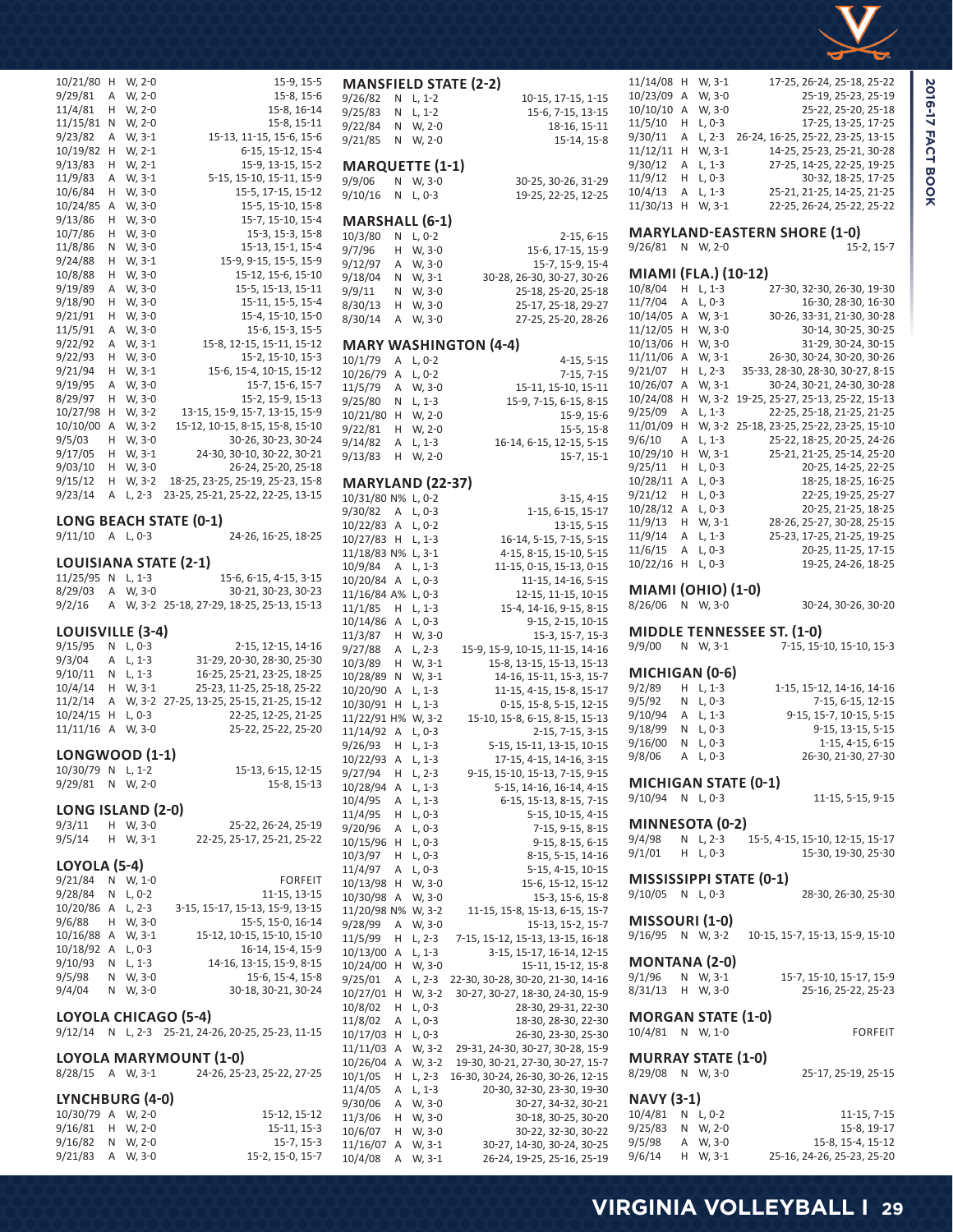|  | d. |
|--|----|

| <b>NC CENTRAL (1-0)</b>    |        |                      |                                                                     | 11/1         |
|----------------------------|--------|----------------------|---------------------------------------------------------------------|--------------|
| 9/4/09                     | н      | W, 3-0               | 25-12, 25-13, 25-14                                                 | ΝO           |
| NEBRASKA (0-1)<br>9/10/09  | Α      | $L, 0-3$             | 20-25, 11-25, 16-25                                                 | 10/1<br>ΝC   |
|                            |        |                      | <b>NEW HAMPSHIRE (1-0)</b>                                          | 10/3         |
| 8/30/08                    | Ν      | W, 3-0               | 26-24, 25-13, 25-12                                                 | 10/1         |
| <b>NEW MEXICO (0-1)</b>    |        |                      |                                                                     | 11/1<br>10/1 |
| 9/6/97                     | Α      | $L, 1-3$             | 0-15, 17-15, 8-15, 13-15                                            | 11/3         |
|                            |        |                      |                                                                     | 10/4         |
| <b>NEW YORK TECH (1-0)</b> |        |                      |                                                                     | 11/2<br>10/3 |
| 9/21/85                    |        | N W, 2-1             | 8-15, 15-8, 15-5                                                    | 10/2         |
| <b>NORFOLK STATE (1-0)</b> |        |                      |                                                                     | 11/2         |
| 9/1/07                     | н      | W, 3-0               | 30-21, 30-15, 30-19                                                 | 11/8<br>10/2 |
|                            |        |                      | <b>NORTH CAROLINA (14-47)</b>                                       | 11/1         |
| 10/24/80 N                 |        | L, 0-2               | 12-15, 8-15                                                         | 10/2         |
| 10/31/80 N%                |        | $L, 0-2$             | $4-15, 3-15$                                                        | 11/1<br>11/1 |
| 10/24/81<br>11/12/82       | Ν<br>Н | L, 0-2<br>$L, 0-3$   | 10-15, 5-15<br>3-15, 5-15, 4-15                                     | 10/3         |
| 10/11/83                   | Α      | $L, 1-3$             | 6-15, 8-15, 15-4, 5-15                                              | 9/4/9        |
| 9/18/84                    | н      | W, 3-0               | 17-15, 15-9, 15-9                                                   | 9/24         |
| 11/15/85                   | Α      | L, 1-3               | 15-13, 6-15, 10-15, 7-15                                            | 10/1<br>10/1 |
| 10/10/86<br>9/29/87        | Н<br>Α | $L, 2-3$<br>L, 0-3   | 8-15, 15-9, 16-14, 8-15, 11-15<br>8-15, 5-15, 0-15                  | 10/2         |
| 9/13/88                    | н      | $L, 0-3$             | 4-15, 11-15, 10-15                                                  | 9/22         |
| 10/10/89                   | Α      | $L, 1-3$             | 9-15, 16-14, 10-15, 2-15                                            | 10/1         |
| 10/3/90                    | н      | $L, 0-3$             | 14-16, 7-15, 10-15                                                  | 9/27<br>11/1 |
| 10/2/91<br>10/23/92        | Α<br>Н | W, 3-0<br>L, 1-3     | 15-11, 15-8, 16-14<br>13-15, 16-14, 9-15, 6-15                      | 9/26         |
| 10/2/93                    | н      | W, 3-1               | 15-13, 15-13, 6-15, 15-12                                           | 11/1         |
| 11/6/93                    | Α      | W, 3-1               | 15-13, 15-13, 12-15, 15-11                                          | 10/1         |
| 10/7/94                    | н      | $L, 1-3$             | 8-15, 15-11, 8-15, 7-15                                             | 10/2<br>9/25 |
| 11/11/94<br>10/7/95        | Α<br>Α | W, 3-2<br>$L, 2-3$   | 15-8, 15-12, 10-15, 4-15, 15-10<br>15-12, 11-15, 13-15, 15-11, 7-15 | 11/9         |
| 10/28/95                   | н      | W, 3-1               | 3-15, 15-12, 15-12, 15-4                                            | 10/6         |
| 9/28/96                    | Α      | L, 2-3               | 15-12, 15-8, 5-15, 12-15, 9-15                                      | 10/2<br>9/21 |
| 11/15/96<br>9/28/97        | Н<br>Α | $L, 1-3$<br>$L, 0-3$ | 3-15, 11-15, 15-10, 6-15<br>13-15, 4-15, 14-16                      | 10/2         |
| 11/14/97                   | Н      | W, 3-1               | 8-15, 15-3, 15-9, 15-12                                             | 11/1         |
| 10/6/98                    | Α      | $L, 2-3$             | 15-13, 13-15, 15-12, 9-15, 13-15                                    | 10/1         |
| 10/24/98                   | Η      | W, 3-2               | 8-15, 15-7, 11-15, 15-12, 15-13                                     | 11/1<br>11/2 |
| 9/24/99<br>11/13/99        | Н<br>Α | $L, 0-3$<br>$L, 0-3$ | 10-15, 8-15, 7-15<br>11-15, 12-15, 13-15                            | 10/1         |
| 10/7/00                    | н      | $L, 2-3$             | 15-4, 17-15, 6-15, 12-15, 11-15                                     | 11/7         |
| 10/17/00                   | Α      | $L, 0-3$             | 7-15, 13-15, 16-18                                                  | 10/2         |
| 11/18/00 N% L, 0-3         |        |                      | 6-15, 10-15, 10-15                                                  | 11/1<br>9/23 |
| 9/20/01<br>10/16/01        | A<br>Η | L, U-3<br>$L, 1-3$   | 18-30, 21-30, 17-30<br>31-29, 18-30, 32-34, 23-30                   | 10/2         |
| 10/19/02                   | Н      | L, 0-3               | 21-30, 19-30, 23-30                                                 | 9/23         |
| 11/12/02                   | А      | $L, 1-3$             | 27-30, 24-30, 30-25, 24-30                                          | 10/2         |
| 11/22/02 N%<br>10/7/03     | Η      | $L, 1-3$<br>L, 0-3   | 28-30, 30-27, 24-30, 23-30<br>22-30, 23-30, 30-32                   | 10/1<br>11/8 |
| 11/8/03                    | Α      | W, 3-2               | 25-30, 30-26, 26-30, 30-26, 18-16                                   | 10/1         |
| 11/21/03 N%                |        | W, 3-2               | 26-30, 30-20, 24-30, 30-26, 15-6                                    | 11/8         |
| 10/1/04                    | Α      | $L, 1-3$             | 28-30, 30-22, 25-30, 22-30                                          | 10/9<br>11/8 |
| 9/24/05<br>10/28/05        | Α<br>Η | $L, 0-3$<br>$L, 2-3$ | 25-30, 23-30, 24-30<br>30-28, 30-24, 28-30, 28-30, 11-15            | 10/2         |
| 9/22/06                    | Η      | W, 3-1               | 37-35, 30-19, 25-30, 30-24                                          | 10/1         |
| 10/27/06                   | Α      | W, 3-2               | 30-28, 30-25, 28-30, 21-30, 15-13                                   | 11/1         |
| 10/14/07<br>11/9/07        | Η<br>Α | W, 3-0<br>L, 0-3     | 30-15, 30-24, 30-27<br>25-30, 12-30, 19-30                          | 10/1<br>11/1 |
| 10/10/08                   | Α      | W, 3-2               | 29-27, 25-17, 22-25, 25-23, 15-12                                   | 10/1         |
| 11/7/08                    | Η      | L, 2-3               | 23-25, 20-25, 27-25, 25-22, 7-15                                    | 11/1         |
| 10/11/09                   | Н      | $L, 0-3$             | 22-25, 22-25, 18-25                                                 | 10/2<br>10/1 |
| 11/6/09<br>10/23/10        | Α<br>Α | L, 1-3<br>L, 0-3     | 17-25, 14-25, 25-19, 16-25<br>23-25, 21-25, 22-25                   | 11/2         |
| 10/14/11                   | Α      | L, 0-3               | 21-25, 23-25, 20-25                                                 | 11/2         |
| 11/19/11                   | Н      | L, 1-3               | 27-29, 23-25, 25-19, 20-25                                          |              |
| 10/12/12                   | Η      | L, 2-3               | 18-25, 25-21, 24-26, 25-17, 11-15                                   | ΝO<br>9/03   |
| 11/17/12<br>10/18/13       | Α<br>Н | L, 0-3<br>L, 0-3     | 18-25, 17-25, 17-25<br>12-25, 24-26, 19-25                          |              |
| 11/16/13                   | Α      | L, 1-3               | 18-25, 25-22, 19-25, 24-26                                          | ΝO           |
| 10/10/14                   | Α      | $L, 0-3$             | 23-25, 14-25, 16-25                                                 | 9/13         |
| 10/9/15<br>11/21/15        | Α<br>Н | L, 0-3<br>L, 0-3     | 22-25, 20-25, 19-25<br>23-25, 22-25, 13-25                          | ΝO           |
|                            |        |                      |                                                                     |              |

| 11/18/16 A                                   |                | L, 0-3             | 26-28, 16-25, 18-25                                              |
|----------------------------------------------|----------------|--------------------|------------------------------------------------------------------|
| 10/10/81 N                                   |                | W, 3-1             | <b>NORTH CAROLINA A&amp;T (1-0)</b><br>0-15, 15-11, 16-14, 15-11 |
| <b>NC STATE</b>                              |                | $(39-26)$          |                                                                  |
| 10/31/81 A%                                  |                | L, 0-2             | 4-15, 15-17                                                      |
| 10/15/82                                     | Α              | L, 0-3             | 9-15, 5-15, 10-15                                                |
| 11/17/82                                     | Η              | $L, 0-3$           | 13-15, 11-15, 5-15                                               |
| 10/17/83                                     | Η              | $L, 0-3$           | 13-15, 6-15, 11-15                                               |
| 11/3/84                                      | Α              | L, 1-3             | 15-11, 6-15, 13-15, 12-15                                        |
| 10/4/85                                      | Н              | W, 3-1             | 15-9, 11-15, 15-12, 15-2                                         |
| 11/22/85 N%                                  |                | L, 2-3             | 15-12, 15-11, 17-19, 12-15, 7-15                                 |
| 10/3/86                                      | Α              | L, 0-3             | 12-15, 6-15, 5-15                                                |
| 10/23/87<br>11/22/87 N%                      | Н              | W, 3-2<br>$L, 0-3$ | 15-9, 15-12, 11-15, 3-15, 15-6<br>12-15, 12-15, 10-15            |
| 11/8/88                                      | Α              | $L, 1-3$           | 6-15, 15-11, 12-15, 10-15                                        |
| 10/24/89                                     | Н              | W, 3-0             | 15-1, 16-14, 15-7                                                |
| 11/18/89 N%                                  |                | W, 3-1             | 14-16, 15-9, 15-7, 18-16                                         |
| 10/26/90                                     | Α              | L, 2-3             | 16-14, 9-15, 7-15, 15-5, 14-16                                   |
| 11/16/90 N%                                  |                | $L, 2-3$           | 15-4, 8-15, 12-15, 15-3, 13-15                                   |
| 11/1/91                                      | Н              | $L, 2-3$           | 13-15, 15-6, 15-11, 10-15, 10-15                                 |
| 10/31/92                                     | Α              | W, 3-0             | 15-3, 15-4, 15-11                                                |
| 9/4/93                                       | Ν              | L, 1-3             | 16-14, 14-16, 6-15, 8-15                                         |
| 9/24/93                                      | Α              | L, 0-3             | 6-15, 12-15, 5-15                                                |
| 10/16/93                                     | Н              | W, 3-0             | 15-11, 15-13, 15-6                                               |
| 10/1/94<br>10/21/94                          | Α<br>Н         | L, 1-3<br>L, 2-3   | 10-15, 11-15, 15-1, 12-15<br>13-15, 15-11, 15-17, 15-3, 11-15    |
| 9/22/95                                      | A              | L, 0-3             | 7-15, 10-15, 14-16                                               |
| 10/14/95                                     | Н              | $L, 0-3$           | 12-15, 6-15, 5-15                                                |
| 9/27/96                                      | Α              | L, 2-3             | 14-16, 15-5, 15-3, 5-15, 13-15                                   |
| 11/16/96                                     | Н              | W, 3-2             | 9-15, 13-15, 15-10, 15-3, 15-9                                   |
| 9/26/97                                      | Α              | W, 3-0             | 15-9, 15-11, 15-8                                                |
| 11/15/97                                     | Н              | W, 3-1             | 15-12, 15-10, 6-15, 15-12                                        |
| 10/11/98                                     | Α              | W, 3-0             | 15-11, 15-7, 15-5                                                |
| 10/23/98                                     | Н              | W, 3-1             | 15-6, 15-5, 13-15, 15-1                                          |
| 9/25/99                                      | Н              | W, 3-1             | 15-4, 15-6, 12-15, 15-12                                         |
| 11/9/99<br>10/6/00                           | А<br>Н         | W, 3-1<br>W, 3-1   | 15-7, 5-15, 15-6, 15-9<br>15-8, 15-9, 14-16, 15-4                |
| 10/20/00                                     | А              | W, 3-2             | 7-15, 15-17, 15-11, 15-8, 16-14                                  |
| 9/21/01                                      | Α              | W, 3-1             | 26-30, 30-19, 30-18, 30-21                                       |
| 10/21/01                                     | Н              | W, 3-1             | 27-30, 30-22, 33-31, 30-20                                       |
| 11/15/01 N%                                  |                | W, 3-0             | 30-24, 30-19, 30-28                                              |
| 10/18/02                                     | Н              | W, 3-0             | 30-27, 30-21, 30-23                                              |
| 11/16/02                                     | Α              | W, 3-0             | 30-25, 30-19, 30-17                                              |
| 11/21/02 N%                                  |                | W, 3-0             | 30-22, 30-19, 30-27                                              |
| 10/11/03                                     | Н              | W, 3-1             | 30-26, 30-18, 26-30, 30-11                                       |
| 11/7/03<br>10/2/04                           | Α<br>Α         | W, 3-0             | 30-23, 30-25, 30-22<br>30-18, 34-36, 30-17, 30-22                |
| 11/18/04 H%                                  |                | W, 3-1<br>W, 3-1   | 30-18, 27-30, 30-20, 30-28                                       |
| 9/23/05                                      | A              | W, 3-0             | 30-23, 30-18, 30-22                                              |
| 10/29/05                                     | Н              | W, 3-0             | 30-18, 30-25, 30-22                                              |
| 9/23/06                                      | н              | W, 3-1             | 30-22, 26-30, 30-19, 34-32                                       |
| 10/28/06                                     | Α              | W, 3-0             | 30-26, 30-27, 30-17                                              |
| 10/12/07                                     | Н              | W, 3-0             | 30-19, 30-15, 30-27                                              |
| 11/8/07                                      | А              | W, 3-0             | 30-22, 30-16, 30-16                                              |
| 10/11/08                                     | Α              | $L, 1-3$           | 18-25, 25-23, 22-25, 22-25                                       |
| 11/8/08                                      | Н              | W, 3-0             | 25-19, 26-24, 25-18                                              |
| 10/9/09<br>11/8/09                           | Н<br>Α         | W, 3-0<br>W, 3-0   | 25-16, 25-21, 25-16<br>25-20, 25-20, 25-21                       |
| 10/22/10                                     | Α              | W, 3-1             | 25-18, 20-25, 25-20, 25-17                                       |
| 10/15/11                                     | Α              | W, 3-1             | 22-25, 25-18, 25-19, 25-20                                       |
| 11/18/11                                     | Н              | $L, 1-3$           | 18-25, 25-20, 15-25, 23-25                                       |
| 10/13/12                                     | Н              | L, 1-3             | 27-25, 19-25, 23-25, 21-25                                       |
| 11/16/12                                     | A              | L, 0-3             | 19-25, 16-25, 17-25                                              |
| 10/19/13                                     | Ν              | L, 0-3             | 21-25, 17-25, 14-25                                              |
| 11/15/13                                     | Α              | $L, 2-3$           | 10-25, 26-24, 25-27, 25-18, 13-15                                |
| 10/24/14                                     | Η              | W, 3-2             | 25-20, 24-26, 23-25, 25-12, 15-11                                |
| 10/10/15                                     | $\overline{A}$ | W, 3-0             | 25-22, 25-18, 25-23                                              |
| 11/20/15                                     | Η              | W, 3-0             | 25-14, 25-22, 29-27                                              |
| 11/20/16                                     | Α              | L, 2-3             | 16-25, 23-25, 26-24, 25-23, 12-15                                |
| <b>NORTH FLORIDA (1-0)</b><br>9/03/10        | H              | W, 3-0             | 25-13, 25-14, 25-13                                              |
| <b>NORTH TEXAS (1-0)</b><br>9/13/96          |                | N W, 3-0           | 15-8, 15-11, 15-9                                                |
| <b>NORTHEASTERN (2-0)</b><br>9/8/89 N W, 3-1 |                |                    | 15-11, 9-15, 16-14, 15-11                                        |

| 9/20/97 H W, 3-1 |  |  | 16-14, 15-2, 12-15, 15-4 |  |
|------------------|--|--|--------------------------|--|
|                  |  |  |                          |  |

#### **NORTHWESTERN (0-4)**

| 9/8/95             |  | N L, 2-3 12-15, 15-10, 11-15, 16-14, 11-15 |
|--------------------|--|--------------------------------------------|
| 9/19/08            |  | A L, 2-3 15-25, 25-23, 25-17, 15-25, 13-15 |
| $9/13/14$ A L. 0-3 |  | 22-25, 23-25, 18-25                        |
| $8/27/16$ H L 1-3  |  | 17-25, 25-19, 19-25, 17-25                 |

# **NORTHERN ILLINOIS (0-1)**<br>10/19/86 A L, 1-3 15-2,

15-2, 11-15, 10-15, 7-15

#### **NORTHERN IOWA (1-1)**

9/4/92 N W, 3-2 9-15, 11-15, 15-6, 15-6, 15-10 8/28/09 N L, 0-3 12-25, 14-25, 25-27

## **NOTRE DAME (5-1)**

10/25/86 H L, 0-3 11-15, 7-15, 1-15<br>10/27/13 H W, 3-1 23-25, 25-17, 25-15, 25-23 10/27/13 H W, 3-1 23-25, 25-17, 25-15, 25-23 11/22/13 A W, 3-0 39-37, 25-22, 25-21 10/25/14 H W, 3-2 25-23, 22-25, 15-25, 33-31, 15-8 19-25, 25-23, 25-11, 25-16 11/13/16 A W, 3-2 13-25, 20-25, 25-23, 25-15, 15-13

**OHIO (2-2)**<br>9/12/86 H L, 2-3 9/12/86 H L, 2-3 15-7, 15-7, 11-15, 15-17, 11-15<br>9/3/99 H W, 3-0 15-13, 15-8, 15-9 15-13, 15-8, 15-9 9/11/11 A W, 3-1 26-24, 25-29, 23-25, 25-14 9/14/13 N L, 2-3 25-13, 25-22, 21-25, 14-25, 11-15

#### **OKLAHOMA (0-1)**

9/7/07 N L, 0-3 18-30, 25-30, 23-30

# **PACIFIC (1-0)**<br>9/8/06 N W, 3-1

30-26, 24-30, 30-27, 30-27

## **PENNSYLVANIA (5-1)**

9/29/84 A L, 0-3 12-15, 11-15, 10-15<br>9/28/85 A W, 3-0 15-11, 15-8, 15-10 9/28/85 A W, 3-0 9/27/86 A W, 3-2 9-15, 15-11, 15-0, 9-15, 15-11 9/15/89 H W, 3-2 15-4, 8-15, 15-1, 13-15, 15-7<br>9/25/92 H W, 3-1 15-2, 13-15, 15-7, 15-6 9/25/92 H W, 3-1 9/11/04 H W, 3-2 22-30, 30-20, 24-30, 30-27, 15-9

### **PENN STATE (0-4)**

| 10/22/82 N L, 0-2 |  | 11-15.0-15          |
|-------------------|--|---------------------|
| 9/19/86 A L, 0-3  |  | $9-15, 6-15, 6-15$  |
| 9/18/87 A L, 0-3  |  | 12-15, 14-16, 10-15 |
| 9/15/90 A L, 0-3  |  | $5-15, 3-15, 5-15$  |

**PEPPERDINE (1-2)**<br>9/5/97 N L, 1-3 9/5/97 N L, 1-3 4-15, 11-15, 15-12, 5-15<br>9/11/98 A W, 3-2 13-15, 15-13, 15-9, 13-15, 15-8 13-15, 15-13, 15-9, 13-15, 15-8 9/7/13 A L, 1-3 21-25, 22-25, 25-23, 17-25

# **PITTSBURGH (3-9)**

| 10/24/80 | Ν | $L, 0-2$ | $9-15, 5-15$                      |
|----------|---|----------|-----------------------------------|
| 10/4/87  | Ν | $L, 0-3$ | 11-15, 8-15, 9-15                 |
| 10/12/91 | А | $L, 0-3$ | 14-16, 10-15, 6-15                |
| 9/26/92  | н | L, 2-3   | 15-13, 15-9, 7-15, 3-15, 11-15    |
| 9/9/94   | Ν | $L, 2-3$ | 15-8, 15-11, 2-15, 10-15, 5-15    |
| 8/31/96  | А | W, 3-1   | 15-12, 16-14, 11-15, 15-8         |
| 10/5/13  | А | W, 3-2   | 25-22, 20-25, 17-25, 25-21, 15-11 |
| 11/29/13 | н | $L, 1-3$ | 23-25, 25-23, 21-25, 8-25         |
| 11/23/14 | н | L, 1-3   | 18-25, 15-25, 25-22, 14-25        |
| 10/2/15  | н | W, 3-1   | 25-27, 25-21, 27-25, 28-26        |
| 11/27/15 | L | $L, 0-3$ | 21-25, 17-25, 15-25               |
| 10/2/16  | А | $L, 0-3$ | 20-25, 17-25, 17-25               |
| 11/26/16 | н | $L, 1-3$ | 17-25, 25-18, 17-25, 11-25        |
|          |   |          |                                   |

#### **PRINCETON (0-5)** 10/23/81 N L, 0-2 5-15, 12-15 10/23/82 N L, 0-2 7-15, 9-15<br>10/22/83 N L, 1-2 15-12, 7-15, 9-15 10/22/83 N L, 1-2<br>11/9/84 N L, 2-3 15-10, 15-10, 1-15, 9-15, 6-15 10/26/85 H L, 2-3 15-11, 5-15, 15-13, 5-15, 2-15

### **PROVIDENCE (2-1)**

| 10/23/82 N L, 0-2 |  | 10-15, 14-16      |
|-------------------|--|-------------------|
| 10/22/83 N W, 2-1 |  | 16-14, 5-15, 15-4 |

# **30 I VIRGINIA VOLLEYBALL**

2016-17 FACT BOOK **2016-17 FACT BOOK**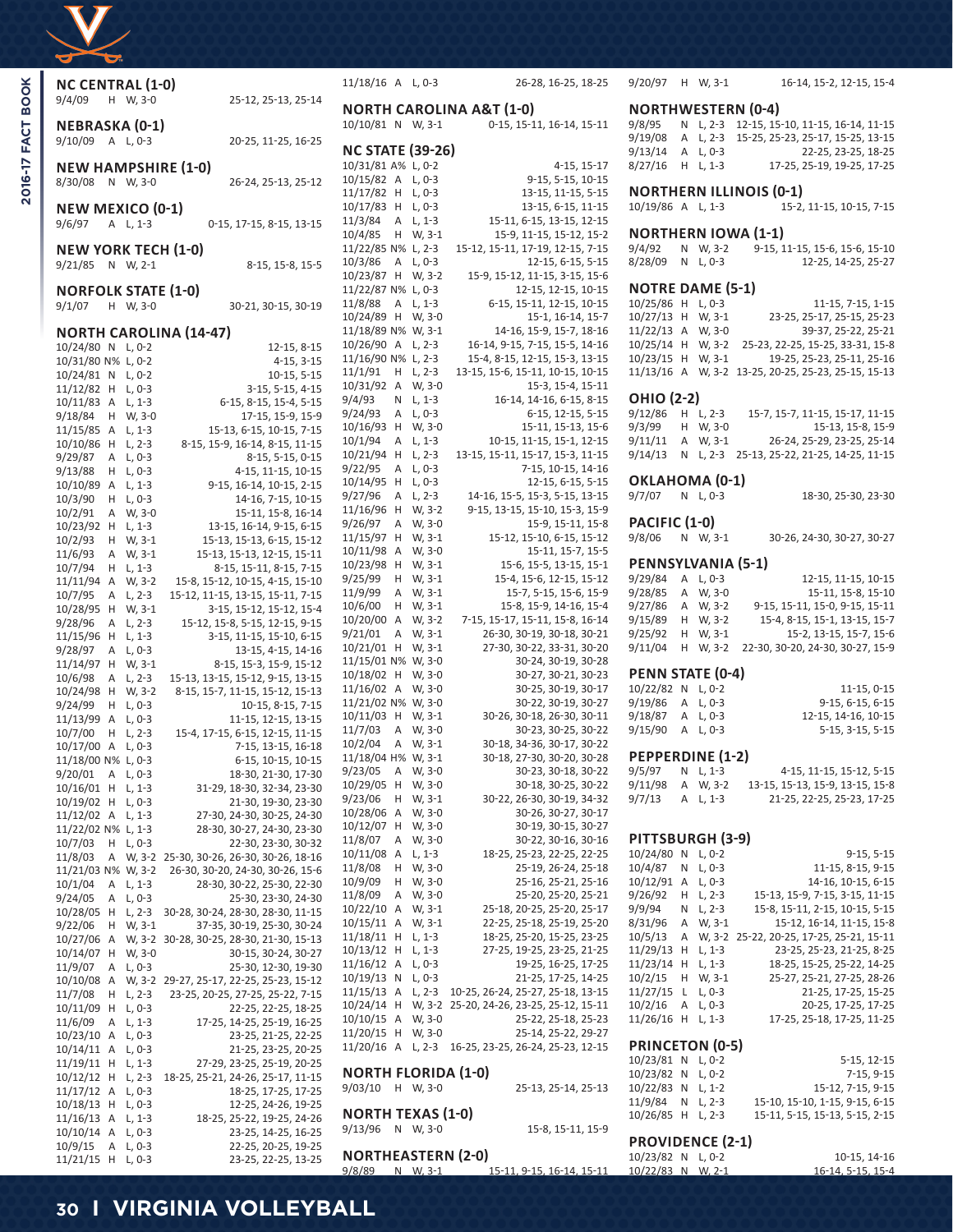

**2016-17 FACT BOOK** 

| 11/4/88                              |                                        | N W, 3-2   | 15-6, 12-15, 15-11, 4-15, 15-11          | 8/31/01 H L, 0-3                            |    |                     |    |
|--------------------------------------|----------------------------------------|------------|------------------------------------------|---------------------------------------------|----|---------------------|----|
|                                      | SYRACUSE (3-6)<br><b>RADFORD (8-1)</b> |            |                                          |                                             |    |                     |    |
| 10/1/79                              | Ν                                      | $L, 1-2$   | 15-10, 11-15, 10-15                      | 11/3/90                                     | Α  | $L, 0-3$            |    |
| 11/15/86 H                           |                                        | W, 3-1     | 4-15, 15-12, 15-4, 15-4                  | 9/7/91                                      | N  | $L, 0-3$            |    |
| 11/7/87                              | н                                      | W, 3-0     | 15-12, 15-7, 15-12                       | 9/5/92                                      | Α  | W, 3-1              |    |
| 11/10/87                             | Α                                      | W, 3-2     | 15-6, 16-14, 13-15, 10-15, 15-3          | 9/19/92                                     | н  | W, 3-0              |    |
| 11/1/88                              | н                                      | W, 3-0     | 15-5, 15-4, 15-5                         | 9/13/03                                     | N  | W, 3-1              |    |
| 9/18/93                              | н                                      | W, 3-1     | 8-15, 15-6, 15-9, 15-1                   | $10/11/13$ H                                |    | $L, 1-3$            |    |
|                                      |                                        |            |                                          |                                             |    |                     |    |
| 9/1/95                               | H                                      | W, 3-0     | 15-6, 15-6, 15-6                         | 11/28/14                                    | A  | $L, 0-3$            |    |
| 8/31/01                              | н                                      | W, 3-0     | 30-25, 30-26, 30-28                      | 10/18/15                                    | Α  | $L, 2-3$            | 26 |
| 9/10/04                              | н                                      | W, 3-0     | 30-25, 30-15, 30-14                      | 11/4/16                                     | н  | $L, 1-3$            |    |
|                                      |                                        |            | <b>RANDOLPH MACON (1-0)</b>              | <b>TEMPLE (6-1)</b>                         |    |                     |    |
| 10/17/79 N W, 2-0                    |                                        |            | 15-9, 15-12                              | 10/22/83                                    | N  | $L, 0-2$            |    |
|                                      |                                        |            |                                          | 9/29/84                                     | N  | W, 3-0              |    |
| <b>RHODE ISLAND (3-2)</b>            |                                        |            |                                          | 9/9/89                                      | Α  | W, 3-1              |    |
| 10/24/81 N                           |                                        | $L, 0-2$   | $11-15, 6-15$                            | 10/13/91                                    | Α  | W, 3-2              | 1  |
| 9/2/88                               | N                                      | L, 0-3     | 3-15, 9-15, 10-15                        | 9/18/92                                     | н  | W, 3-0              |    |
| 11/3/90                              | N                                      | W, 3-1     | 15-6, 12-15, 15-6, 15-4                  | 9/1/07                                      | H  | W, 3-1              |    |
| 9/11/92                              | N                                      | W, 3-1     | 8-15, 15-10, 15-12, 15-7                 | 8/28/10                                     | Α  | W, 3-2 19           |    |
| 8/25/12                              | N                                      | W, 3-0     |                                          |                                             |    |                     |    |
|                                      |                                        |            | 26-24, 25-10, 25-19                      | TENNESSEE (3-3)                             |    |                     |    |
| <b>RICE (2-2)</b>                    |                                        |            |                                          | 9/20/88                                     | Α  | $L, 0-3$            |    |
| 9/4/87                               | Α                                      | L, 0-3     | 10-15, 9-15, 6-15                        | 10/6/90                                     | н  | W, 3-0              |    |
| 9/27/91                              | Ν                                      | W, 3-2     | 13-15, 15-6, 15-8, 9-15, 18-16           | 9/1/96                                      |    | N W, 3-1            |    |
|                                      |                                        |            |                                          |                                             |    |                     |    |
| 9/11/99                              | N                                      | W, 3-2     | 15-10, 8-15, 14-16, 15-12, 17-15         | 9/13/02                                     | Α  | $L, 1-3$            |    |
| 9/14/02                              | Ν                                      | $L.0-3$    | 25-30, 22-30, 28-30                      | 8/25/06                                     | Α  | $L, 1-3$            |    |
|                                      |                                        |            |                                          | 9/06/08                                     | N  | W, 3-2              | 2  |
| <b>ROSARY (1-0)</b>                  |                                        |            |                                          |                                             |    |                     |    |
| 10/18/86 N W, 3-0                    |                                        |            | 15-4, 15-6, 15-11                        | <b>TENNESSEE-CHAT</b>                       |    |                     |    |
|                                      |                                        |            |                                          | 10/4/80 N L, 1-2                            |    |                     |    |
| <b>RUTGERS (4-0)</b>                 |                                        |            |                                          | <b>TEXAS (0-1)</b>                          |    |                     |    |
| 9/29/84                              | N                                      | W, 3-0     | 15-8, 15-5, 15-10                        |                                             |    |                     |    |
| 9/28/85                              | N                                      | W, 3-0     | 16-14, 15-2, 15-6                        | 8/30/02 A L, 0-3                            |    |                     |    |
| 9/27/86                              | N                                      | W, 3-1     | 13-15, 15-5, 15-5, 15-8                  |                                             |    |                     |    |
| 10/13/91 N                           |                                        | W, 3-0     | 15-8, 15-5, 15-0                         | <b>TEXAS A&amp;M (0-2)</b>                  |    |                     |    |
| SAINT LOUIS (0-2)                    |                                        |            |                                          | 9/3/05                                      | A  | $L, 0-3$            |    |
|                                      |                                        | $L, 2-3$   |                                          | 8/28/08                                     | A  | $L, 0-3$            |    |
| 9/11/15                              | N.                                     |            | 25-22, 25-14, 19-25, 18-25, 9-15         |                                             |    |                     |    |
|                                      |                                        |            |                                          |                                             |    |                     |    |
| 9/9/16                               | N                                      | $L, 2-3$   | 19-25, 25-23, 25-21, 18-25, 12-15        | TEXAS-PAN AMER                              |    |                     |    |
|                                      |                                        |            |                                          | 8/31/02                                     |    | N W, 3-0            |    |
| SAINT MARY'S (0-1)                   |                                        |            |                                          |                                             |    |                     |    |
| 9/3/05                               | Ν                                      | $L, 1-3$   | 30-26, 13-30, 16-30, 15-30               | <b>TEXAS TECH (1-1)</b>                     |    |                     |    |
|                                      |                                        |            |                                          | 9/14/96                                     | Α  | $L, 0-3$            |    |
| <b>SAN DIEGO (1-5)</b>               |                                        |            |                                          | 8/24/07                                     |    | N W, 3-1            |    |
| 9/5/87                               |                                        | N L, 0-3   | 13-15, 12-15, 8-15                       |                                             |    |                     |    |
| 10/16/89                             | A                                      |            | W, 3-2 14-16, 15-10, 16-14, 11-15, 15-13 | TOWSON (4-0)                                |    |                     |    |
| 9/16/94                              | Ν                                      | $L, 0-3$   | 5-15, 11-15, 10-15                       | 10/13/81 N W, 2-1                           |    |                     |    |
| 8/30/02                              | N                                      | $L, 0-3$   | 20-30, 21-30, 25-30                      | 10/1/83                                     | Α  | W, 2-0              |    |
| 9/8/07                               |                                        | A L, 1-3   | 27-30, 18-30, 30-26, 19-30               | 9/3/94                                      |    | H W, 3-1            |    |
| 9/9/10                               |                                        | N L, 0-3   | 19-25, 20-25, 25-27                      | 9/14/04                                     |    | H W, 3-1            |    |
|                                      |                                        |            |                                          |                                             |    |                     |    |
| <b>SETON HALL (1-0)</b>              |                                        |            |                                          | <b>TROY (1-0)</b>                           |    |                     |    |
| 9/20/13                              |                                        | $H$ W. 3-1 | 19-25, 25-16, 25-21, 25-20               | $9/12/15$ N W, 3-1                          |    |                     |    |
|                                      |                                        |            |                                          |                                             |    |                     |    |
|                                      |                                        |            | <b>SOUTH CAROLINA (0-4)</b>              | <b>TULANE (0-2)</b>                         |    |                     |    |
| 11/5/83                              | N                                      | L, 0-2     | $3-15, 10-15$                            | 9/5/87                                      | N  | L, 0-3              |    |
| 11/16/85 N L, 0-3                    |                                        |            | 4-15, 12-15, 8-15                        | 10/17/87 N L, 1-3                           |    |                     |    |
| 9/4/87                               |                                        | $N L, 0-3$ | 7-15, 12-15, 8-15                        |                                             |    |                     |    |
| 9/19/99                              |                                        | A L, 0-3   | 13-15, 6-15, 11-15                       | <b>UAB</b> (1-1)                            |    |                     |    |
|                                      |                                        |            |                                          | 10/19/85 N                                  |    | L, 1-3              |    |
| <b>SOUTH FLORIDA (0-1)</b>           |                                        |            |                                          | 8/29/03                                     |    | N W, 3-0            |    |
| 10/16/87 A L, 1-3                    |                                        |            | 5-15, 13-15, 15-11, 8-15                 |                                             |    |                     |    |
|                                      |                                        |            |                                          | <b>UC IRVINE (1-1)</b><br>10/14/89 A L, 0-3 |    |                     |    |
| <b>SOUTHERN MISS (0-1)</b><br>9/2/16 |                                        | A L, 0-3   | 20-25, 17-25, 19-25                      | 9/12/98                                     |    | N W, 3-1            |    |
|                                      |                                        |            |                                          |                                             |    |                     |    |
|                                      |                                        |            | SOUTHWEST MISSOURI (1-1)                 | $UCLA (0-4)$                                |    |                     |    |
| 10/13/90 A L, 1-3                    |                                        |            | 2-15, 11-15, 17-15, 7-15                 | 12/5/98                                     |    | N\$ L, 1-3          |    |
| 9/7/91                               | N                                      | W, 3-1     | 16-14, 15-6, 2-15, 15-6                  | 9/19/08                                     |    | $N L, 0-3$          |    |
|                                      |                                        |            | <b>SOUTHWEST TEXAS STATE (0-2)</b>       | 9/11/09<br>8/29/15                          | N. | $L, 1-3$<br>A L, -0 |    |

10/17/87 N L, 0-3 7-15, 6-15, 3-15 9/4/93 N L, 1-3 15-12, 3-15, 5-15, 9-15 **ST. LOUIS (0-1)**<br>10/12/90 N L, 1-3 16-14, 12-15, 8-15, 10-15

**STANFORD (0-1)**

| 9/13/03                | N W, 3-1                 | 30-19, 26-30, 30-21, 30-20                                                        | 9/6/96                                |        | $H$ W, 3-0             | 15-10, 15-0, 15-7                                   |
|------------------------|--------------------------|-----------------------------------------------------------------------------------|---------------------------------------|--------|------------------------|-----------------------------------------------------|
| 10/11/13 H L, 1-3      |                          | 25-15, 17-25, 20-25, 19-25                                                        |                                       |        |                        |                                                     |
| 11/28/14 A L, 0-3      |                          | 22-25, 21-25, 24-26                                                               |                                       |        |                        | UNC-WILMINGTON (3-0)                                |
| 11/4/16                | $H L, 1-3$               | 10/18/15 A L, 2-3 26-24, 11-25, 18-25, 25-23, 14-16<br>24-26, 23-25, 25-23, 16-25 | 10/10/81 N W, 2-0<br>11/8/86 N W, 3-0 |        |                        | 15-12, 15-6<br>15-10, 15-4, 19-17                   |
|                        |                          |                                                                                   | 10/27/89 N W, 3-0                     |        |                        | 16-14, 15-12, 15-9                                  |
| TEMPLE (6-1)           |                          |                                                                                   |                                       |        |                        |                                                     |
| 10/22/83 N L, 0-2      |                          | $11-15, 5-15$                                                                     | UNLV $(1-2)$                          |        |                        |                                                     |
| 9/29/84                | N W, 3-0                 | 15-5, 15-13, 15-10                                                                | 9/14/96 N W, 3-1                      |        |                        | 15-9, 15-1, 13-15, 15-10                            |
| 9/9/89                 | A W, 3-1                 | 8-15, 15-8, 15-9, 15-5                                                            | 8/25/07                               |        | A L, 0-3               | 17-30, 27-30, 20-30                                 |
| 10/13/91 A W, 3-2      |                          | 15-12, 11-15, 15-6, 13-15, 15-10                                                  | $9/14/13$ N L, 1-3                    |        |                        | 25-18, 19-25, 23-25, 24-26                          |
| 9/18/92                | H W, 3-0                 | 15-2, 15-7, 15-1                                                                  |                                       |        |                        |                                                     |
| 9/1/07                 | $H$ W. 3-1               | 27-30, 30-22, 30-28, 30-27                                                        | USC $(0-1)$                           |        |                        |                                                     |
| 8/28/10                |                          | A W, 3-2 19-25, 26-24, 25-19, 21-25, 15-11                                        | $9/10/10$ A L, 0-3                    |        |                        | 15-25, 16-25, 16-25                                 |
| TENNESSEE (3-3)        |                          |                                                                                   | <b>USC-UPSTATE (1-0)</b>              |        |                        |                                                     |
| 9/20/88                | A L, 0-3                 | 12-15, 9-15, 4-15                                                                 | 8/27/11 H W, 3-0                      |        |                        | 25-12, 25-23, 25-21                                 |
| 10/6/90                | H W, 3-0                 | 18-16, 15-8, 15-13                                                                |                                       |        |                        |                                                     |
| 9/1/96                 | N W, 3-1                 | 15-11, 12-15, 16-14, 15-6                                                         |                                       |        |                        | U.S. INTERNATIONAL (1-0)                            |
| 9/13/02                | A L, 1-3                 | 15-30, 19-30, 30-28, 24-30                                                        | 10/15/89 A W, 3-2                     |        |                        | 15-5, 15-11, 6-15, 13-15, 15-6                      |
| 8/25/06                | A L, 1-3                 | 31-29, 15-30, 13-30, 18-30                                                        |                                       |        |                        |                                                     |
| 9/06/08                |                          | N W, 3-2 25-23, 25-19, 19-25, 22-25, 15-6                                         | VALPARAISO (1-0)                      |        |                        |                                                     |
|                        |                          | TENNESSEE-CHATT. (0-1)                                                            | 8/27/10 N W, 3-1                      |        |                        | 24-26, 25-10, 25-14, 28-26                          |
| 10/4/80                | N L, 1-2                 | 15-9, 11-15, 12-15                                                                | $VCU (21-14)$                         |        |                        |                                                     |
|                        |                          |                                                                                   | 10/23/79 A L, 0-2                     |        |                        | $4-15, 5-15$                                        |
| TEXAS (0-1)            |                          |                                                                                   | 11/1/79 H L, 0-2                      |        |                        | $1-15, 1-15$                                        |
| 8/30/02 A L, 0-3       |                          | 23-30, 20-30, 20-30                                                               | 9/18/80                               |        | A L, 0-2               | $2-15, 13-15$                                       |
|                        |                          |                                                                                   | $11/4/80$ H W, 3-2                    |        |                        | 15-13, 5-15, 15-8, 10-15, 15-9                      |
| TEXAS A&M (0-2)        |                          |                                                                                   | $9/16/81$ H W, 2-1                    |        |                        | 15-11, 10-15, 15-10                                 |
| 9/3/05                 | A L, 0-3                 | 22-30, 33-35, 29-31                                                               | 10/13/81 A W, 2-0                     |        |                        | 15-12, 16-14                                        |
| 8/28/08                | A L, 0-3                 | 21-25, 14-25, 18-25                                                               | $11/15/81$ A W, 2-0                   |        |                        | 15-8, 15-11                                         |
|                        |                          | TEXAS-PAN AMERICAN (1-0)                                                          | 9/16/82                               |        | A L, 1-2               | 8-15, 15-8, 11-15                                   |
| 8/31/02 N W, 3-0       |                          | 30-18, 30-11, 30-17                                                               | 9/25/82<br>11/1/82                    |        | N L, 0-2<br>$H L, 0-2$ | 11-15, 0-15<br>14-16, 9-15                          |
|                        |                          |                                                                                   | 9/15/83                               |        | A L, 1-3               | 4-15, 7-15, 15-8, 4-15                              |
| TEXAS TECH (1-1)       |                          |                                                                                   | 10/1/83                               |        | N L, 0-2               | $6-15, 8-15$                                        |
| 9/14/96                | A L, 0-3                 | 10-15, 14-16, 9-15                                                                | 9/11/84                               |        | H W, 3-0               | 15-6, 15-5, 15-10                                   |
| 8/24/07                | N W, 3-1                 | 28-30, 30-26, 30-22, 30-24                                                        | 9/22/84                               |        | N L, 1-2               | 15-10, 10-15, 8-15                                  |
|                        |                          |                                                                                   | 9/21/85                               |        | N L, 1-2               | 6-15, 15-9, 4-15                                    |
| TOWSON (4-0)           |                          |                                                                                   | 9/24/85                               |        | $H L, 0-3$             | 9-15, 10-15, 4-15                                   |
| 10/13/81 N W, 2-1      |                          | 13-15, 15-9, 18-16                                                                | 11/9/85                               |        | $H L, 2-3$             | 4-15, 15-12, 15-7, 9-15, 7-15                       |
| 10/1/83<br>9/3/94      | A W, 2-0<br>$H$ W, 3-1   | 15-12, 15-6<br>15-7, 10-15, 15-8, 15-13                                           | 9/16/86<br>9/15/87                    |        | $H$ W, 3-0<br>A W, 3-1 | 15-5, 15-7, 15-12<br>15-9, 11-15, 15-8, 15-8        |
| 9/14/04                | H W, 3-1                 | 30-19, 20-30, 30-28, 30-23                                                        | 9/3/88                                |        | N W, 3-0               | 15-12, 15-8, 15-6                                   |
|                        |                          |                                                                                   | 9/23/88                               |        | H W, 3-1               | 14-16, 15-10, 15-12, 15-12                          |
| TROY (1-0)             |                          |                                                                                   | $10/11/88$ A W, 3-0                   |        |                        | 15-4, 15-5, 15-1                                    |
| 9/12/15 N W, 3-1       |                          | 25-13, 25-20, 28-30, 25-21                                                        | 9/12/89                               |        | A W, 3-0               | 15-0, 15-4, 15-7                                    |
|                        |                          |                                                                                   | 11/13/90 A W, 3-1                     |        |                        | 15-6, 12-15, 15-3, 15-9                             |
| <b>TULANE (0-2)</b>    |                          |                                                                                   | 9/2/94                                |        | $H$ W, 3-1             | 13-15, 15-10, 15-7, 16-14                           |
| 9/5/87                 | N L, 0-3                 | 8-15, 8-15, 7-15                                                                  | 9/7/96                                |        | H W, 3-0               | 15-4, 15-3, 15-4                                    |
| 10/17/87 N L, 1-3      |                          | 15-9, 12-15, 7-15, 8-15                                                           | 10/7/97                               |        | A W, 3-0               | 15-9, 15-12, 15-6                                   |
| UAB (1-1)              |                          |                                                                                   | 9/18/98<br>9/17/02                    | H<br>Α | W, 3-0<br>W, 3-1       | 15-5, 15-8, 18-16<br>30-28, 24-30, 30-17, 30-27     |
| 10/19/85 N L, 1-3      |                          | 7-15, 2-15, 15-13, 9-15                                                           | 9/8/04                                | H.     | W, 3-0                 | 30-17, 30-14, 30-18                                 |
| 8/29/03                | N W, 3-0                 | 30-24, 30-24, 31-29                                                               | 9/12/08                               | H.     | W, 3-0                 | 25-22, 25-22, 25-22                                 |
|                        |                          |                                                                                   | 9/4/09                                | H.     | W, 3-2                 | 24-26, 19-25, 25-20, 25-23, 15-9                    |
| <b>UC IRVINE (1-1)</b> |                          |                                                                                   | 9/7/12                                |        | A L, 2-3               | 20-25, 25-19, 25-19, 22-25, 13-15                   |
| 10/14/89 A L, 0-3      |                          | 3-15, 11-15, 12-15                                                                | 9/20/14                               |        | A L, 2-3               | 21-25, 23-25, 26-24. 26-24, 17-19                   |
| 9/12/98                | N W, 3-1                 | 15-8, 15-10, 12-15, 15-9                                                          | 9/4/15                                |        | $H$ W, 3-1             | 25-20, 25-14, 19-25, 25-23                          |
|                        |                          |                                                                                   |                                       |        |                        |                                                     |
| UCLA (0-4)             |                          |                                                                                   | VILLANOVA (4-4)                       |        |                        |                                                     |
| 12/5/98                | $N\$ L, 1-3              | 7-15, 6-15, 16-14, 5-15                                                           | 10/3/81                               |        | $N L, 0-3$             | 10-15, 15-8, 9-15                                   |
| 9/19/08<br>9/11/09     | $N L, 0-3$<br>$N L, 1-3$ | 17-25, 23-25, 17-25<br>17-25, 25-23, 14-25, 16-25                                 | 10/2/82<br>10/23/86 H L, 2-3          |        | N W, 2-1               | 7-15, 15-3, 15-4<br>9-15, 15-5, 15-11, 10-15, 12-15 |
| 8/29/15                | A L, -0                  | 19-25, 21-25, 16-25                                                               | 9/19/87                               |        | $N L, 0-3$             | 13-15, 13-15, 12-15                                 |
|                        |                          |                                                                                   | 9/17/88                               |        | N W, 3-0               | 16-14, 15-12, 15-11                                 |
|                        |                          | UC SANTA BARBARA (2-0)                                                            | 9/21/91                               |        | $H$ W, 3-0             | 16-14, 15-2, 15-7                                   |
| 9/8/07                 | N W, 3-1                 | 30-22, 30-22, 21-30, 30-28                                                        | 9/19/97                               |        | $H$ W, 3-2             | 15-8, 15-10, 9-15, 8-15, 15-12                      |
| 0/7/12                 |                          | 22.25.25                                                                          | 0/10/0                                |        |                        |                                                     |

22-30, 20-30, 26-30

15-11, 15-13, 12-15, 15-2 15-8, 15-12, 15-5

**UC SANTA BARB**<br>9/8/07 N W, 3-1 30-22, 30-22, 21-30, 30-28<br>14-25, 23-25, 25-22, 15-12 9/7/13 N W, 3-2 25-16, 14-25, 2

**UMBC (2-0)** 9/24/83 N W, 2-1

|                         | <b>VIRGINIA STA</b> |  |
|-------------------------|---------------------|--|
| 25, 23-25, 25-22, 15-12 | 9/19/09 H L, I      |  |

| 2-30, 20-30, 26-30                      | 9/18/15                    |        | N W, 3-0         | 25-11, 25-15, 25-16                          |
|-----------------------------------------|----------------------------|--------|------------------|----------------------------------------------|
|                                         | <b>UNC-CHARLOTTE (2-0)</b> |        |                  |                                              |
| 11-15, 9-15, 7-15                       | 10/6/84                    | H      | W, 3-0           | 15-7, 15-9, 16-14                            |
| 0-15, 4-15, 9-15                        | 11/2/85                    | н      | W, 3-2           | 7-15, 15-3, 15-7, 7-15, 15-9                 |
| .5-13, 12-15, 15-2                      |                            |        |                  |                                              |
| 15-8, 15-12, 15-5                       |                            |        |                  | UNC-GREENSBORO (1-0)                         |
| i-30, 30-21, 30-20                      | 9/6/96                     | н      | W, 3-0           | 15-10, 15-0, 15-7                            |
| '-25, 20-25, 19-25                      |                            |        |                  |                                              |
| 2-25, 21-25, 24-26                      |                            |        |                  | UNC-WILMINGTON (3-0)                         |
| 3-25, 25-23, 14-16                      | $10/10/81$ N               |        | W, 2-0           | 15-12, 15-6                                  |
| 3-25, 25-23, 16-25                      | 11/8/86                    | Ν      | W, 3-0           | 15-10, 15-4, 19-17                           |
|                                         | 10/27/89 N                 |        | W, 3-0           | 16-14, 15-12, 15-9                           |
| $11-15, 5-15$                           | <b>UNLV</b> (1-2)          |        |                  |                                              |
| .5-5, 15-13, 15-10                      | 9/14/96                    | Ν      | W, 3-1           | 15-9, 15-1, 13-15, 15-10                     |
| 5, 15-8, 15-9, 15-5                     | 8/25/07                    | Α      | L, 0-3           | 17-30, 27-30, 20-30                          |
| .5-6, 13-15, 15-10                      | 9/14/13                    | N      | $L, 1-3$         | 25-18, 19-25, 23-25, 24-26                   |
| 15-2, 15-7, 15-1                        |                            |        |                  |                                              |
| -22, 30-28, 30-27                       | <b>USC (0-1)</b>           |        |                  |                                              |
| i-19, 21-25, 15-11                      | $9/10/10$ A                |        | $L, 0-3$         | 15-25, 16-25, 16-25                          |
|                                         | USC-UPSTATE (1-0)          |        |                  |                                              |
| 12-15, 9-15, 4-15                       | 8/27/11 H W, 3-0           |        |                  | 25-12, 25-23, 25-21                          |
| 8-16, 15-8, 15-13                       |                            |        |                  |                                              |
| .2-15, 16-14, 15-6                      |                            |        |                  | U.S. INTERNATIONAL (1-0)                     |
| -30, 30-28, 24-30                       | 10/15/89 A W, 3-2          |        |                  | 15-5, 15-11, 6-15, 13-15, 15-6               |
| -30, 13-30, 18-30                       |                            |        |                  |                                              |
| 9-25, 22-25, 15-6                       | <b>VALPARAISO (1-0)</b>    |        | N W, 3-1         |                                              |
|                                         | 8/27/10                    |        |                  | 24-26, 25-10, 25-14, 28-26                   |
| 15-9, 11-15, 12-15                      | <b>VCU (21-14)</b>         |        |                  |                                              |
|                                         | 10/23/79 A                 |        | $L, 0-2$         | $4-15, 5-15$                                 |
|                                         | 11/1/79                    | Н      | $L, 0-2$         | 1-15, 1-15                                   |
| 3-30, 20-30, 20-30                      | 9/18/80                    | Α      | L, 0-2           | 2-15, 13-15                                  |
|                                         | 11/4/80                    | н      | W, 3-2           | 15-13, 5-15, 15-8, 10-15, 15-9               |
|                                         | 9/16/81                    | Н      | W, 2-1<br>W, 2-0 | 15-11, 10-15, 15-10                          |
| :-30, 33-35, 29-31<br>-25, 14-25, 18-25 | 10/13/81<br>11/15/81       | Α<br>Α | W, 2-0           | 15-12, 16-14<br>15-8, 15-11                  |
|                                         | 9/16/82                    | Α      | $L, 1-2$         | 8-15, 15-8, 11-15                            |
| ))                                      | 9/25/82                    | N      | $L, 0-2$         | 11-15, 0-15                                  |
| 18, 30-11, 30-17                        | 11/1/82                    | Η      | L, 0-2           | 14-16, 9-15                                  |
|                                         | 9/15/83                    | Α      | $L, 1-3$         | 4-15, 7-15, 15-8, 4-15                       |
|                                         | 10/1/83                    | Ν      | $L, 0-2$         | $6-15, 8-15$                                 |
| 0-15, 14-16, 9-15                       | 9/11/84                    | Η      | W, 3-0           | 15-6, 15-5, 15-10                            |
| -26, 30-22, 30-24                       | 9/22/84                    | Ν      | $L, 1-2$         | 15-10, 10-15, 8-15                           |
|                                         | 9/21/85                    | Ν      | $L, 1-2$         | 6-15, 15-9, 4-15                             |
|                                         | 9/24/85                    | Η      | $L, 0-3$         | 9-15, 10-15, 4-15                            |
| 13-15, 15-9, 18-16                      | 11/9/85                    | Η      | $L, 2-3$         | 4-15, 15-12, 15-7, 9-15, 7-15                |
| 15-12, 15-6<br>0-15, 15-8, 15-13        | 9/16/86                    | н<br>Α | W, 3-0<br>W, 3-1 | 15-5, 15-7, 15-12                            |
| -30, 30-28, 30-23                       | 9/15/87<br>9/3/88          | N      | W, 3-0           | 15-9, 11-15, 15-8, 15-8<br>15-12, 15-8, 15-6 |
|                                         | 9/23/88                    | Η      | W, 3-1           | 14-16, 15-10, 15-12, 15-12                   |
|                                         | 10/11/88                   | Α      | W, 3-0           | 15-4, 15-5, 15-1                             |
| -20, 28-30, 25-21                       | 9/12/89                    | Α      | W, 3-0           | 15-0, 15-4, 15-7                             |
|                                         | 11/13/90                   | Α      | W, 3-1           | 15-6, 12-15, 15-3, 15-9                      |
|                                         | 9/2/94                     | Н      | W, 3-1           | 13-15, 15-10, 15-7, 16-14                    |
| 8-15, 8-15, 7-15                        | 9/7/96                     | Н      | W, 3-0           | 15-4, 15-3, 15-4                             |
| 12-15, 7-15, 8-15                       | 10/7/97                    | Α      | W, 3-0           | 15-9, 15-12, 15-6                            |
|                                         | 9/18/98                    | Н      | W, 3-0           | 15-5, 15-8, 18-16                            |
|                                         | 9/17/02<br>9/8/04          | Α      | W, 3-1           | 30-28, 24-30, 30-17, 30-27                   |
| $2 - 15$ , 15-13, 9-15                  |                            | н      | $W. 3-0$         | 30-17 30-14 30-18                            |

| , 23-25, 25-22, 15-12 | $9/19/09$ H L. 1-3 | VIRGINIA STATE (1-0) | 19-25, 21-25, 25-20, 16-25 |
|-----------------------|--------------------|----------------------|----------------------------|
|                       |                    |                      |                            |
| 15-13, 11-15, 15-13   | $10/2/79$ N W, 1-0 |                      | <b>FORFEIT</b>             |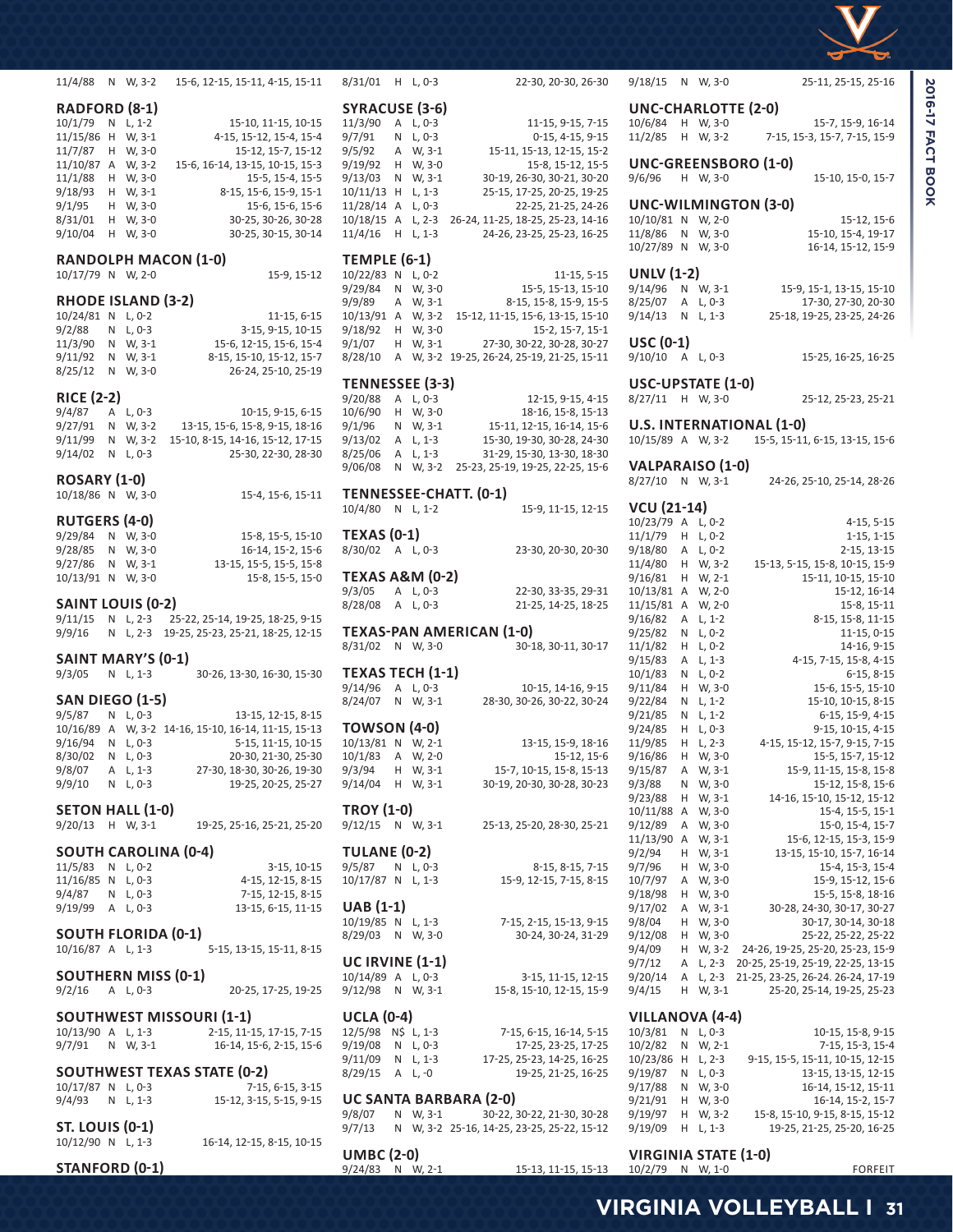

|                            |        |                    | <b>VIRGINIA TECH (35-34)</b>                               |
|----------------------------|--------|--------------------|------------------------------------------------------------|
| 10/9/79                    | А      | $L, 0-3$           | 11-15, 4-15, 11-15                                         |
| 1979                       | Α      | L, 0-2             | 13-15, 3-15                                                |
| 11/8/79                    | н      | $L, 0-3$           | 3-15, 6-15, 9-15                                           |
| 10/1/80<br>10/19/80        | Н<br>Ν | L, 0-3<br>$L, 0-2$ | 13-15, 2-15, 13-15<br>$7-15, 1-15$                         |
| 11/15/80                   | Α      | L, 0-3             | 7-15, 5-15, 1-15                                           |
| 10/7/81                    | Α      | $L, 2-3$           | 15-13, 12-15, 15-13, 0-15, 11-15                           |
| 9/26/82                    | Ν      | W, 2-0             | 15-10, 16-14                                               |
| 10/27/82                   | Н      | L, 0-3             | 5-15, 11-15, 8-15                                          |
| 9/25/83                    | Ν      | L, 0-2             | 14-16, 8-15                                                |
| 10/4/83                    | Α      | $L, 1-3$           | 7-15, 15-8, 7-15, 12-15                                    |
| 11/13/83                   | Ν      | $L, 1-2$           | 5-15, 15-12, 8-15                                          |
| 10/17/84<br>11/10/84       | Н<br>Ν | W, 3-0<br>W, 3-1   | 15-8, 15-11, 15-5<br>15-9, 15-10, 8-15, 15-4               |
| 10/9/85                    | Α      | W, 3-2             | 15-12, 7-15, 15-4, 5-15, 15-3                              |
| 11/8/85                    | Н      | L, 1-3             | 15-12, 12-15, 13-15, 10-15                                 |
| 10/29/86                   | Н      | W, 3-1             | 15-10, 17-15, 8-15, 15-13                                  |
| 11/7/86                    | Α      | L, 1-3             | 15-7, 13-15, 10-15, 10-15                                  |
| 9/22/87                    | Α      | W, 3-1             | 13-15, 15-13, 15-9, 15-5                                   |
| 11/7/87                    | н      | $L, 0-3$           | 11-15, 14-16, 10-15                                        |
| 10/25/88<br>10/31/89       | А<br>Α | W, 3-2<br>W, 3-1   | 11-15, 12-15, 15-5, 15-5, 15-9<br>15-9, 10-15, 15-7, 16-14 |
| 11/10/89                   | Н      | W, 3-0             | 15-10, 15-8, 15-7                                          |
| 9/21/90                    | Н      | W, 3-2             | 15-9, 15-13, 15-7                                          |
| 9/26/90                    | Α      | W, 3-0             | 15-9, 15-13, 15-7                                          |
| 9/22/91                    | Н      | W, 3-1             | 15-5, 13-15, 15-11, 15-10                                  |
| 10/5/91                    | Α      | W, 3-1             | 15-7, 14-16, 15-4, 15-7                                    |
| 9/1/92                     | н      | L, 0-3             | 18-20, 10-15, 14-16                                        |
| 10/8/92                    | Α<br>Η | $L, 1-3$           | 3-15, 15-8, 12-15, 12-15                                   |
| 9/8/93<br>10/12/93         | Α      | W, 3-1<br>L, 0-3   | 15-3, 8-15, 15-9, 15-1<br>7-15, 13-15, 9-15                |
| 10/11/94                   | н      | W, 3-0             | 15-5, 15-10, 15-9                                          |
| 10/25/94                   | Α      | L, 0-3             | 14-15, 11-15, 5-15                                         |
| 9/8/95                     | Α      | $L, 0-3$           | 11-15, 7-15, 11-15                                         |
| 10/25/95                   | н      | W, 3-0             | 15-11, 15-8, 15-5                                          |
| 10/22/96                   | Α      | W, 3-0             | 15-10, 15-2, 15-6                                          |
| 10/28/97<br>9/8/98         | Н<br>Α | W, 3-0<br>W, 3-1   | 15-11, 17-15, 15-6<br>5-15, 17-15, 15-2, 15-6              |
| 9/1/99                     | н      | W, 3-0             | 15-10, 15-8, 15-10                                         |
| 10/21/00                   | Α      | W, 3-1             | 8-15, 15-7, 15-4, 15-12                                    |
| 9/4/01                     | н      | W, 3-1             | 28-30, 30-27, 30-28, 30-27                                 |
| 9/10/02                    | Α      | $L, 0-3$           | 22-30, 18-30, 28-30                                        |
| 9/9/03                     | Н      | W, 3-1             | 30-19, 30-26, 27-30, 30-25                                 |
| 10/30/04<br>10/4/05        | Н<br>н | W, 3-1<br>W, 3-0   | 35-33, 30-18, 24-30, 31-29<br>30-28, 30-23, 30-19          |
| 11/1/05                    | Α      | W, 3-1             | 30-22, 28-30, 32-30, 30-26                                 |
| 9/15/06                    | Α      | $L, 0-3$           | 28-30, 28-30, 25-30                                        |
| 9/26/06                    | Н      | W, 3-1             | 30-28, 29-31, 30-21, 30-24                                 |
| 9/14/07                    | Η      | W, 3-0             | 30-28, 32-30, 30-25                                        |
| 10/9/07                    | Α      | L, 2-3             | 32-30, 26-30, 31-33, 30-21, 12-15                          |
| 9/23/08<br>11/28/08        | Α<br>Н | $L, 0-3$<br>W, 3-2 | 25-27, 11-25, 24-26<br>25-21, 25-21, 20-25, 19-25, 15-12   |
| 9/18/09                    | Η      | W, 3-1             | 29-27, 25-19, 22-25, 25-11                                 |
| 11/25/09                   | Α      | L, 1-3             | 18-25, 15-25, 25-22, 20-25                                 |
| 9/17/10                    | Н      | $L, 2-3$           | 19-25, 25-14, 25-16, 20-25, 13-15                          |
| 11/26/10                   | Α      | L, 2-3             | 25-17, 17-25, 26-24, 23-25, 11-15                          |
| 9/16/11                    | Α      | $L, 1-3$           | 18-25, 21-25, 25-22, 15-25                                 |
| 11/25/11                   | Η      | $L, 2-3$           | 20-25, 22-25, 25-21, 25-19, 9-15                           |
| 9/14/12<br>11/23/12        | Η<br>Α | L, 0-3<br>$L, 0-3$ | 23-25, 15-25, 17-25<br>26-28, 14-25, 17-25                 |
| 10/23/13                   | А      | W, 3-1             | 25-15, 30-28, 27-29, 25-17                                 |
| 11/24/13                   | н      | W, 3-1             | 23-25, 25-19, 25-18, 25-19                                 |
| 10/12/14                   | Α      | W, 3-2             | 12-25, 17-25, 25-22, 25-18, 18-16                          |
| 11/17/14                   | Н      | $L, 1-3$           | 26-24, 18-25, 21-25, 20-25                                 |
| 10/2/15                    | Н      | W, 3-1             | 21-25, 25-21, 25-13, 25-17                                 |
| 11/28/15                   | Α      | L, 2-3             | 20-25, 26-24, 21-25, 25-23, 7-15                           |
| 9/30/16<br>11/25/16        | Α<br>Н | L, 0-3<br>L, 2-3   | 24-26, 15-25, 21-25<br>22-25, 23-25, 25-17, 25-21, 13-15   |
|                            |        |                    |                                                            |
| <b>WAKE FOREST (26-22)</b> |        |                    |                                                            |

| 10/17/80 N L, 1-2  |  | 2-15, 15-9, 3-15                                   |
|--------------------|--|----------------------------------------------------|
| 11/1/80 N% L, 0-2  |  | $12-15, 1-15$                                      |
| 10/31/81 N% L, 0-2 |  | $12-15, 7-15$                                      |
| 10/16/82 A L, 1-3  |  | 16-14, 10-15, 12-15, 4-15                          |
|                    |  | 10/6/83 H W, 3-2 15-13, 15-10, 11-15, 13-15, 15-13 |
| $11/2/84$ A W. 3-1 |  | 15-10, 15-5, 10-15, 15-8                           |
| 10/25/85 H W.3-0   |  | 15-0, 15-6, 15-13                                  |
| 10/4/86 A W, 3-0   |  | 15-5, 15-7, 15-10                                  |

| 10/25/96             | Н      | W, 3-0           | 15-11, 15-5, 15-9                                               |
|----------------------|--------|------------------|-----------------------------------------------------------------|
| 10/11/97             | Н      | W, 3-0           | 15-4, 15-5, 15-4                                                |
| 10/25/97             | Α      | W, 3-0           | 15-13, 15-6, 15-9                                               |
| 9/25/98              | A      | L, 0-3           | 3-15, 12-15, 3-15                                               |
| 11/15/98             | Н      | W, 3-2           | 15-9, 11-15, 13-15, 15-9, 15-13                                 |
| 10/9/99              | Α      | $L, 1-3$         | 12-15, 16-14, 6-15, 13-15                                       |
| 10/19/99             | Н      | W, 3-0           | 15-12, 15-7, 15-7                                               |
| 9/22/00              | Н      | $L, 0-3$         | 12-15, 10-15, 14-16                                             |
| 10/10/00             | Α      | $L, 2-3$         | 15-11, 15-5, 5-15, 4-15, 14-16                                  |
| 11/17/00             | Α      | W, 3-1           | 15-13, 13-15, 15-8, 15-8                                        |
| 10/5/01              | Η      | L, 0-3           | 28-30, 21-30, 20-30                                             |
| 11/4/01              | Α      | L, 0-3           | 27-30, 15-30, 21-30                                             |
| 10/4/02              | Α      | L, 1-3           | 22-30, 30-24, 16-30, 25-30                                      |
| 11/2/02              | Н      | L, 0-3           | 24-30, 21-30, 24-30                                             |
| 9/26/03              | Н      | $L, 1-3$         | 30-26, 26-30, 24-30, 28-30                                      |
| 10/26/03             | Α      | $L, 0-3$         | 26-30, 24-30, 29-31                                             |
| 9/24/04              | Α      | W, 3-0           | 30-26, 30-28, 30-26                                             |
| 10/23/04             | Н      | W, 3-2           | 30-25, 30-25, 24-30, 28-30, 15-11                               |
| 10/8/05              | Н      | W, 3-1           | 30-20, 25-30, 30-20, 30-18                                      |
| 11/18/05             | Α      | W, 3-1           | 22-30, 30-24, 30-23, 33-31                                      |
| 10/7/06              | Α      | L, 0-3           | 18-30, 27-30, 30-32                                             |
| 11/17/06             | Н      | W, 3-1           | 30-18, 25-30, 30-22, 30-19                                      |
| 10/19/07<br>11/23/07 | Α<br>Н | W, 3-1<br>W, 3-2 | 30-28, 31-29, 19-30, 30-24<br>30-23, 33-35, 30-26, 25-30, 15-12 |
| 10/19/08             | Η      | W, 3-1           | 14-25, 25-21, 25-16, 27-25                                      |
| 11/21/08             | Α      | $L, 1-3$         | 18-25, 25-20, 25-27, 19-25                                      |
| 10/3/09              | Α      | L, 1-3           | 25-23, 15-25, 20-25, 16-25                                      |
| 11/13/09             | Η      | W, 3-1           | 25-16, 21-25, 26-24, 25-17                                      |
| 10/17/10             | Н      | $L, 1-3$         | 25-20, 23-25, 22-25, 23-25                                      |
| 11/19/10             | Н      | W, 3-0           | 25-23, 25-16, 25-18                                             |
| 10/7/11              | Η      | W, 3-1           | 21-25, 25-18, 25-21, 25-20                                      |
| 11/5/11              | Α      | L, 2-3           | 16-25, 25-18, 25-18, 17-25, 6-15                                |
| 10/20/12             | Н      | W, 3-1           | 25-21, 27-25, 17-25, 25-23                                      |
| 9/28/13              | Α      | W, 3-0           | 27-25, 25-10, 25-20                                             |
| 9/27/14              | Η      | W, 3-1           | 19-25, 25-19, 25-18, 25-20                                      |
| 9/26/15              | Α      | L, 2-3           | 19-25, 23-25, 26-24, 25-18, 11-15                               |
| 10/30/15             | Н      | W, 3-0           | 25-16, 25-16, 25-20                                             |
| 9/23/16              | Н      | $L, 1-3$         | 25-20, 23-25, 24-26, 19-25                                      |
| 10/14/16             | Α      | L, 2-3           | 21-25, 22-25, 25-20, 25-18, 12-15                               |
|                      |        |                  |                                                                 |
| 9/12/92              | A      | $L, 1-3$         | <b>WASHINGTON STATE (0-2)</b>                                   |
| 9/17/16              | N      | L, 0-3           | 15-11, 15-10, 15-11, 5-15<br>10-25, 15-25, 16-25                |
|                      |        |                  |                                                                 |
| WEST VIRGINIA (3-5)  |        |                  |                                                                 |
| 10/21/83             | Ν      | $L, 0-2$         | 6-15, 8-15                                                      |
| 10/19/84             | Ν      | L, 0-3           | 12-15, 13-15, 11-15                                             |
| 11/10/84             | Α      | $L, 0-3$         | 9-15, 3-15, 12-15                                               |
| 11/9/85              | Η      | L, 1-3           | 7-15, 10-15, 15-10, 14-16                                       |
| 9/3/88               | Ν      | L, 0-3           | 6-15, 7-15, 5-15                                                |
| 9/1/89               | Н      | W, 3-1           | 15-12, 11-15, 15-5, 15-10                                       |
| 11/2/90              | Ν      | W, 3-0           | 15-12, 15-10, 15-12                                             |
| 10/27/96             | Н      | W, 3-0           | 15-1, 15-5, 15-7                                                |
|                      |        |                  | <b>WESTERN CAROLINA (1-1)</b>                                   |
| 11/6/83              | A      | $L, 0-3$         | 13-15, 7-15, 13-15                                              |
| 8/27/11              | Η      | W, 3-0           | 25-12, 25-10, 25-18                                             |
|                      |        |                  |                                                                 |
|                      |        |                  |                                                                 |

10/12/96 A W, 3-1 15-4, 15-11, 11-15, 15-6

**WESTERN MARYLAND (0-1)** 10/1/82 N L, 0-2

# **WESTERN MICHIGAN (0-2)**

| $9/8/00$ N L, 1-3  |  | 6-15, 16-14, 7-15, 4-15    |
|--------------------|--|----------------------------|
| $8/26/11$ H L, 1-3 |  | 22-25, 22-25, 25-23, 15-25 |

# **WESTERN KENTUCKY (0-3)**

| $9/21/02$ N L, 1-3 |  | 27-30, 30-17, 22-30, 28-30 |
|--------------------|--|----------------------------|
| $8/31/12$ H L, 1-3 |  | 25-22, 15-25, 14-25, 16-25 |
| $9/13/13$ A L, 1-3 |  | 23-25, 25-18, 19-25, 19-25 |

# **WICHITA STATE (1-0)**<br>10/13/90 N W, 3-1

15-11, 15-17, 16-14, 15-10

# **WILLIAM & MARY (20-21)**

| $9/26/79$ A L, 1-2 |  | 7-15, 13-15, 15-13             |
|--------------------|--|--------------------------------|
| $9/23/80$ H L 1-2  |  | 1-15, 15-12, 12-15             |
| $9/25/80$ A L. 3-2 |  | 9-15, 15-9, 15-12, 9-15, 15-17 |
| 10/11/80 A L, 0-2  |  | $9-15, 6-15$                   |
| 10/20/81 H W, 3-1  |  | 15-9, 3-15, 15-4, 15-11        |

| 11/15/81              | Ν | W, 2-0   | 15-1, 15-4                       |
|-----------------------|---|----------|----------------------------------|
| 9/21/82               | Н | W, 3-1   | 15-7, 15-10, 10-15, 15-11        |
| 9/28/83               | Α | L, 2-3   | 5-15, 15-11, 6-15, 16-14, 14-16  |
| 11/12/83              | Ν | $L, 0-2$ | $6-15, 7-15$                     |
| 9/22/84               | Ν | W, 2-0   | 15-8, 16-14                      |
| 10/12/84              | Н | W, 3-0   | 15-6, 15-12, 15-8                |
| 9/20/85               | Ν | $L, 1-2$ | 8-15, 15-11, 14-16               |
| 9/21/85               | Ν | W, 2-1   | 16-14, 6-15, 15-4 10/1/85        |
| А                     |   |          | L, 1-37-15, 12-15, 15-6, 8-15    |
| 9/20/86               | Ν | $L, 0-3$ | 10-15, 8-15, 11-15               |
| 11/1/86               | Н | W, 3-1   | 9-15, 15-8, 15-10, 15-3          |
| 10/6/87               | Α | $L, 1-3$ | 5-15, 14-16, 15-9, 14-16         |
| 9/17/88               | A | $L, 0-3$ | 9-15, 11-15, 2-15                |
| 10/4/88               | н | $L, 1-3$ | 9-15, 16-14, 15-17, 7-15         |
| 9/5/89                | Α | $L, 2-3$ | 15-12, 9-15, 11-15, 15-11, 14-16 |
| 9/22/89               | н | W, 3-2   | 15-12, 9-15, 15-6, 9-15, 15-6    |
| 9/23/89               | Н | $L, 0-3$ | 5-15, 9-15, 12-15                |
| 10/5/90               | н | $L, 2-3$ | 15-12, 15-12, 4-15, 14-16, 14-16 |
| 8/31/91               | Н | L, 2-3   | 15-3, 8-15, 10-15, 15-8, 13-15   |
| 11/16/91              | Α | W, 3-1   | 15-13, 15-9, 10-15, 15-10        |
| 9/19/92               | н | $L, 0-3$ | 13-15, 9-15, 13-15               |
| 9/3/93                | Α | W, 3-0   | 15-13, 15-9, 15-12               |
| 9/29/94               | н | $L, 2-3$ | 3-15, 15-11, 15-11, 9-15, 8-15   |
| 11/1/95               | Α | $L, 2-3$ | 17-15, 13-15, 9-15, 15-12, 14-16 |
| 10/1/96               | Н | W, 3-1   | 16-14, 15-17, 15-12, 15-11       |
| 9/16/97               | Α | W, 3-0   | 15-9, 15-8, 15-6                 |
| 9/1/98                | н | W, 3-0   | 15-10, 15-13, 15-6               |
| 9/10/99               | Α | W, 3-0   | 15-11, 15-6, 15-13               |
| 9/1/00                | н | W, 3-1   | 16-14, 15-5, 10-15, 15-6         |
| 9/8/01                | Α | $L, 0-3$ | 28-30, 21-30, 20-30              |
| 9/7/02                | Н | W, 3-0   | 30-27, 30-25, 30-22              |
| 9/16/03               | Α | W, 3-0   | 30-20, 30-17, 30-25              |
| 9/1/04                | Н | W, 3-0   | 30-16, 30-17, 30-15              |
| 9/21/13               | н | W, 3-1   | 24-26, 25-22, 25-18, 25-21       |
| 9/19/15               | N | W, 3-0   | 25-19, 25-20, 25-22              |
|                       |   |          |                                  |
| <b>WINTHROP (0-1)</b> |   |          |                                  |
| 10/18/80 N            |   | $L, 0-2$ | 12-15, 13-15                     |
| WISCONSIN (0-3)       |   |          |                                  |
| 9/20/86               | N | $L, 0-3$ | 6-15, 12-15, 10-15               |
| 9/11/93               | Α | $L, 0-3$ | 11-15, 0-15, 4-15                |
| 9/17/04               | Α | $L, 0-3$ | 20-30, 20-30, 21-30              |
|                       |   |          |                                  |

11/6/81 N L, 0-2 13-15, 10-15

# **WRIGHT STATE (3-2)**

| 11/11/88 H W, 3-1 |          | 15-9, 9-15, 15-8, 15-5 |
|-------------------|----------|------------------------|
| 9/7/90 A L, 0-3   |          | 12-15, 10-15, 13-15    |
| 9/2/95 H L, 0-3   |          | 10-15, 9-15, 13-15     |
| 9/12/03 N W, 3-0  |          | 30-22, 30-22, 30-28    |
| 9/2/06            | H W. 3-0 | 30-27, 30-22, 30-21    |
| XAVIER (0-1)      |          |                        |
|                   |          |                        |
| 9/9/00 A L, 0-3   |          | 14-16, 9-15, 12-15     |

**YOUNGSTOWN STATE (1-1)**<br>11/10/84 N W, 3-0<br>15-6, 15-7, 15-13 11/10/84 N W, 3-0 9/12/14 N L, 2-3 20-25, 25-22, 25-20, 22-25, 16-18

%- ACC TOURNAMENT 5-15, 12-15 \$- NCAA TOURNAMENT